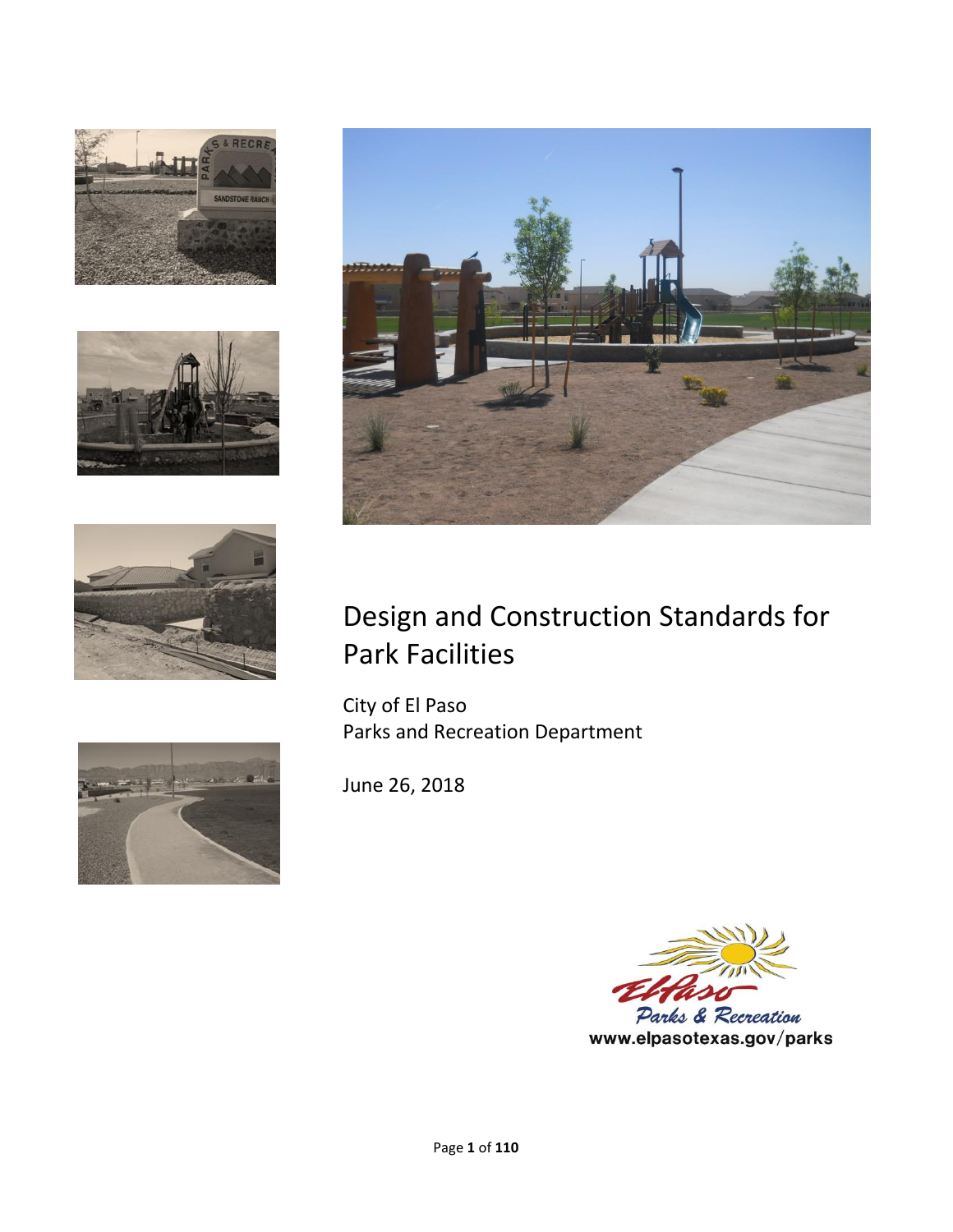# **This Page Left Intentionally Blank**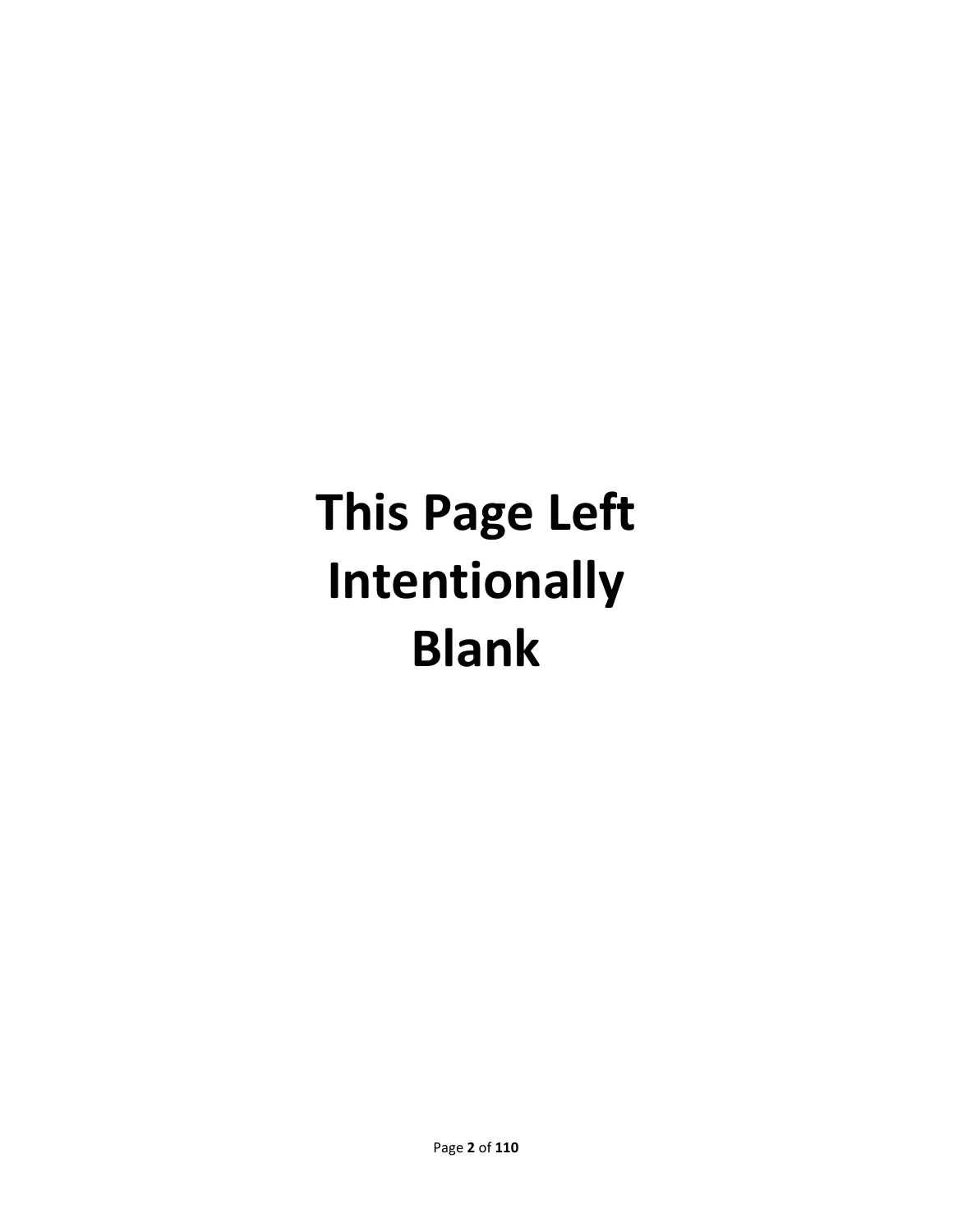#### **Table of Contents**

| <b>Division/Section</b>                           | Page |
|---------------------------------------------------|------|
| Introduction                                      | 5    |
| General                                           |      |
| <b>General Design Requirements</b>                | 8    |
| Soil Testing and Site Design                      | 10   |
|                                                   |      |
| <b>Irrigation</b>                                 |      |
| Irrigation System Design Criteria                 | 12   |
| <b>Irrigation System Specification</b>            | 18   |
| <b>Turf and Landscape Construction/Renovation</b> |      |
| <b>General Site Preparation</b>                   | 25   |
| Turfgrass                                         | 29   |
| <b>Trees and Ornamentals</b>                      | 31   |
| <b>Infrastructure</b>                             |      |
| Park Area Lighting Standard                       | 36   |
| Park Perimeter Lighting Standard                  | 37   |
| Park Trail Lighting Standard                      | 38   |
| <b>Concrete Sidewalk Standard</b>                 | 41   |
| <b>Trail Standard</b>                             | 43   |
| Chain Link Fence Standard                         | 47   |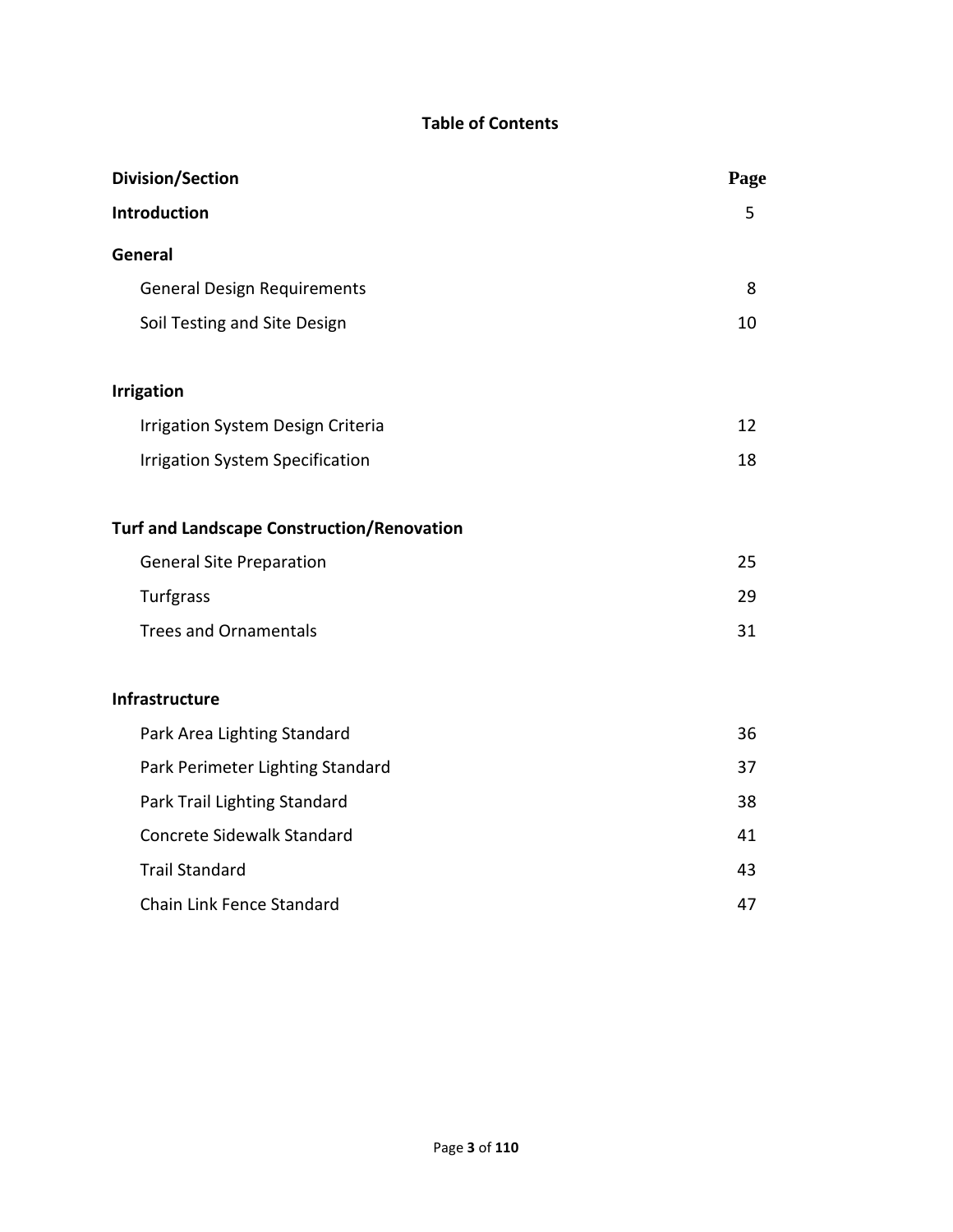#### **Table of Contents (continued)**

#### **Park Amenities**

| Playground Design Criteria         | 58 |
|------------------------------------|----|
| Playground Equipment and Structure | 61 |
| <b>Playground Fall Surfacing</b>   | 87 |
| Park Furniture Specification       | 89 |
| <b>Bicycle Rack Specification</b>  | 92 |
| <b>Shade Canopy Specification</b>  | 93 |
| <b>Basketball Courts</b>           | 95 |
| <b>Tennis Courts</b>               | 97 |
| Sand Volleyball Courts             | 98 |

#### **Athletic Facilities**

| <b>General Site Preparation of Athletic Fields</b> | 100 |
|----------------------------------------------------|-----|
| Field and Court Lighting                           | 104 |
| Bleachers and Field Equipment                      | 110 |

#### **Appendices**

Parks and Recreation Design and Construction Detail Sheets Policy and Standards Manual for the Care of Trees and Shrubs in the City of El Paso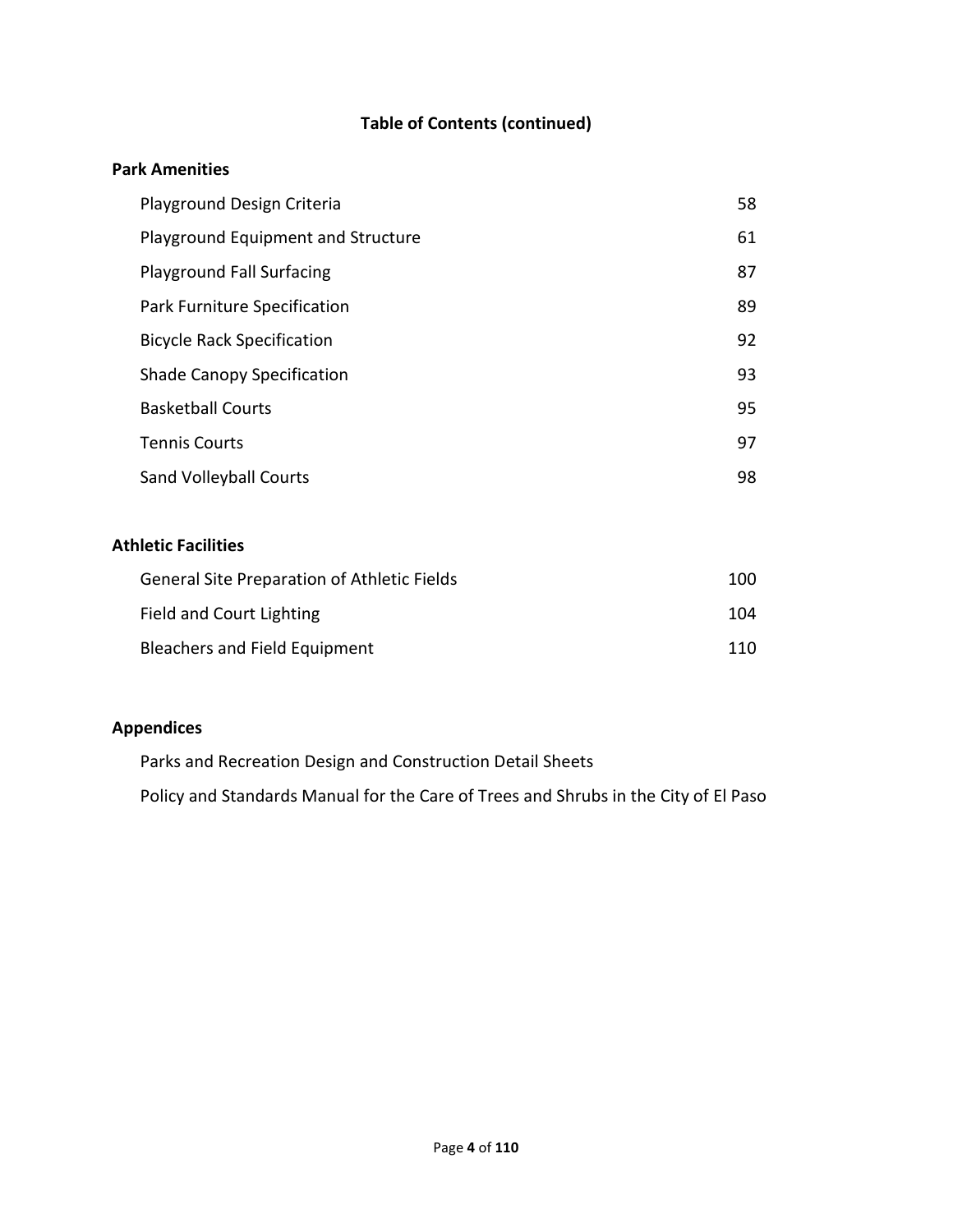#### **INTRODUCTION**

#### **Mission**:

Deliver outstanding services to support a high Quality of Life for residents, businesses and visitors.

#### **Vision:**

El Paso will have safe and beautiful neighborhoods, a vibrant regional economy, and exceptional recreational, cultural and educational opportunities

#### **Purpose of Design and Construction Standards**

The purpose of the Design and Construction Standards is to establish the minimum standards for the design and construction of parks, trails, and open space developed for, and owned by, the City of El Paso.

These standards are intended to apply to projects developed through City of El Paso, as well as developer-generated Parkland Dedication projects.

To maintain acceptable levels of consistency, these standards shall be applied by all City Departments, Consultants, Developers and Contractors working on Parks and Recreation projects.

These standards are not intended to replace federal, state or local codes. References to existing related City and State ordinances and regulations appear throughout the document, and therefore are not re-created in their entirety herein.

#### **Design Inspiration**

Taking these standards into consideration, the design intent should be focused on creative landscape and outdoor park facility design that incorporate site conditions, geography, community character and history, as well as functionality and maintenance efficiency.

As the designer considers the site, the following guidelines should be evaluated and incorporated:

- **Emphasis on sustainability** 
	- o Take into account natural landscape, xeriscape and low water use plantings, use of existing native plants and materials
	- o Features should be low maintenance
	- o Use of storm water retention, passive water harvesting
	- o Use of green-design principles and recycled materials in structures
- Emphasis on creativity
	- o Design features that encourage movement and opportunities for exercise
	- o Connections to neighborhoods and trails
	- o Interpretive displays, habitat gardens, community gardens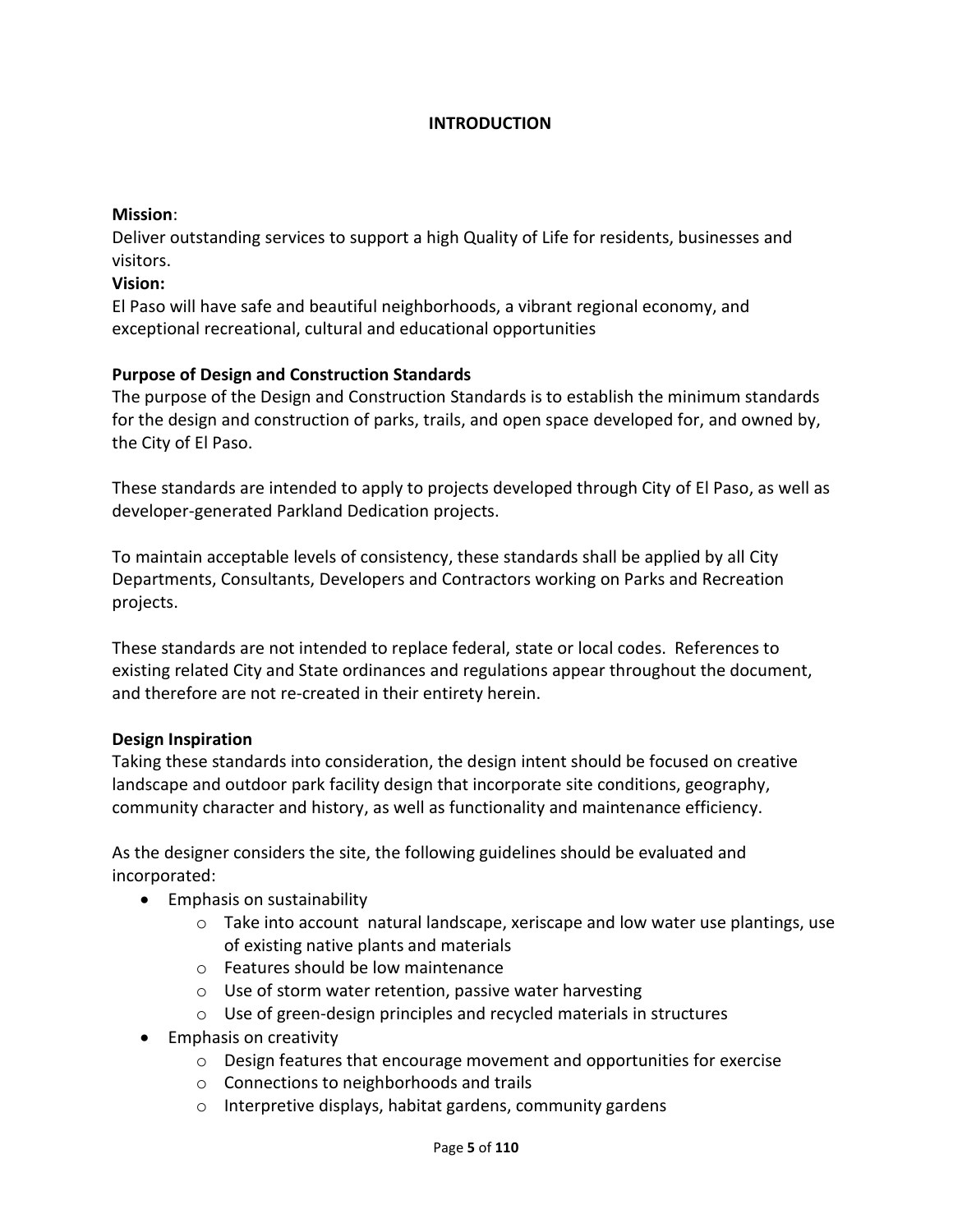- **•** Emphasis on inspiration
	- o Original site-built features, and/or incorporating public art
	- o Community congregation areas, including naturally produced shade

#### **Appendices**

The purpose of the Appendices is to provide standard construction details and amenity selections. The detail cut sheets, while made a part of this document by reference, are stand-alone reference documents that are updated to the most current standard annually by the Parks and Recreation Department.

#### **Relationship to Other Plans**

This document is referent to a number of other regulatory and planning documents, including:

- Municipal Code, Chapter 19.20 Parkland Dedication
- Parks and Recreation Master Plan
- Open Space Master Plan
- Policy and Standards Manual for the Care of Trees and Shrubs in the City of El Paso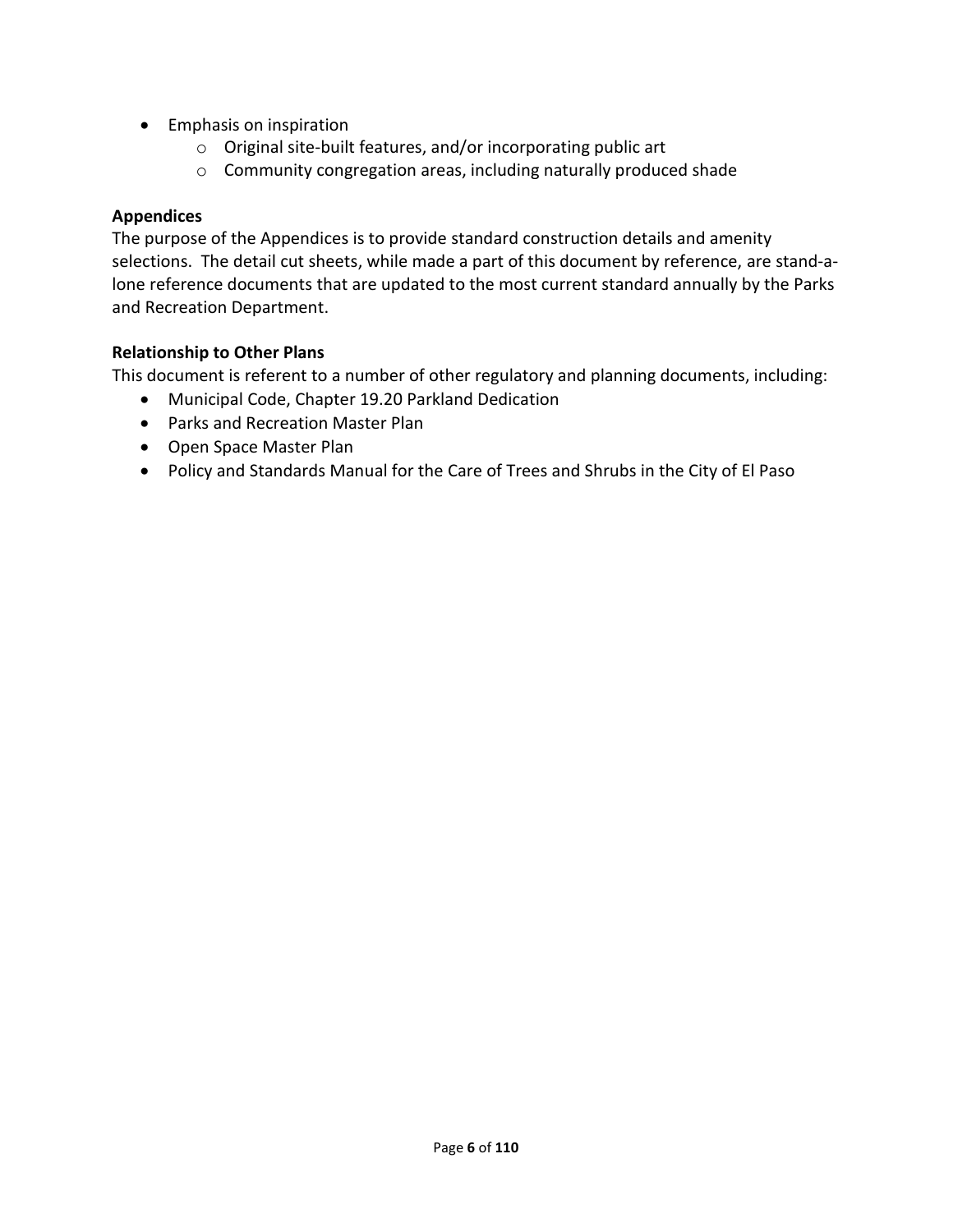### **General**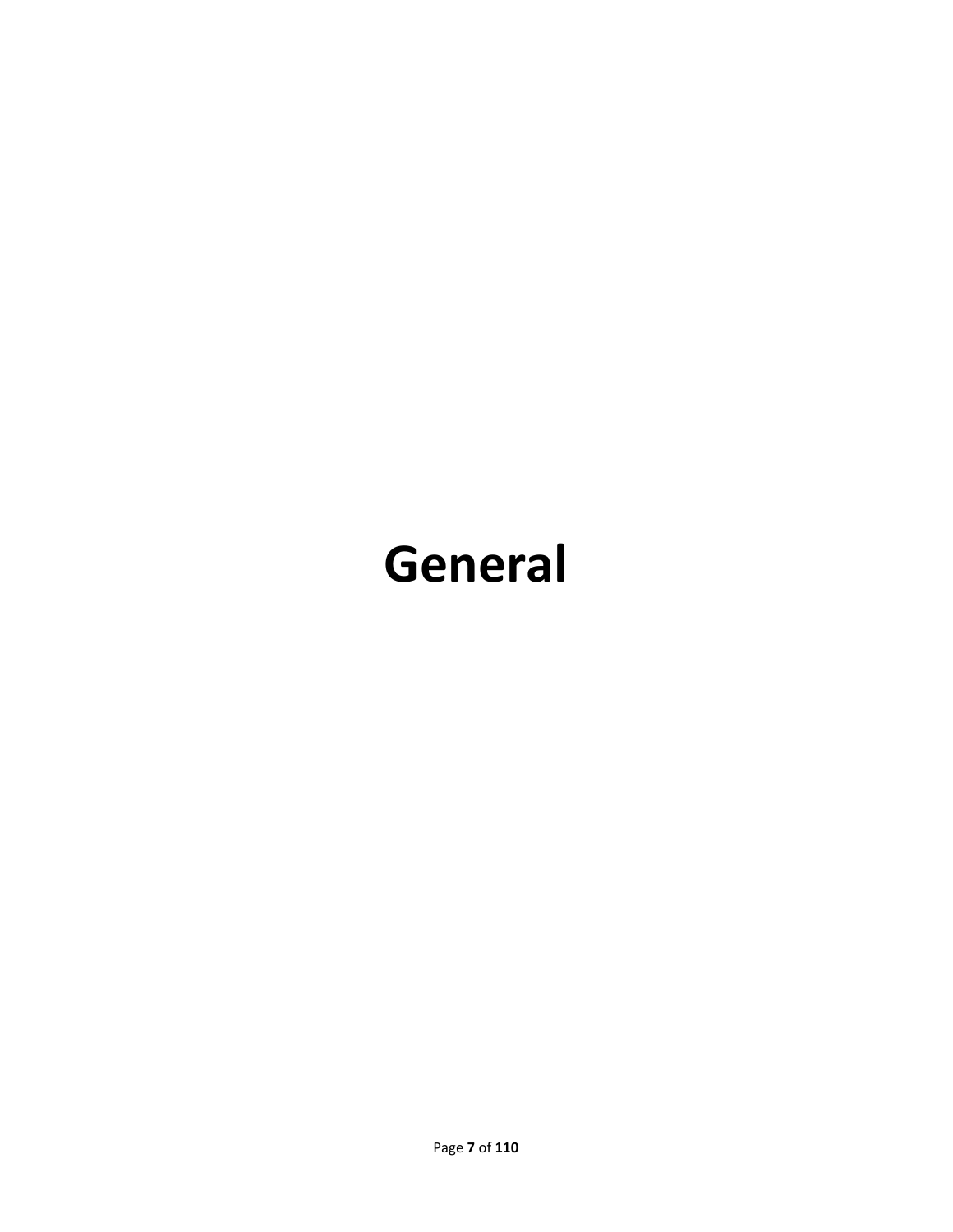#### **General Design Requirements**

- 1) Minimum improvements for land to be dedicated as parkland must meet all minimum requirements listed in the City of El Paso Municipal Code, and in these City of El Paso Design and Construction Standards for Park Facilities (Design Standards) as well as state and federal requirements.
- 2) Park projects designed and constructed for Parkland Dedication must be registered, reviewed, and inspected by the Texas Department of Licensing and Regulation (TDLR) for compliance with Texas Accessibility Standards (TAS).
- 3) All designs (E.g. irrigation, site amenities, etc.) must be approved by the Parks and Recreation Director, or designee (Director).
- 4) Firms contracted or subcontracted to do park design for City parks:
	- a) All primary design consultants shall be on the approved City of El Paso pre-qualified list for: Civil Engineers, Electrical Engineers, Mechanical Engineers, Architects, and Landscape Architects. All sub-consultants are encouraged to get pre-qualified through the Engineering Department criteria.
		- i) Designs that require only pump and controller will not require a design by an Electrical Engineer.
		- ii) Designs that require only turf and irrigation, and no other on-site amenities, will not require design by a Landscape Architect
	- b) All consultants shall stamp their discipline related design drawings.
	- c) The landscape plan shall be designed by a Landscape Architect registered in the State of Texas in good standing with a minimum five years experience and minimum of five park designs of comparable size.
	- d) The irrigation system shall be designed by a Licensed Irrigator registered in the State of Texas in good standing with a minimum five years' experience and minimum of five irrigation designs of comparable size.
- 5) Landscape and irrigation design provided by consultants, shall be required to have a Landscape Architect as the primary consultant for City park projects.
- 6) Upon completion of all park improvements, the Developer will submit a request for acceptance of the park site and all improvements to the City of El Paso Parks and Recreation Department.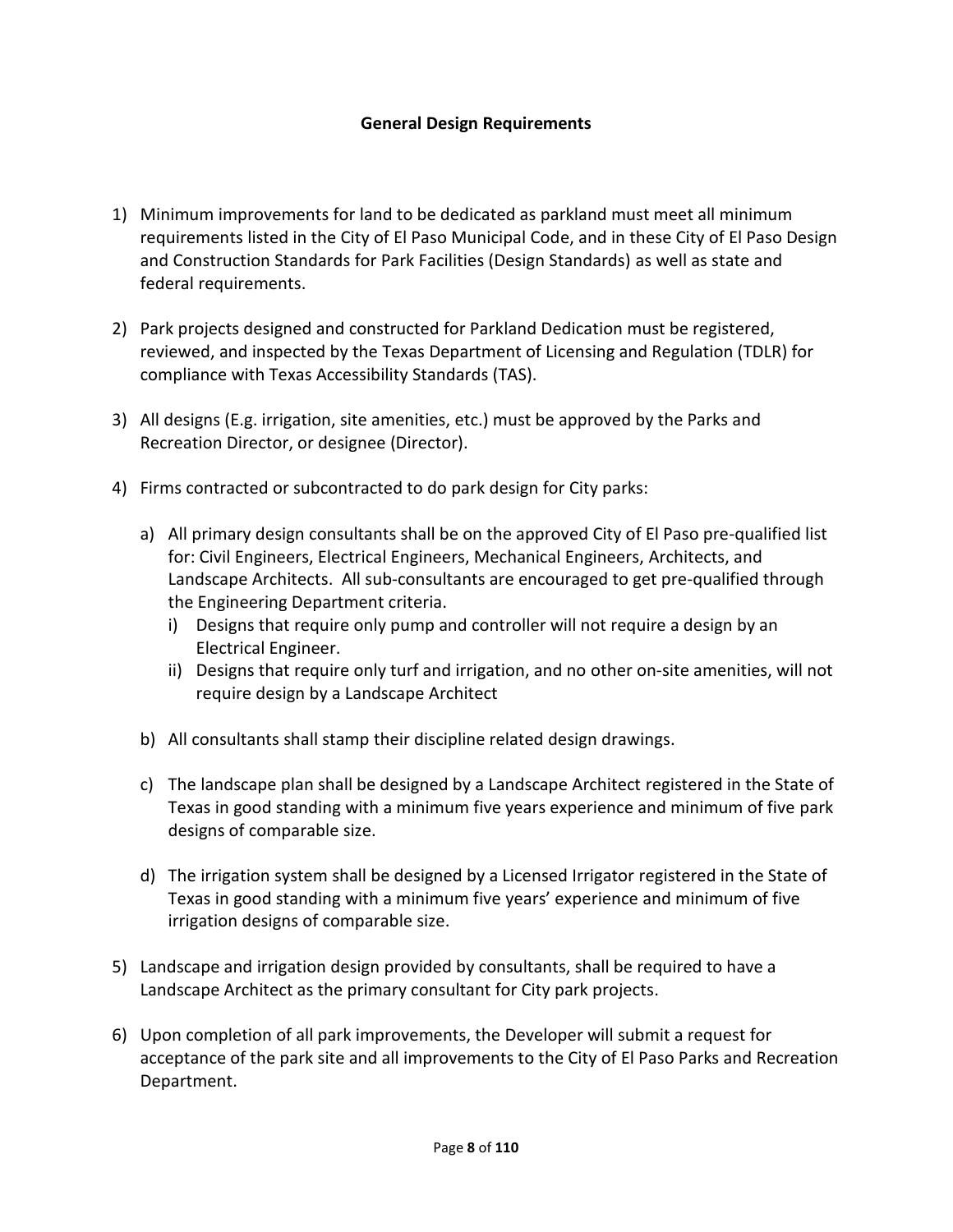- 7) Developer shall provide a one-year warranty on park improvements and system operations.
- 8) Irrigation system must be designed with a pump incorporated in design, and installed, to ensure that design pressure is always maintained as established by irrigation system design.
- 9) All irrigation designs shall comply with all regulatory codes, as well as all applicable requirements set forth within these Design Standards.
- 10) All playgrounds will have a metal shade canopy covering the use zone incorporated as part of the design and construction.
- 11) A minimum seven foot wide concrete accessible route shall be installed adjacent to the curb or adjacent to seven foot wide parkway, sloping into the park, on all street frontage abutting the outside perimeter of the parkland in compliance with ADA and TAS requirements.
- 12) Street trees in parkways shall comply with current City Standards (E.g. Smart Code, Streetscape plan, etc.) and have drip irrigation.
- 13) Park design and construction shall incorporate Green Infrastructure principles such as capturing surface runoff to aid in water conservation, use of native plants/existing stands of native vegetation and connectivity..
- 14) No overhead utilities shall be installed within Park Property.
- 15) All underground utilities adjacent to a Park shall be installed within street Right of Way and not within Park Property and buried at least 4 feet deep.
- 16) The Designer/Landscape Architect is responsible for obtaining a soil test, providing test results and recommendations to the Director for evaluation.
	- a) This is required at this point because knowing the soil characteristics is necessary to design an optimal irrigation system.
	- b) Minimum requirements for a soil test are further detailed the Turf & Landscape section of these standards.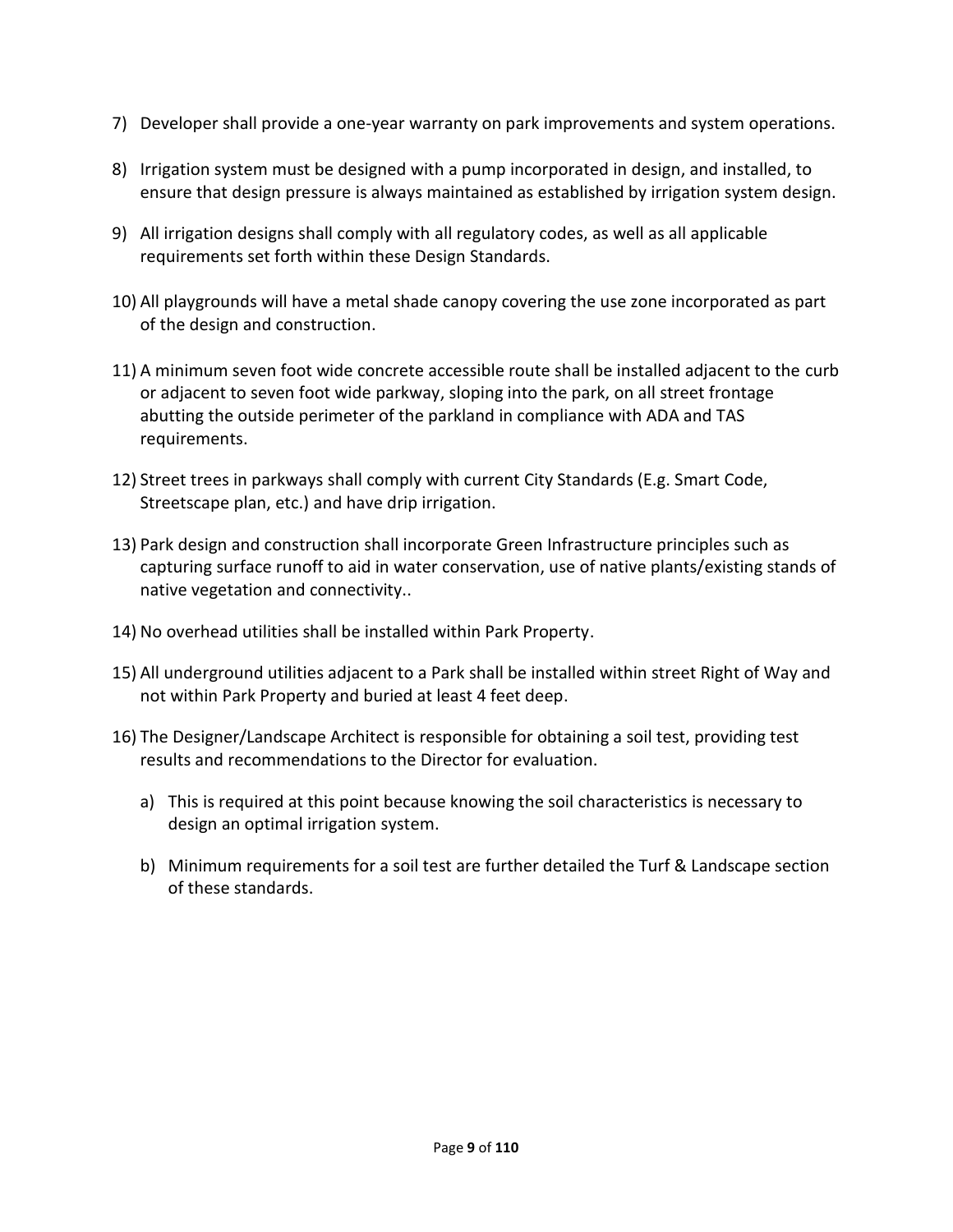#### **Soil Testing and Site Design**

#### 1) Soil Testing

- a) The Landscape Architect/Designer is responsible for obtaining a soil test, providing test results and recommendations to the City for evaluation, and incorporating recommendations into the Final Design.
	- i) Testing agency/lab shall be acceptable to Parks and Recreation Director, or designee.
	- ii) Soil samples shall be extracted for analysis jointly by the Parks and Recreation Director, or designee, and the consultant and/or contractor.
	- iii) A minimum of two soil samples shall be obtained per acre, or as deemed necessary by site conditions and City of El Paso staff.
	- iv) Enough material will be extracted to send one sample to lab and hold another as a back-up.
	- v) Testing shall be performed in the top 36 inches of the rootzone, for both existing and any proposed imported materials, to determine the following information:
		- (1) pH potential hydrogen in the soil, which is a measurement of soil acidity.
		- (2) Soil physical characteristics soil type, infiltration, percolation, organic matter, salinity, etc.
		- (3) Any recommended soil amendments (nitrogen, phosphorus, potassium, organic matter, gypsum).
	- vi) Determine soil salinity potential for sites to be irrigated with reclaimed water.
- b) Percolation Testing.
	- i) Percolation testing shall be required. All storm water shall be required to percolate within 72 hours.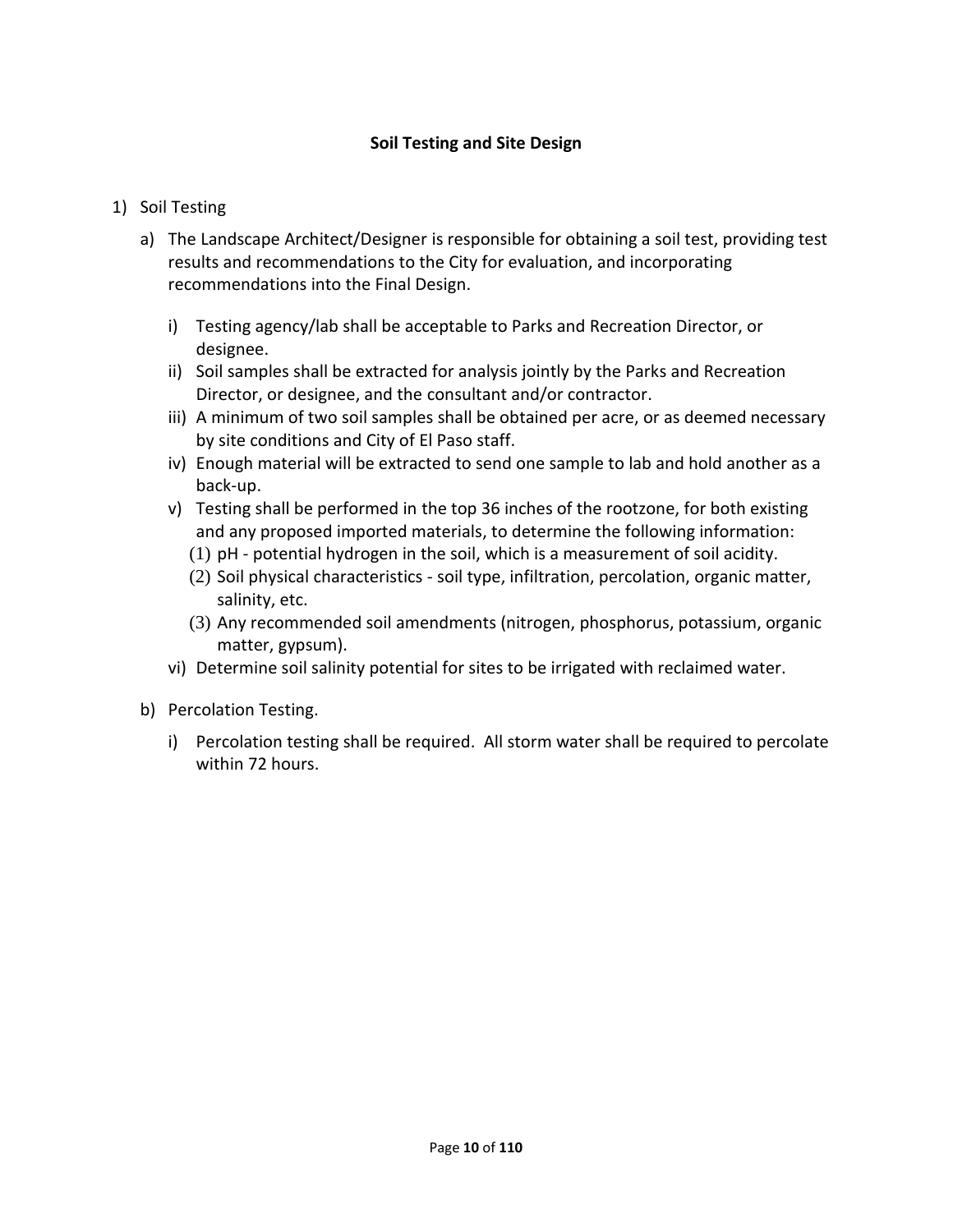## **Irrigation**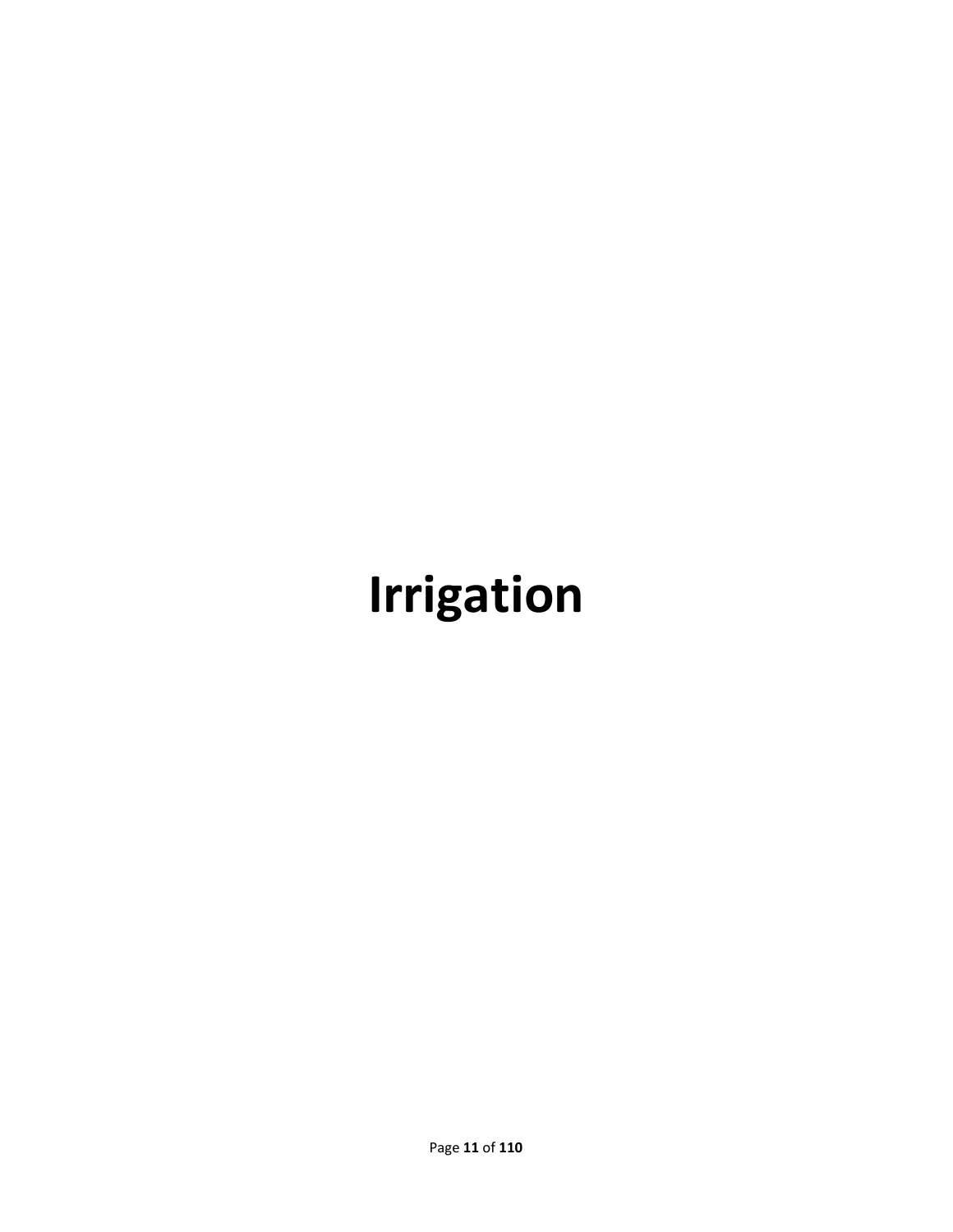#### **Irrigation System Design Criteria**

- 1) The irrigation system will be one that promotes water conservation:
	- a) Design should include perimeter landscape buffers (native or adapted low water use plants) in between turf areas and hardscape/curbs.
	- b) Must be fully operational with the Department's Maxicom Central Control System and its water conservation functions (including but not limited to components like Rain can, CCu, Flo Sensor, Master Valve, etc.).
	- c) Must have a pump to ensure that design pressure is maintained at all times for highest irrigation efficiency.
	- d) For final acceptance, the irrigation system must demonstrate it can communicate with , and be operated by, the Parks Maxicom Central Control Computer.
- 2) Director shall approve all park irrigation designs and related components.
- 3) Firms contracted or subcontracted to do park designs for City parks shall be required to have their registered Landscape Architect and Licensed Irrigator design and seal all park drawings.
- 3) Designer shall follow these requirements:
	- a) Designer shall meet with El Paso Water Utility (EPWU) to verify water supply line sizes, availability of reclaimed water, proposed meter locations, actual field tested pressures, and to size new meter installations to ensure service connection will meet water demands of the irrigation system.
	- b) Designer shall provide written verification and confirmation to Director of information obtained from EPWU as it relates to: water supply line sizes, availability of reclaimed water, reclaimed water quality, and that meter sizes are acceptable as designed by the Designer.; ensure that meter sizes/flow rates will meet design targets and be in compliance with all codes and regulations.
	- c) Developer/Contractor (Not the Subcontractor) shall apply for all water meters at the Final Design Stage of the project, and ensure that they are sized as Designed.
	- d) Designer shall use reclaimed water when available and approved by EPWU: i)Reclaimed water use considerations:
		- (1) Signage: Include flooding hazard signage and reclaimed water use standard signage as applicable for parks and athletic fields built within storm water basins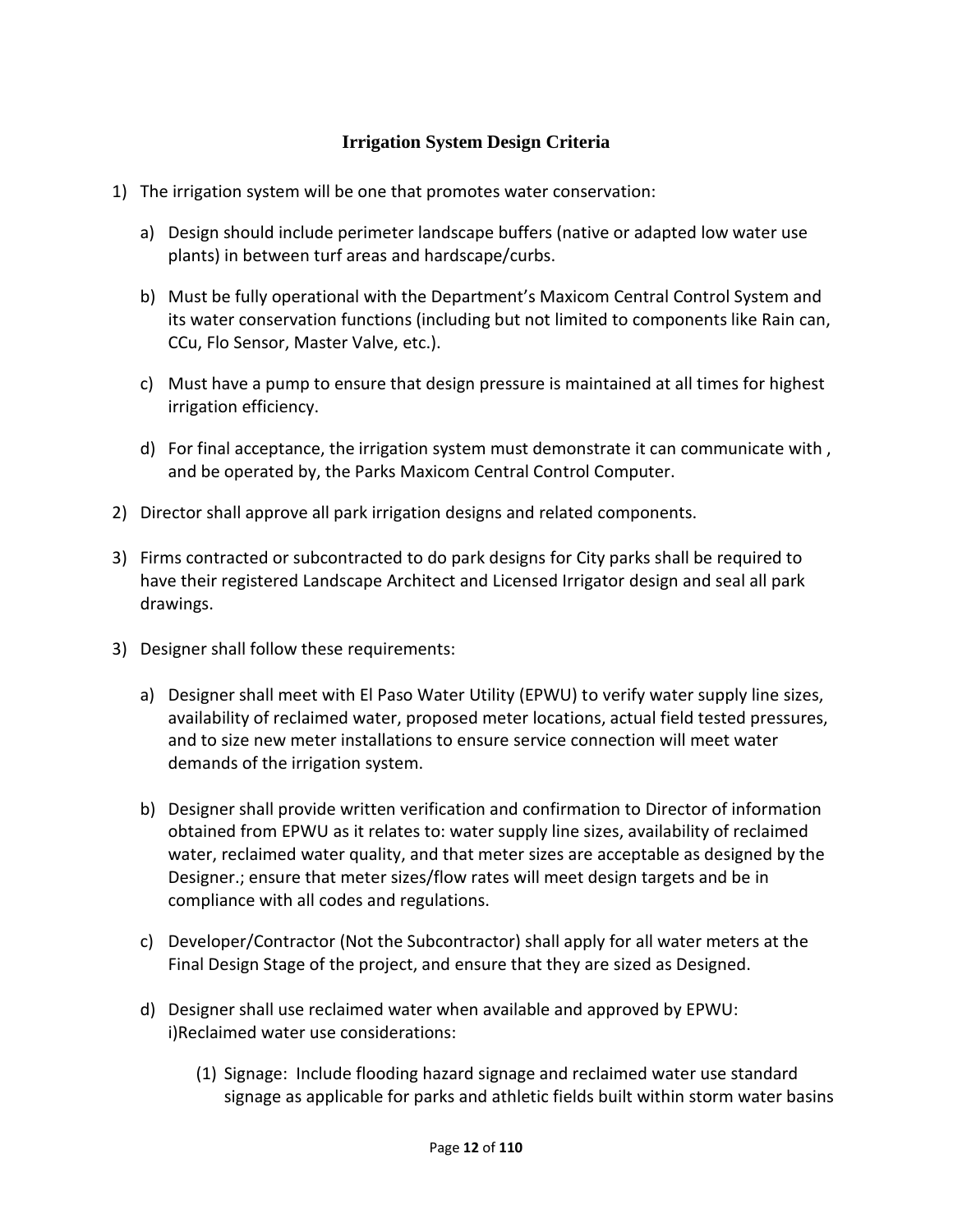and/or irrigated with reclaimed water. Provide submittal for review and approval to EPWU Reclaimed Water Division and Parks and Recreation Director, or designee.

- (2) Reclaimed water lines will be connected to the reclaimed water system and designed in accordance with all applicable Rules and Regulations.
- (3) Designer must consider the water quality in selection of plant and turf material and to determine watering schedules to allow for salt leaching.
- (4) Reclaimed water use shall avoid spraying over fountains, drinking water fountains, furnishings (tables, grills), and playgrounds. Low-angle sprinkler head nozzles shall be selected to prevent over spraying of foliage that may be sensitive to salinity.
- e) Designer shall implement green industry principles such as water harvesting, xeriscape, and use of undisturbed native vegetation areas. The reclaimed water irrigation system shall be designed in such a manner that over spray of sidewalks and runoff onto streets are prevented.
- f) Turf should not be planted adjacent to curbs or sidewalks, especially on parks that are not sport fields. Next to sidewalks, streets or parking areas, a buffer zone (or parkway) should be located to catch water from adjacent irrigation heads.
- g) Irrigation system design for turf areas must be based on:
	- i) A pump is installed to ensure design pressure is met at all times.
	- ii) Head pattern may be boxed/square or triangular. Designer must confer with Director for best fit per each site.
	- iii) Head spacing will be "head to head" based on manufacturer's specs.
	- iv) Design must provide for matched precip rates.
- h) Irrigation system design for trees, shrubs, and other landscape areas must be based on:
	- i) Drip irrigation for trees and other appropriate landscape plants. Subsurface irrigation using Netafim and other similar products is not accepted.
	- ii) Emitter outlet manifolds shall be used and set on Poly Vinyl Chloride (PVC) pipe.
	- iii) PVC pipe shall not be used as laterals between valves and emitter outlets.
	- iv) Pressure regulator shall be specified at valve or at manifold.
	- v) Filter shall be supplied just downstream of the valve.
- i) Designer shall be required to obtain a water audit of the system, completed by a Texas Certified Landscape Irrigation Auditor, after installation of the system is complete to verify actual application rates of the irrigation system design. The results of the audit will be provided to the Director, and any concerns will be resolved with the Designer.
- j) Designer shall provide precipitation schedule for the system with information to include number of controllers, number of stations, total gallons per station, precipitation rates,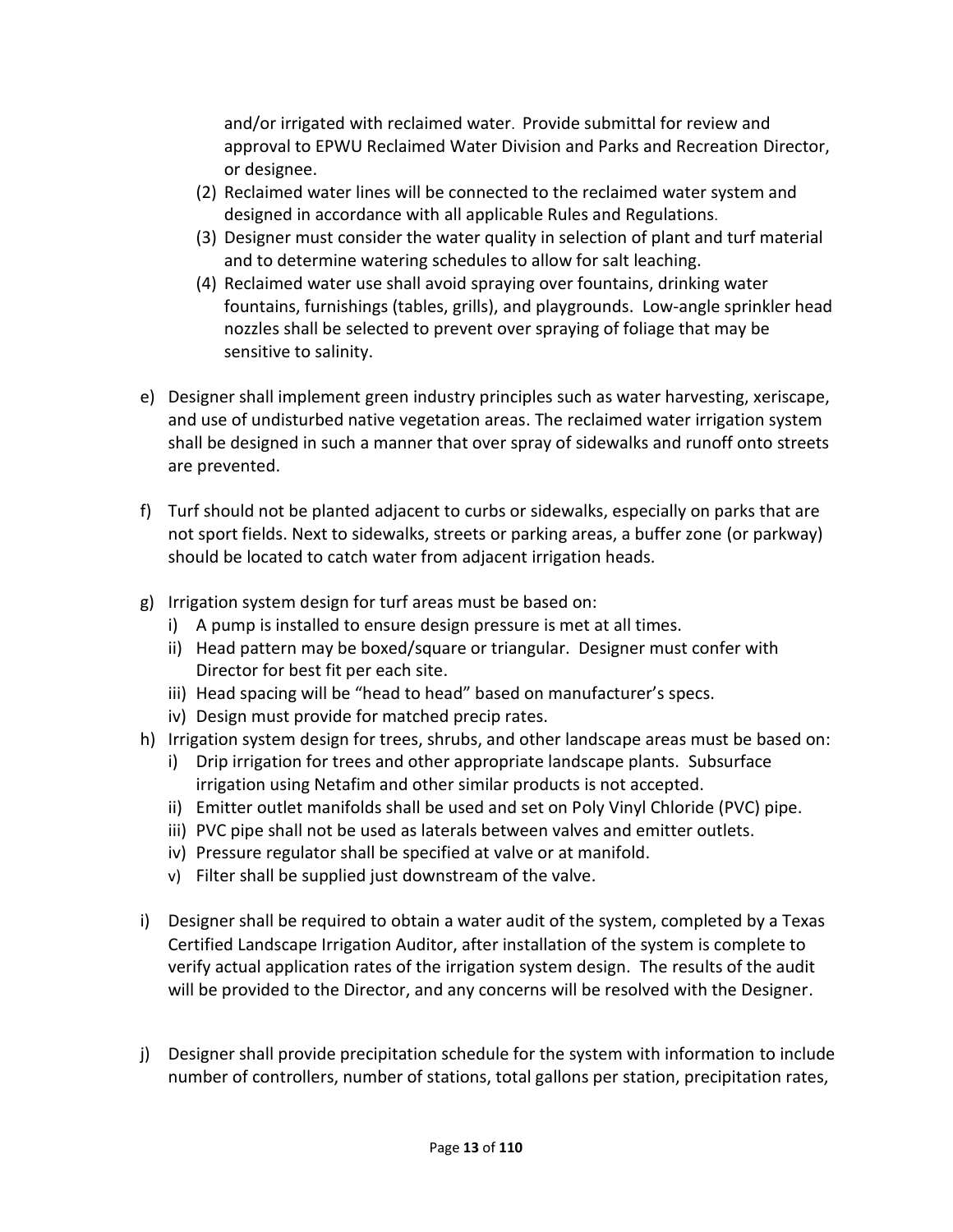recommended run times, number of heads per station, nozzle sizes, description of area watered and total run time per station to obtain required precipitation rates.

- k) Designer shall provide a watering schedule for the entire park demonstrating that the design will apply 1.0 inches of water per week (one based on a 3 day watering schedule and another based on a 4 day watering schedule).
- 4) Designer shall develop design in two phases: Initial Design Phase and Final Design Phase.
	- a) Initial Design Phase at a minimum shall include:
		- i) Site Plan with all proposed development items such as: sidewalks, curbs, parking lot, playgrounds, paths, trees, shrubs, landscaping, and site amenities, etc.
		- ii) Irrigation Design Plan to show site layout, sprinkler head placement, spray coverage arcs of sprinklers, legend of all proposed equipment (sprinklers, remote control valves, etc).
		- iii) Detail Sheet of irrigation system details for all applicable information of each irrigation system component (see Appendices for details as applicable).
		- iv) Detail Sheet with applicable details and construction notes for planting methods of trees, shrubs and other landscaping items.
		- v) Detail Sheet with sections of all construction elements such as sidewalks, curb, pavement, etc.
	- b) Final Design Phase:
		- i) Must include items from Initial Design Phase with any required revisions addressed.
		- ii) Irrigation Design Plan will reflect pipe sizing and pipe routing for entire irrigation system.
		- iii) Designer will provide design criteria and design based calculations for irrigation system and critical head(s) as applicable.
		- iv) Designer will provide Precipitation Rate Schedule and calculations for said schedule.
		- v) Designer will provide a proposed watering schedule for designed irrigation system.
- 5) Other
	- a) Main water line must be routed outside of athletic fields/multi-purpose turf areas as it applies.
	- b) Remote control valves will be located outside of all athletic fields/multi-purpose turf areas as it applies.
	- c)All irrigation zones for athletic fields/multi-purpose turf areas shall be separate from the remainder of the park space. Ballfield outfield zones shall be separate from infield zones.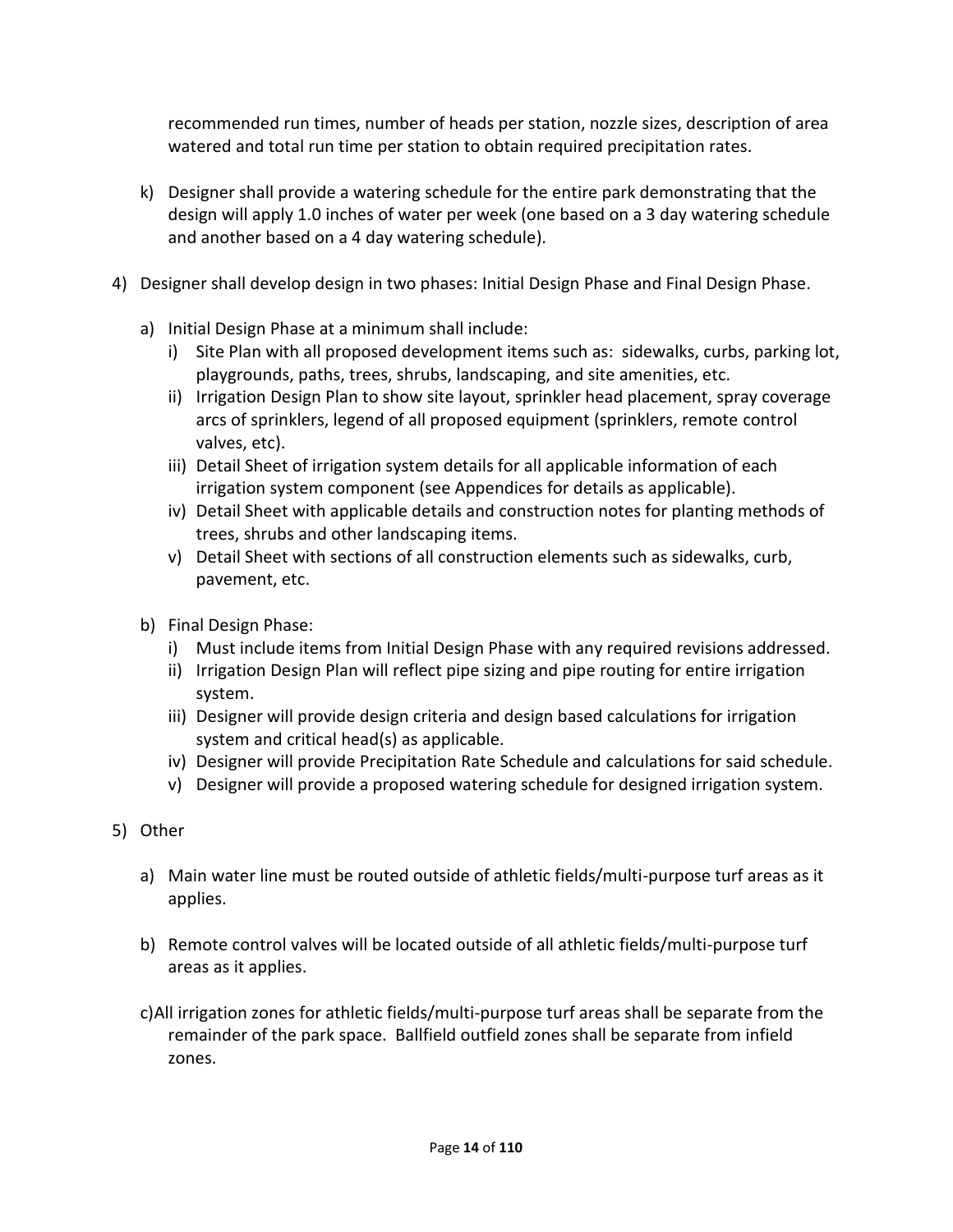- d) Control System shall be compatible with Parks Maxicom Central Control Computer, as determined by Director.
- e) Main line shall:
	- i) be looped .
	- ii) Main line shall incorporate 45 degree fittings in lieu of 90 degree turn fittings.
	- iii) Directional Fittings shall be used on main line and lateral lines for any changes in piping direction.
- f) Thrust blocks:
	- i) Shall be required at all main line fittings six inches or larger when gasket pipe is used.
	- ii) Thrust block calculations shall be required to determine size of thrust block.
	- iii) No thrust block shall be required on solvent welded main lines smaller than 6 inch in diameter.
- g) PVC Pipe:
	- i) Schedule 40 IPS plastic piping shall be used on all main lines four inches or smaller. All other main lines larger than four inches shall be PVC Class 200 IPS plastic pipe.
	- ii) PVC Class 200 IPS plastic pipe shall be used on all lateral lines.
- h) Pressure mains and laterals to be hydro-statically tested in the presence of City of El Paso staff and/or the Designer. Pumps shall be isolated from the hydrostatic test using isolation valves and not tested.
- i) Swing Joints Use factory assembled swing joints on rotors, spray heads and quick couplers.
- j) Backflow prevention devices shall be Reduced Pressure Backflow Prevention Device type with pressure gauges before and after the device.
	- i) Brass ball valve shall be installed upstream of backflow device. All backflow devices shall be supported with pipe saddles prior to making connection to meter or main line. Gate valves shall be equipped with non-rising stem and capable of withstanding cold water pressure of 200 pounds per square inch.
	- ii) Backflow prevention device shall be fed with Type K copper piping from meter side up to device, past device and transition to PVC pipe past enclosure slab or past pump shelter where required. Transition is to be done with threaded coupling for pipe sizes smaller than 3.0 inches and flanges for pipe sizes 3.0 inches or larger set in a Carson Model 1419 valve box, or equal, for ease of visual inspection.
	- iii) Reduced Pressure Backflow Prevention Devices (BPD) shall be housed in stainless steel or aluminum insulated and heated enclosure compliant with ASSE 1060 Class I, and anchored and mounted on a concrete pad. All BFD enclosures shall be provided with a sturdy, securable element (Lock Hasp) as approved by Director.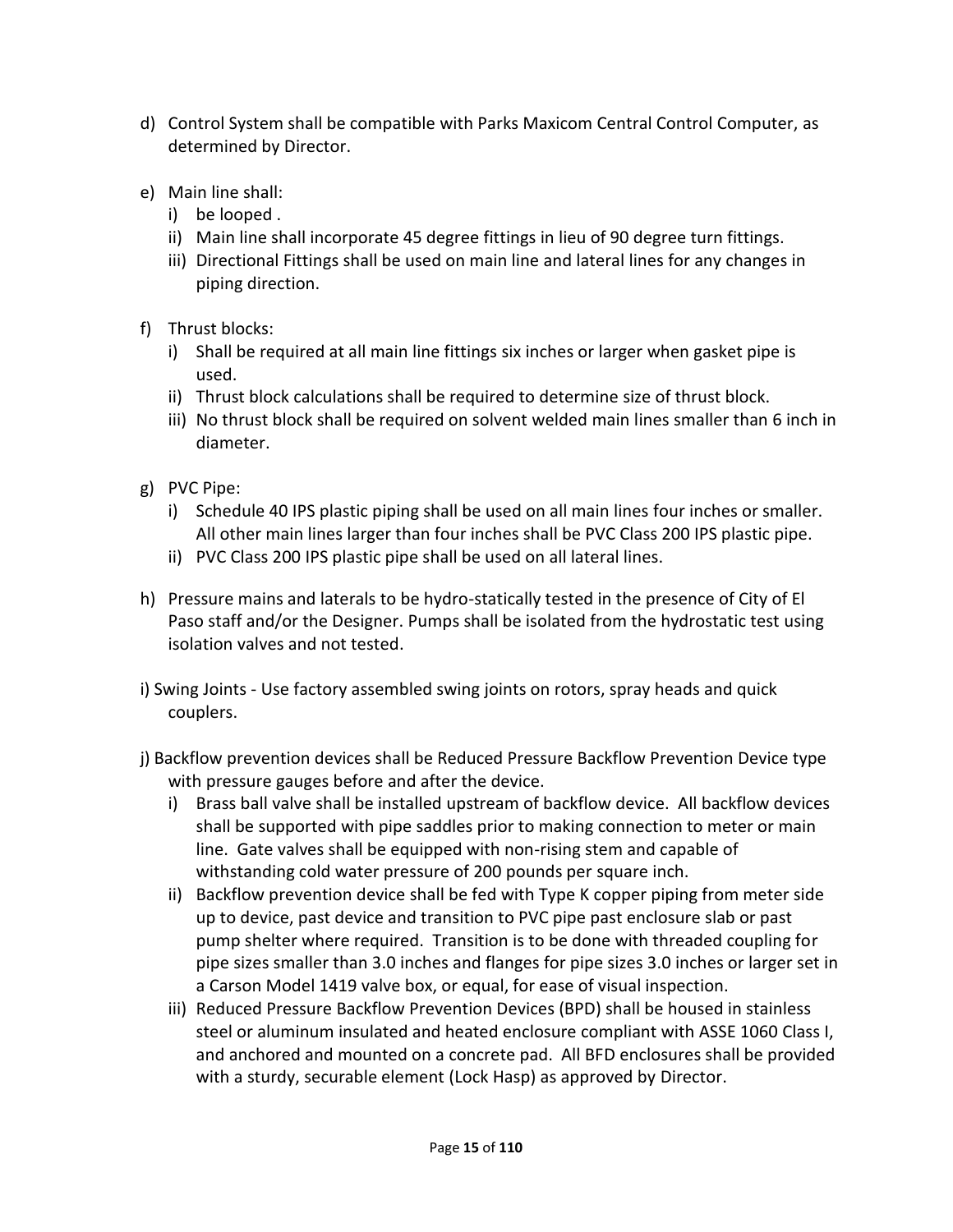- iv) Reduced Pressure Backflow Prevention Devices used shall be from the approved list of the USC Foundation for Cross-Connection Control and Hydraulic Research and shall be installed in accordance with the El Paso Water Utilities Cross-Connection Control Program Manual of Procedures.
- v) Reduced Pressure Backflow Prevention Devices shall be tested and certified as required by El Paso Water Utilities and test report must be furnished to Parks and Recreation Director, or designee.
- k) Stations or Zones shall be fed or served by lateral lines that feed comparable heads.

l) Electrical Requirements:

- i) All electrical connections and supplies shall be installed per City code.
	- (1) Electric power panel of at least 100-amps must be provided.
	- (2) Ground Fault Circuit Interrupter (GFCI) outlet controlled by on/off toggle switch will be required.
	- (3) All grounds to all electrical equipment components and irrigation controllers, pumps and pump relays shall be grounded as per manufacturers recommendation.
	- (4) All equipment to be grounded to a common buss bar.
	- (5) All components are to be labeled with permanent weather proof tags permanently secured to equipment.
- ii) Electrical Power design diagram shall be submitted for entire system to include field wiring, controllers, pumps, pump relays, etc., and shall be stamped by a registered electrical engineer.
- m) Controllers:
	- i) Shall be on separate circuit from any other equipment and have two surge arrestors. Surge arrestors shall be enclosed in separate junction boxes: one will be connected to the 120 volt GFCI outlet and the other shall be connected to the low voltage side of controller as recommended by manufacturer.
	- ii) Shall be provided with power cord plug to plug into a GFCI protected 120V supply outlet.
	- iii) Each controller shall have a dedicated common wire.
	- iv) Provide three spare remote control valve wires, in different colors, for each controller and extend to furthest valve.
	- v) Provide quick disconnect strip to terminate all irrigation low voltage wires and set within a NEMA 3 rated gutter box when installed in a pump house application.
	- vi) Provide RainBird Rain Sensor with connection to controller. Identify rain sensor to be set to 1/8 inch. Identify rain sensor on construction drawings.
- n) Valve wiring: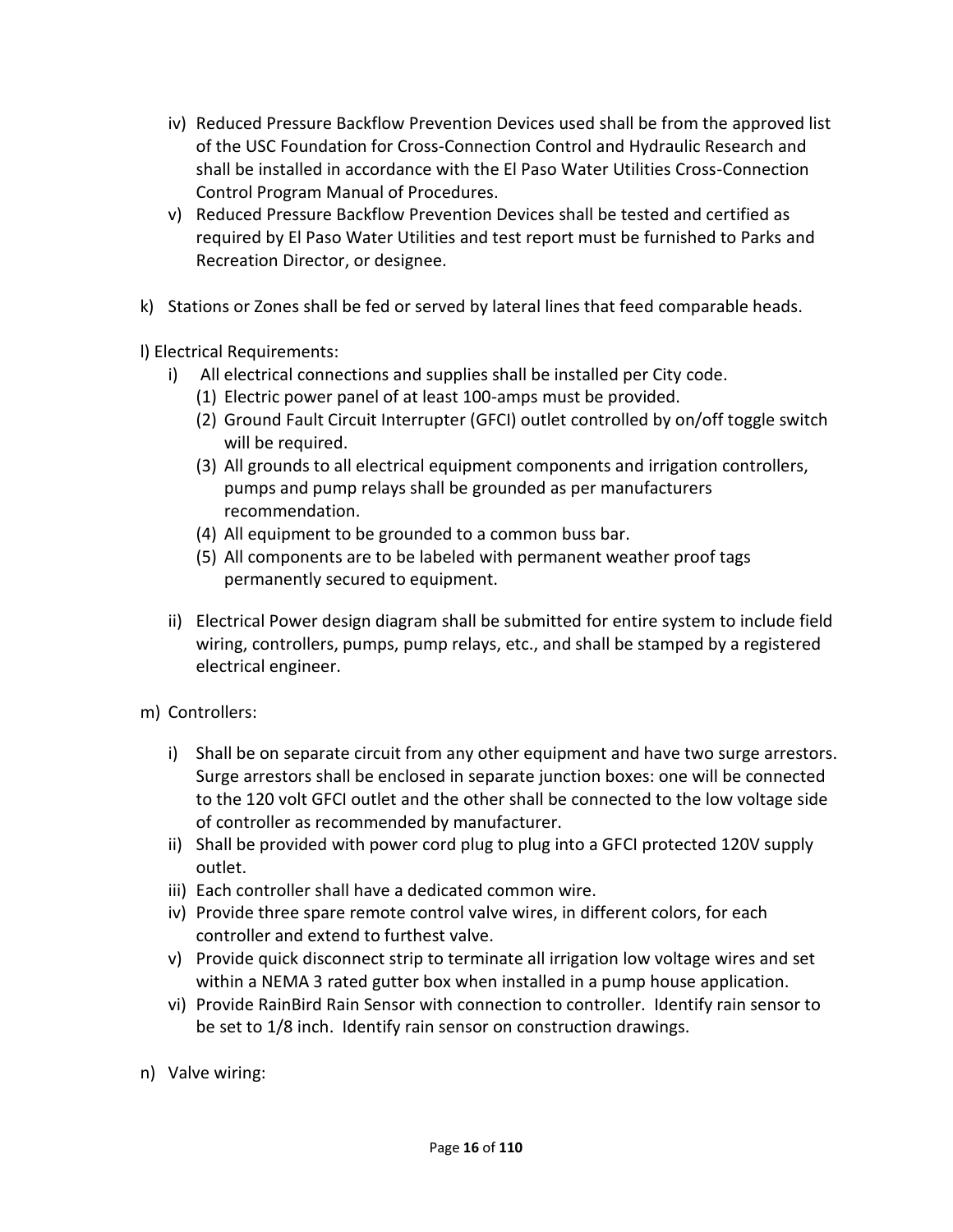- i) Indicate no splicing is allowed on low voltage field wiring between remote control valves and controller.
- ii) Indicate valve wiring shall be labeled and placed in a weatherproof tag in the field valve box, at controller location and quick disconnect.
- iii) Indicate valve wiring shall be standard colors: red (hot) and white (common) unless otherwise approved by Parks and Recreation Director, or designee.
- iv) Require wire connections at valves must be made with "Dri-Splice" type ready filled connectors; additional silicone shall be added as required to ensure connector is properly filled.
- v) Indicate installation shall be in separate trench a minimum 5 feet from pressure main line on north and west side of main.
- vi) Indicate expansion loops for all wiring every 200 feet. Wires shall not be stretched tight.
- vii) Splices are not permitted between the controller and each control valve.
- o) Sleeves:
	- i) Use sleeves wherever piping is routed under any hard surface.
	- ii) Shall be two times the diameter size of pipe encased.
	- iii) Extend sleeve 24 inches beyond edge of hard surfaces; wrap ends with 4 mils plastic and tape.
- p) Pumps shall be indicated on all drawings.
- q) Pump House shall be TufShed™ or approved equal and:
	- i) Shall comply to local Building Code wind load ratings
	- ii) Shall be properly vented with a static metal vent mounted on roof.
	- iii) Shall have insulated walls and ceilings with R-13 and R-19 value respectively.
	- iv) Shall be mounted on a 12 inches wide by 24 inches deep reinforced concrete footing.
	- v) Shall have a LED light mounted on ceiling with an on/off toggle switch.
	- vi) Shall have relief valve vented to exterior of building.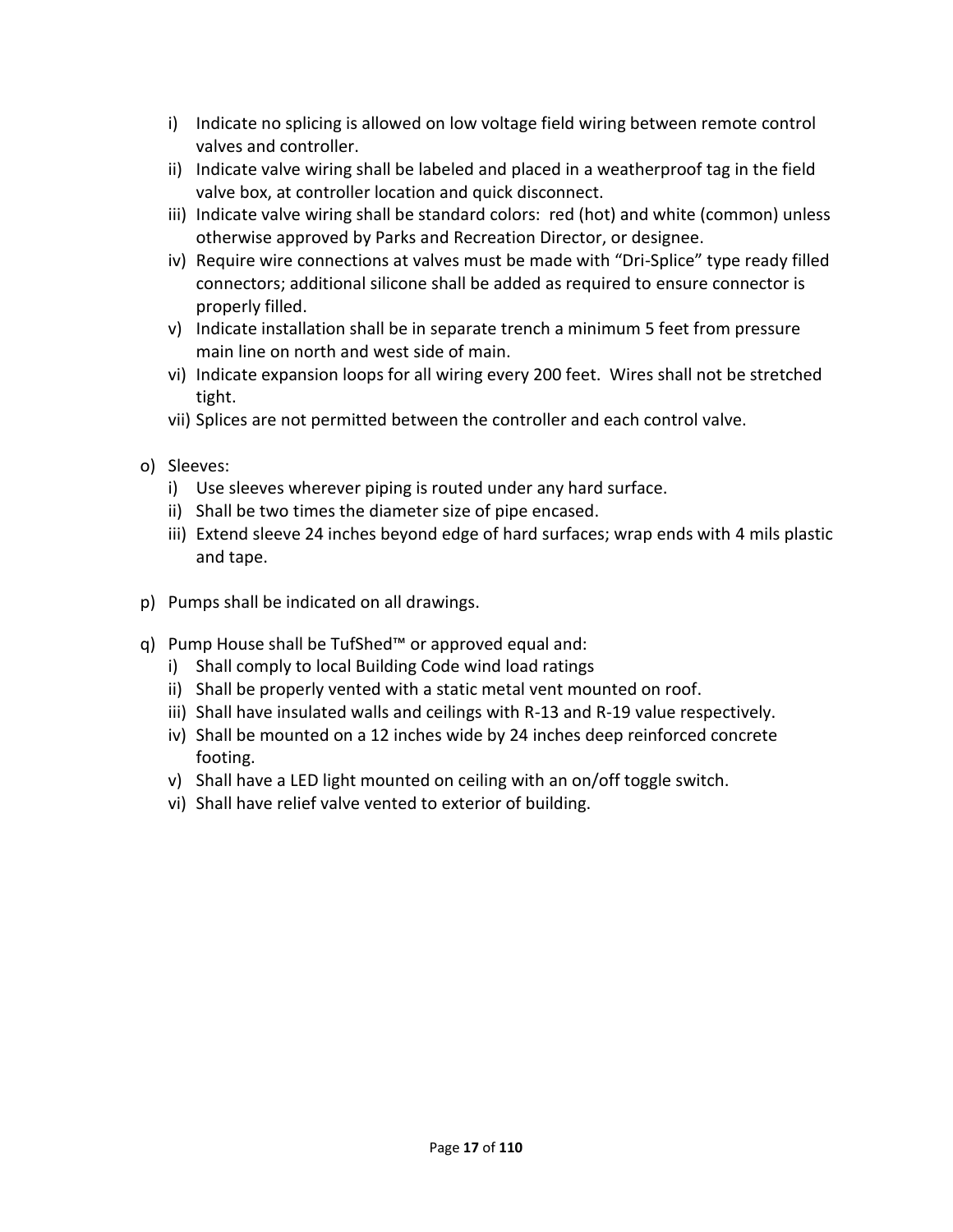#### **Irrigation System Specification**

#### 1) General

- a) Quality Assurance
	- i) Installer's qualifications:
		- (1) Licensed Irrigator in good standing through TCEQ with a minimum of five (5) years' experience installing irrigation systems of comparable size.
		- (2) Provide résumé of projects comparable in size for the past five (5) years and current Irrigators License.
- b) Submittals
	- i) Submit manufacturers product data and installation instructions for each of the system components, materials and equipment for approval.
	- ii) Submit the following material samples:
		- (1) Piping and fittings. (With all markings)
		- (2) Glue, primer and cleaner.
		- (3) Wire.
		- (4) Wire connectors and sealer.
	- iii) Submit the following equipment samples:
		- (1) Sprinkler heads, one (1) of each type, complete with housing.
		- (2) Valves.
		- (3) Valve boxes, valve box extensions and flat lid covers with vandal proof bolts.
		- (4) Controller.
		- (5) Remote control valve wire. Approved equipment samples will be returned to Contractor and may be used on the project.
- c) Construction Site, Delivery, Storage, and Handling
	- i) It shall be the contractor's responsibility to properly secure the sites work areas and storage.
	- ii) Deliver irrigation system components in original packaging with labels intact and legible on site.
- d) Project Conditions

.

- i) Contractor is responsible to coordinate with all utility agencies to verify underground and above ground utility lines, and existing park infrastructure to include irrigation lines, irrigation control valve wiring, area lights wiring, athletic field lights wiring, etc. Any damaged utilities will be restored at Contractor's expense.
- ii) Protect existing trees, plants, lawns, and other features designated to remain as part of the final landscape work. Refer to most current version Policy and Standards Manual for the Care of Trees and Shrubs in the City of El Paso.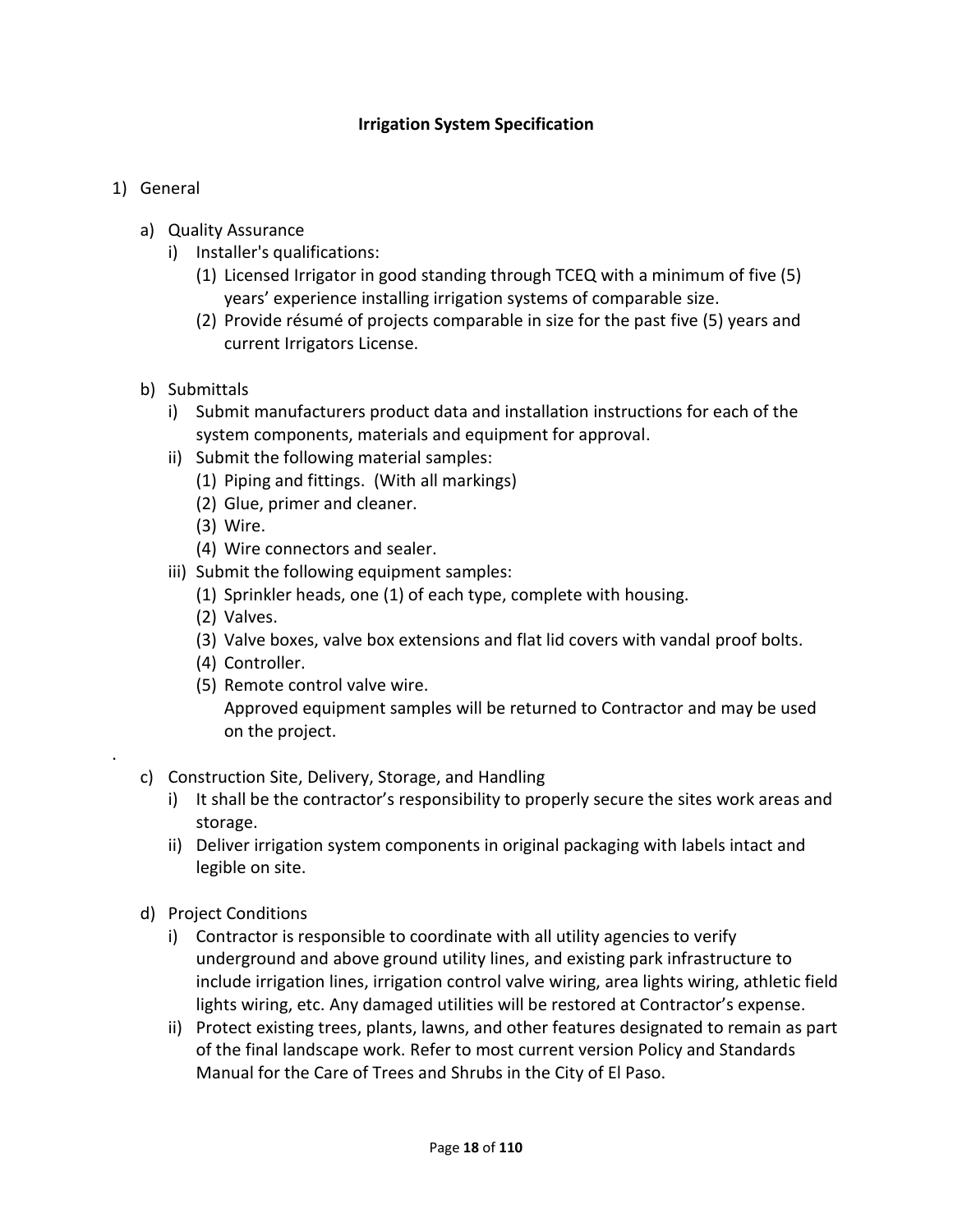- iii) Promptly repair damage to adjacent facilities caused by irrigation system work operations. Cost of repairs is at Contractor's expense.
- iv) Promptly notify Parks and Recreation Director, or designee, and Designer of unexpected sub-surface conditions.
- v) Irrigation system layout is diagrammatic. Exact locations of piping, sprinkler heads, valves, and other components shall be established by Contractor in the field at time of installation and coordinated with Parks and Recreation Director, or designees, and Designer prior to start of any work.
	- (1) Space sprinkler components as indicated on plans, or as required to be modified in field after obtaining acceptance of locations by Parks and Recreation Director, or designees, and Designer.
	- (2) Minor adjustments in system layout will be permitted to clear existing fixed obstructions. Final system layout shall be acceptable to Parks and Recreation Director, or designee, and Designer.
- vi) Cutting and Patching:
	- (1) Cut through concrete and masonry with core drills. Jackhammers not permitted.
	- (2) Materials and finishes for patching shall match existing cut surface materials and finish. Exercise special care to provide patching at openings in exterior walls to ensure water tightness.
	- (3) Method and materials used for cutting and patching shall be acceptable to Parks and Recreation Director, or designee, and Designer.
- 2) Materials
	- a) General:
		- i) Provide only new material, without flaws or defects, of the highest quality of their specified class and kind. No pipe or fittings with sunburn, visible crack, holes, foreign materials, blisters, or wrinkles shall be used on the project.
		- ii) Comply with pipe sizes indicated. No substitution of smaller pipes will be permitted without approval of the Parks and Recreation Director, or designee. (1) Remove damaged and defective pipe from the site immediately.
		- iii) Provide pipe continuously and permanently marked with manufacturers name or trademark, size, schedule, type of pipe, working pressure at 73 degrees F., and National Sanitation Foundation (NSF) approval.
	- b) Plastic pipe, fittings, and connections:
		- i) PVC pipe: ASTM D2241, rigid, un-plasticized PVC
			- (1) Pressure mains:
				- (a) PVC Schedule 40 IPS plastic pipe for 4.0 inch or smaller main lines.
				- (b) PVC Class 200 IPS plastic pipe for main lines larger than 4.0 inch.
			- (2) Distribution laterals: SDR 21, Class 200.
			- (3) PVC pipe fittings: ASTM D2241 schedule 40 PVC molded fittings suitable for solvent weld, or screwed connections.
				- (a) Saddle fittings and cross fittings are not permitted on new installations.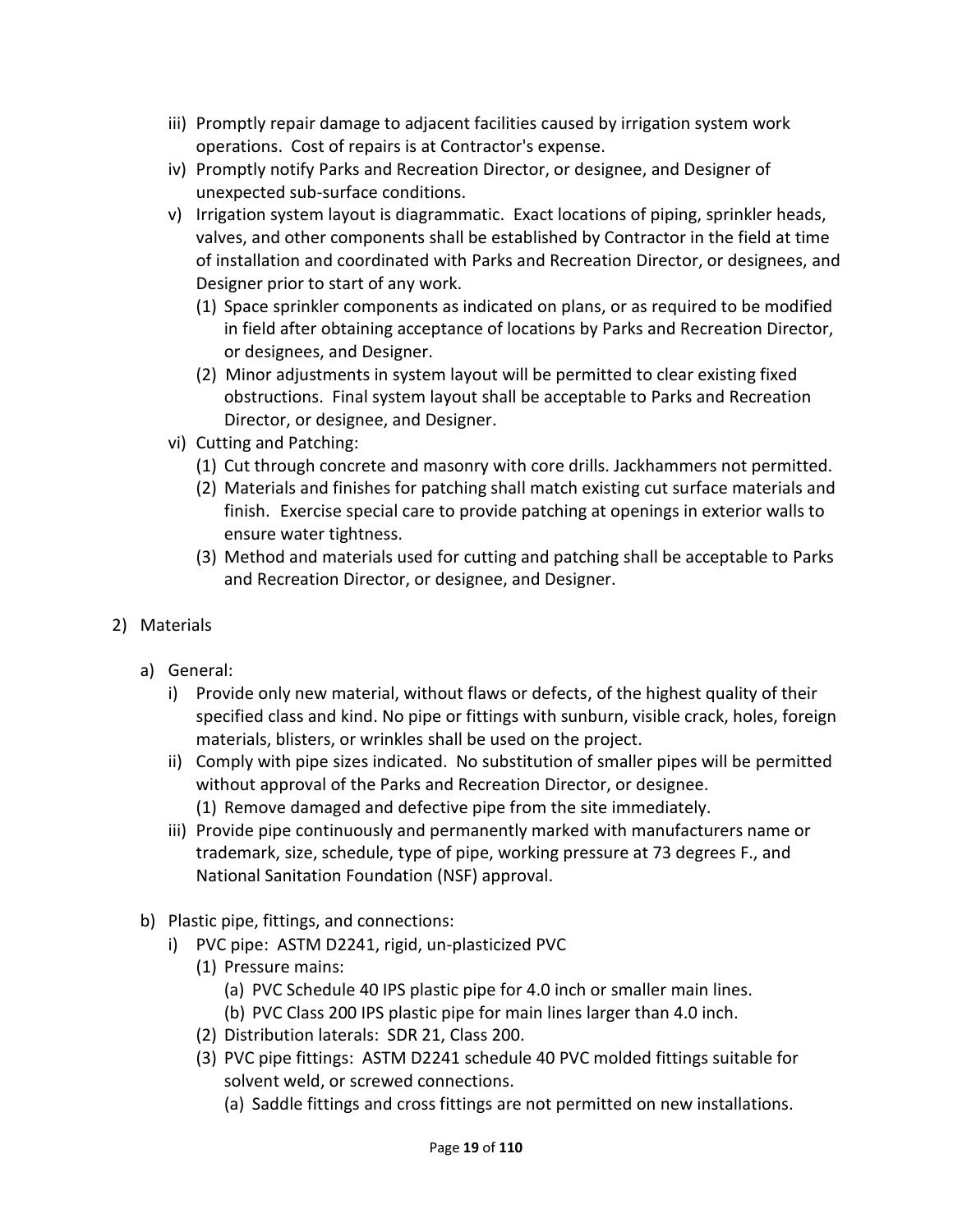- (b) Schedule 80 PVC pipe may be threaded.
- (c) Use male adapters for plastic to metal connections.
- (d) Use ASTM D-2466 insert type fittings.
- c) Backflow prevention device shall be a reduce pressure backflow preventer.
- d) Valve boxes shall be heavy duty, with lockable flat lid and secured by tamper proof bolt, or approved equal. Valve box extensions shall be provided as needed.
- e) Sprinkler heads:
	- i) Rotary-type sprinkler heads shall be of commercial quality:
		- (1) 1.0 inch inlet:
			- (a) Non-strippable drive mechanism.
			- (b) Easy arc adjustment, at least 50-360°.
			- (c) Operating pressure range of 30-90 psi.
			- (d) Effective radius of 40.0-80.0 feet.
			- (e) Check valve in head.
			- (f) Automatic arc return.
		- (2) 1.0 inch inlet:
			- (a) Non-strippable drive mechanism.
			- (b) Easy arc adjustment, at least 50-360°.
			- (c) Operating pressure range of 20-70 psi.
			- (d) Effective radius of 25.0-55.0 feet.
			- (e) Check valve in head as required.
			- Automatic arc return.
	- ii) Pop-Up spray heads shall be commercial grade with 6 inch risers and meet requirements of design.
		- (1) Check valve and pressure regulator.
		- (2) Operating pressure range of 15-70.
		- (3) Easy adjust patterns and nozzles.
- f) Irrigation system controllers must be compatible with Parks Maxicom Central Control Computer:
	- i) Controller must be installed in a weather-proof securable metal box that has a hasp, rain hood, door hinge stop and plan pocket holder.
	- ii) Cluster Control Unit (CCU) and other essential components for Maxicom Water Saving features must be installed and fully functional.
	- iii) Provide RainBird Rain Sensor and connected to controller.
- g) Quick coupler (QC) shall be a 1.0 inch, double lug QC with factory assembled swing joint that has Snap-Lok male brass stabilizer fitting installed in a Carson Model 1419 valve box with flat lid and vandal proof bolt or approved equal and isolation brass ball valve installed in a separate similar valve box.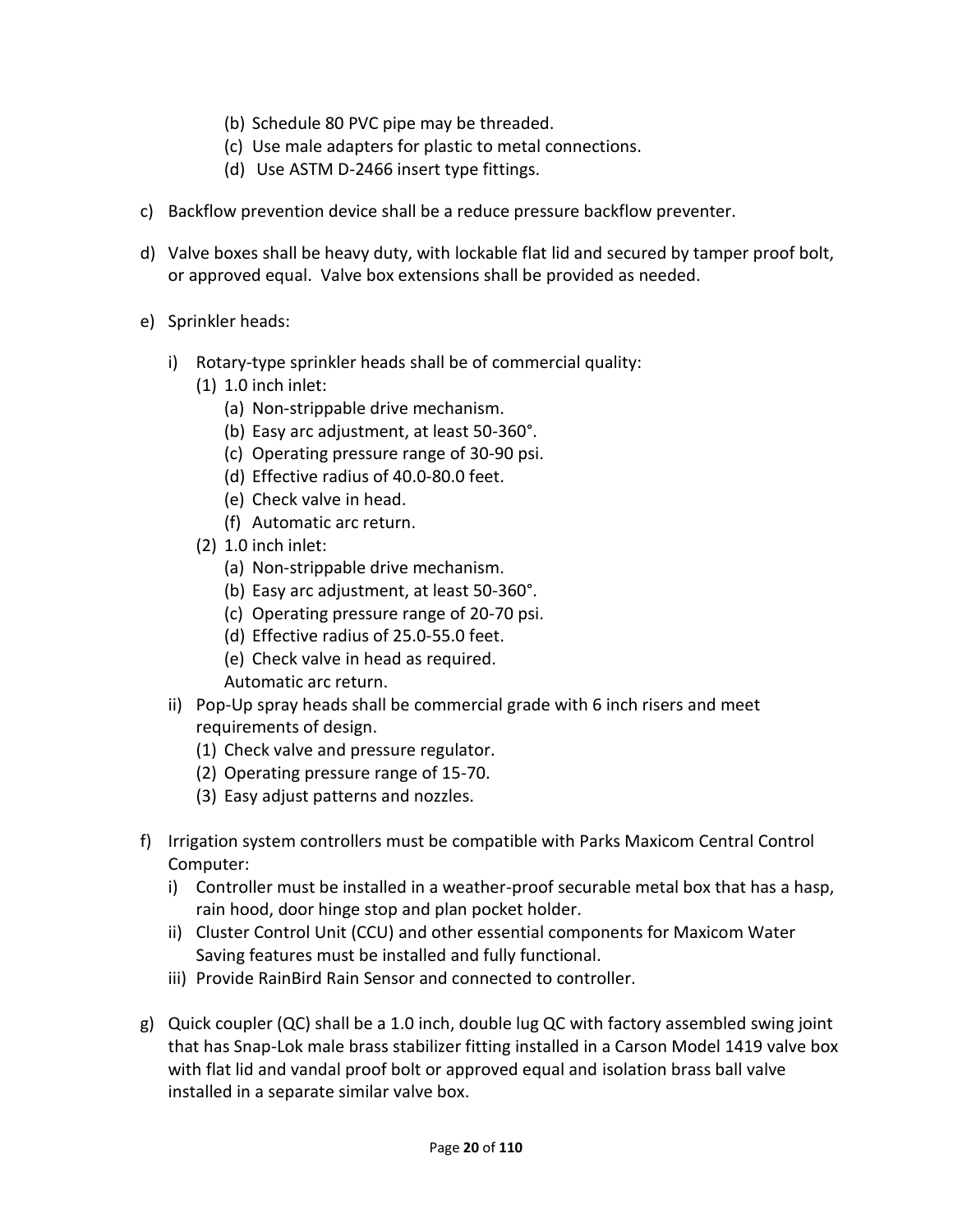- i) For non-potable water installations, use:
	- (1) Quick coupler valve and isolation valve shall have a weather proof tag that reads, "non-potable water, not safe for drinking."
	- (2) Approved valve box with purple flat lid.
- h) Pipe fittings all pipe assembly fittings must be Schedule 40 PVC Pipe fittings.
- i) Type K copper tubing for feed from water meter shall be used on all installations from meter past BFD or past pump as applicable.
- j) Electrical control valve low voltage wire:
	- i) Electrical control and ground wire: Direct burial Type UF 600 volt AWG control cable #14 gauge or larger as required by manufacturer based on total distance.
	- ii) Wire color code:
		- (1) Provide control or "hot" wires either black or red in color.
		- (2) Provide common or "ground" wires white in color.
		- (3) Provide a minimum of three (3) spare hot wires in three (3) different colors other than black, red or white.
- k) Other
	- i) Valve box fill material to be used shall be 3/8 inch washed pea gravel in sufficient quantity to provide a minimum depth of 4 inch inside the box and clear equipment and piping underside.
	- ii) Back fill material around all valve boxes will be clean soil free of: stones larger than 1 inch diameter, foreign matter, organic material, and debris and properly compacted to prevent settling.
- l) Low voltage wire connectors: Dry-Splice prefilled Socket seal type wire connectors with properly filled waterproof silicone sealer or approved equal.
- m) BPD enclosure shall be stainless steel or aluminum, insulated, with lockable hasp, hinges for ease of access to test ports mounted on 6 inch concrete pad. Enclosure to be ASSE 1060 Class I certified.
- 3) Execution
	- a) Commencement of work shall be contingent on review and release of all project submittals. Any work performed without the review and release of project submittals may be subject to rejection.
	- b) For soil preparation and conditions refer to Turf and Landscape Construction/Renovation section.
	- c) Inspection Process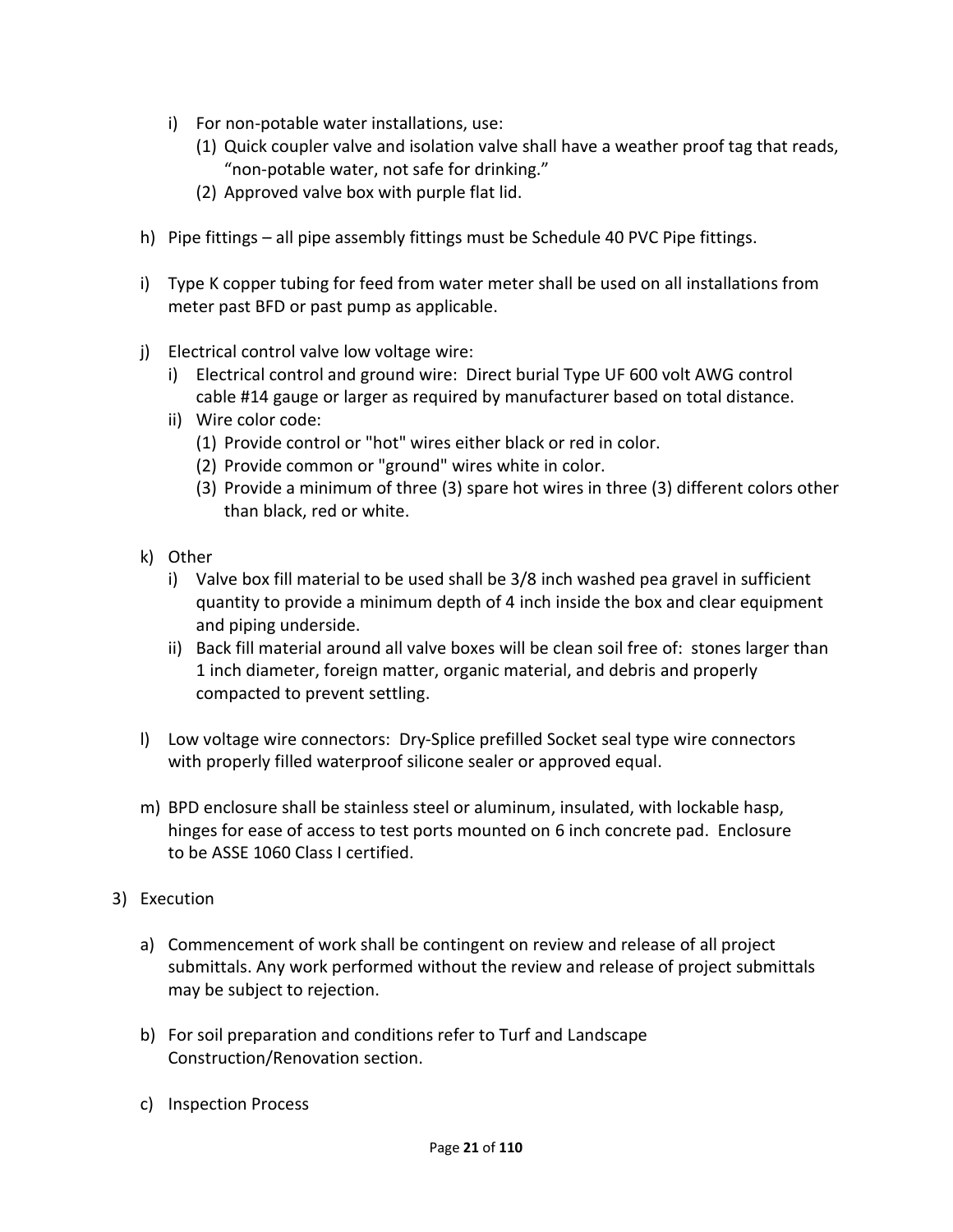- i) Inspect final grades and obtain approval from Director and Designer prior to installation of irrigation system, site amenities, site flat work, utilities, etc. Do not start any work until all identified unsatisfactory conditions are corrected.
- d) Preparation:
	- i) All site preparations must be completed and approved prior to the start of installation.
- e) Installation
	- (1) Installation, testing, and inspections must follow industry standards/best practices, any applicable code/regulation, and be approved by Director.
- f) Service and Guarantee:
	- i) Contractor shall guarantee the irrigation system for one year (365 days) from the date of project acceptance against defects in materials and workmanship, the guarantee does not include vandalism.
	- ii) Contractor shall respond to callbacks within 24 hours of notification within the one year warranty period. Contractor will be required to provide a report of repairs performed to correct callback deficiencies.
	- iii) Emergency repairs performed by City of El Paso staff shall not void the warranty.
		- (1) Emergency or other repairs performed by City of El Paso staff due to contractors' lack of timely response will be invoiced and charged to Contractor. Checks will be made payable to City of El Paso, care of Parks and Recreation Department.

#### 4) Acceptance

- a) Test and demonstrate to the Parks and Recreation Director, or designee, and Designer the satisfactory operation of the system free of leaks and mechanical or electrical flaws. Provide Water Audit with passing results.
- b) Demonstrate that the irrigation system does communicate with , and is operated by, the Parks Maxicom Central Computer.
- c) Instruct City of El Paso staff in the operation of the system.
- d) Perform cleaning upon completion of the work. Remove from site all excess materials, soil, debris, and equipment. Repair damage resulting from irrigation system installation.
- e) Upon irrigation system acceptance, submit written operating and maintenance instructions.
- f) Provide as-built irrigation system record drawings: reproducible drawings, and electronic copy.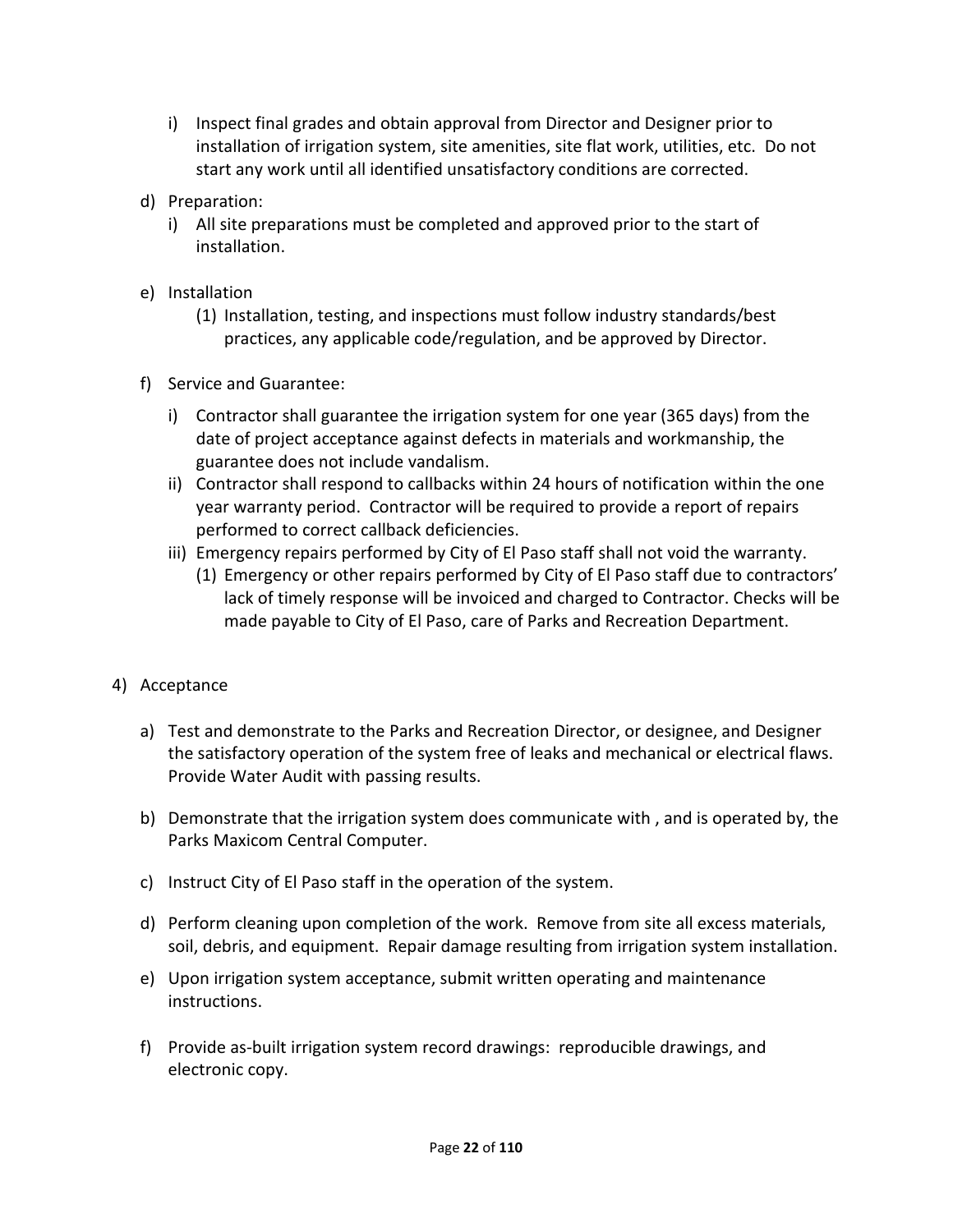# **This Page Left Intentionally Blank**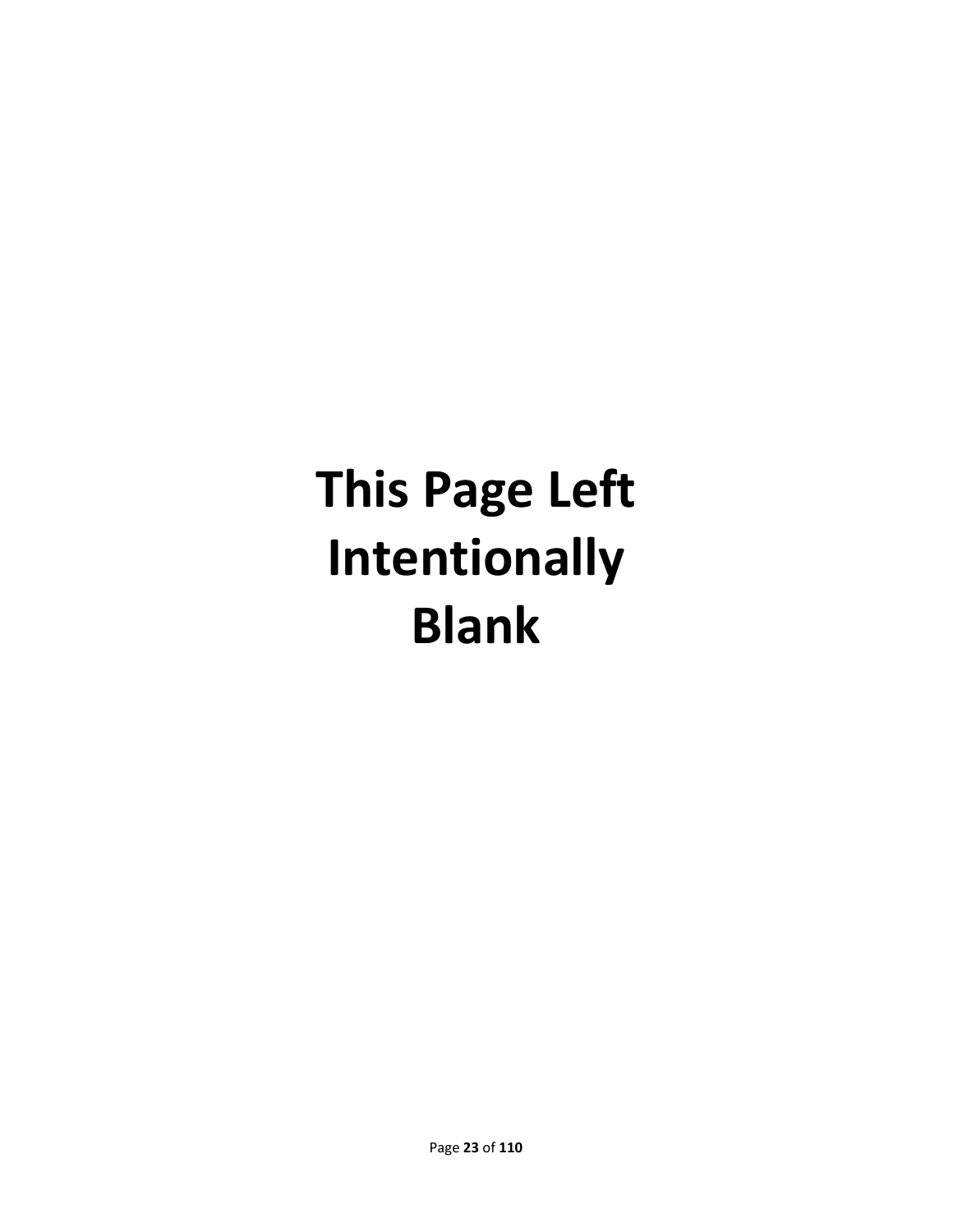# **Turf and Landscape Construction/Renovation**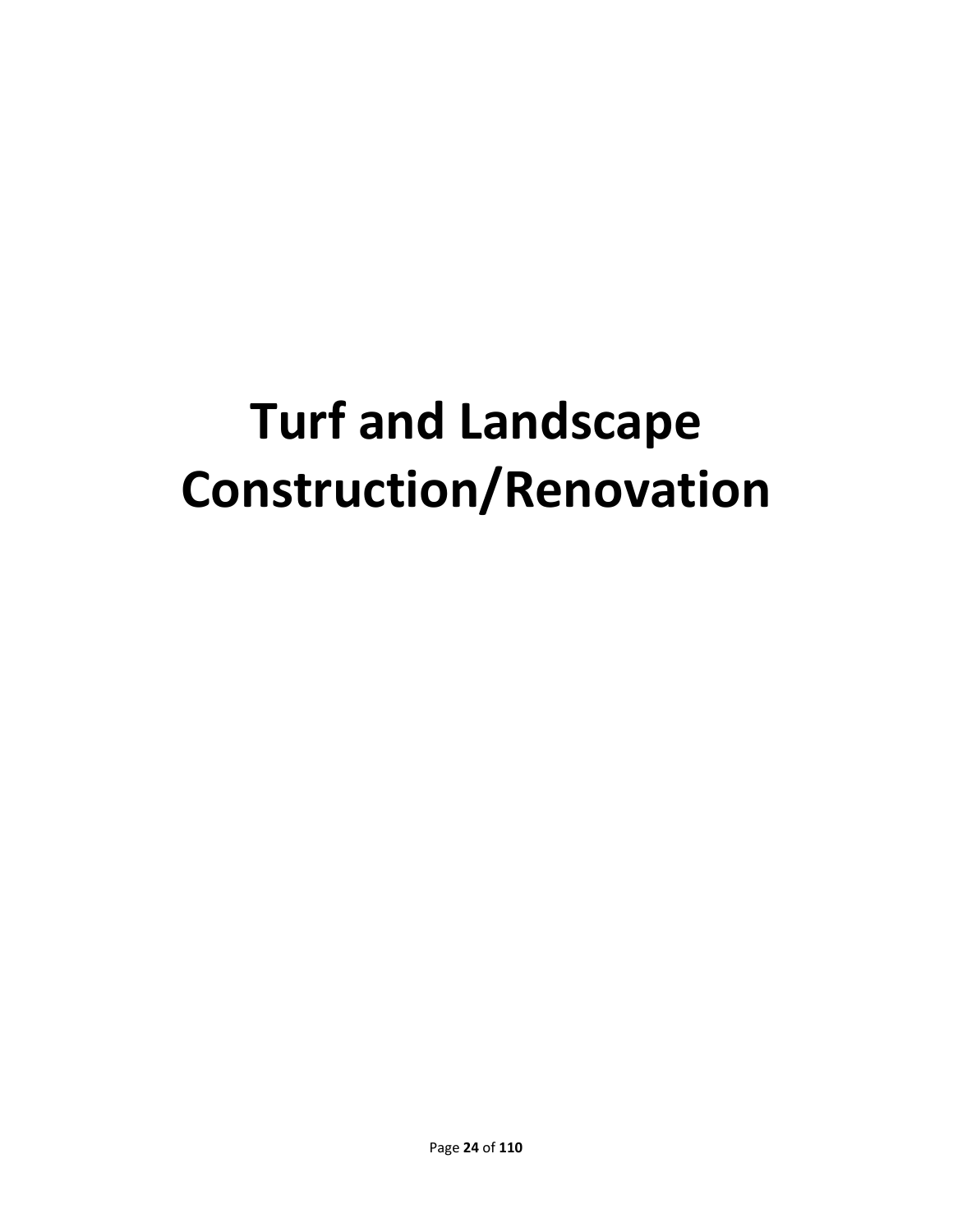#### **General Site Preparation**

- 1) Related Work
	- a) Irrigation System must be installed and tested prior to planting any turf, landscaping plants and trees, and meet all specifications outlined in the Irrigation sections of the Design Standards.
	- b) Standards for Athletic Fields are listed in a separate section.
- 2) General Site Preparation for Installation of Turf and Landscape Materials.
	- a) Comply with General Quality Control.
	- b) Soil preparation, grading, and inspections
		- i) Initial site work:
			- (1) Before soil moving/earthwork occurs, a meeting between Contractor and Director, will take place to discuss soil sampling/testing results, elevations, slopes etc. to ensure quality of soil texture, percolation rate and infiltration rate. Adjustments shall be made during grading to improve the quality of the soil.
		- ii) Rough Grading
			- (1) Suitable Soil Conditions:
				- 1. The City has the option to use existing topsoil, when available in sufficient quantity, in lieu of imported topsoil. The Contractor shall comply with and meet amended topsoil material criteria requirements.
				- 2. If the City decides to use existing topsoil on a City contracted project, the Contractor shall provide a credit for the value of the import material that would have been provided.
			- (2) Unsuitable Soil Condition mitigation to include:
				- 1. Removal of caliche, noxious materials (concrete, asphalt, trash, building materials, etc.), rock and clay from the first 12 inches below finish grade.
				- 2. Shattering, in two directions, of hard pan caliche, clay soils, rocks to a depth of 36 inches below finished grade.
				- 3. Remove such materials 24 inches below finish grade.
				- 4. Import and install suitable top soil to obtain finish grade for turf grass establishment as determined by the Director and Landscape Architect.
			- (3) After completion of rough grade/initial earth moving, Contractor must contact Director to inspect elevations, slope, etc. prior to this phase of work being considered complete.
				- 1. Contractor must contact Parks and Recreation Director, or designee, at least 24 hours prior to scheduling the inspection.
		- iii) Final Grading Soil surface preparation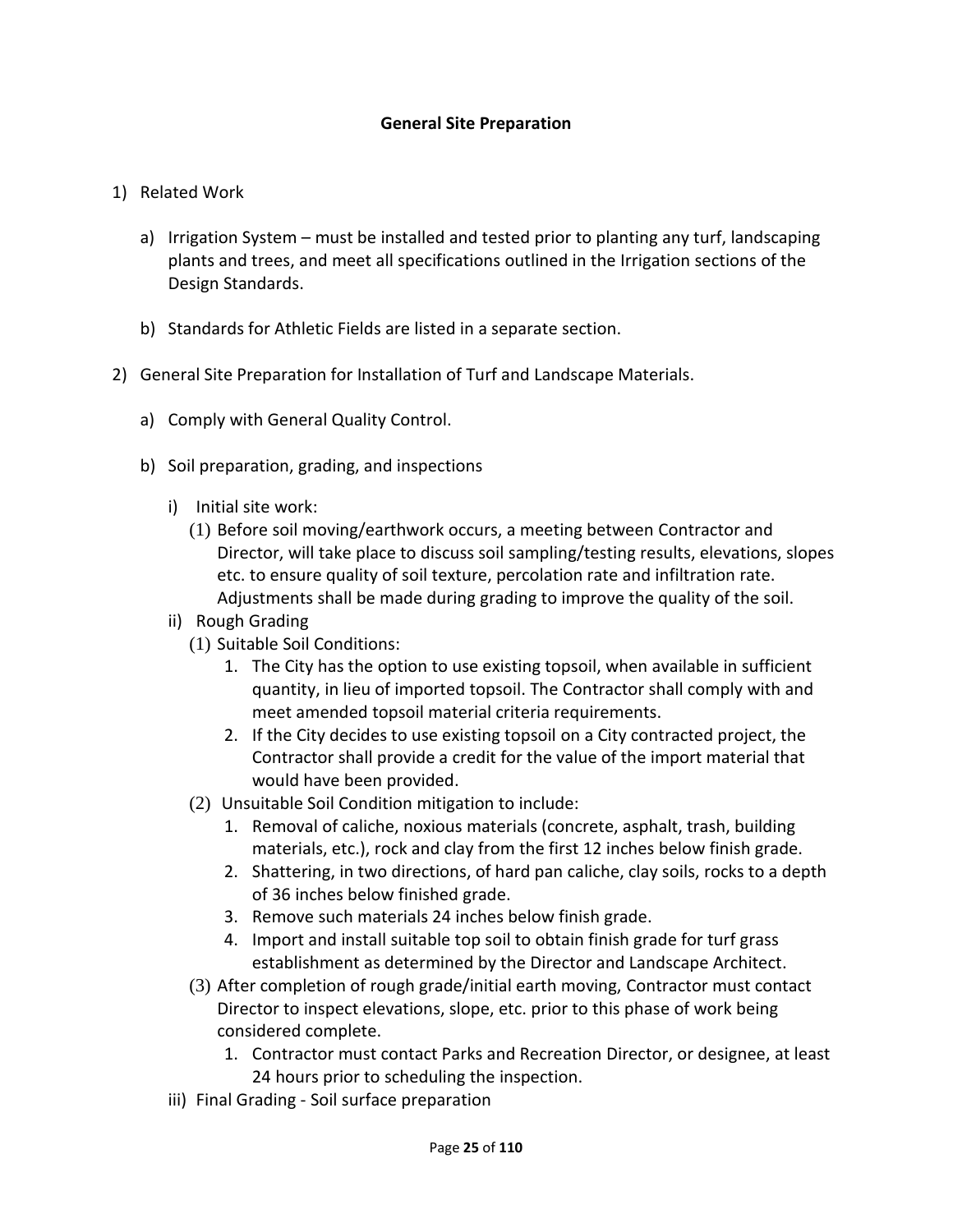- (1) Soil Surface, for this design standard, will be the upper 12-24 inches of the soil profile.
- (2) Soil is to be worked with minimum soil moisture content to avoid excessive compaction.
	- 1. Depth control of tillage equipment must remain consistent throughout the site.
	- 2. If water leaks or excessive rainfall occur that severely impact the worksite, work will cease until site is back to good workable state.
- (3) Contractor/Designer to provide test results to the Director for evaluation and recommendations.
	- 1. Testing agency/lab shall be acceptable to Director.
	- 2. Soil samples should be extracted for analysis at a time when Director may be present.
	- 3. A minimum of two soil samples shall be obtained per acre, or as deemed necessary by Director.
	- 4. Sufficient material will be extracted to send one sample to lab and hold another as a back-up.
	- 5. Testing shall be performed in top 36 inches of the rootzone, for both existing and any proposed imported materials, to determine the following:
		- (i) pH potential hydrogen in the soil, which is a measurement of soil acidity.
		- (ii) Soil physical characteristics soil type, infiltration, percolation, organic matter, salinity, etc.
		- (iii) Any recommended soil amendments (nitrogen, phosphorus, potassium, organic matter, gypsum).
	- 6. If there is excessive soil to be moved during grading which can change the soil profile additional testing may be required after grade work is complete.
	- 7. Determine soil salinity potential for sites.

#### 3) Submittals

- a) Submit the following material samples:
	- i) Seed.
	- ii) Sod (City of El Paso staff may elect to visit sod farm to inspect material prior to delivery).
	- iii) Fertilizer.
	- iv) Mulch, topsoil, and any other proposed amendment.
	- v) Any planting accessories
- b) Submit the following materials for certification:
	- i) Fertilizer(s) analysis.
	- ii) Seed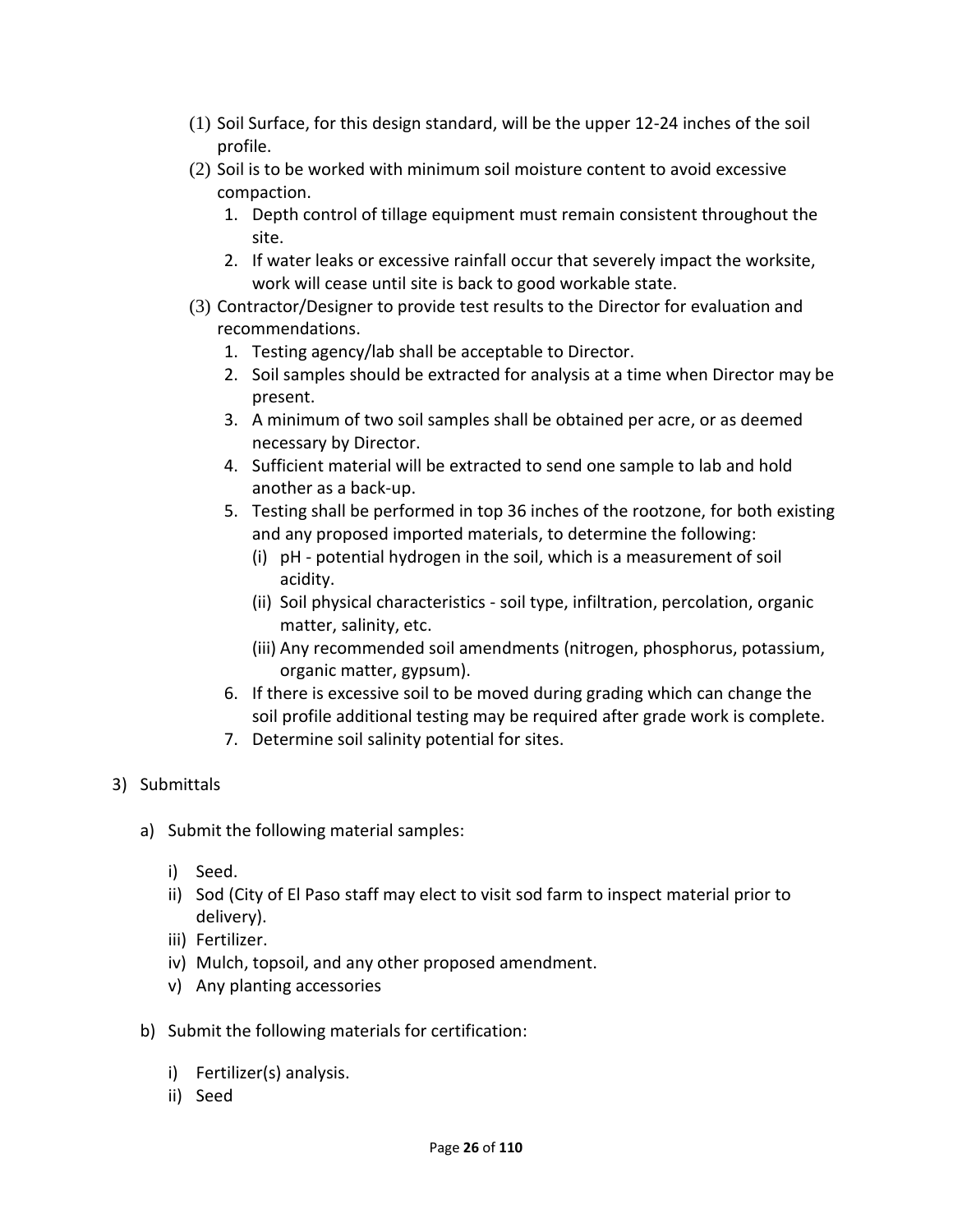- (1) Submit seed vendor's certification for required grass seed mixture indicating percentage by weight, and percentages of purity, germination and noxious weeds.
- iii) Sod
	- (1) Sod Growers Certification of turfgrass species, and identifying source location.
- c) Submit materials test report.
- d) Upon completion, submit written maintenance instruction recommending procedures for maintenance of areas.

#### 4) Materials

- a) Fertilizer A granular turf product that is non-burning and composed of slow release nitrogen with phosphorus and potassium.
	- i) Initial fertilizer application to amend the soils, prior to sodding or planting, will be determined based on the soil reports for the site. The fertilizer blend and application rates shall be determined by the Landscape Architect/Designer.
	- ii) Turf maintenance fertilizer: will be applied after sodding and have a fertilizer ratio approved by the Landscape Architect/Designer, with an application rate of 1.0 pound of Nitrogen per 1,000 sq. ft. applied every four weeks.
	- iii) Ammonium phosphate for turf areas: if required, application rate of 300 lbs per acre (7.0 lbs per 1000 sq. ft.).
	- iv) Landscape fertilizer: will have a ratio and application rate as approved by the Landscape Architect/Designer.
- b) Wood cellulose fiber mulch Degradable wet wood cellulose fiber or 100.0% recycled long fiber pulp, free of weeds or other foreign matter toxic to seed germination and suitable for hydro-seeding/hydro-mulching.
- c) Organic material Composted material that is shredded to a fine workable state.
- d) Water Free of substances harmful to plant growth.
- 5) Deliveries, Storage, and Handling
	- a) General
		- i) Deliver all materials in original unopened containers with labels clearly showing weight, analysis, and manufacturer.
		- ii) Store in a manner to prevent packaging and materials from becoming wet, damaged, or deterioration.
	- b) Sod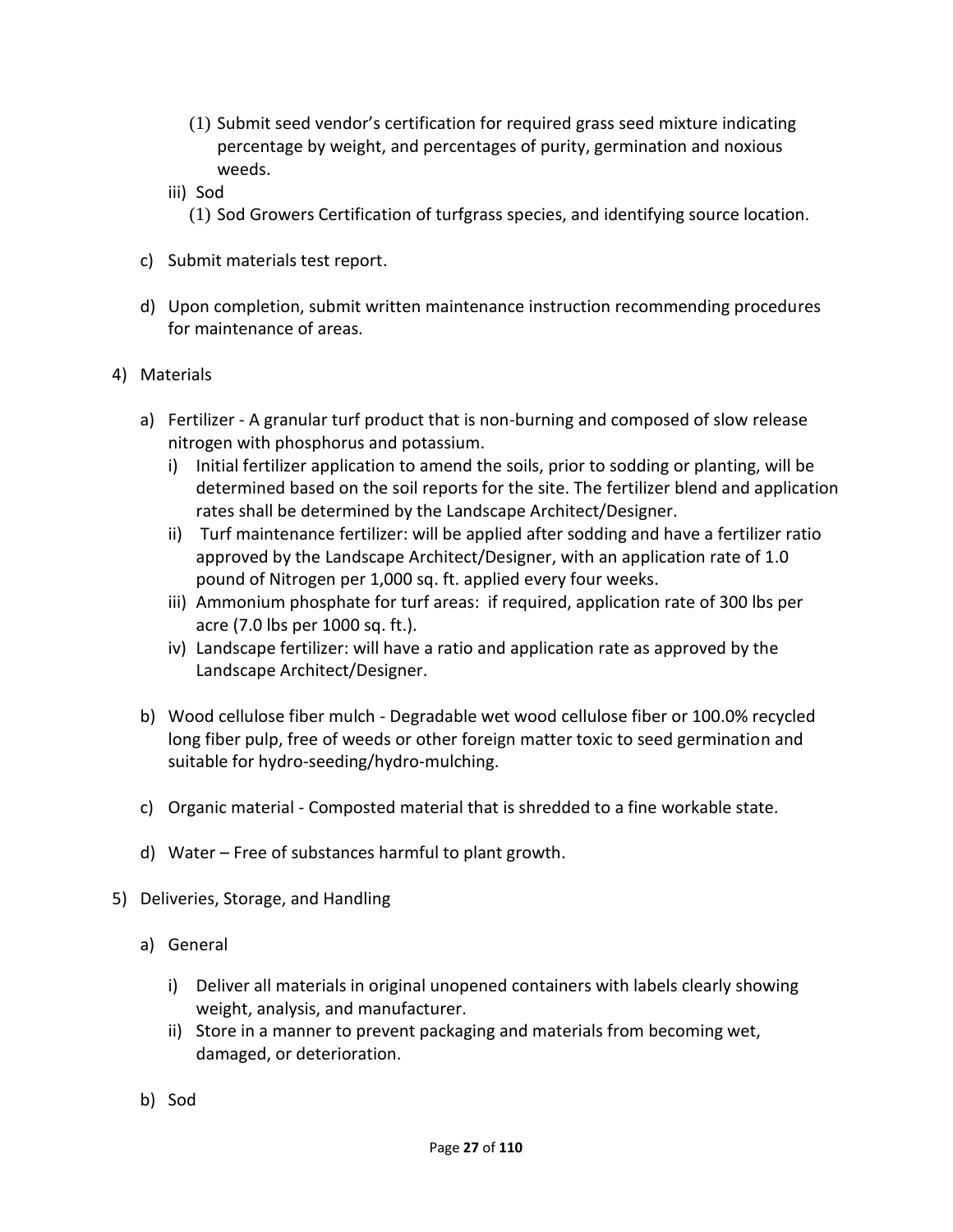- i) Refer to Turfgrass section of the Design Standards.
- c) Trees and Ornamentals
	- i) Refer to Trees and Ornamentals section of the Design Standards.
- 6) Cleaning
	- a) Perform cleaning during installation of the work and upon completion of the work. Remove from site all excess materials, soils, debris, and equipment. Repair damage resulting from planting operations.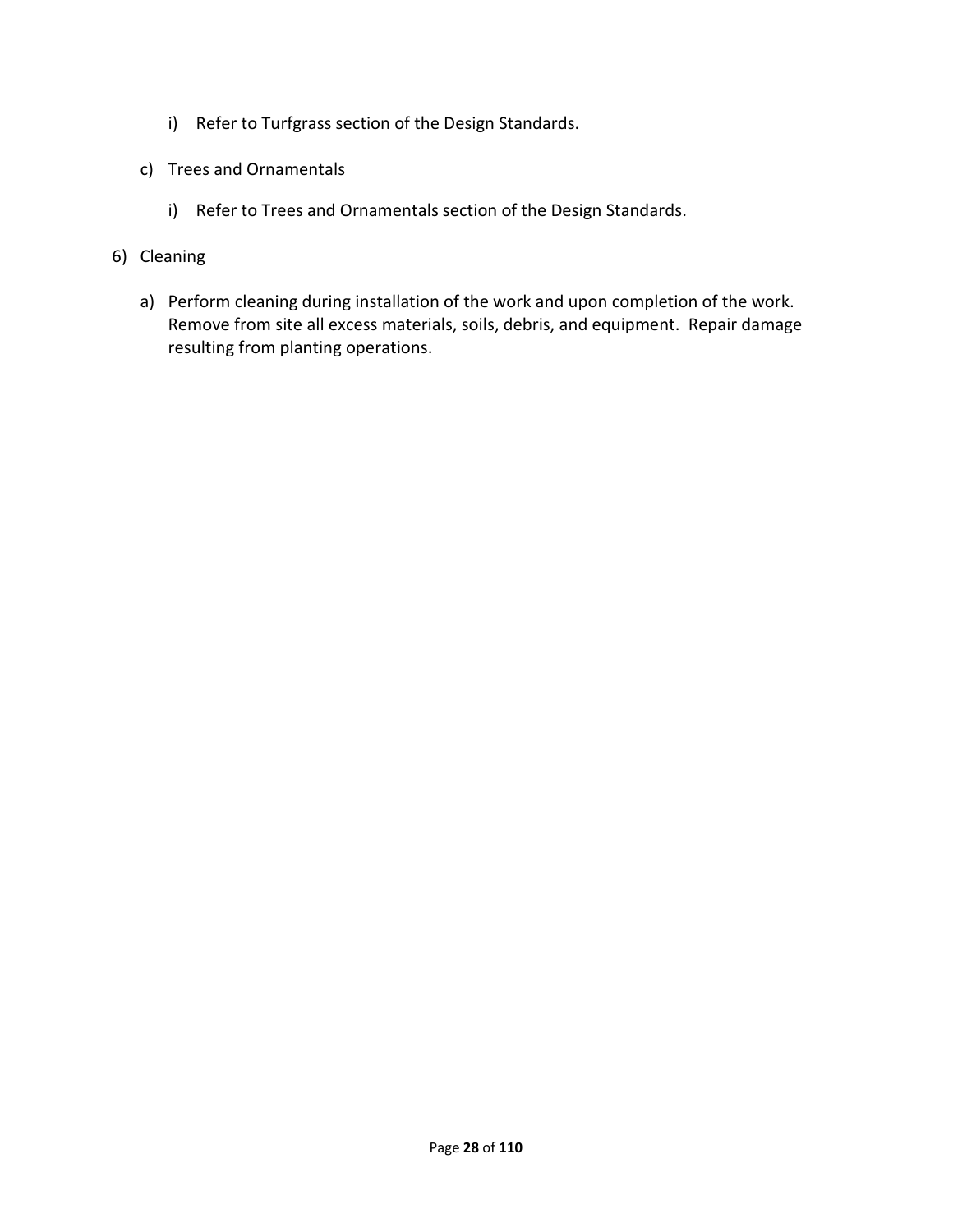#### **Turfgrass**

#### 1) Related Work

- a) Irrigation System must be in place prior to planting, and meet all specifications outlined in the Irrigation sections of the Design Standards.
- b) General Site Preparation must be completed prior to planting, and meet all specifications outlined in the Turf and Landscape Construction/Renovation division and/or section of the Design Standards.
- c) Standards for Athletic Fields are listed in a separate section.
- 2) Turfgrass Selection
	- a) Multi-purpose turf areas and lawns.
		- i) Acceptable cultivars of Bermuda grass are:
			- (1) Propagated by seed An improved bermudagrass variety approved by Director; at a rate of 5 pounds of seed per 1000 square feet (95% pure live seed), and following all other guidelines for seeding listed in Planting Methods.
			- (2) Propagated by sod An improved bermudagrass variety approved by the **Director** 
				- (a) The use of overseeded sod generally not permitted and must be approved by the Director prior to ordering for planting.
- 3) Planting Methods
	- a) Seed
		- i) The only acceptable methods of planting seed to establish turfgrass are:
			- (1) Hydroseeding
			- (2) Drill Seeder
		- ii) Seed must be applied at the rate of 5 pounds per 1,000 square feet, and of the varieties, listed under Turfgrass Selection.
		- iii) Must notify Parks and Recreation Director, or designee, at least one week prior to the start of planting.
		- iv) Plant immediately after final preparation of soils.
		- v) Seeding must occur between May  $15<sup>th</sup>$  and August  $1<sup>st</sup>$  or at times approved in writing by the Director.
		- vi) Contractor shall obtain a watering permit from El Paso Water Utilities to establish the turf.
	- b) Sod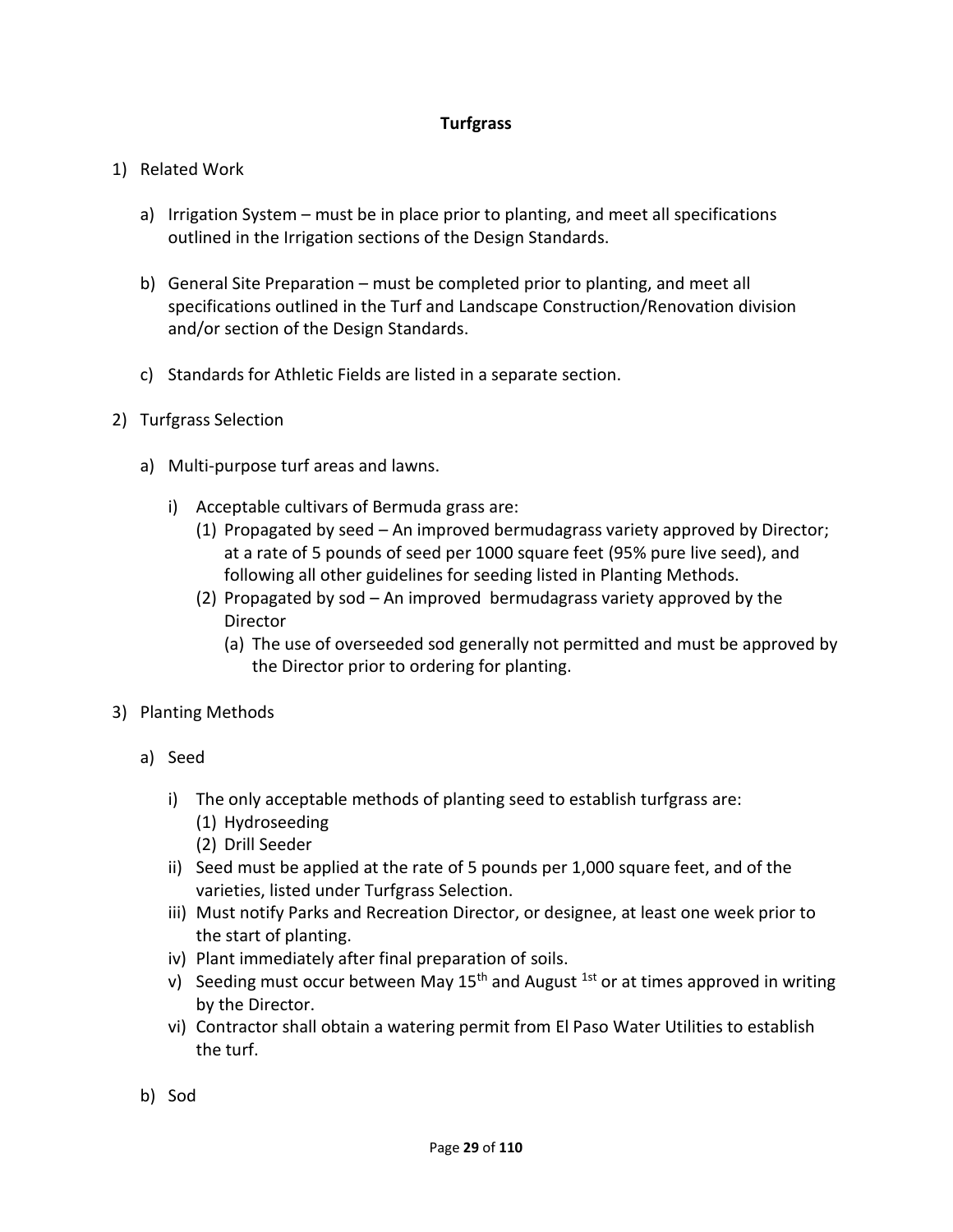- i) Contractor must notify Director, or designee at least 48 hours prior to the start of planting operations.
- ii) Sod must be healthy, and free of weeds, insects, disease, etc.
- iii) Sod must have a uniform thickness of 1.0 inch of root zone, with clean cut edges.
- iv) Sod must be planted the same day it is delivered to site.
- v) Remove all netting from the bottom of the sod as sod is being rolled out and placed. Netting will not be permitted to remain between the sod and rootzone.
- vi) Do not overlay edges.
- vii) Stagger all joints.
- viii)Patching of sod shall be done using pieces no smaller than 10 square feet.
- ix) Slopes greater than 3:1 shall be sodded parallel to grade and anchored using sod stakes.
- x) After sodded area is complete, properly water sod in preparation for rolling.
- xi) Sodded area shall be rolled at minimum in two directions perpendicular to each other, or until the surface is smooth and even as determined by Director.
- 4) Maintenance Following Planting
	- a) Maintenance of turf areas will include, but is not limited to, watering, fertilizing, mowing, removing weeds, applying appropriate pest controls, replanting any areas, etc. until final acceptance.
	- b) Mow turf areas being established at a height of 1.5-2.0 inches and repeat mowing weekly. When nearing final walkthrough for turf areas begin lowering Height of cut so that final height of cut for acceptance shall be 1.0-1.5 inches for non-athletic fields and 0.75-1.0 for athletic fields.
- 5) Acceptance
	- a) Inspection to determine acceptance of planted turf areas will be conducted by Director upon Contractor's request.
		- i) Provide at least two week notice from completion of sod installation prior to requesting an inspection.
	- b) Turf areas must have uniform turf coverage and be a healthy, weed and pest free site.
		- i) Shall have been mowed at a height of 0.75-1.5 inches, depending on use, at least three times prior to inspection.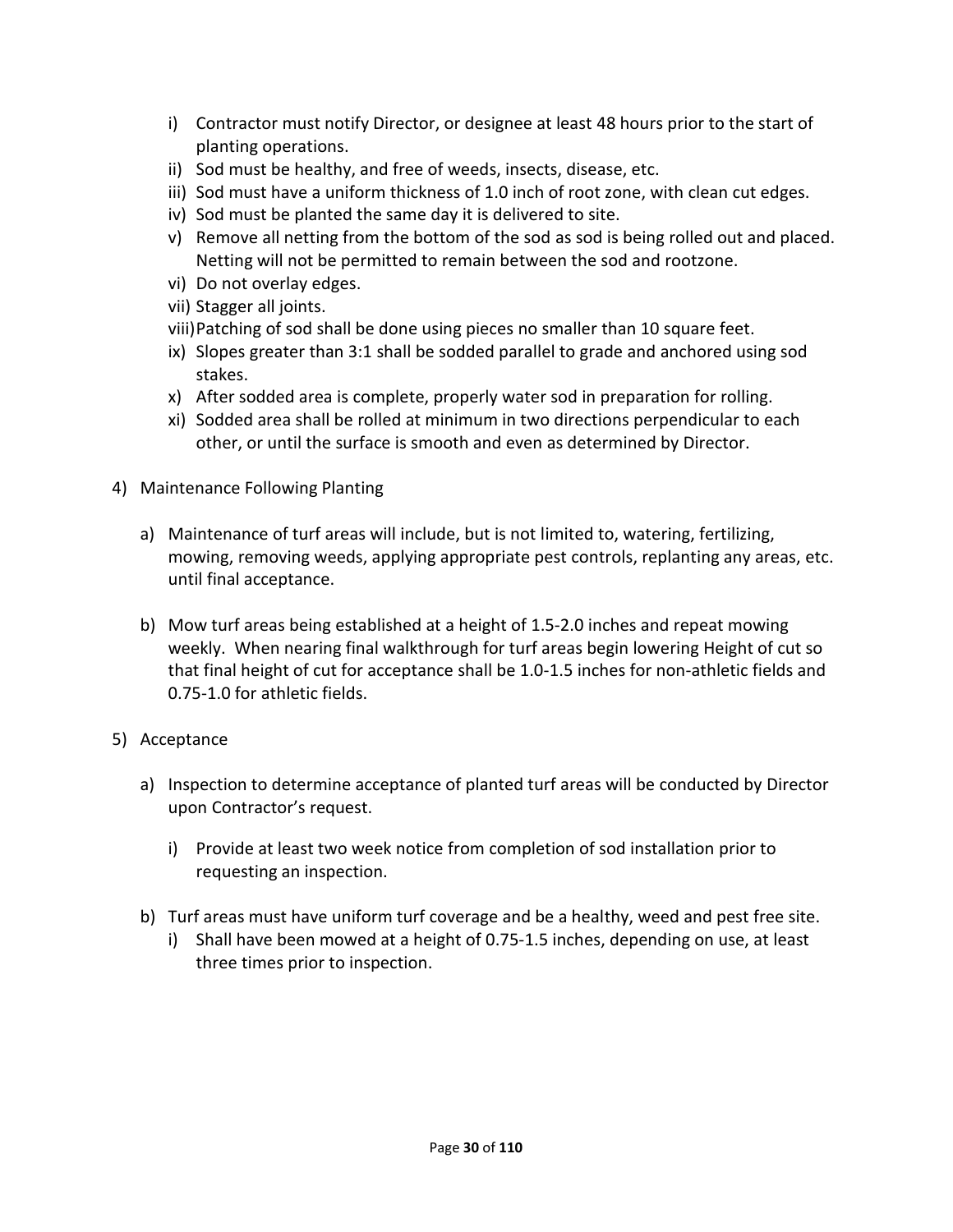#### **Trees and Ornamentals**

#### 1) Related Work

- a) General and Site Preparation must be completed prior to planting sod, trees and shrubs, and meet all specifications outlined in the Turf and Landscape Construction/Renovation section of the Design Standards.
- b) Irrigation System must be fully operational and meet all specifications outlined in the Irrigation sections of the Design Standards prior to planting sod, trees and shrubs.
- c) Standards for Athletic Fields are listed in a separate section.
- 2) Quality Assurance and Project Conditions
	- a) Comply with standard landscape practices and all general requirements in these specifications.
	- b) All plants used must be on the current Approved Plant and Tree List, current version as posted on the City of El Paso website.
		- i) Trees and ornamentals with thorns will not be allowed without the approval of Director.
	- c) All tree and shrub selection, installation, and maintenance should comply with the Policy and Standards Manual for the Care of Trees and Shrubs in the City of El Paso, current version as posted on the City of El Paso website.
	- d) Stock furnished shall be at least the minimum size indicated, unless approved by Director. Larger stock is acceptable, at no additional cost, providing that the larger plants will not be cut back to the size indicated on the construction documents.
	- e) Shrubs and small plants shall meet the requirements for spread and height indicated in the plant list.
		- i) Measurements for height shall be taken from the ground level to the average height of the top of the plant and not the longest branch.
		- ii) Plants shall be in a moist, vigorous condition, free from dead wood, bruises, or other root or branch injuries.
	- f) Plants planted in rows shall be matched or similar in form.
	- g) Provide "specimen" plants with a special height, shape or character of growth. Tag specimen trees or shrubs at the source of supply. The Director may inspect specimen selections at the source of supply for suitability and adaptability to selected location.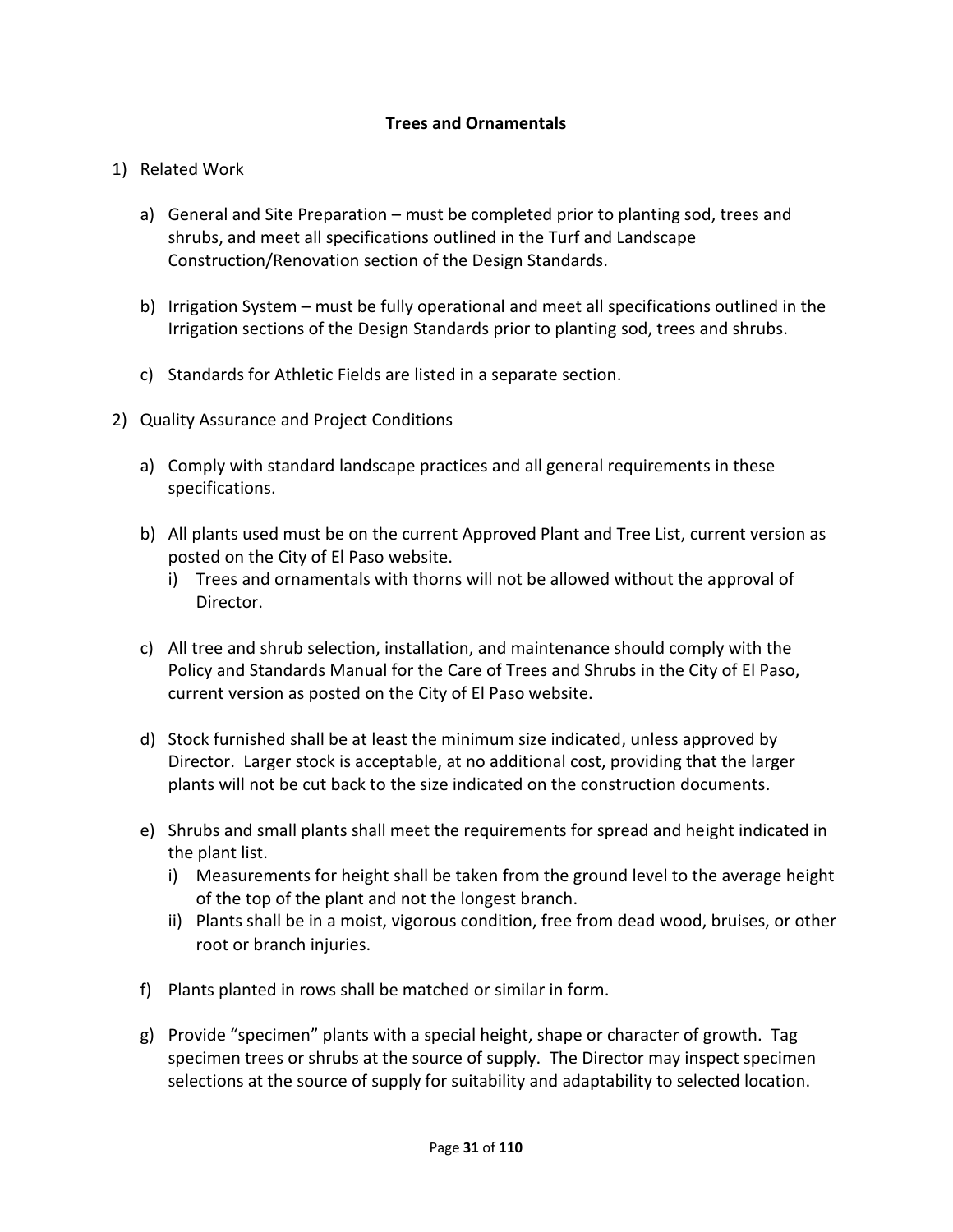When specimen plants cannot be purchased locally, provide sufficient photographs of the proposed specimen plants for approval.

- i) Plants may be inspected and approved for compliance with specification requirements for quality, size and variety.
- ii) Such approval shall not impair the right of inspection and rejection upon delivery at the site or during the progress of the work.
- h) A complete list of plants, including a schedule of sizes, quantity, and other requirements is shown on the construction drawings. In the event that quantity discrepancies or material omissions occur in the plant materials list, the planting plans shall govern.
- i) Amended Planting Medium for Planting Beds Shrubs
	- i) Provide topsoil/rootzone mix free of substances harmful to the plants which will be grown in the soil that is approved by Director.
- j) Weed Control Barrier: Shall be a woven polypropylene weed barrier fabric, water and air permeable.
- k) The irrigation system will be installed prior to planting. It is Contractor's responsibility to locate, protect, and maintain the irrigation system during planting operations.
	- i) Repair of irrigation system components damaged during planting operation will be at the Contractor's expense.
- 3) Warranty
	- a) Warrant all plant material to remain alive in healthy, vigorous condition for a period of one year after completion and acceptance of entire project.
		- i) Inspection of plants will be made by the Parks and Recreation Director, or designee, at completion of planting and again prior to acceptance of the project.
	- b) Remove and immediately replace all plants, as determined by the Parks and Recreation Director, or designee as unsatisfactory during the initial planting installation.
	- c) Replace, in accordance with the drawings and specifications, all plants that are dead or as determined by the Parks and Recreation Director, or designee, as in an unhealthy or unsightly condition, and have lost their natural shape due to dead branches, or other causes due to the Contractor's negligence.
		- i) The cost of such replacement(s) is at Contractor's expense.
		- ii) Warrant all replacement plants for 1 year after installation.
	- d) Warranty shall not include damage or loss of trees, plants, or ground covers caused by fires, floods, freezing, rains, lightning storms, or winds over 75 miles per hour, winter kill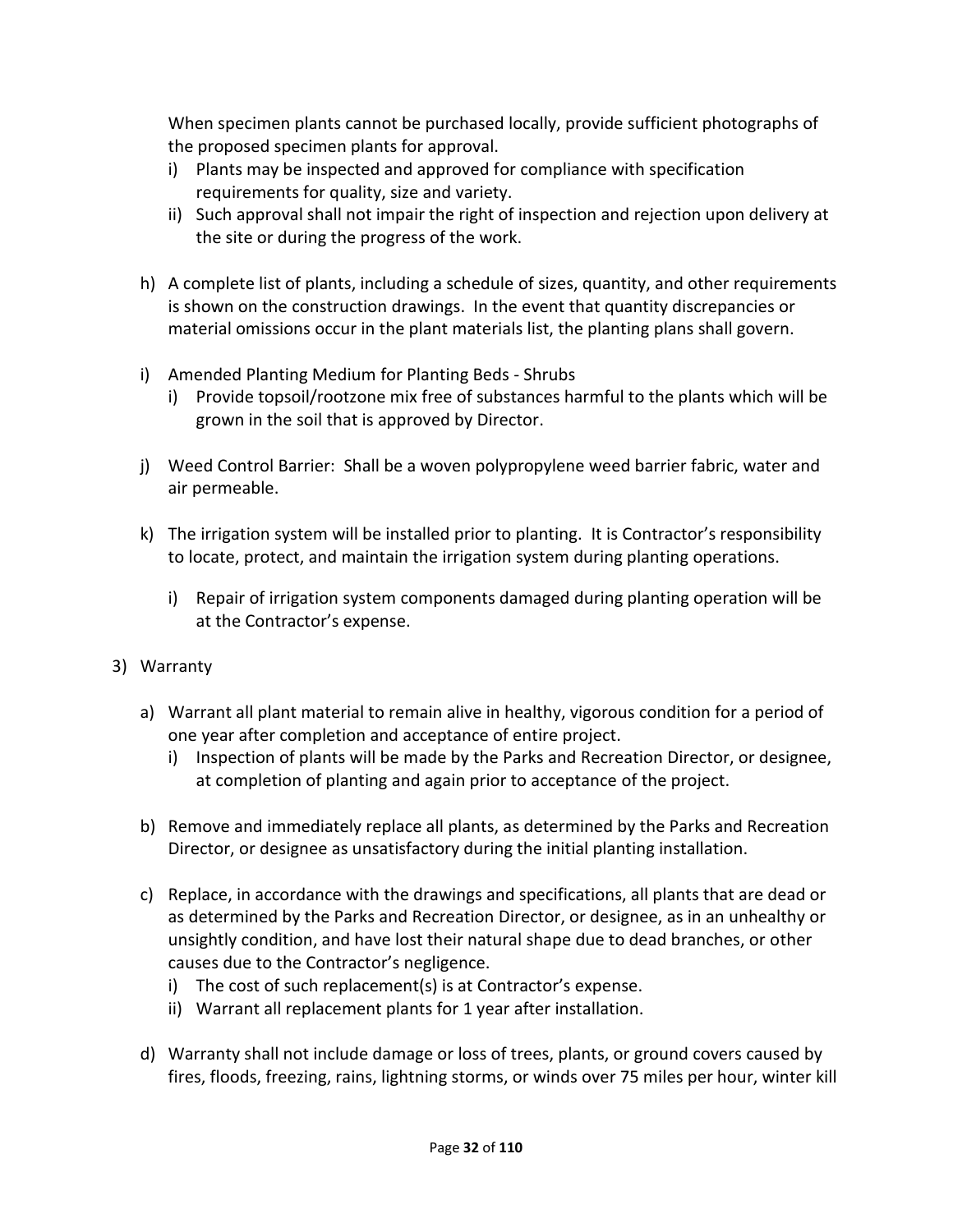caused by extreme cold and severe winter conditions not typical of planting area; acts of vandalism or negligence on the part of the City of El Paso.

- 4) Inspection
	- a) Parks and Recreation Director, or designee, will examine proposed planting areas and conditions prior to installation.
		- i) Do not start planting until unsatisfactory conditions are corrected.
- 5) Preparation
	- a) Must notify Parks and Recreation Director, or designee, at least one week prior to the start of planting operations.
	- b) Planting Times
		- i) Balled and burlapped plant material shall be planted between November 1 and June 1.
		- ii) Container grown stock can be planted at any time that is approved by Parks and Recreation Director, or designee.
	- c) Planting shall be performed only by experienced workers familiar with planting procedures under the supervision of the Contractor's project manager.
		- i) Locate plants as indicated or as approved in the field after staking by the Contractor.
		- ii) If obstructions are encountered that are not shown on the drawings, do not proceed with planting operations until alternate plant locations have been selected and approved by Parks and Recreation Director, or designee.
- 6) Installation
	- a) Refer to the Policy and Standards Manual for the Care of Trees and Shrubs in the City of El Paso.
	- b) Planting beds Shrubs
		- i) Space plants in accordance with indicated dimensions.
		- ii) Adjust spacing as necessary to evenly fill planting bed with indicated quantity of plants.
		- iii) Shrubs shall be planted to within 1.0 to 6.0 inches of edges at all hardscape surfaces.
- 7) Acceptance
	- a) Inspection to determine acceptance of planted turf areas will be conducted by Parks and Recreation Director, or designee, upon Contractor's request.
		- i) Provide at least two week notice prior to requested inspection date.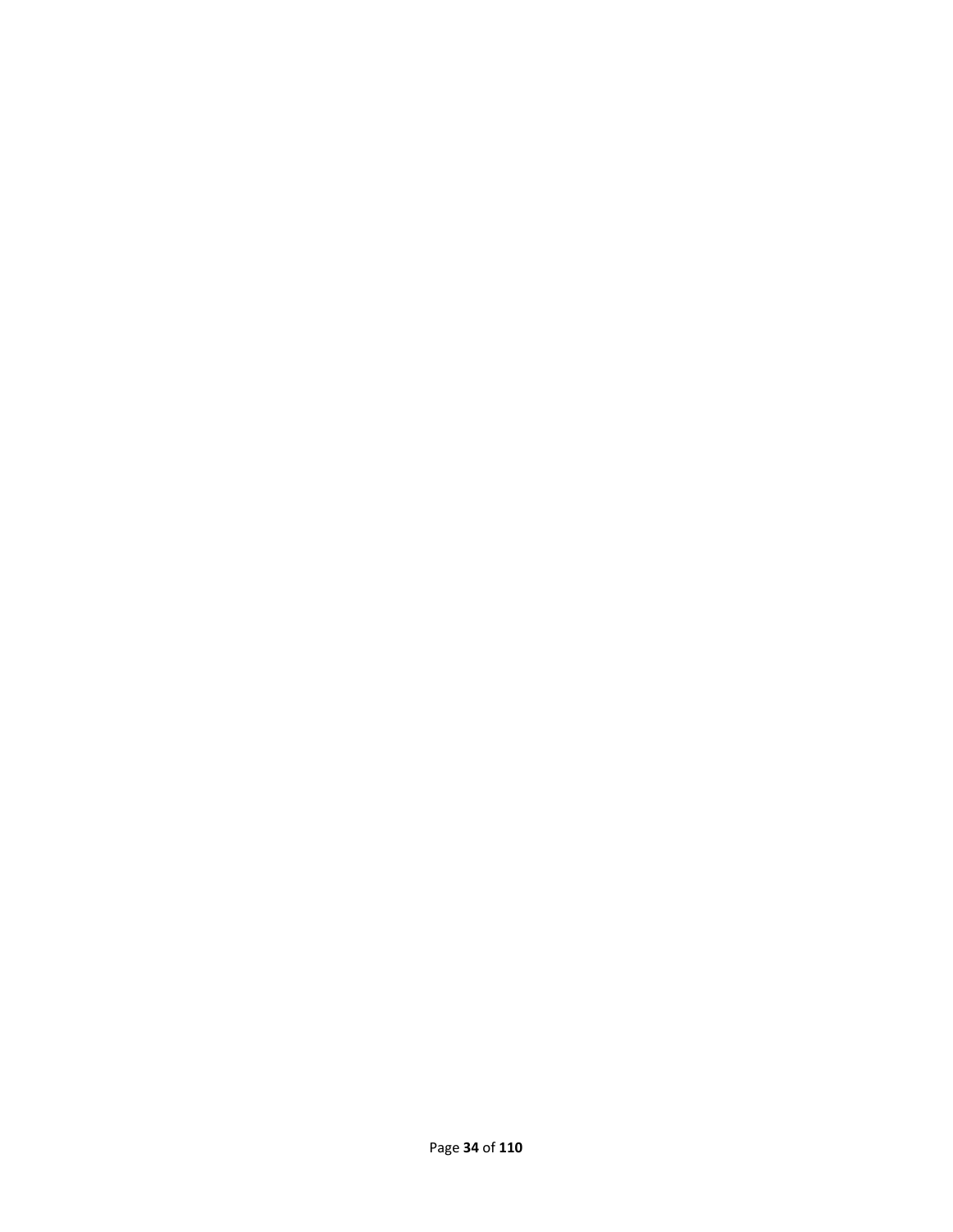### **Infrastructure**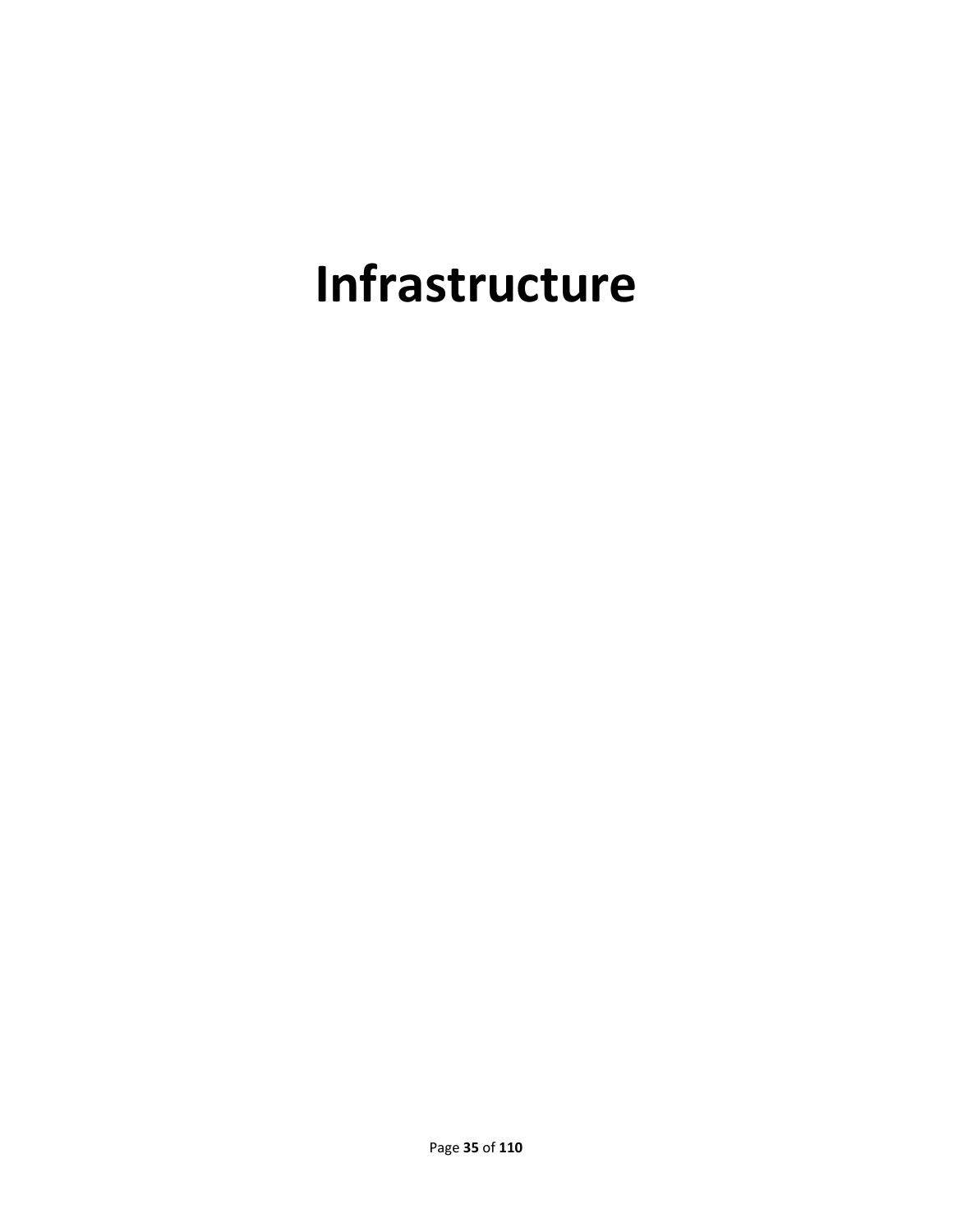#### **Park Area Lighting Standard**

#### 1) General

a) Park Area lighting must be provided as noted below, coordinate with Parks and Recreation Director, or designee, for site specific requirements.

#### 2) Related Work

- a) All necessary components to include:
	- i) Electrical service/meter and electrical panel must be in place.
	- ii) Photo cell, timer and other items required to make system fully operational.
- 3) Lights for general open area of the park will be provided in the following manner:
	- a) Poles shall be 30 feet tall, Pre-Stressed Concrete Direct Bury Pole type.
	- b) Luminaire must comply with City of El Paso Municipal Code for Outdoor Lighting, Section 18.18.
		- i) Maximum five foot-candles with a uniformity ratio of 3:1.
		- ii) Use LED type fixtures and lamps.
	- c) Power Supply must be provided through underground installation of conduit with necessary wiring and control equipment. Conduits must be installed minimum 36 inches to top of pipe.
	- d) Install light poles a maximum distance of 150 feet from each other.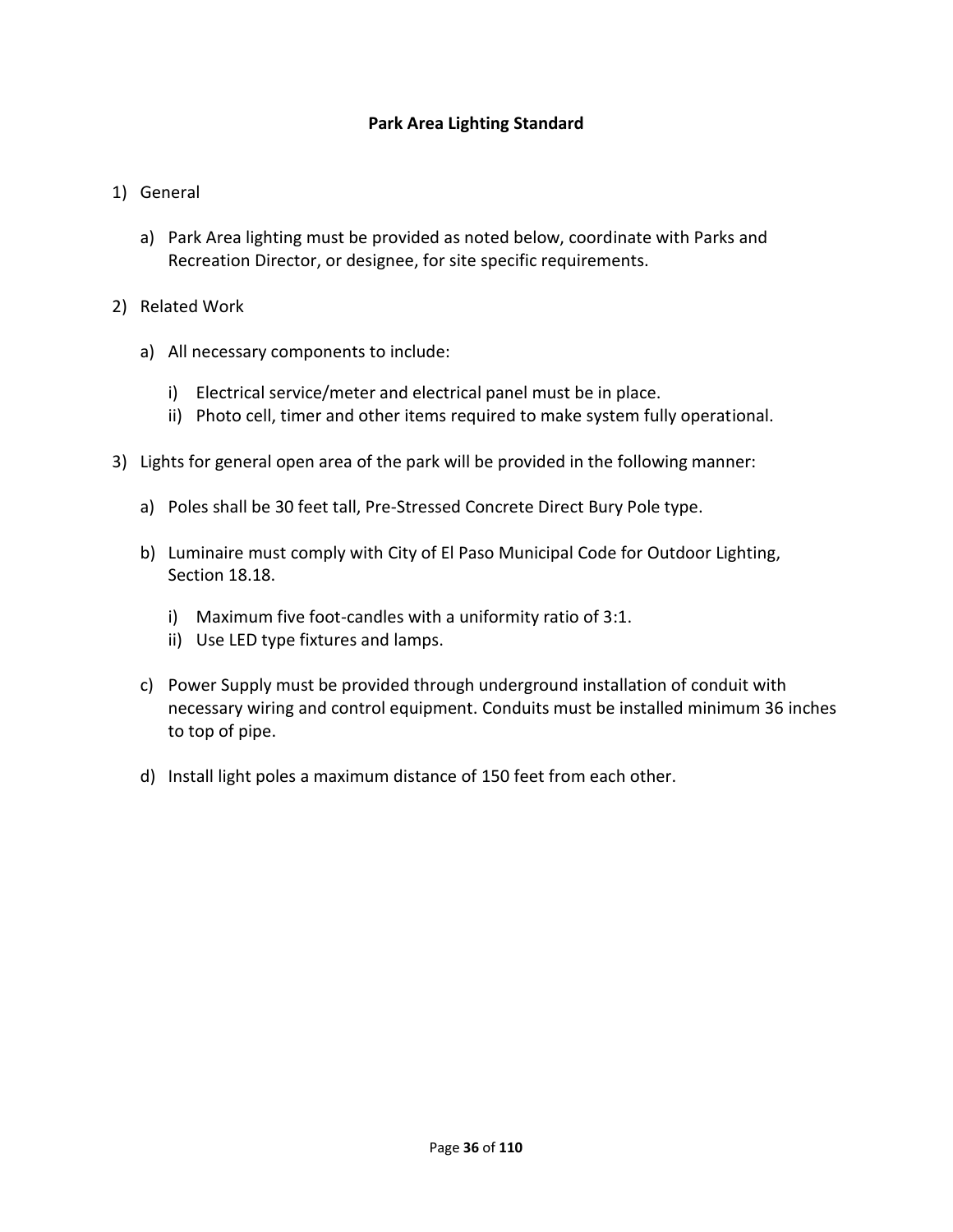#### **Park Perimeter Lighting Standard**

#### 1) General

a) Park Perimeter Lighting must be provided as noted below, coordinate with Parks and Recreation Director, or designee, for site specific requirements.

#### 2) Related Work

- a) All necessary components to include:
	- i) Electrical service/meter and electrical panel must be in place.
	- ii) Photo cell, timer and other items required to make system fully operational.
- 3) Lights for park perimeter adjacent to street frontage will be provided in the following manner:
	- a) Poles shall be 30 feet tall, Pre-Stressed Concrete Direct Bury Pole type.
		- i) If provided by EPEC Poles must be steel, Direct Bury, Street Light Pole type.
	- b) Luminaire must comply with City of El Paso Municipal Code, Outdoor Lighting, Section 18.18.
		- i) Maximum two and one-half (2.5) foot-candles with a uniformity ratio of 4:1.
		- ii) Use LED type Fixture and lamps.
		- iii) If provided by EPEC, luminaire must be minimum 65 watt LED.
	- c) Power supply must be provided through underground installation of conduit with necessary wiring and control equipment. Conduits must be installed minimum 36 inches to top of pipe.
	- d) Install light poles a maximum distance of 150 feet from each other.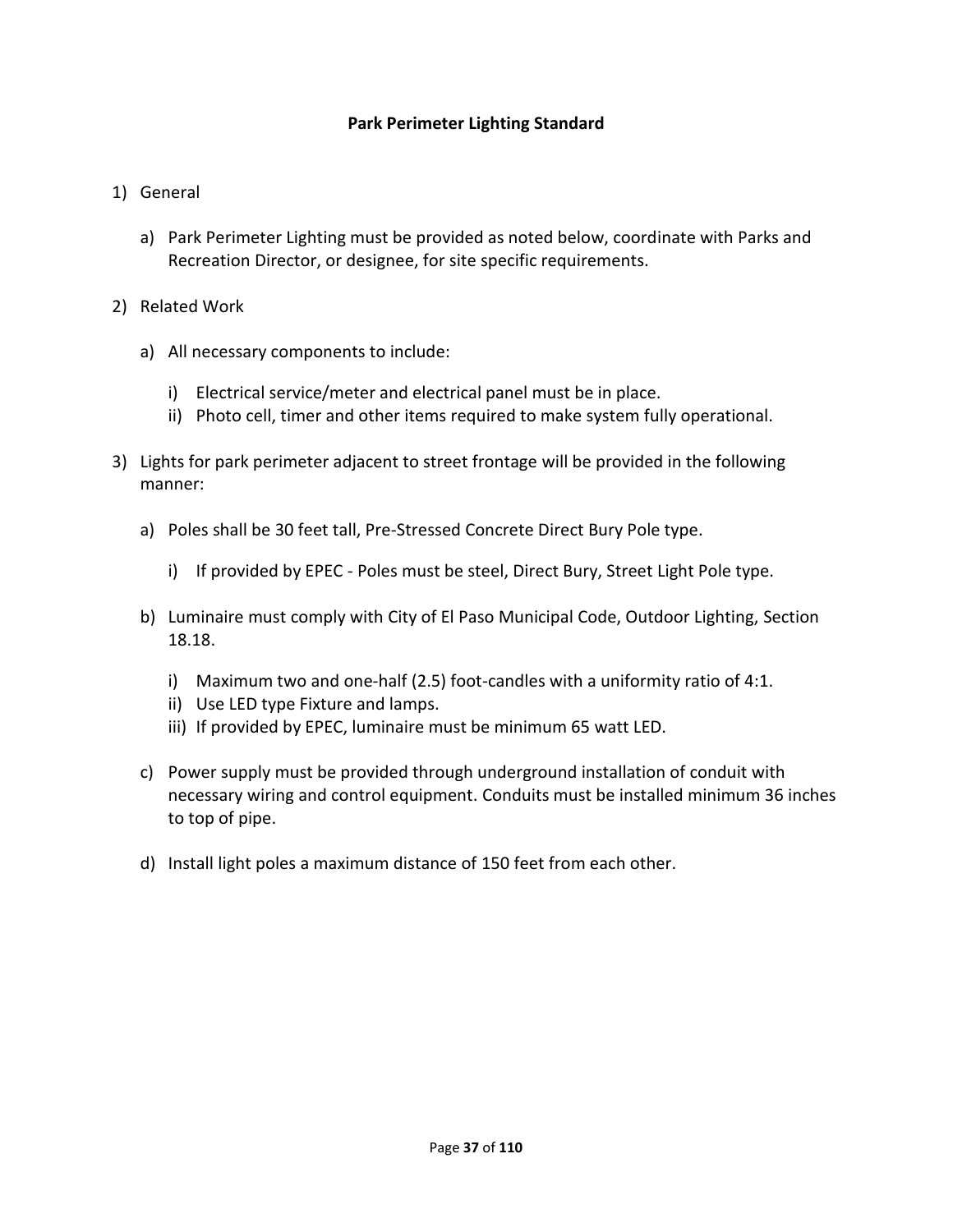# **Park Trail Lighting Standard**

# 1) Lighting Guidelines

- a) The Developer shall furnish and install trail lights whether within the City limits or within the annexation path of the extraterritorial jurisdiction. Such trail lights shall comply with City of El Paso Municipal Code Chapter 19.16.30 Custom Lighting and Chapter 18.18 Outdoor Lighting.
- b) Trail lighting placed within the trail right of way, or within a public easement, shall provide an average foot-candle level of at least two and one-half (2.5) foot-candles, with a uniformity ratio of 4:1. The interval spacing between poles shall not exceed 300 feet.
- c) Bollard lighting shall be spaced to meet two and one-half (2.5) foot-candles light level with a uniformity ratio of 4:1.
- d) The Developer shall have the option of providing metal poles, concrete poles, or aluminum bollards to achieve the necessary lighting to meet the required foot-candle levels.
- e) Trail corridor lighting shall not be required where earthen trails are provided, nor where corridors are located in public right-of-way where street lighting is provided.
- 2) Related Work
	- a) All necessary components to include:
		- i) Electrical service/meter and electrical panel must be in place.
		- ii) Photo cell, timer and other items required to make system fully operational.
		- iii) Coordinate with Parks and Recreation Director, or designee for site specific requirements.
- 3) Trail Lighting shall be provided with either standard pre-stressed concrete poles, illuminated bollards or through El Paso Electrical Company (EPEC) street lighting contract as noted below.
	- a) EPEC Lighting Standard
		- i) EPEC lights along trail: (1) Poles must be steel Direct Bury Street Light Pole type.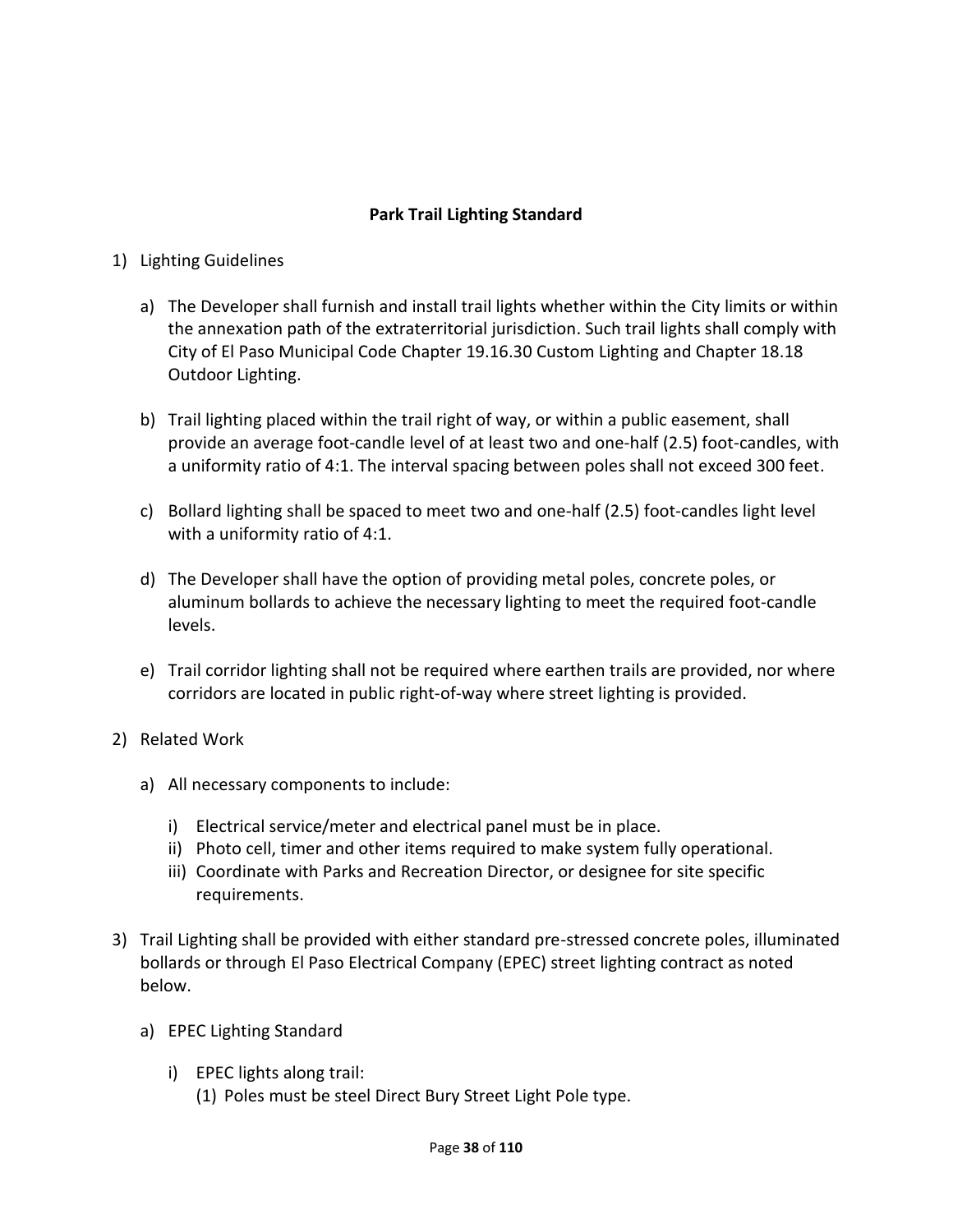- (2) Luminaire must be a minimum 65 watt LED as provided by EPEC.
- (3) Power Supply must be provided through underground installation of conduit buried at a minimum of 36 inches, with necessary wiring.
- (4) Install light poles a maximum distance of 300 feet from each other.
- ii) EPEC Lights provided within street right-of-way intersecting with trail:
	- (1) Poles must be steel Break Away Street Light Pole type.
	- (2) Luminaire must be the standard 100 Watt HPS lamps as required by EPEC.
	- (3) Power Supply must be provided through underground installation of conduit buried at a minimum of 36 inches, with necessary wiring.
	- (4) Install light poles 300 feet maximum distance from other lights within street right-of-way abutting park perimeter.
- b) Standard Pre-Stressed Concrete Poles with Lights:
	- i) Poles must be 30 feet tall, Pre-Stressed Concrete Direct Bury Pole type.
	- ii) Luminaire must be LED type
	- iii) Power supply must be provided through underground installation of conduit buried at a minimum of 36 inches, with necessary wiring and control equipment.
	- iv) Placement: install light poles 300 feet maximum distance from other lights within hike/bike trail boundaries.
- c) Standard Illuminated Bollards along Trail:
	- i) 36 inch tall illuminated bollards must be one-piece aluminum casting type bollard.
	- ii) Luminaire must be LED type.
	- iii) Power Supply must be provided through underground installation of conduit buried at a minimum of 36 inches, with necessary wiring and control equipment.
	- iv) Bollards must be installed at each street intersection and then along hike/bike trail to maintain lumen level noted.

|               | <b>Required Spacing</b>                              | Pole Type                                                                     | Lamp Type                   | <b>Height</b>   |
|---------------|------------------------------------------------------|-------------------------------------------------------------------------------|-----------------------------|-----------------|
| <b>Trails</b> | At intervals of<br>not more than<br>300 feet         | Metal-direct<br>burial<br>Metal-Breakaway<br>poles at street<br>intersections | l65 watt<br>minimum LED     | 30.0 feet       |
| <b>Trails</b> | At intervals of<br>not more than 50 Bollards<br>feet | Aluminum                                                                      | $65$ watt<br>minimum LED    | 3.0 to 4.0 feet |
| <b>Trails</b> | At intervals of<br>not more than<br>300 feet         | Concrete direct<br>burial                                                     | ∣65 watt<br>$ $ minimum LED | 30.0 feet       |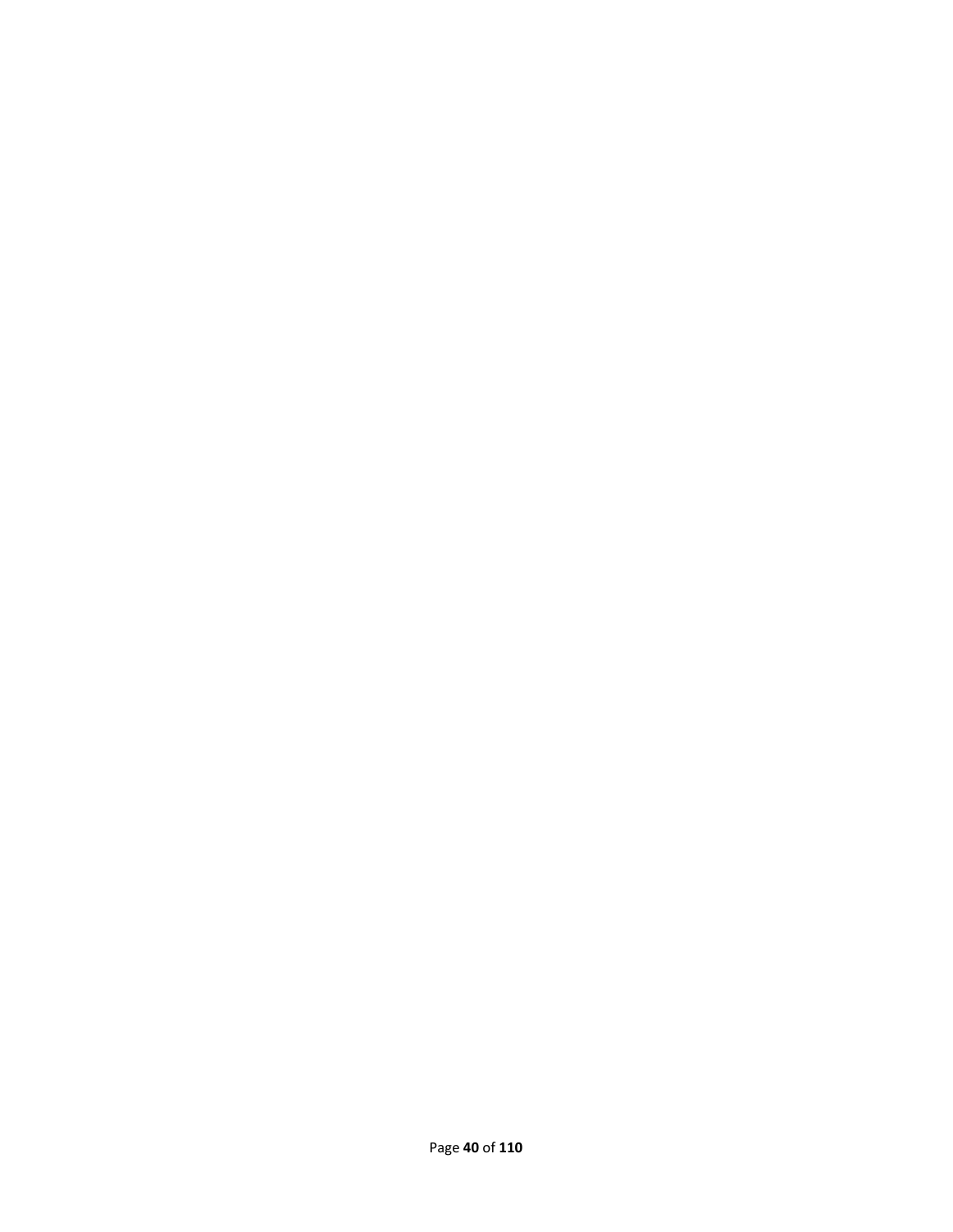#### **Concrete Sidewalk Standard**

#### 1) General

- a) Provide a minimum 7 foot wide landscaped parkway from back of curb to the face of a minimum 7 foot wide concrete sidewalk along park perimeter on street right-of-way.
- b) Sidewalk construction must comply with all applicable Municipal, State and Federal Regulations to include TAS and ADA.
- 2) Sidewalk Construction Standard
	- a) Must be a minimum of 4 inches thick, with #6-6X6 wire mesh. 8.0 inch of Sub-grade to be scarified and compact to minimum 95.0% density per ASTM D – 1557. This is a requirement for all City park contracted projects only.
	- b) Concrete strength per subdivision code.
	- c) Rough broom finish.
	- d) Cross-slope shall be at 1.0%, sloped into the park.
	- e) Expansion joint must be provided along back of concrete curb and be provided with 0.5 inch thick expansion joint material.
	- f) Scored joint marks 0.25 inch wide and 0.5 inch deep, every 3.5 feet on center, both directions.
	- g) Expansion Cold joint every 21 feet with 0.5 inch thick expansion joint material.
	- h) Running slope of sidewalk may not exceed 5.0% in any direction.
- 3) Accessibility Ramp
	- a) Ramp(s) will not exceed 6 feet in length or exceed an 8.3% slope.
	- b) Ramp(s) at street intersections must be provided by installation of two ramps running along direction of sidewalk with a landing at the bottom level to standard concrete curb and gutter, gutter line and a landing at top level to the concrete sidewalk.
	- c) Ramp(s) and landing(s) must have a cross slope of 1.0%. Surfaces must be sloped to ensure that water does not collect or stand after a rain. Drain onto street or park site as required.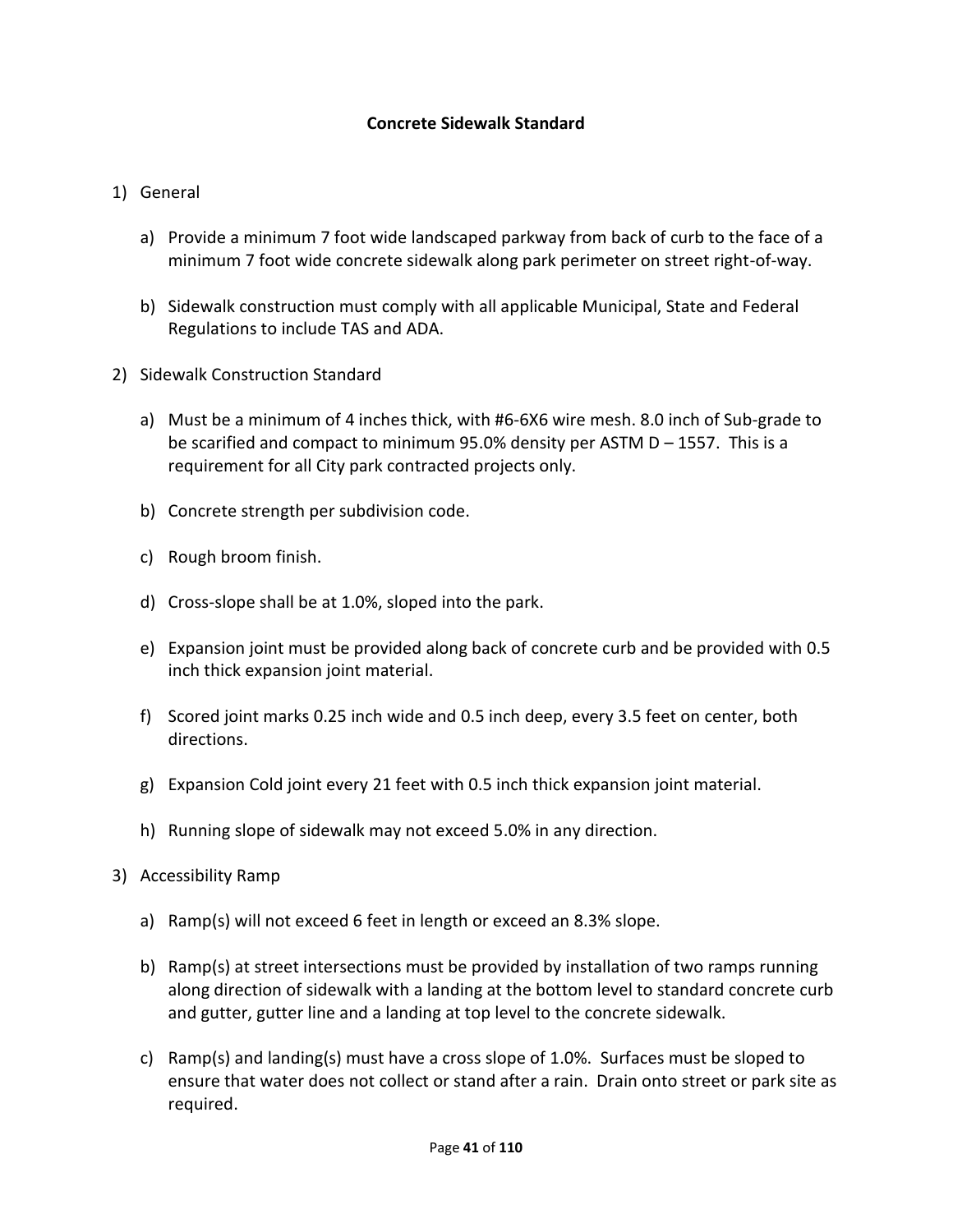- d) Ramp(s) and landing(s) are to have a 6 inch high by 6 inch wide and 6 inch deep curb installed on park side to ensure that erosion does not occur onto ramps and landings.
- e) Ramp must comply with other requirements as set forth in City of El Paso Design Standards for compliance with TAS and ADA.
- 4) Construction
	- a) Must provide clean and damage free forms.
	- b) Installation must follow good industry practices and methods with proper vertical and horizontal control to ensure compliance with slope and cross-slope requirements.
	- c) Forms must be maintained in good repair prior to and during installation and while pouring of concrete sidewalk.
	- d) Sub-grade preparation
		- i) Scarify and compact 8 inches of sub-grade.
		- ii) Must be compacted to 95% density per ASTM D-1557.
	- e) Densities provide density tests of sub-grade as deemed necessary based on length of concrete sidewalk.
		- i) Provide a minimum of one every 300 feet.
	- f) Site cleaning
		- i) Complete and thorough cleaning is required of site after concrete sidewalk is installed.
			- (1) This is to include concrete waste (debris) found in soils and concrete splatter residue found on existing concrete curb and gutter or adjacent sidewalks.
	- g) Site restoration
		- i) Adjacent ground and/or landscaping surfaces must be restored to previous condition as directed by Parks and Recreation Director, or designee, to ensure that site is clear and free of any foreign materials not suitable for a park setting or turf maintenance.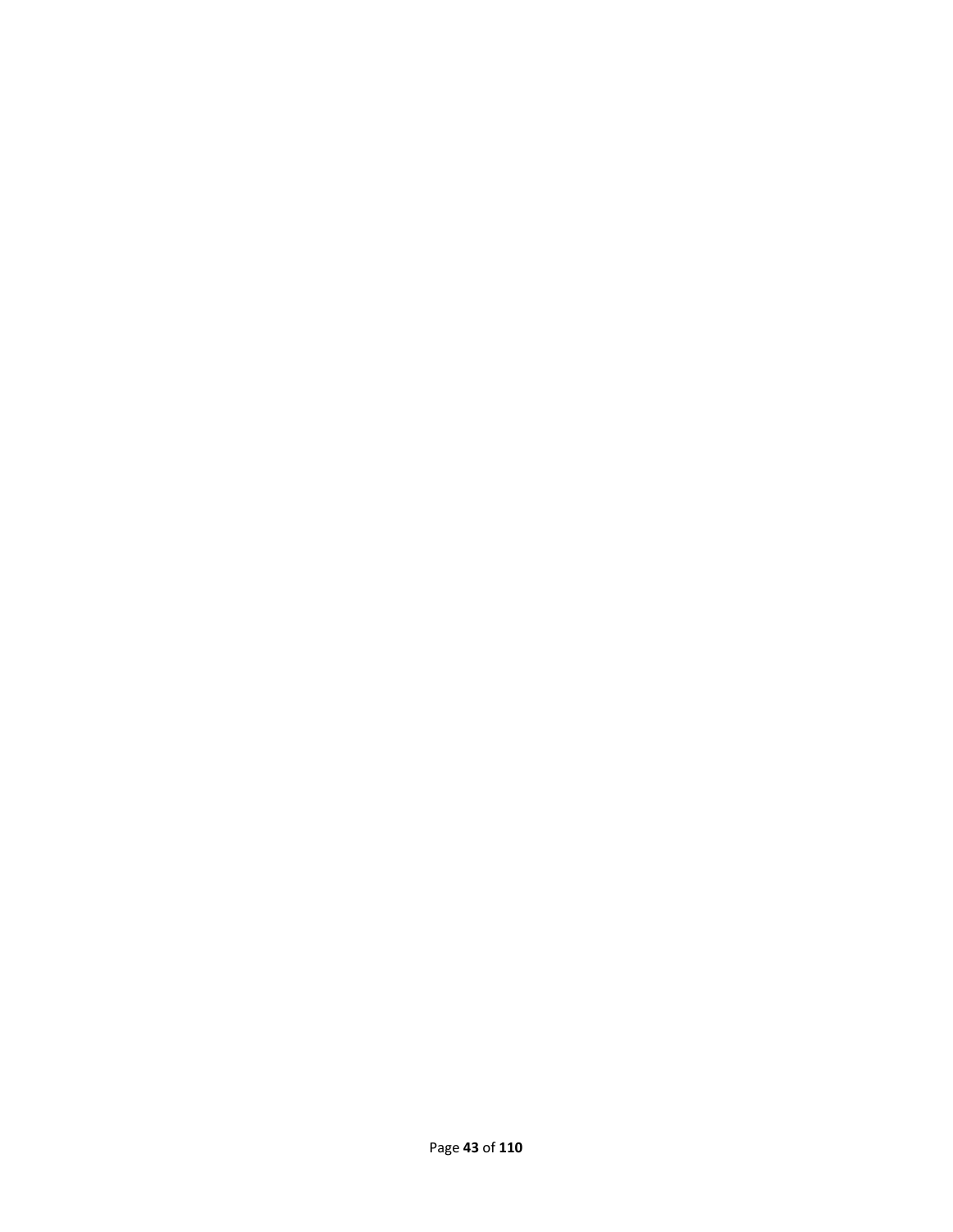## **Trail Standard**

#### 1) General

- a) Park trails are a specific park feature that must accommodate multiple non-motorized use (pedestrian and bicycle).
- b) Park trail construction must comply with all applicable Municipal, State and Federal regulations to include TAS and ADA.
- c) Trails not meeting the Design Standards will not count towards Parkland Dedication requirements.
- d) Trails in utility corridors require the written consent of the corresponding utility company, and the approval of the Parks and Recreation Director, or designee, at the time of subdivision application.
- e) Removable barrier(s) will be provided to prevent unauthorized vehicular access on to trail.
	- i) Bollards or operable guard rails are acceptable as removable barriers. Bollards are to be set at 4 foot on center, on the width of the pedestrian right-of-way.
- f) Provide Park Rule signage, pedestrian caution signage, and no motorized vehicle warning signage where trail intersects with public roadways. Provide signage submittal with color rendering for Parks and Recreation Director, or designee, approval.

#### 2) Trail Structure

- a) Trails along street rights-of-way
	- i) Trails along street rights-of-way shall be a minimum of 8 feet wide and constructed of concrete or pervious concrete/materials.
		- (1) The City of El Paso may elect to contribute to the cost of the trail if a width wider than 8.0 feet is deemed appropriate for that specific location.
	- ii) Concrete curb on roadway to be standard 6 inch concrete curb and gutter along street frontage that abuts trail right-of-way.
	- iii) Trails in the street rights-of-way shall include landscaping (trees and shrubs) on each side of the trail for the remaining area of parkway, from the back of the curb to the right-of-way line.
		- (1) Landscaped areas to have a minimum depth of 4 inches of screening material over non-woven polypropylene weed barrier pinned every 12 inches on center along overlapped edges and seams, and every 2 feet on center in field.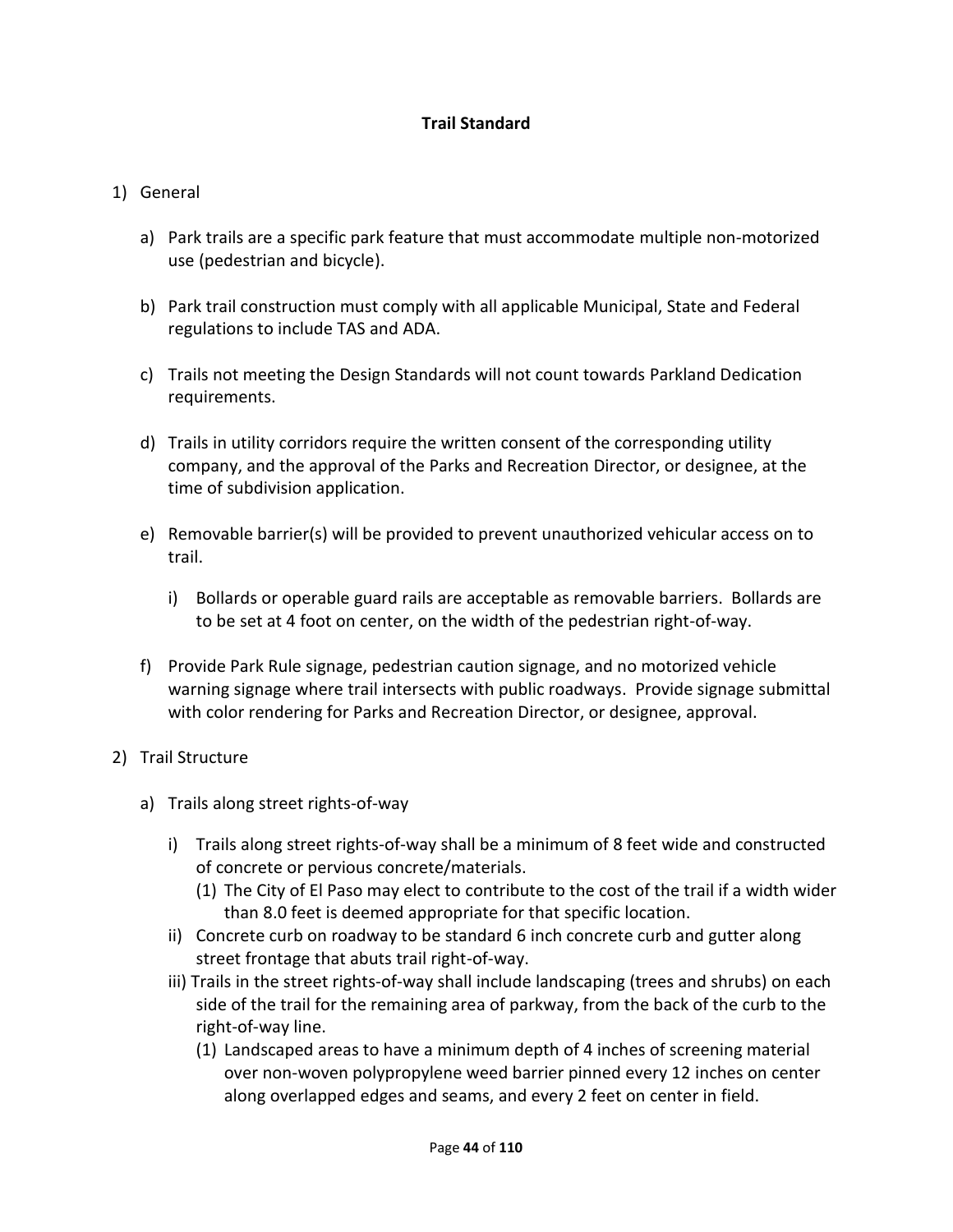- b) Trails within Parkland and Utility Corridors
	- i) Trails within parkland shall be constructed of concrete, except as indicated below:
		- (1) Proposals for alternative surface trails in parkland and areas not designated as "Natural Open Space" may be submitted through the Alternative Design Process and require the approval of Parks and Recreation Director, or designee, prior to subdivision approval.
	- ii) Landscaping (trees and shrubs) shall be provided at a minimum of 5 feet wide along each side of the trail.
	- iii) Install shrubs at a minimum spacing of 7 feet apart and provide drip irrigation.
	- iv) Shade trees shall be spaced a minimum of 20 feet apart and be planted  $5 7$  feet from the trail. Trees shall have a drip irrigation system provided. Tree species shall be consistent with the street tree requirement as referenced on the approved tree list for El Paso.
	- v) Minimum of one park bench shall be provided for each section of the trail or spaced at a minimum 600 feet apart.
		- (1) Park bench must have concrete pad to ensure compliance with accessibility requirement for companion seating.
	- vi) Concrete
		- (1) Shall be a minimum of 10 feet wide.
		- (2) Option (a) or (b) below shall be selected.
			- (a) Minimum of 4 inches of reinforced concrete with #6-6X6 wire mesh, with eight inches of sub-grade to be scarified and compacted to minimum 95%density per ASTM D – 1557.
			- (b) Minimum of 6 inches of concrete, reinforced with fiberglass mesh at a rate of 2.0 lbs. per cubic yard, and eight inches of sub-grade to be scarified and compacted to minimum 95% density per ASTM D – 1557.
		- (3) Concrete strength to be 3,000 psi minimum or as specified on the design specifications.
		- (4) Rough broom finish.
		- (5) Cross-slope may not exceed one percent (1%), sloped into park.
		- (6) Expansion joint must be provided along back of concrete curb and be provided with 0.5 inch thick expansion joint material.
		- (7) Control joints shall be 0.25 inch wide. The depth of the control joint shall be 25.0% of the thickness of the slab. Control joints to be placed every 10 feet on center.
		- (8) Expansion Cold joint every twenty feet with 0.5 inch thick expansion joint material.
		- (9) Running slope of sidewalk may not exceed five percent (5%) in any direction.
- c) Trails in natural open space areas
	- i) Natural open space areas shall remain undisturbed except for trail corridors, as approved by the Parks and Recreation Director, or designee.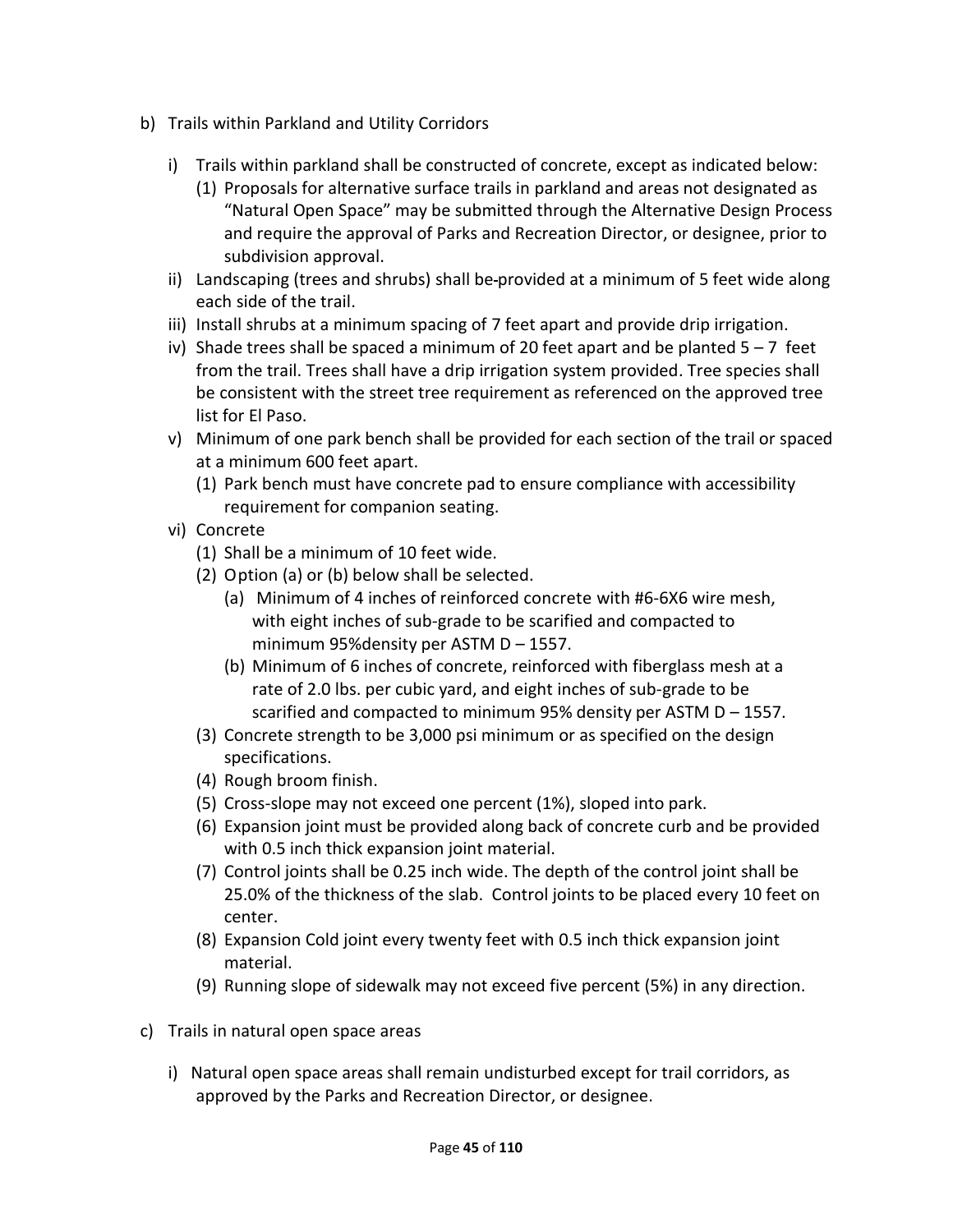- ii) Use of concrete and/or asphalt is prohibited in natural open space areas.
- iii) In the event that natural open space is disturbed outside of the designated trail corridor, Parks and Recreation Director, or designee must be immediately notified and an inspection will be conducted to determine the appropriate remedy.
- v) The design, surface and treatment of trails in natural open space areas require the approval of Parks and Recreation Director, or designee prior to subdivision approval.
- vi) In natural open space areas, additional signage advising users to stay within the designated trail corridor is required.
- 3) Trail Surfaces (Non Right-of-Way)
	- a) Concrete
		- i) Shall be a minimum of 10 feet wide.
		- ii) Use option (1) or (2) below.
			- (1) Minimum of 4 inches of reinforced concrete with #6-6X6 wire mesh, with eight inches of sub-grade to be scarified and compacted to minimum 95%density per ASTM D – 1557.
			- (2) Minimum of 6 inches thick concrete, reinforced with fiberglass mesh at a rate of 2.0 lbs. per cubic yard. Eight inches of sub-grade to be scarified and compacted to minimum 95% density per ASTM D – 1557.
		- iii) Concrete strength to be 3,000 psi minimum or as specified on the design specifications.
		- iv) Rough broom finish.
		- v) Cross-slope may not exceed one percent (1%), sloped into the park.
		- vi) Expansion joint must be provided along back of concrete curb and be provided with 0.5 inch thick expansion joint material.
		- vii) Control joints shall be 0.25 inch wide. The depth of the control joint shall be 25% of the thickness of the slab. Control joints to be placed every 10 feet on center.
		- viii)Expansion Cold joint every twenty feet with 0.5 inch thick expansion joint material.
		- ix) Running slope of sidewalk may not exceed five percent (5%) in any direction.
	- b) Asphalt with concrete header curbs
		- i) Must be 10 feet wide plus (2) 6 inch concrete header curbs, for an overall width of 11 feet.
		- ii) Asphalt pavement shall be a minimum of 1.5 inches thick, type "D" HMAC, City of El Paso standards, seal coated (2 coats).
			- (1) Compacted to 98% minimum density as per ASTM D-1557.
		- iii) Pavement structure shall be placed over a minimum 4.5 inches of base course (CSBC) material compacted at 100% density as per ASTM D-1557 and minimum 8 inches scarified sub-grade compacted at 95% minimum density as per ASTM D-1557.
		- iv) Header curbs shall be 3,000 psi concrete strength and shall include: (1) If hand poured and placed  $-$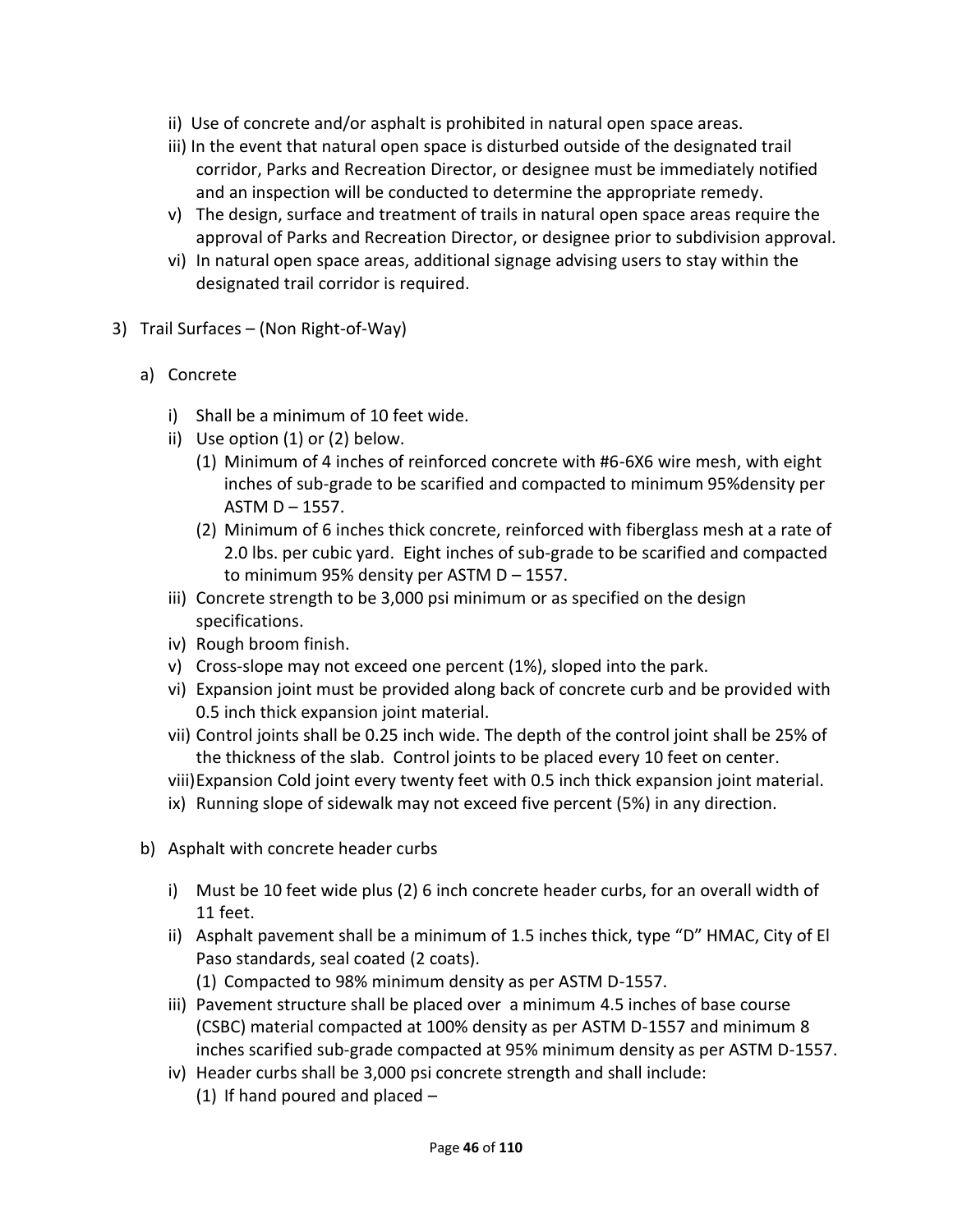- (a) 2 continuous #4 rebars.
- (b) With ½ inch expansion joints every 20 feet and control joints every 5 feet, and a broom finish.
- (2) If machine installed
	- (a) 2 pounds of long fiberglass mesh per cubic yard.
	- (b) With 0.5 inch expansion joints every 20 feet and scored joints every 5 feet, and a broom finish.
- c) Alternative Surface
	- i) Alternative Surface proposals require the approval of Parks and Recreation Director, or designee prior to subdivision approval.
		- (1) Must be stabilized with 2 sacks of cement per cubic yard, and shall comply with all applicable TAS and ADA standards.
	- ii) Alternative Surfaces may include:
		- (1) Earthen.
		- (2) Organic or inorganic material, such as mulch, chat, gravel, or hardscape.
		- (3) Permeable pavement or other environmentally friendly material.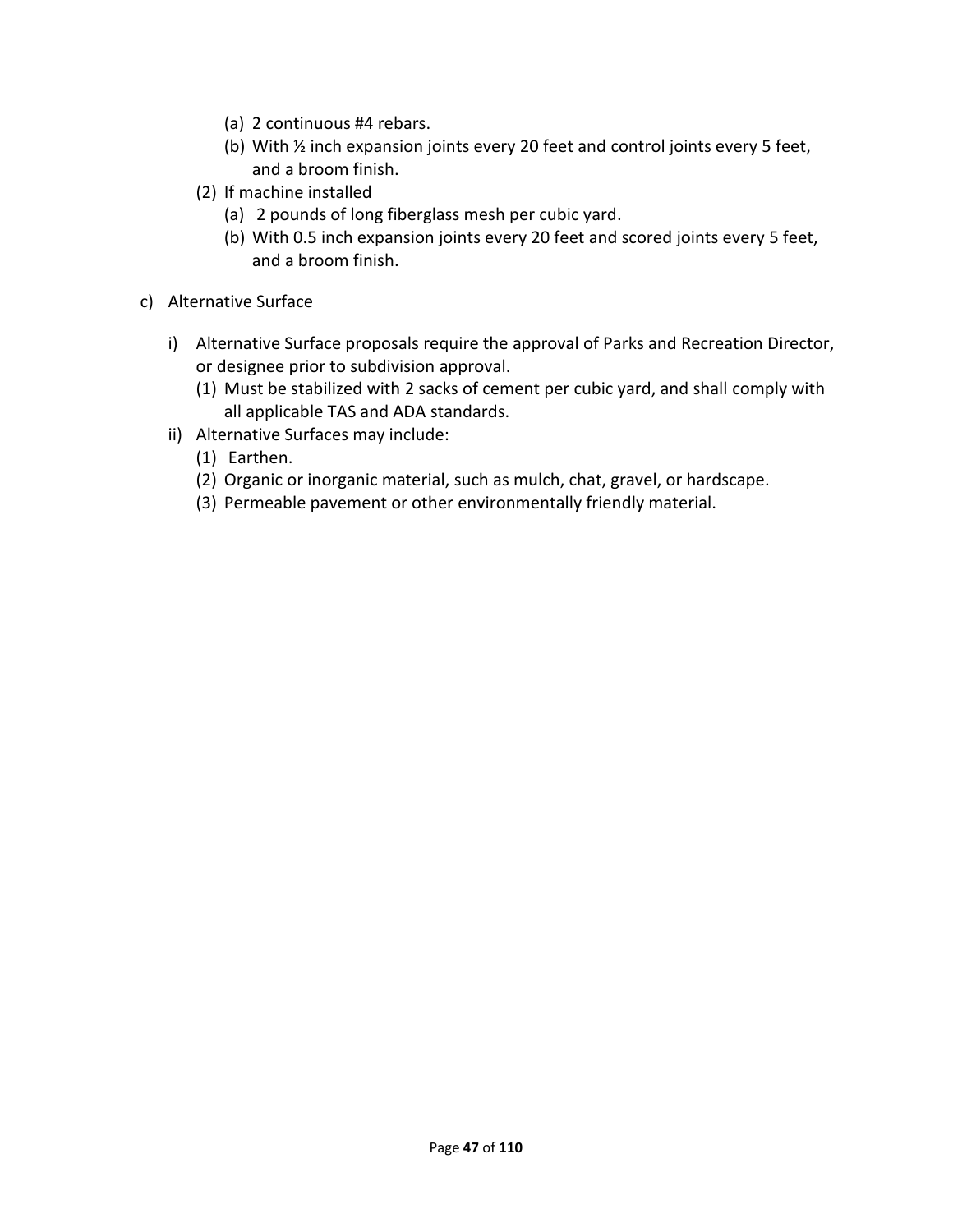## **Chain Link Fence Standard**

#### 1) General

- a) Furnish and install chain link fences and gates complete. Extent of chain link fences and gates is indicated on all drawings.
	- i) Drawings and general provisions of the project, including, but not limited to, General and Supplementary Conditions, etc, apply to the work of this section.
- b) Submit manufacturers technical data, and installation instructions for metal fencing, fabric, and accessories.
	- i) All products are subject to compliance with requirements listed and approval of Parks and Recreation Director, or designee.
- c) Dimensions indicated for pipe are outside dimensions, exclusive of coatings.

#### 2) Submittals

- a) Submit the following:
	- i) Product data in the form of manufacturers technical data, specifications and installation instructions for fence and gate posts; fabric, gates, gate operators and accessories.
	- ii) Shop drawings showing location of fence, gates, each post, and details of post installation, extension arms gate swing, hardware and accessories.
	- iii) Samples of initial selection of PVC color in form of manufacture's color charts or 6 inch lengths of actual fabric wire showing colors available. Include similar samples of polymer coating applied on posts, rails and accessories.
- b) Quality Assurance
	- i) Installer must have at least five (5) years experience and completed as least ten (10) chain link fence projects with same material and of similar scope of that indicated for this project with a successful construction record of in-service performance.
	- ii) Obtain chain link fences and gates, including accessories, fittings and fastenings, from a single source.
- c) Project Conditions
	- i) Verify layout information for fences and gates shown on the drawings in relation to the property survey and existing structures.
	- ii) Verify dimensions by field measurements.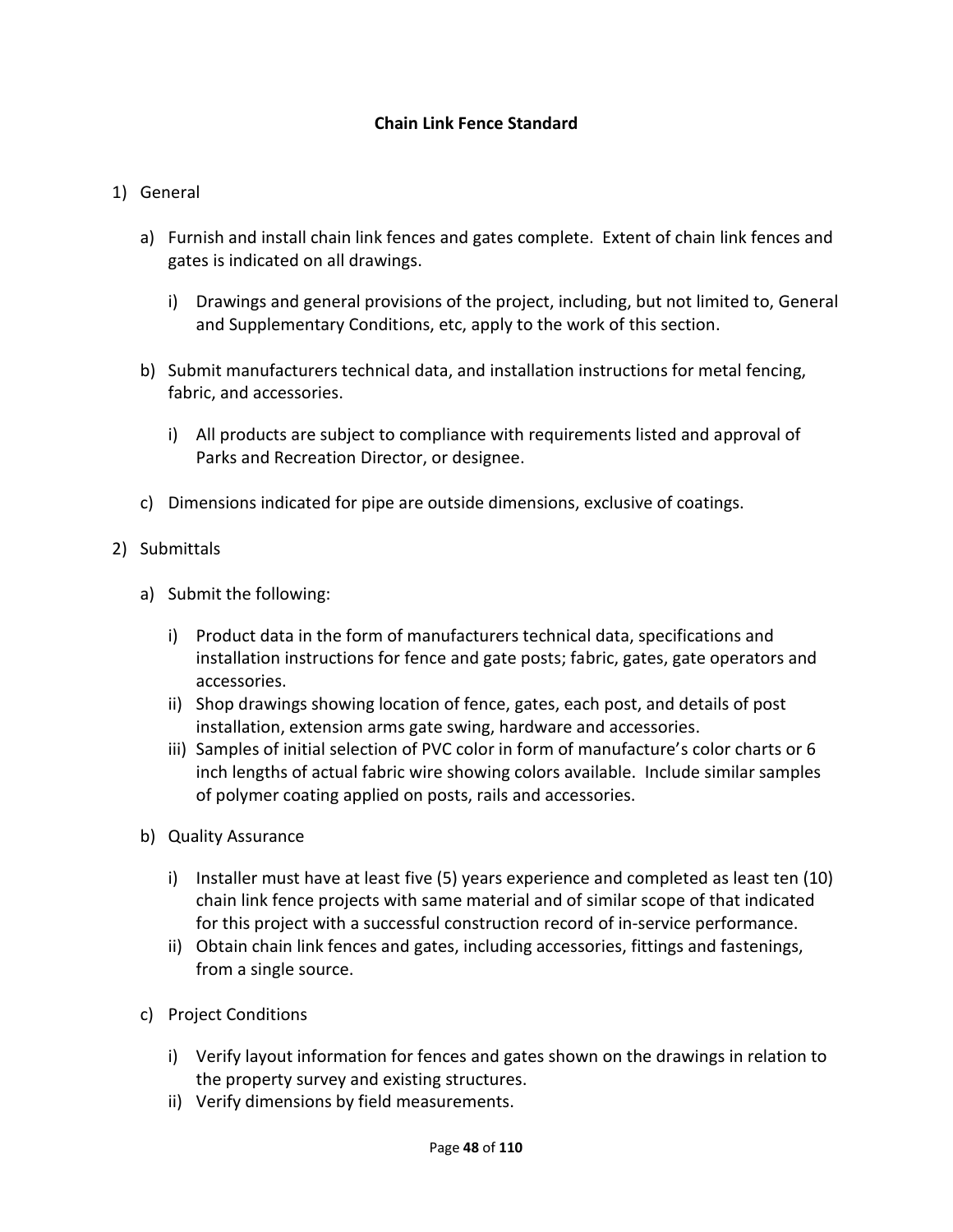# 3) Products

- a) Steel Fabric provided as indicated on the drawings.
	- i) Selvage: knuckled selvage both ends (Knuckled Knuckled).
	- ii) Steel chain-link fence fabric that is fabricated in one-piece widths for fencing in heights 12 feet and less in height to comply with Chain Link Fence Manufacturers Institute (CLFMI) "Product Manual" and with requirements indicated below: (1) Mesh and wire size shall be as follows: 2 inch mesh, 9 gage.
		- (2) Galvanized coating industrial grade zinc.
- b) Steel Framework
	- i) Top Rail: manufacturers longest lengths (17-21 feet) provide mechanical saddle cut ends and perfect fit length rails to be welded in place with full all around welds, cleaned primed and coated with zinc based paint; attaching top rail securely to each gate, corner, pull and end post by welding in place.
	- ii) Middle Rail: manufacturers longest lengths (21 feet) provide mechanical saddle cut ends and perfect fit length rails to be welded in place with full all around welds, cleaned primed and coated with zinc based paint; attaching middle rail securely to each gate, corner, pull and end post by welding in place.
	- iii) Bottom Rail: manufacturers longest lengths (21 feet) provide mechanical saddle cut ends and perfect fit length rails to be welded in place with full all around welds, cleaned primed and coated with zinc based paint; attaching bottom rail securely to each gate, corner, pull and end post by welding in place. Set maximum of 1 inch above finished grade.
	- iv) Top, Middle and Bottom Rails: Round Steel: 1.900-inch OD Type 1 steel Pipe.
	- v) Line Posts for Fabric Heights 6 feet and below: 2.375-inch OD Type 1 steel pipe.
	- vi) Terminal, Corner and Pull Posts fabric heights 6 feet and below: 3.5-inch OD Type 1 steel pipe.
	- vii) Gate Posts for fabric heights 6 feet and below: 4.5-inch OD Type 1 steel pipe.
	- viii)Line Posts for Fabric Heights 7 to 10 feet: 2.875-inch OD Type 1 steel pipe.
	- ix) Terminal, Corner and Pull Posts for Fabric Heights 7 to 10 feet: 4.5-inch OD Type 1 steel pipe.
	- x) Gate Posts for Fabric Heights 7 to 10 feet: 6.625-inch OD Type 1 steel pipe.
	- xi) Line and Terminal Posts (backstops) for Fabric Heights above 10 feet: 4.5-inch OD Type 1 steep pipe.
- c) Framing and accessories
	- i) Round member sizes are given in actual outside diameter (OD) to the nearest thousands of inches. Round fence posts and rails are often referred to in ASTM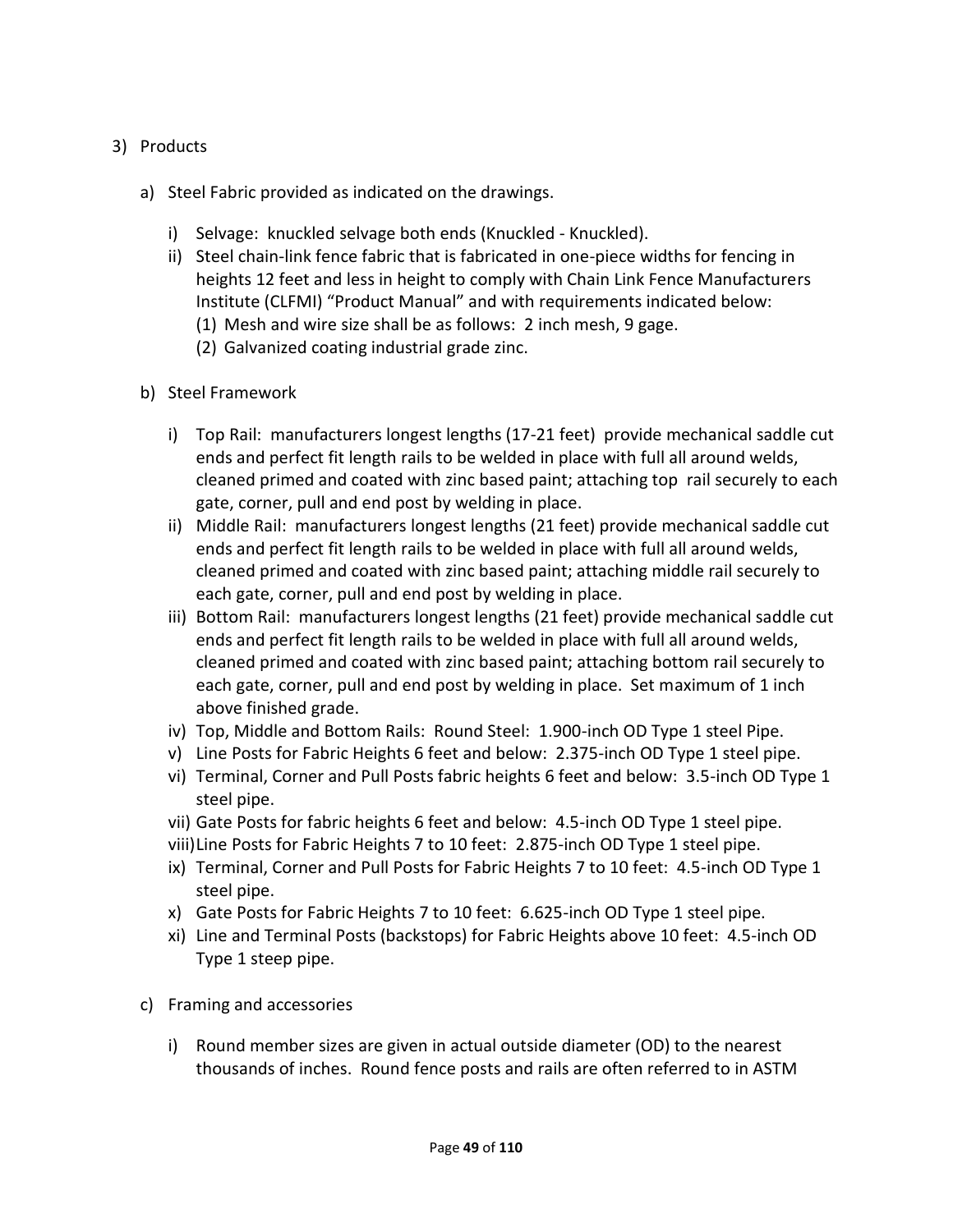| Trade      |
|------------|
|            |
| $1 - 3/8"$ |
| $1 - 5/8"$ |
| $1 - 7/8"$ |
| $2 - 3/8"$ |
| $2 - 7/8"$ |
| $3 - 1/2"$ |
|            |
| $4 - 1/2"$ |
| $6 - 5/8"$ |
| $8 - 5/8"$ |
|            |

standard specifications by nominal pipe sizes (NPS) or the equivalent trade size in inches. The following indicates these equivalents all measured in inches:

ii) Type 1 Round Posts: Standard weight Schedule 40 (Sch. 40) galvanized-steel pipe conforming to ASTM F 1083 according to heavy industrial requirements of ASTM F 669. Group IA, with minimum yield strength of 25,000 psi, not less than 1.8 oz. of zinc per sq. ft. Type A coating inside and outside according to ASTM F 1234, as determined by ASTM A 90, and weights per foot as follows.

| <b>Actual OD</b> | Weight  | <b>NPS</b>  |  |
|------------------|---------|-------------|--|
|                  | (lb/ft) | <b>Size</b> |  |
| 1.315            | 1.68    | 1           |  |
| 1.660            | 2.27    | $1 - 1/4$   |  |
| 1.900            | 2.72    | $1 - 1/2$   |  |
| 2.375            | 3.65    | 2           |  |
| 2.875            | 5.79    | $2 - 1/2$   |  |
| 3.500            | 7.58    | 3           |  |
| 4.000            | 9.11    | $3 - 1/2$   |  |
| 4.5              | 10.79   | 4           |  |
| 6.625            | 18.97   | 6           |  |
| 8.625            | 28.55   | 8           |  |
|                  |         |             |  |

- iii) Wire Ties:
	- (1) Provide 9 gage galvanized steel wire to tie fabric to posts and braces, to match fabric core material. Tie wires to be at 12 inches on center on all posts and rails and with double looped pigtails on both ends. Do not leave sharp protruding edges.
	- (2) Provide 9 gage hog rings to tie fabric to tension wire where applicable.
- iv) Post brace assembly
	- (1) Manufacturers standard adjustable brace at end and at both sides of corner and pull posts, with horizontal brace located at mid-height of fabric. Use same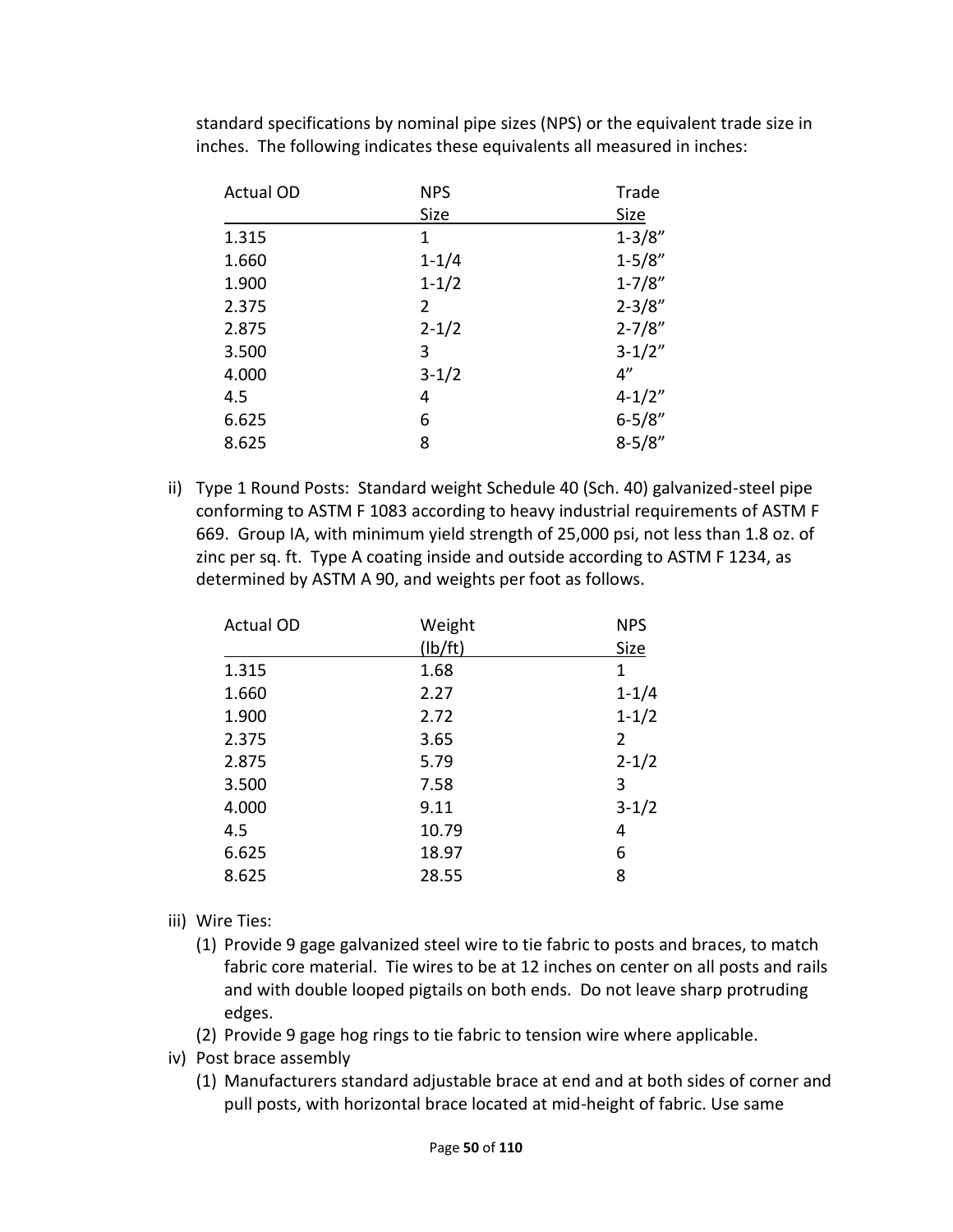material as top rail for brace, and truss to line posts with 0.375 inch diameter rod and adjustable turnbuckle.

- v) Stretcher bars and tension bands
	- (1) One-piece lengths equal to full height of fabric, with minimum cross-section of 3/16 inch x 0.75 inch. Provide one stretcher bar for each end post, and two (2) for each corner and pull post.
	- (2) 0.75 inch wide minimum hot-dip galvanized steel with a minimum of 1.2 oz. of zinc coating per sq. ft. Set space at nothing over 15 inches on center, to secure stretcher bars to end, corner, and pull posts.
	- (3) Tension Bands: 0.074-inch thick (14 gage) minimum.
	- (4) Brace Bands: 0.105-inch thick (12 gage) minimum.
- d) Concrete
	- i) Provide concrete consisting of Portland cement, ASTM C 150, aggregates, ASTM C 33, and clean water. Mix materials to obtain concrete with a minimum 28-day compressive strength of 3000 psi using at least 6 sacks of cement per cubic yard, 1.0 inch maximum size aggregate, maximum 3.0 inch slump, and 2% to 4% entrained air.
	- ii) Footing for Terminal, Line, Pull, Gate, and End Posts for fabric heights below 10 feet to be 12-inch diameter in size, 3 foot-3.0 inch deep, with a tapered cap to shed water. Tapered cap to be from 3 to 6 inches above finished grade and footing to be poured in a tube form to obtain a consistent finished appearance.
	- iii) Footing for Terminal, Line, Pull, Gate, and End Posts for fabric heights below 10 feet to be 12-inch diameter in size, 3 feet-3 inch deep, with a tapered cap to shed water. Tapered cap to be from 3 to 6 inches above finished grade and footing to be poured in a tube form to obtain a consistent finished appearance.
	- iv) Footing for Terminal and Line Posts (backstops) for fabric heights above 10 feet to be 18-inch diameter in size, 5 feet-3 inch deep, with a tapered cap to shed water. Tapered cap to be from 3 to 6 inches above finished grade and footing to be poured in a tube form to obtain a consistent finished appearance. Where applicable this footing may be integral with concrete stem wall (concrete curb).
- e) Fittings and accessories
	- i) Material: comply with ASTM F 626. Mill-finished galvanized iron or steel to suit manufacturers standards.
		- (1) Steel or Iron: unless specified otherwise, hot-dip galvanized pressed steel or cast-iron fence fittings and accessories with at least 1.2 oz. zinc per sq. ft. as determined by ASTM A90.
	- ii) Line Post Caps: Provide weather tight closure cap for each post of heavy-duty industrial grade steel products with galvanized finish. Provide 4 tack welds per cap.
	- iii) End or Terminal Post Caps: Provide weather tight closure cap for each post of heavy-duty industrial grade steel products with galvanized finish. Provide 4 tack welds per cap.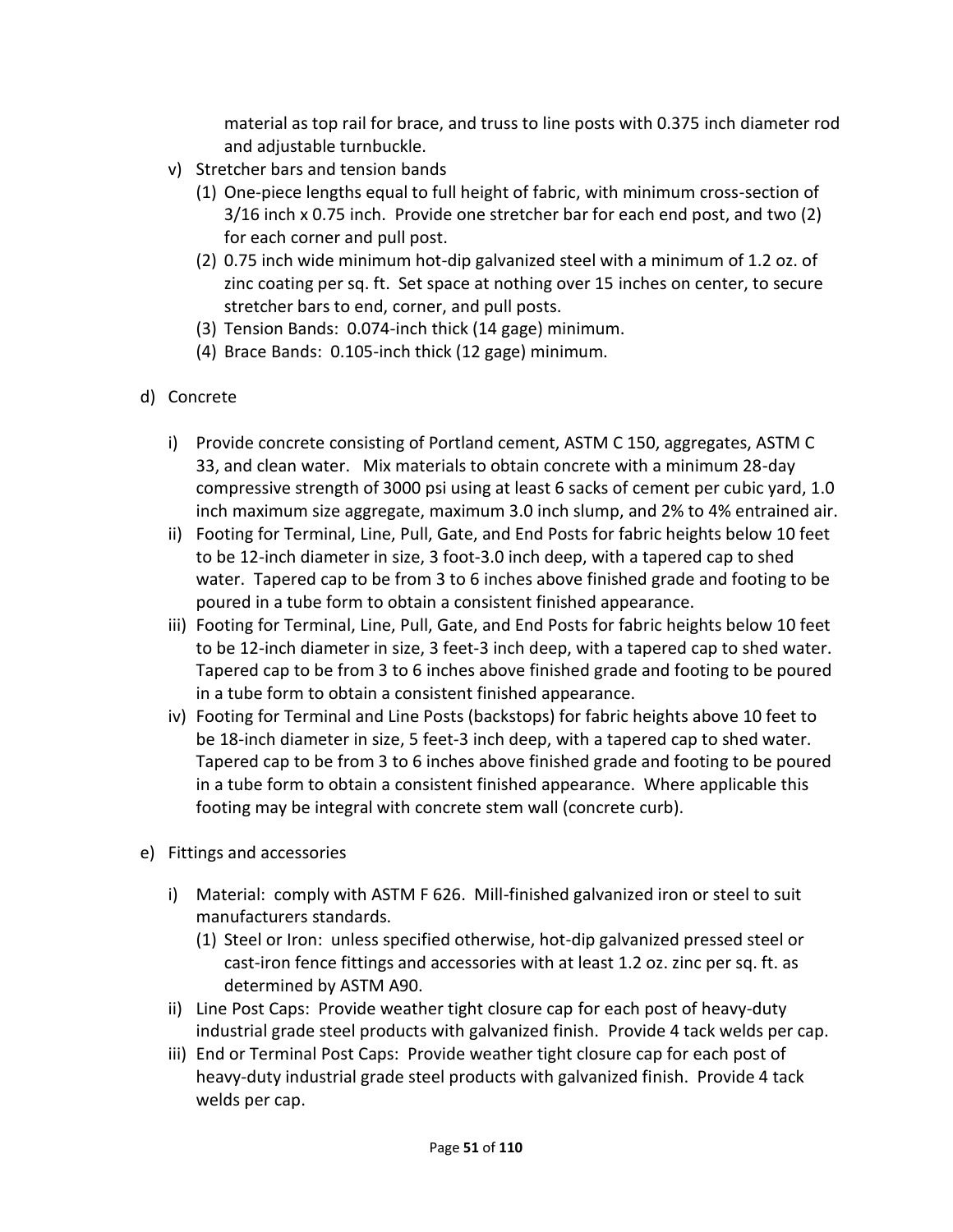- iv) Rail End Caps: do not provide weather tight closure cap at terminus of top rail. Rail to be welded in place with full, complete weld.
- f) Gates
	- i) All pedestrian gates shall be 5 feet wide. Fabricate perimeter frames of gates from same material and finish as fence framework.
		- (1) Assemble gate frames by welding.
		- (2) Provide horizontal and vertical members to ensure proper gate operation and attachment of fabric, hardware and accessories. Unless stated otherwise, use the same fabric as for fencing.
		- (3) Secure fabric at vertical edges with tension bars and bands and to top, intermediate and bottom of frame with tie wires.
		- (4) Install diagonal cross bracing consisting of 5/16-inch diameter adjustable length truss rods on gates to ensure frame rigidity without sag or twist.
		- (5) Gaps between end posts and gate frame and between double gates shall not exceed 1.5 inches. Use welded insets, if necessary, to comply.
	- ii) Swing Gates for vehicular access must comply with ASTM F 900.
		- (1) Steel Gates up to 8 feet wide:
			- (a) Gates up to 6 feet high: Fabricate perimeter frames of 1.660-inch minimum OD Type 1 steel pipe.
			- (b) Gates over 6 feet high: Fabricate perimeter frames of 1.900-inch minimum OD Type 1 steel pipe.
			- (2) Gates from 8 feet to 10 feet wide:
				- (a) Gates up to 6 feet high: Fabricate perimeter frames of 1.900-inch minimum OD Type 1 steel pipe.
				- (b) Gates over 6 feet high: Fabricate perimeter frames of 2.375-inch minimum OD Type 1 steel pipe.
	- iii) Gate Hardware: Provide galvanized heavy duty industrial grade steel hardware and accessories for each gate according to the following:
		- (1) Hinges: Size and material to suit gate size, no-lift-off type, offset to permit 180 degree gate opening.
			- (a) Provide 3 hinges for gates greater than 6 feet in height or 4 feet wide.
		- (2) Latch: Latch to permit operation from either side of gate, with padlock eye as an integral part of latch.
			- (a) Forked type required for pedestrian gates.
			- (b) Plunger-bar type required for vehicular (double) gates. Set sleeve guide in concrete footing to accept plunger when gate is in closed position.
		- (3) Gate Stops must be provided for double gates consisting of mushroom-type flush plate with anchors or striker with anchor to secure gate. Gate Stops to be set in concrete and designed to engage a center drop rod or plunger bar. Include a locking device and padlock eyes as an integral part of the latch, permitting both gates leaves to be locked with a single padlock.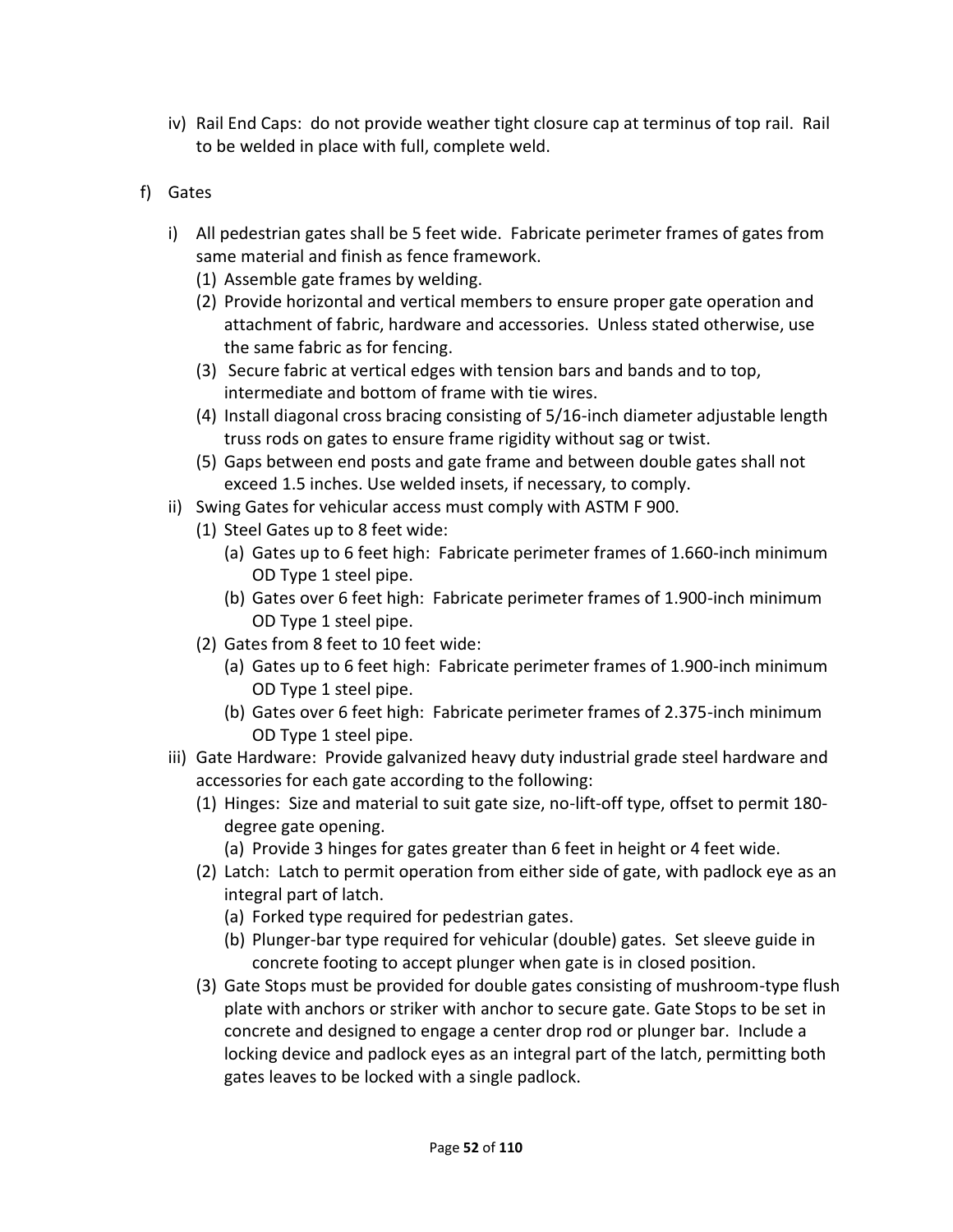## 4) Execution

- a) Installation
	- i) Do not begin installation and erection before concrete footings (or concrete stem wall/curb) is completed and set in ground for minimum of 7 calendar days, unless otherwise permitted.
	- ii) Holes for posts to be 12 inch minimum diameters (except 18 inch diameter for backstops) in firm, undisturbed or compacted soil.
		- (1) Unless otherwise indicated, excavate hole depths approximately 3 inches lower than post bottom.
	- iii) See Appendix for Details.
- b) Setting posts
	- i) Place concrete around posts and vibrate or tamp for good, consistent, consolidation of concrete. Check each post for vertical and top alignment, and hold in position during placement and finishing operations.
	- ii) Extend concrete footings 3 inches to 6 inches above grade and trowel to a crown to shed water.
	- iii) Concrete footings to have a consistent smooth finish on crown and exposed surfaces.
	- iv) Concrete footing to be formed with sonotube and tapered 1 inch to 3 inches at top to shed water. Top of concrete footing to be exposed and above ground.
- c) Top rails
	- i) Run rail continuously between posts and weld at both ends using continuous welds.
	- ii) Provide top rail with either swedged-end or expansion-type coupling, approximately 6 inches for joining.
	- iii) Continuous weld all around, clean, prime and coat with zinc based paint.
- d) Center and bottom rails
	- i) Provide Center (intermediate) and Bottom rails throughout.
	- ii) Cut rails to exact length to sit between posts with a maximum play of 0.25 inches after mechanically cut saddle ends are performed.
	- iii) Install in one piece between posts and flush with post on fabric side. Use continuous welds for this assembly method.
	- iv) Upon completion of welds, clean off splatter, welds, prime and coat with a zinc based paint.
- e) Brace assemblies are to be installed so that posts are plumb when diagonal rod is under proper tension.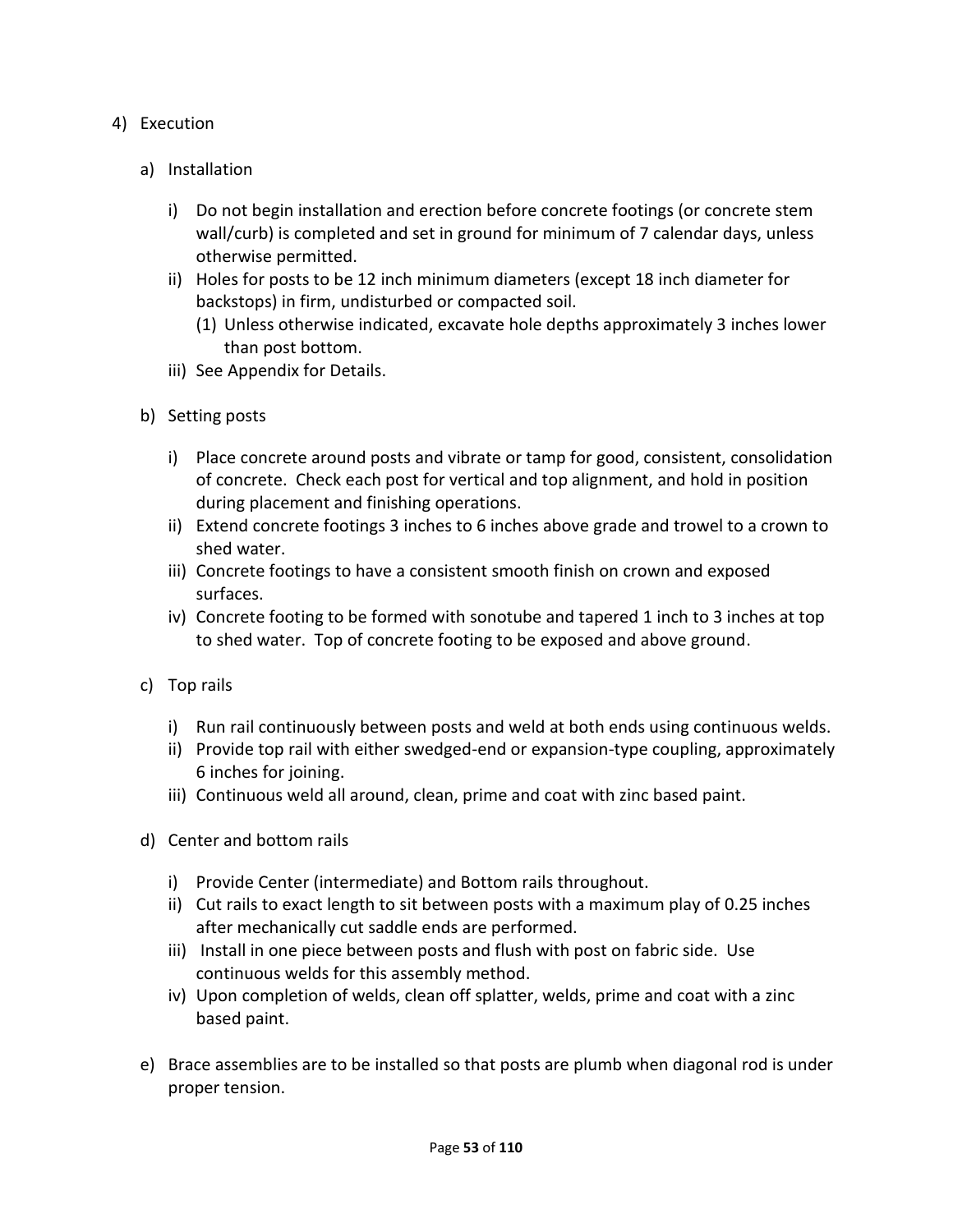- f) Fabric
	- i) Leave fabric as close to finish grade as possible with a maximum gap of 1 inch allowed.
	- ii) Ensure that fabric has knuckle selvaged at both top and bottom ends, unless otherwise indicated.
	- iii) Install fabric on security side or play side of fence.
	- iv) Pull fabric taut and tie to posts, and rails as noted above and anchor to framework so that fabric remains in tension after pulling force is released.
	- v) For Backstops:
		- (1) The lower center section directly behind batter's box is to be 6 gauge, 2-inch square, and chain link fabric up to a height of 10 feet.
		- (2) The lower section of backstop and wings is to be 9 gage, 2 inch square chain link fabric up to a height of 10 feet.
		- (3) The top section of backstop and wings is to be 11 gage, 2 inch square chain link fabric up to the top rail of the backstop and wings.
		- (4) The backstop and wings overhang is to be 11 gage, 2 inch square chain link fabric.
		- (5) Chain link fabric is to overlap minimum 12 inches and be tied with 9 gage hog rings set every 8 inches on center on top and bottom of overlap.
		- (6) Overlaps of chain link fabric are to be at rails.
- g) Stretcher bars must be threaded through or clamped to fabric 4 inches on center, and secure to posts with metal bands placed at 15 inches on center maximum.
- h) Tie wires
	- i) Use U-shaped 9 Gage steel wire (no aluminum wire), conforming to diameter of pipe to which attached, clasping pipe and fabric firmly with ends twisted at least 2 full turns (pigtail). Bend ends of wire to eliminate hazard to persons or clothing.
	- ii) Tie fabric to line posts, with wire ties spaced 12 inches on center.
	- iii) Tie fabric to rails and braces, with wire ties spaced 12 inches on center.
- i) Fasteners
	- i) Install nuts for tension bands and hardware bolts on side of fence opposite fabric side. Secure properly do not leave nuts loose.
	- ii) Tack weld nuts to bolts to secure properly, clean, prime and coat with zinc based paint at completion.
	- iii) Bolts may have peened ends or scored threads to prevent removal of nuts; coordinate with Parks and Recreation Director, or designee for approval of application.
	- iv) Grind all bolts to within 1/8 inch of nut.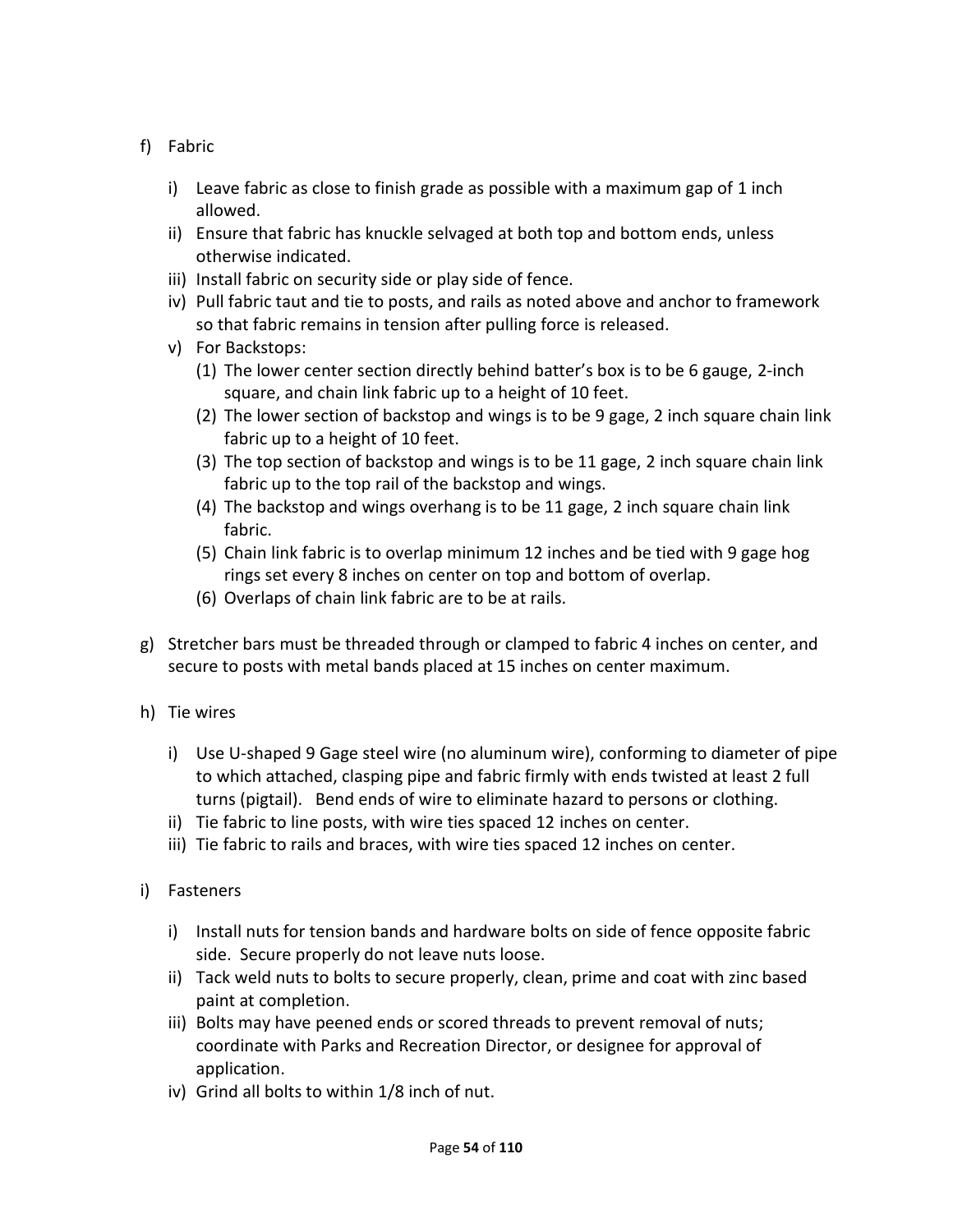- j) Gates
	- i) All pedestrian gates shall be 5 feet wide. Install gates plumb, level and secure for full opening without interference.
	- ii) Install ground-set items in concrete for anchorage.
	- iii) Adjust hardware for smooth operation and lubricate where necessary.
	- iv) Install gates according to manufacturers instructions, plumb, level and secure with gaps not to exceed 1.5 inches between the end posts and gate frame.
	- v) After repeated operation of completed installation, equivalent to three (3) days use by normal traffic, readjust gates and gate operators and controls for optimum operating condition and safety. Lubricate operating equipment and clean exposed surfaces.
	- vi) Instruct City of El Paso staff on proper operation and maintenance of gate operators.
- k) Touch up painting and cleaning
	- i) Galvanized surfaces, clean welds, bolted connections, and abraded areas, and apply galvanizing repair paint to comply with ASTM A 780.
	- ii) Site cleanup will be performed to remove all construction debris such as: wire ties, wire scraps, concrete splatter, concrete waste, welding rods, and pipe scraps.
	- iii) Site clean up to include restoration of turf and landscape materials to original conditions.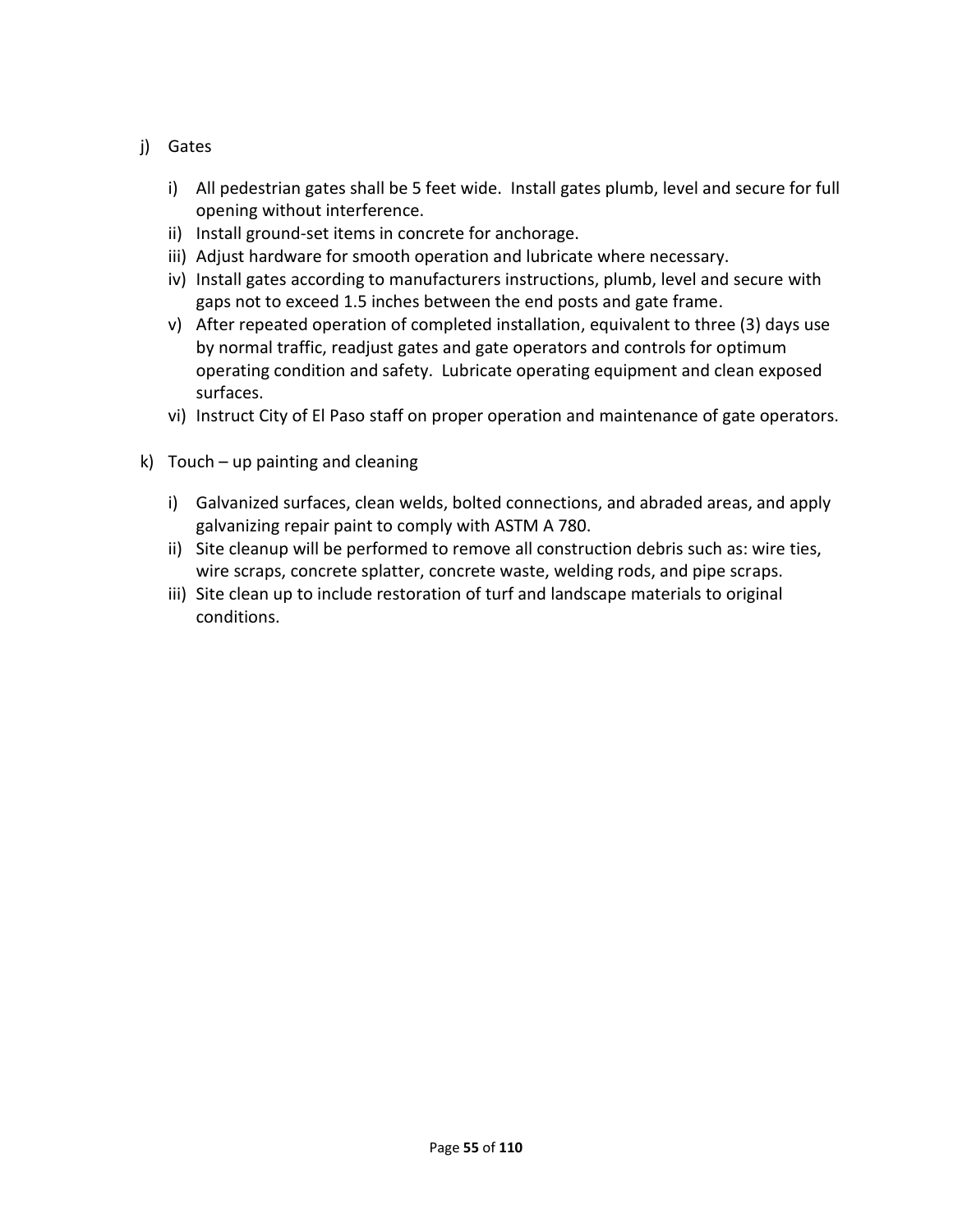# **This Page Left Intentionally Blank**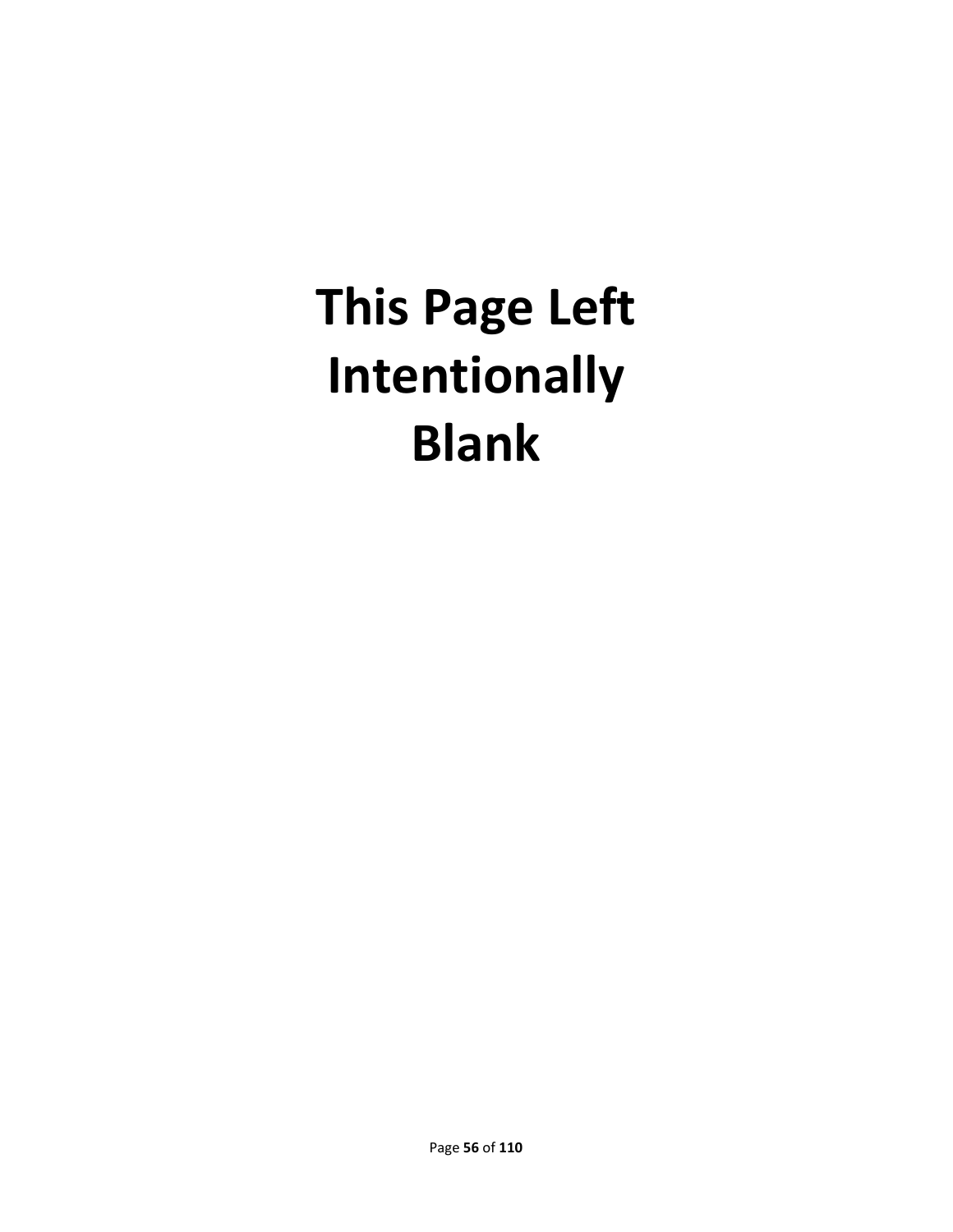# **Park Amenities**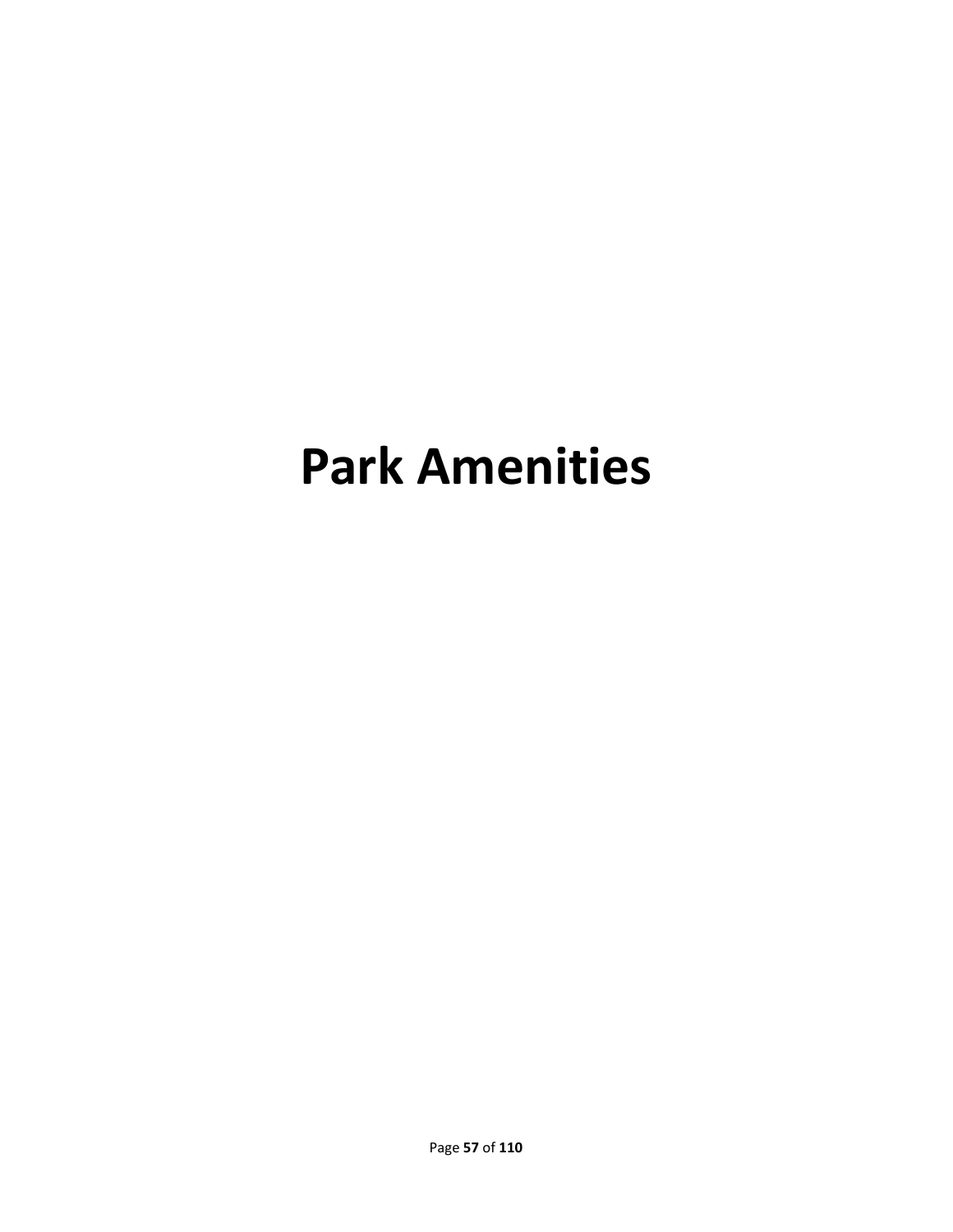## **Playground Design Criteria**

The following are minimum requirements for playground equipment, specifications and installation at all park sites.

- 1) General
	- a) All playgrounds and swings must be of commercial quality; no exceptions will be made.
	- b) Acceptable playground manufacturer fastening types:
		- i) Clamp type fastening system for components to main structure.
		- ii) Direct-bolt type fastening system for components to main structure.
	- c) Equipment must be superseded by submittal packets that have the following information for review and release by Project Designer and Parks and Recreation Director, or designee:
		- i) Project site plan reflecting construction drawings or actual field conditions.
		- ii) Site plan with construction control point.
		- iii) Site plan with dimensions for all use zones and between independent pieces of equipment.
		- iv) Location of containment wall or curb.
		- v) Location, limits and dimensions of accessible path of travel (rubberized resilient poured-in-place surfacing or tiles).
		- vi) Location and coverage (width) of any shade canopies as applicable.
		- vii) Equipment color selection chart.
		- viii)Equipment information including installation.
	- d) Equipment and components to be IPEMA certified.
	- e) Equipment manufacturer to comply with ISO 9001 and ISO 14001.
	- f) Equipment manufacturer to provide installation manual and playground layout at completion of project: hard copy and digital file.
	- g) Equipment and fall surfacing must comply with current Standards and Guidelines as listed:
		- i) CPSC Handbook for Public Playground Safety, Pub. No. 325.
		- ii) ASTM F 1487 Standard, Consumer Safety Performance Specification for Playground Equipment for Public Use.
		- iii) ASTM F 2223 Standard, ASTM Standards on Playground Surfacing.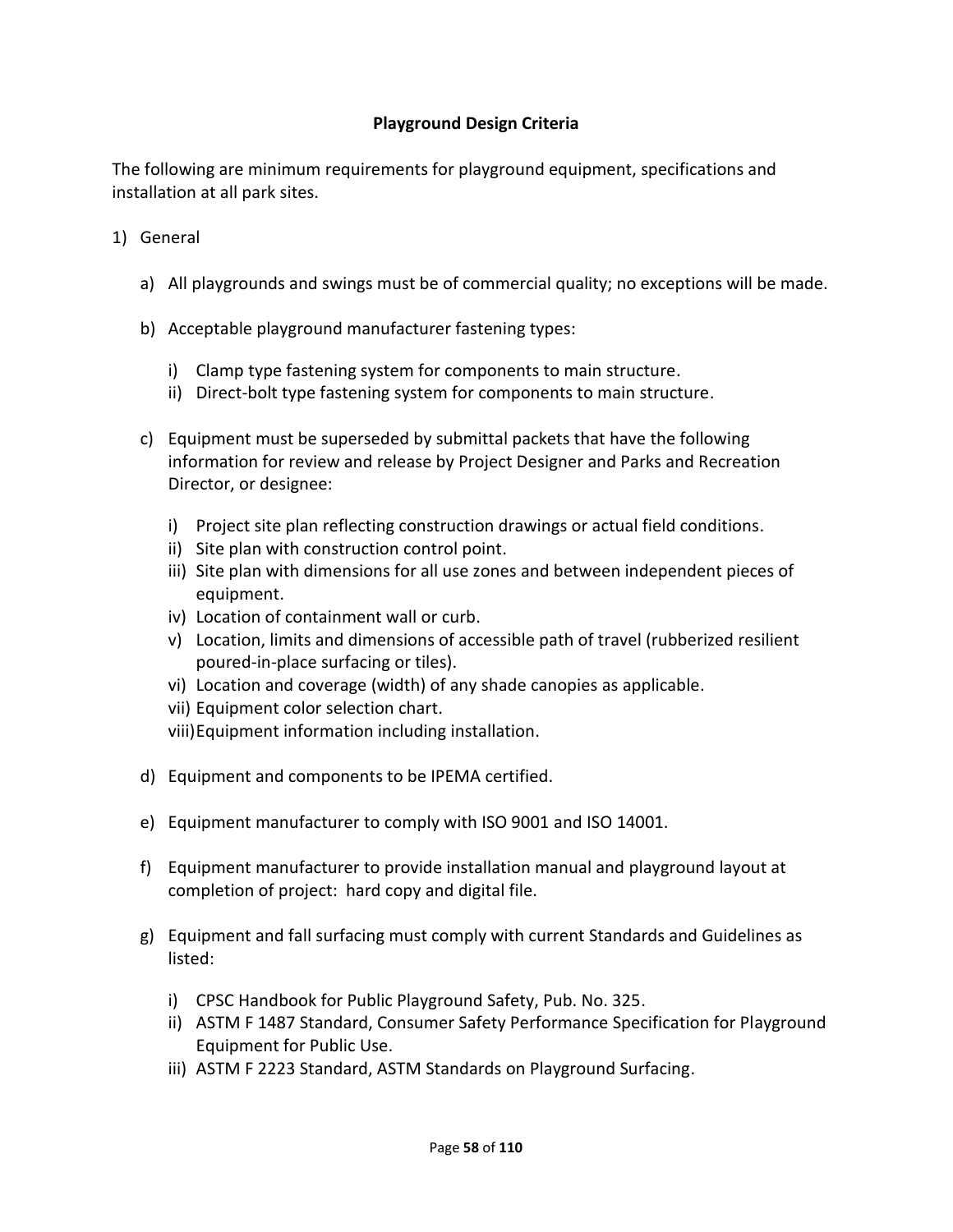- iv) ASTM F 2373 Standard, Performance Specifications for Public Use Play Equipment for Children 6 months through 23 months.
- v) ASTM 1292 Standard Specification for Impact Attenuation of Fall Surfacing Materials.
- vi) Accessibility Guidelines for Play Areas as described in ADAAG.
- vii) 2.2 *ANSI Standards:* Z535.1 Safety Color Code, Z535.4 Products Safety-Signs and Labels.
- viii)2.3 *Federal Standards:* 16 CFR Part 1303, 16 CFR 1500 Including Sections 1500.48 and 1500.49, 16 CFR Section 1501, 36 CFR Part 1191.
- ix) 2.4 *UL Standards:* UL 969 Standard for Safety: Marking and Labeling Systems;
- x) 2.5 *CSA Standards*: CAN/CSA-Z614 Children's Playspaces and Equipment.
- h) Equipment to be called out with lengths for Overhead Activities, spacing between rails for Horizontal type ladders and Climbers, length between decks for Track Rides, etc.
- i) Playground Equipment Manufacturer representative to be NPSI certified.
- j) Playground Equipment sales representative to be NPSI certified.
- k) Manufacturer to provide sealed maintenance kit to include: sand paper, owner's manual (with equipment warranty, 2-D Plan, installation instructions for playground structure and components, and 3-D Color Plan), hardware (20 pieces each minimum of assorted sizes of vandal proof nuts, bolts, washers), fastening tools (1 each size - wrench and chuck keys), 2 cans of primer, 2 cans of each color of touch-up paint, plastic coating repair kit for each color, and one bottle of anti-graffiti remover.
- 2) Equipment installation to be performed by Contractor meeting the following requirements:
	- a) Minimum five years experience installing same equipment of similar size and complexity.
	- b) Complete and good quality installation of a minimum of 15 structures of same or similar size within the last 3 years.
	- c) National Playground Safety Institute Certification (NPSI) Certified Playground Safety Inspector, in good standing.
	- d) Manufacturers Certified Installer must be present at site at all times during installation.
- 3) Equipment installation to be inspected and certified for proper assembly by a NPSI certified Manufacturers Representative.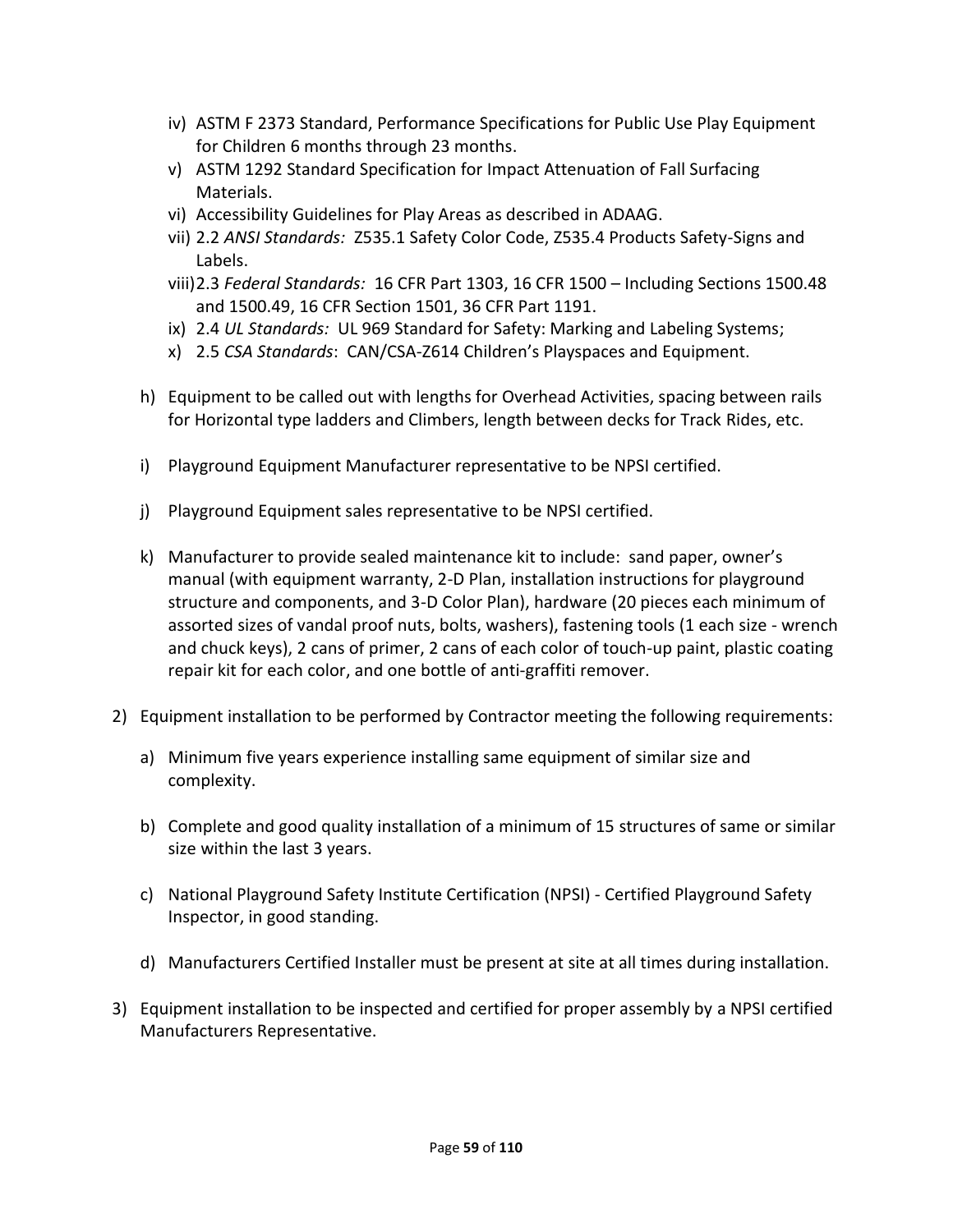- 4) Equipment and fall surfaces to be audited and tested by an independent NPSI Certified contractor with a minimum of 15 structure audits of same or similar size within the last three (3) years.
	- a) Any items found deficient in audit must be corrected and a re-audit performed to ensure that all deficient items are addressed.
	- b) Any expense incurred due to modifications, adjustments, or revisions to the playground structure as a result of the auditor's report shall be the sole responsibility of the Contractor.
- 5) Playground area to be properly secured with a 6 foot high chain link fence throughout course of construction/installation up to acceptance of project.
- 6) Equipment to have a minimum 10 foot safety use (fall) zone or greater as required by ASTM F-1487 Standards.
- 7) Construction work on playground area will not commence until playground structure and all materials and supplies are in possession of contractor for installation.
- 8) Contractor will ensure that work progress will be ongoing and job site will not be left abandoned for any time period greater than 24 hours during the work week.
- 9) Contractor will ensure that job site is kept clean and clear of any construction debris on a daily basis.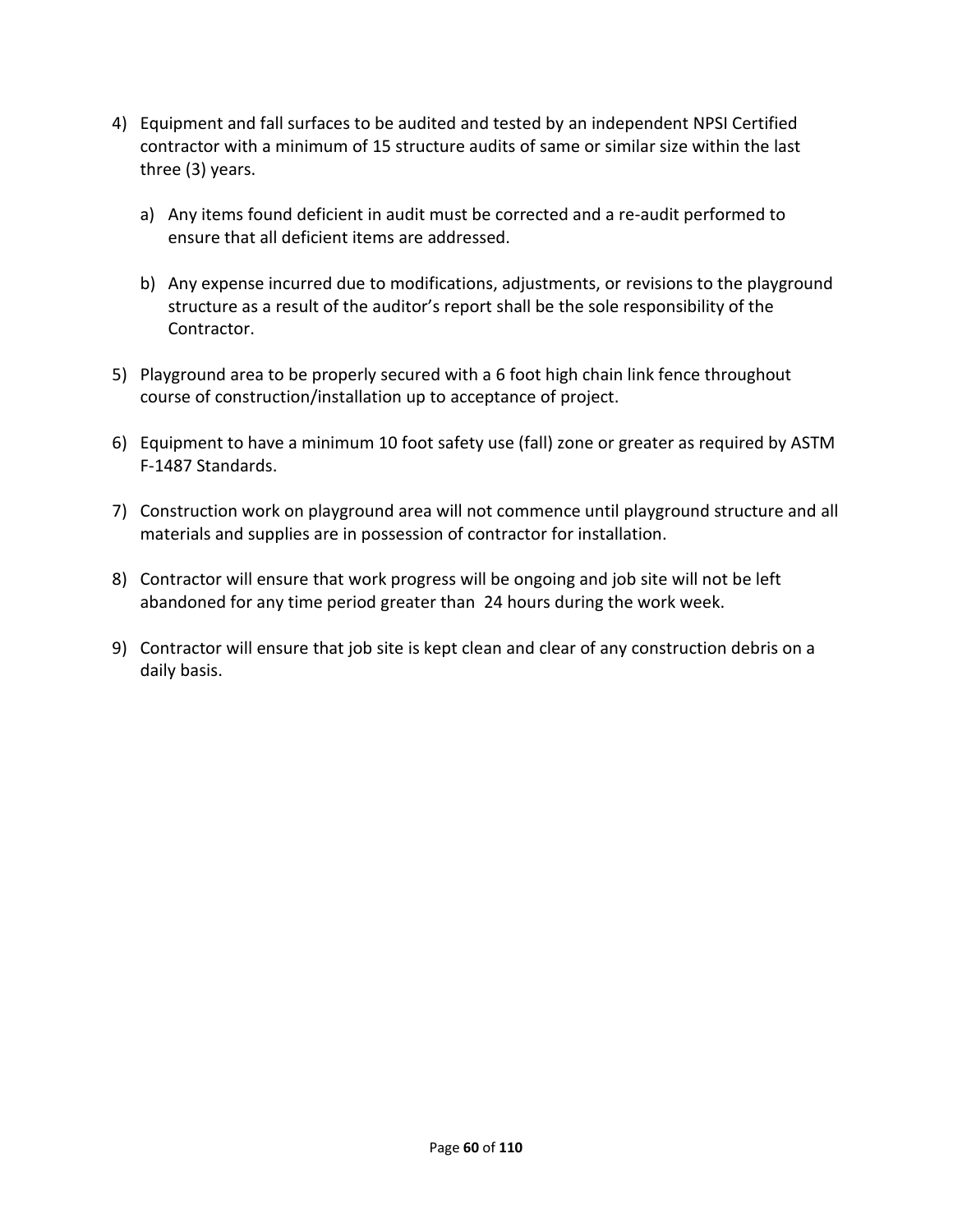#### **Playground Equipment and Structure**

## 1) Definitions

- a) Standards and Guidelines: applicable standards and guidelines will include but not be limited to most current editions of: ASTM F-1487; ASTM F-2223; ASTM 2373; CPSC Pub. No. 325; State of Texas Law for Public Playgrounds and Surfacing; USATBCB Guide to ADA Accessibility guidelines for play areas. (Will be referred to ASTM and CPSC as applicable.)
- b) Composite Play Structures: According to ASTM F 1487, this means "two or more play structures attached or functionally linked," creating one integral unit with more than one play activity.
- c) Critical Height: According to CPSC No. 325, this means "the fall height below which a life-threatening head injury would not be expected to occur."
- d) Fall Height: According to ASTM F 1487, this means "the vertical distance between a designated play surface and the protective surfacing beneath it." The fall height of playground equipment should not exceed the Critical Height of the protective surfacing beneath it as set forth by play activity or specified critical fall height, whichever is more restrictive.
- e) IPEMA: International Play Equipment Manufacturers Association.
- f) HDPE: High-density polyethylene.
- g) LLDPE: Linear low-density polyethylene.
- h) MDPE: Medium-density polyethylene.
- i) GFRC Glass Fiber Reinforced Concrete used when Concrete Boulders and play components are specified as natural play elements.
- j) PFC Polyfibercrete.
- k) Play Structure: According to ASTM F 1487, this is "a free-standing structure with one or more components and their supporting members."
- l) Protective Surfacing: According to ASTM F 1487, this means "impact-attenuating materials to be used within the use zone of any playground equipment" for playground surface systems. See Specification below.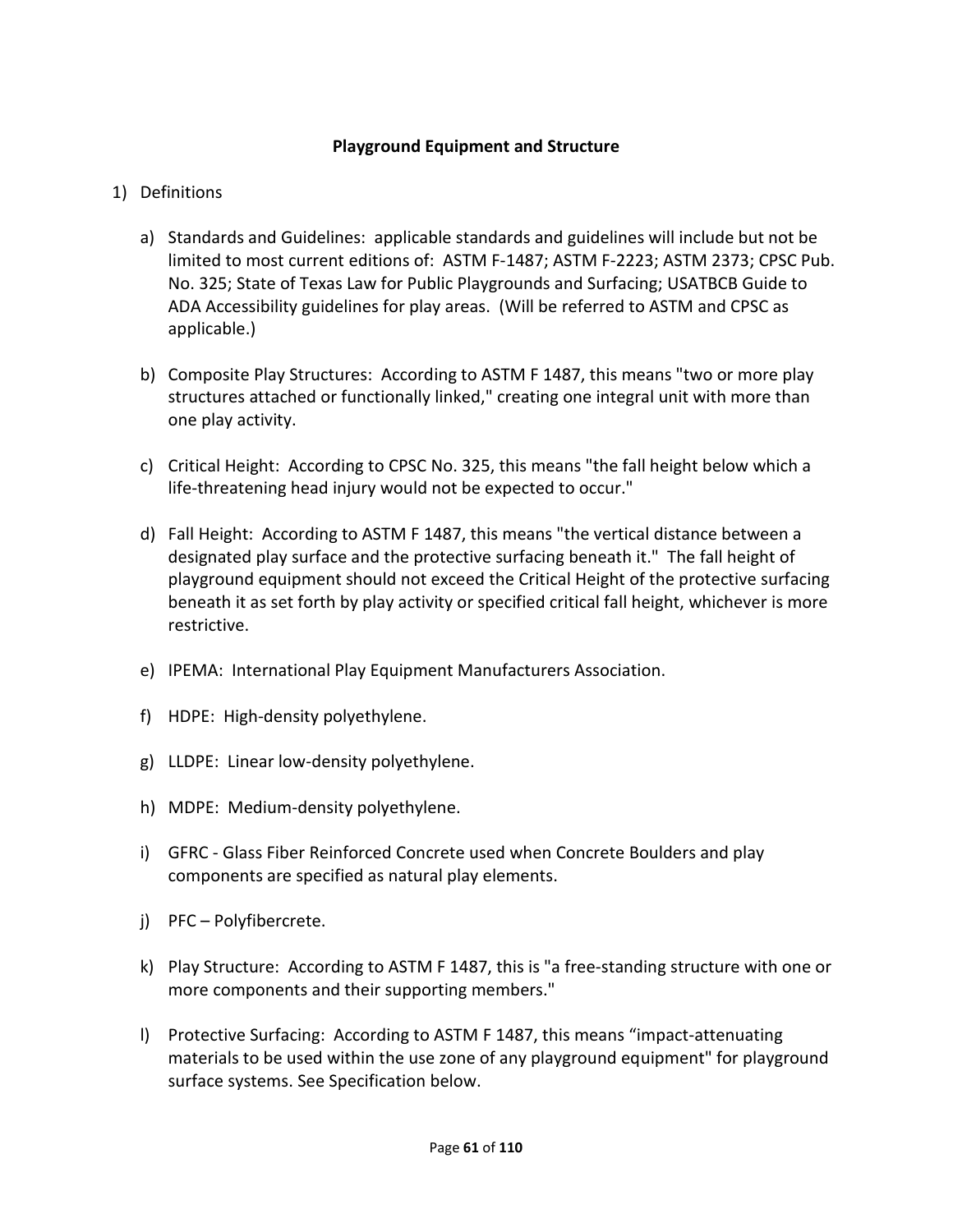- m) PVC: Polyvinyl chloride.
- n) Transfer Point: According to ASTM F 1487, this is "a platform or deck along an accessible route of travel or an accessible platform provided to allow a child in a wheelchair to transfer from the chair onto the equipment."
- o) Use Zone: According to ASTM F 1487, this is "the area beneath and immediately adjacent to a play structure that is designated for unrestricted circulation around the equipment and on whose surface it is predicted that a user would land when falling from or exiting the equipment."
- 2) Submittals
	- a) For each type of product indicated, include: construction details, material descriptions, dimensions of individual components and profiles, and finishes.
	- b) For each type of playground equipment include: materials, plans, elevations, sections, and details, method of field assembly, connections, and installation details.
		- i) Indicate maximum number of users and number of play activities.
	- c) Project site plan reflecting
		- i) Construction drawings or actual field condition.
		- ii) Construction control point.
		- iii) Dimensions for all use zones including use zones between independent pieces of equipment.
		- iv) Location of containment wall or curb.
		- v) Location, limits and dimensions of accessible path of travel (rubberized resilient poured-in-place surfacing or tiles where applicable).
		- vi) Location of any shade canopies/structures as applicable.
		- vii) Color selection chart.
	- d) Coordination Drawings that include, but are not limited to:
		- i) Layout plans and elevations drawn to scale and coordinating playground equipment with playground surface systems and containment barrier.
		- ii) Show playground equipment locations, use zones, fall heights, and extent of protective surfacing.
		- iii) Critical Height(s) shall be specified by the Manufacturer and included on playground design layout plan.
	- e) Color Selection Charts: Provide a complete color selection chart with each component and piece of equipment listed with available colors.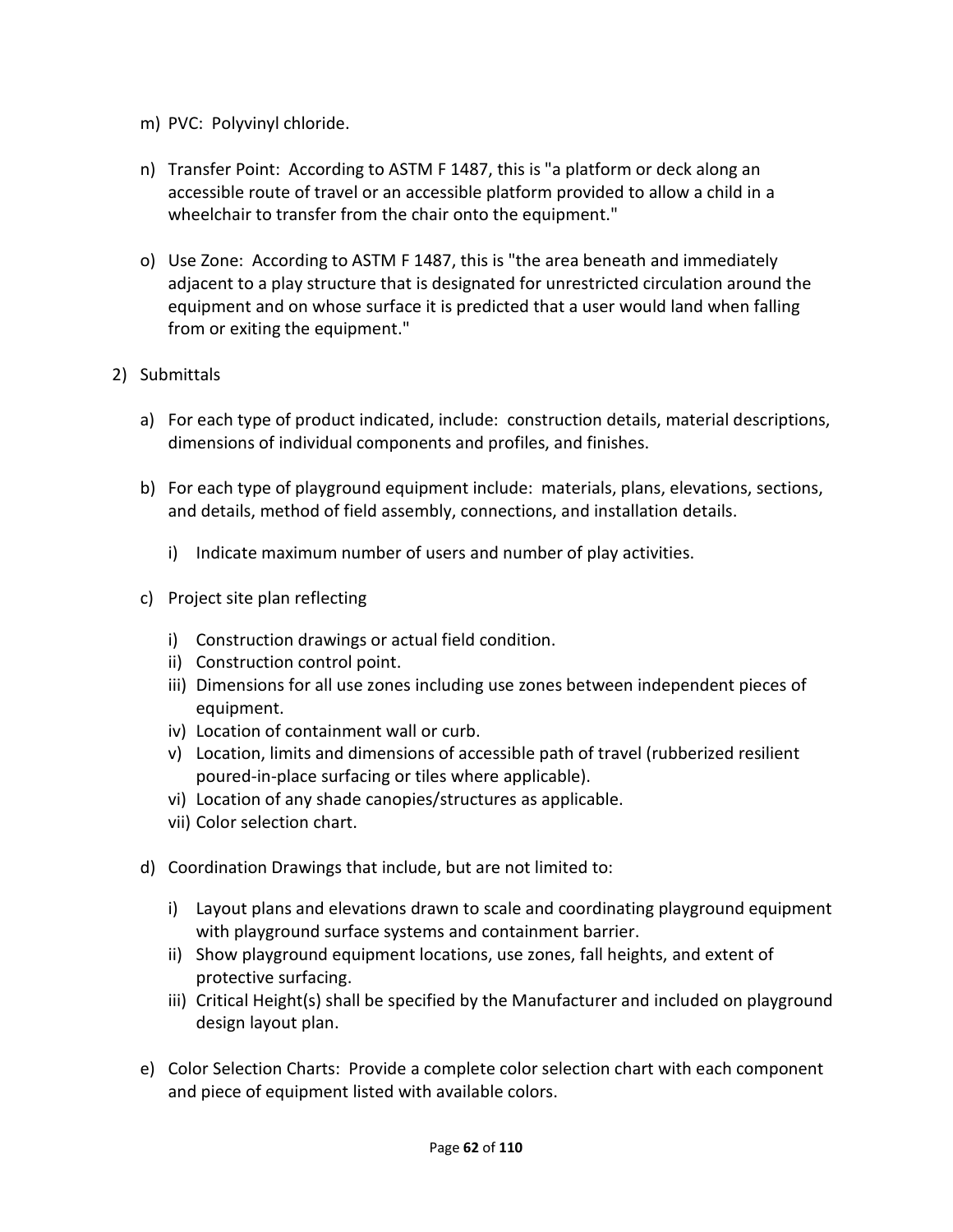- f) Samples for Initial Selection: Manufacturers color charts or 6 inch (150-mm) lengths of actual units showing the full range of colors and textures available for components with factory-applied color finishes.
- g) Samples for Verification are required for the following products:
	- i) For each type of exposed finish required, prepared on samples of size indicated below and of same thickness and material indicated for the work.
	- ii) If finishes involve normal color and texture variations, include sample sets showing the full range of variations expected.
	- iii) Architect reserves the right to require additional samples that show fabrication techniques, workmanship, and design of playground equipment.
	- iv) Samples should be made available as follows:
		- (1) Posts and Rails: Not less than 6 inches (150 mm) long.
		- (2) Platforms, Stairs, Ramps and Bridges: Not less than 6 inches (150 mm) square.
		- (3) Molded Plastic: Not less than 3 inches (75 mm) square.
		- (4) Recycled Plastics (PVC) Products: Not less than 6 inches square.
		- (5) GFRC Glass Fiber Reinforced Concrete.
		- (6) PFC Polyfibercrete.
		- (7) Accessories: Not less than 6 inches square.
		- (8) Hardware: Sample one each.
- h) Product Certificates: Signed by manufacturers of playground equipment certifying that products furnished comply with all requirements set forth in specifications and/or construction drawings.
- i) Installer Certificates: Manufacturers Certification and NPSI Certification.
- j) Manufacturer Certificates: IPEMA Certification of playground equipment and components.
- k) Field Quality-Control Report: Playground Equipment Manufacturer to provide a report that indicates playground and playground equipment installation meet manufacturers installation requirements.
- l) Maintenance Guidelines: For playground equipment and finishes to be included in maintenance manuals.
- m) Maintenance Kit: For playground equipment with paint, primer, sandpaper, anti-graffiti remover, hardware, tools and storage container box.
- 3) Quality Assurance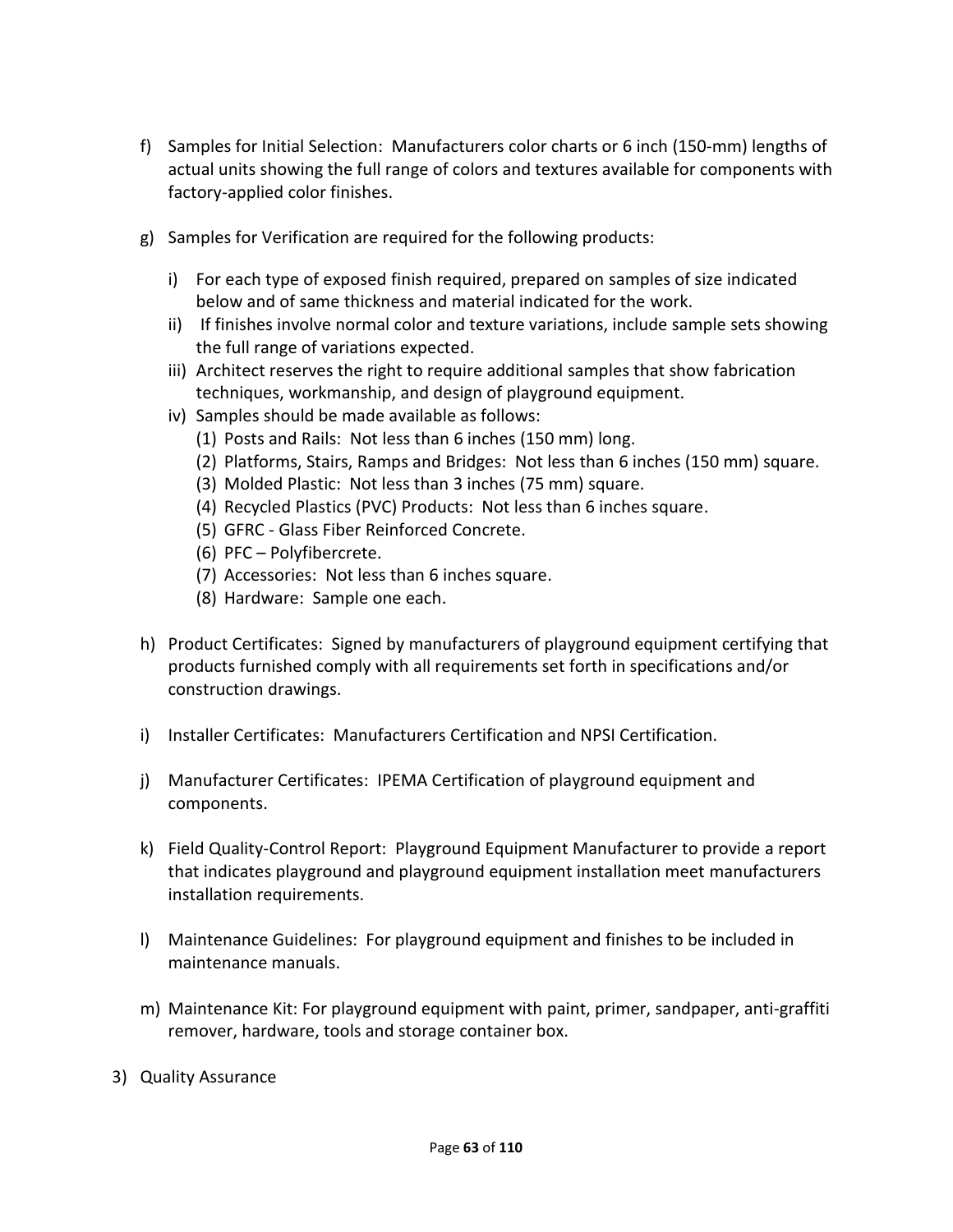- a) Installer Qualifications: An experienced installer who has specialized in installing work similar in material, design, and extent to that indicated for this project and who is acceptable to manufacturer of playground equipment.
	- i) Contractor must submit a résumé for review and approval by Consultant and Parks and Recreation Director, or designee, prior to installation of equipment.
- b) Installer requirements
	- i) Equipment installation to be performed by Contractor meeting the following requirements:
		- (1) Minimum five years experience installing same equipment of similar size and complexity.
		- (2) Complete and good quality installation of a minimum of 15 structures of same or similar size within the last 3 years.
		- (3) National Playground Safety Institute Certification (NPSI) Certified Playground Safety Inspector, in good standing.
		- (4) Manufacturers Certified Installer must be present at site at all times during installation.
- c) All hardware, equipment, and components must be IPEMA certified and compliant with all specifications as set forth herewith.
- d) Manufacturer Qualifications: A firm whose playground equipment, components, and hardware have been certified by IPEMA's "3rd Party Certification" service.
	- i) Provide only playground equipment and play structure components bearing the IPEMA Certification Seal.
	- ii) See Construction Drawing for equipment list.
- e) Testing Agency Qualifications: An independent testing agency with the experience and capability to conduct playground audit and the testing of fall surfacing materials according to ASTM E 548 & ASTM 1292.
- f) Standards and Guidelines: Provide playground equipment complying with or exceeding requirements in the following:
	- i) ASTM F 1487: To include warning labels, manufacturers identification.
	- ii) CPSC No. 325, "Handbook for Public Playground Safety."
	- iii) Playground Equipment and Structure Specifications.
	- iv) Signs provide signs and labels for age appropriate equipment and recommendations for proper use with adult supervision.
	- v) 2.2 *ANSI Standards:* Z535.1 Safety Color Code, Z535.4 Products Safety-Signs and Labels.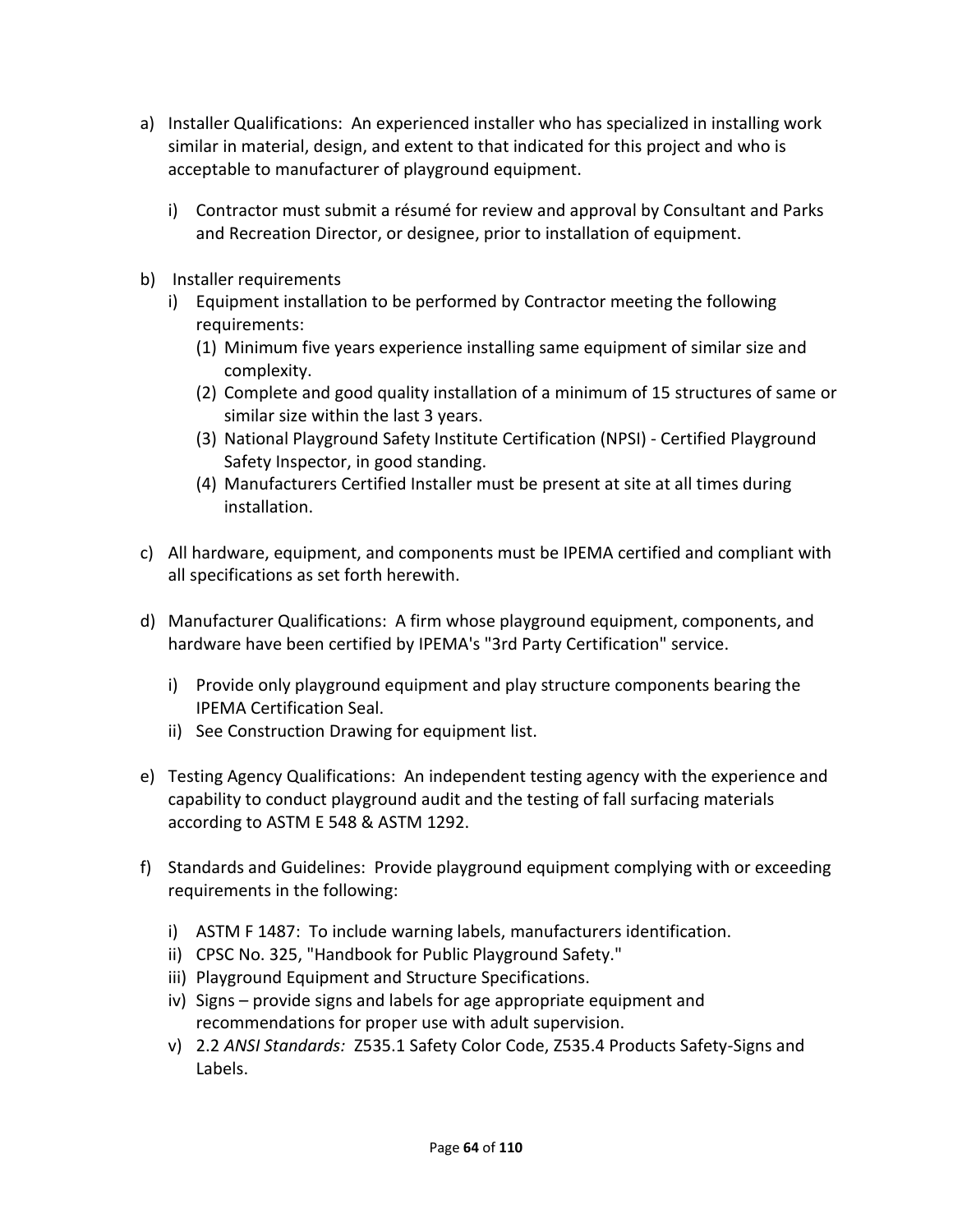- vi) 2.3 *Federal Standards:* 16 CFR Part 1303, 16 CFR 1500 Including Sections 1500.48 and 1500.49, 16 CFR Section 1501, 36 CFR Part 1191.
- vii) 2.4 *UL Standards:* UL 969 Standard for Safety: Marking and Labeling Systems.
- viii)2.5 *CSA Standards*: CAN/CSA-Z614 Children's Playspaces and Equipment.
- 4) Conditions
	- a) Existing Utilities
		- i) Do not interrupt utilities serving facilities occupied by City of El Paso or others unless permitted under the following conditions and then only after arranging to provide temporary utility services according to requirements indicated:
			- (1) Notify Designer and Parks and Recreation Director, or designee, at least eight days in advance of proposed utility interruptions.
			- (2) Do not proceed with utility interruptions without Architect's and Parks and Recreation Director or designee's written permission.
			- (3) Before excavating:
				- (a) Contact utility-locator service to locate all Public Utilities within the Project area.
				- (b) Contractor is responsible to pay for and coordinate site utilities locations within Park property.
				- (c) Any damage to existing utilities is the contractor responsibility to restore at their expense.
	- b) Coordinate construction of equipment use zones and fall heights during installation of playground equipment with installation of protective surfacing specified. Sequence work so protective surfacing can be installed immediately after concrete footings have set.
	- c) Coordinate construction of play area containment barrier to ensure specified and/or required use zones are kept free and clear of hazardous obstructions for users. Must provide most stringent use zone as specified or required.
- 5) Products
	- a) All Products
		- i) Subject to compliance with requirements, products that may be incorporated into the work include, but are not limited to, the products specified in the Playground Equipment Schedule and as shown on drawings.
	- b) Manufacturers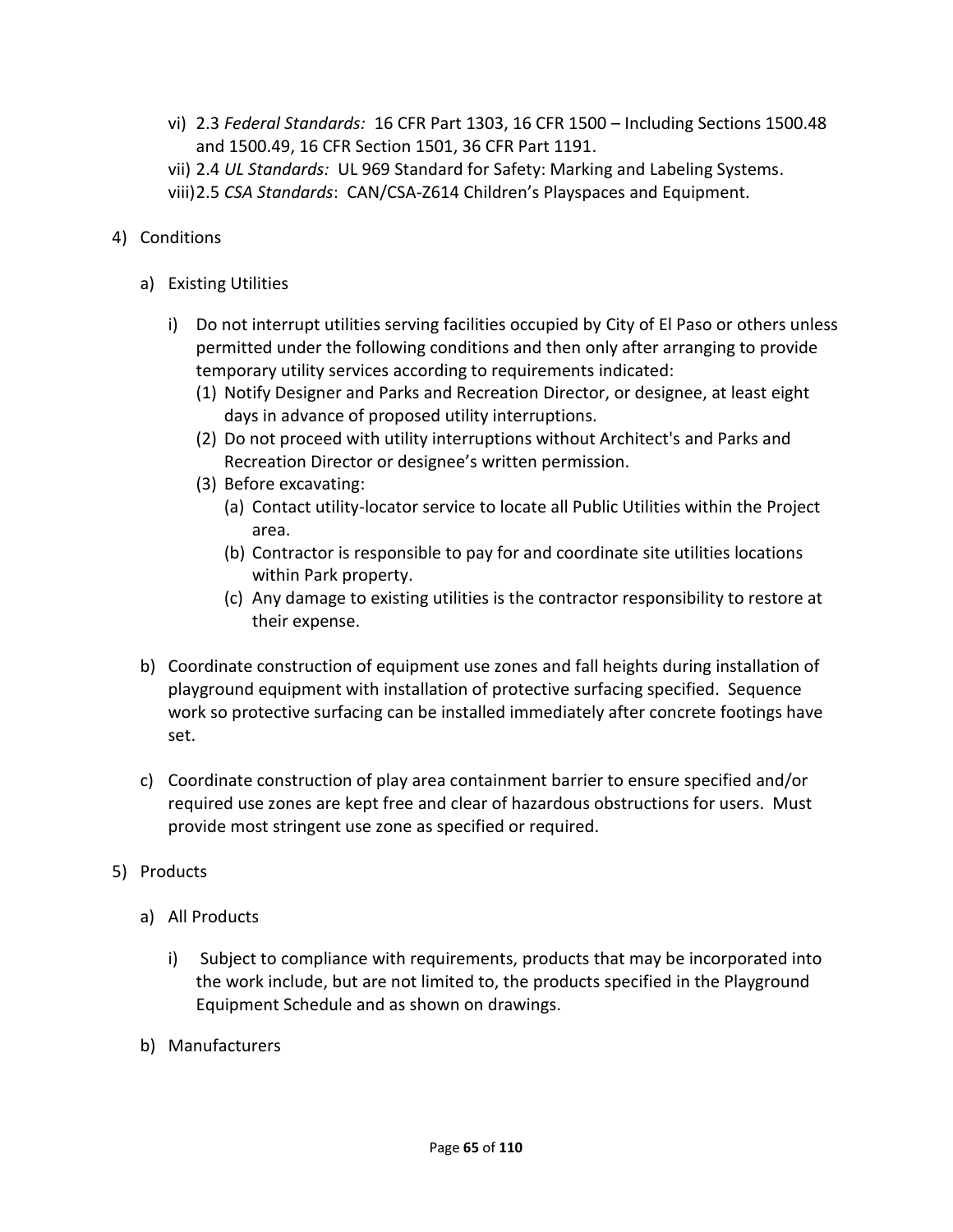- i) Manufacturers equipment, components and manufacturing procedures must comply with requirements specified. All products illustrated and referenced in construction drawings must comply with specifications requirements and applicable ASTM and CPSC standards and guidelines.
- 6) Materials
	- a) Aluminum: Alloy and temper recommended by aluminum producer and finisher for type of use and finish indicated and to comply with performance requirements for structural aluminum; mill finish or decorative baked-enamel powder-coat finish.
		- i) Extruded Bars, Profiles, Tubes and Posts: ASTM B 221 (ASTM B 221M).
			- (1) Equipment Support Structure will be 5 inches outside diameter in size with a 0.125 inches wall thickness (11 gage).
				- (a) Minimum yield strength of 35,000 lbf/sq.in. (241 MPa).
				- (b) Minimum tensile strength of 38,000 lbf/sq.in (262 MPa).
				- (c) Percentage elongation in 2 inches: 10%.
				- (d) Modules of elasticity:  $10 \times 10^6$  P.S.I.
				- (e) Top caps for posts shall be aluminum die cast from 369.1 alloy and finished matching the post color. All caps shall be factory installed and secured in place with self sealing rivets- 3.0 rivets per cap recommended and preferred to secure cap tight with no wobble of cap.
				- (f) A molded low-density polyethylene cap, with drain holes, shall be pressed onto the bottom end of the post to increase the footing area.
			- (2) Tubing:
				- (a) Minimum yield strength of 35,000 lbf/sq.in. (241 MPa) and minimum tensile strength of 38,000 lbf/sq. in. (262 MPa); elongation in 2.0 inches: 10%; and modules of elasticity:  $10 \times 10^6$  P.S.I.
	- b) Cast Aluminum: ASTM B 179.
		- i) CLAMPS: All clamps shall be 'C' shaped, die cast with a 369.1 aluminum alloy and have the following mechanical properties:

| <b>Ultimate Tensile:</b> | 47,000 PSI     |  |  |  |
|--------------------------|----------------|--|--|--|
| Yield Strength:          | 28,000 PSI     |  |  |  |
| Elongation:              | 7% in 2 inches |  |  |  |
| Shear Strength:          | 29,000 PSI     |  |  |  |
| <b>Endurance Limit:</b>  | 20,000 PSI     |  |  |  |
| 360° Compression Clamp   |                |  |  |  |
|                          |                |  |  |  |

- (1) Each functional clamp assembly shall have an appropriate number of half clamps and fastened to mating parts with  $(2)$  3/8 inch x 1 1/8 inch hex-pin cap screws (SST) and (2) zinc/nickel plated carbon steel recessed "T" nuts. 0.25 inch aluminum drive rivet with stainless steel pin is used to ensure a secure fit to the post and additional shear strength.
- (2) Clamps have three functional applications and shall be named as follows: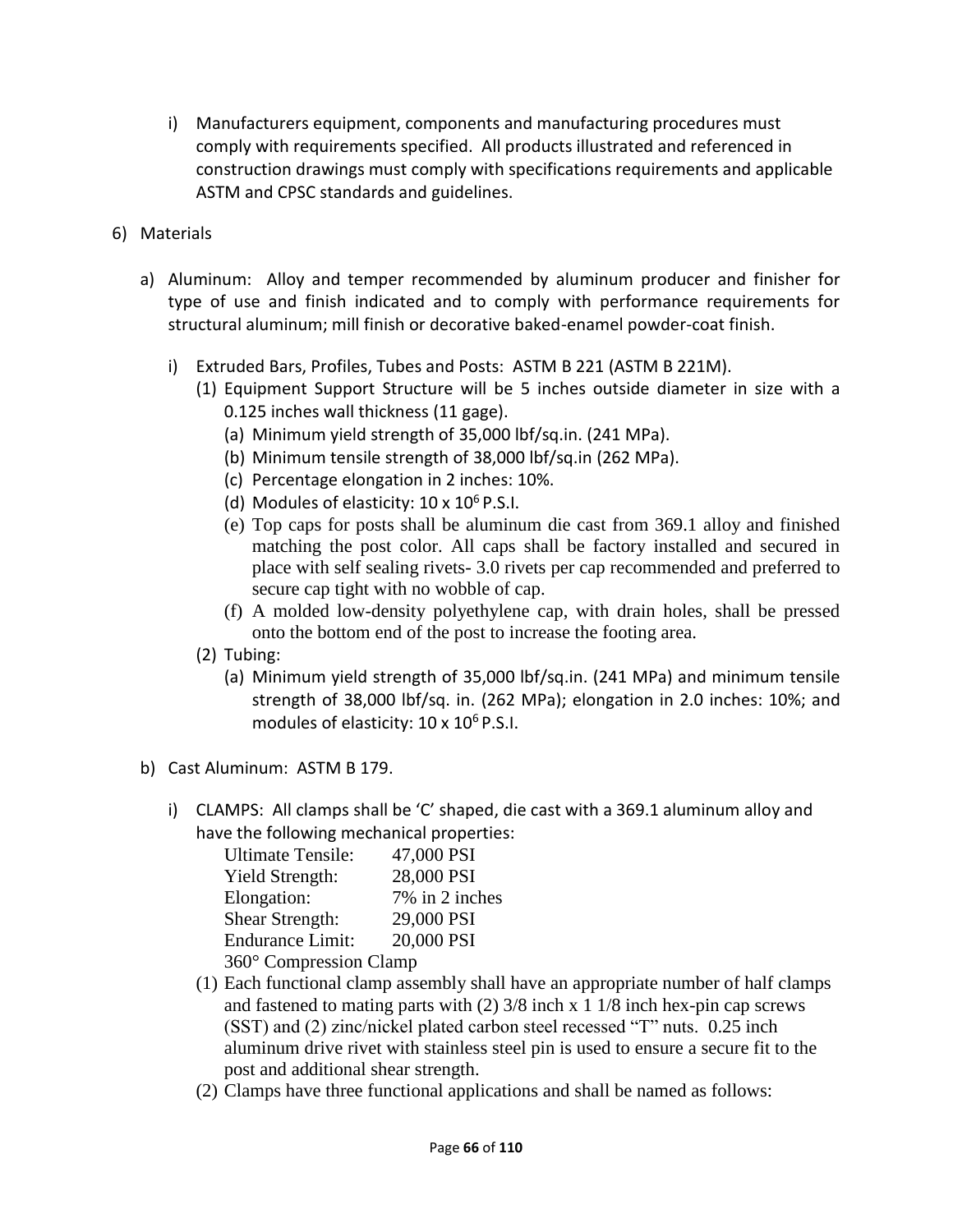- (a) Offset hanger clamp assembly.
- (b) Deck hanger clamp assembly.
- (c) Hanger clamp assembly.
- (d) Finish: powder coat finish with Epoxy Primer stage for added protection.
- c) Steel Pipe Components:
	- i) Steel Plates, Shapes, and Bars: ASTM A 36/A 36M, hot-dip galvanized.
	- ii) Steel Pipe: Standard-weight steel pipe complying with ASTM A 53 or electricresistance-welded pipe complying with ASTM A 135, with minimum yield strength of 30,000 lbf/sq.in. (205 MPa); hot-dip galvanized internally and externally.
	- iii) Steel Mechanical Tubing: Cold-rolled, electric-resistance-welded carbon or alloy steel tubing complying with ASTM A 513 or steel tubing fabricated from steel complying with ASTM A 569/A 569M and complying with the dimensional tolerances in ASTM A 500; with a minimum yield strength of 40,000 lbf/sq.in. (276 MPa) and a minimum tensile strength of 45,000 lbf/sq.in. (310 MPa); zinc coated internally and externally.
	- iv) Steel Sheet: Commercial steel sheet complying with ASTM A 569/A 569M.
	- v) Galvanized Steel Sheet: Commercial steel sheet, hot-dip galvanized, complying with ASTM A 653/A 653M for not less than G60 (Z180) coating designation; mill phosphatized.
	- vi) Stainless Steel Sheet: Type 304, complying with ASTM A 240/A 240M or ASTM A 666; cold rolled and finished on exposed faces with No. 2B finish.
- d) Decks, Platforms and Transfer Stations Minimum Requirements.
	- i) Fabricate from a single piece low carbon 12 gage steel sheet (0.105 inch) nominal thickness and a minimum of 4 slots in each face to accommodate face mounting of components.
	- ii) All decks shall be of modular design and have maximum 5/16 inch diameter punched holes in manufacturers standard perforation pattern not to exceed 1 inch spacing on center both ways.
	- iii) The sheet shall be perforated then flanged formed and reinforced properly to ensure structural integrity with little (1/16 inch maximum) to no flex.
	- iv) Upon completion of assembly and fabrication the perforated metal component shall be thoroughly cleaned in a hot phosphatizing pressure washer, and then primed with a water-based thermosetting solution. Primed parts shall be preheated prior to dipping in ultraviolet (UV) stabilized, liquid polyvinyl chloride (PVC), and then salt cured at approximately 400° Fahrenheit. The finished coat shall be 0.08 inch thick at an 85-durometer hardness and have a matte finish.
- e) Rails, Handloops:
	- i) These parts shall be constructed of 1-1/8 inch O.D. Steel Tubing with a .120 inch wall thickness. Each end of the rail/hand loop shall have stainless steel knurled, welded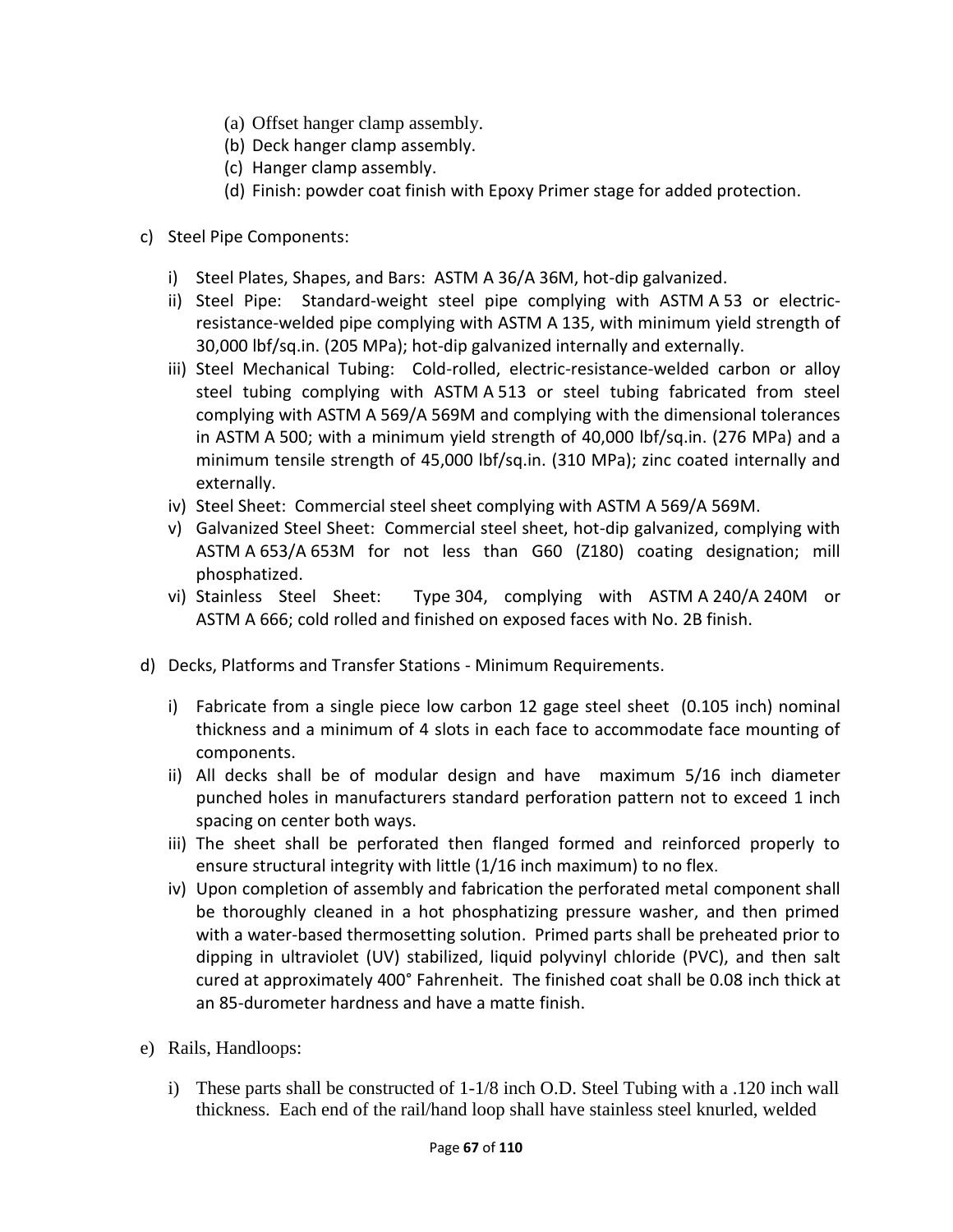insert with 5/8" internal threads. Exposed rails, and hand loops shall be either Powdercoat painted or be covered in a PVC type cover.

- f) Climber Components:
	- i) Shall be constructed of 1.900" O.D. (.090 inch-.100 inch) galvanized steel tubing with a painted powdercoat finish. Painted finish is preferred to have an Epoxy primer stage before the powdercoat for better durability. Formed overhead rail is 1.315 inch O.D. RS-20 (.080 inch-.090 inch) galvanized steel tubing with a powdercoat (with Epoxy primer coat preferred) finish.
- g) Plastic Components:
	- i) HDPE Parts: These parts shall be manufactured from 0.75 inch thick high-density polyethylene that has been specially formulated for optimum ultraviolet UV stability and color retention.
		- (1) Rotationally Molded Parts: These parts shall be molded using prime compounded linear low-density polyethylene with a tensile strength of 2500 psi per ASTM D638 and with color and UV stabilizing additives.
		- (2) Opaque Plastic: Color impregnated, UV stabilized, and mold resistant.
		- (3) Polyethylene: Rotationally-Molded Poly Parts (components) such as: roofs, slides, tunnel slides, exit chutes, spiral slides, slide entrance hoods and climbers shall be fabricated using prime compounded linear low-density polyethylene from virgin plastic resin rotationally molded with UV stabilizing additives for color retention. These materials shall have a tensile strength of 2500 psi per ASTM D638. Wall thickness varies as noted:
			- (a) Roofs Double wall, with not less than 1/4-inch (0.250") wall thickness.
			- (b) Slides Double wall, with not less than 5/16-inch (0.312") wall thickness.
			- (c) Activity Panels Double wall, with not less than 1/4-inch (0.250") wall thickness.
			- (d) Activity Panels Character Discs Double wall, with not less than 3/16-inch (0.178") wall thickness.
		- (4) Polyethylene: Solid-Molded Poly Parts (components) such as: crawl tunnels, crawl tunnels entrance panels, activity panels, handhold panels, tunnel slides, and sign panels. Shall be fabricated using prime compounded linear high-density polyethylene from virgin plastic resin rotationally molded MDPE or HDPE with UV stabilizing additives for color retention. These materials shall meet density of 0.960 G/cc per ASTM D 1505, and have a tensile strength of 2400 psi per ASTM D638. Wall thickness varies as noted:
			- (a) Tunnel Slides single wall, with not less than 5/16-inch (0.312") wall thickness and minimum 1 ¾ -inch (1.750") wide flange at ends to allow for assembly by abutting up to adjacent surface. No slip assembly will be accepted on components.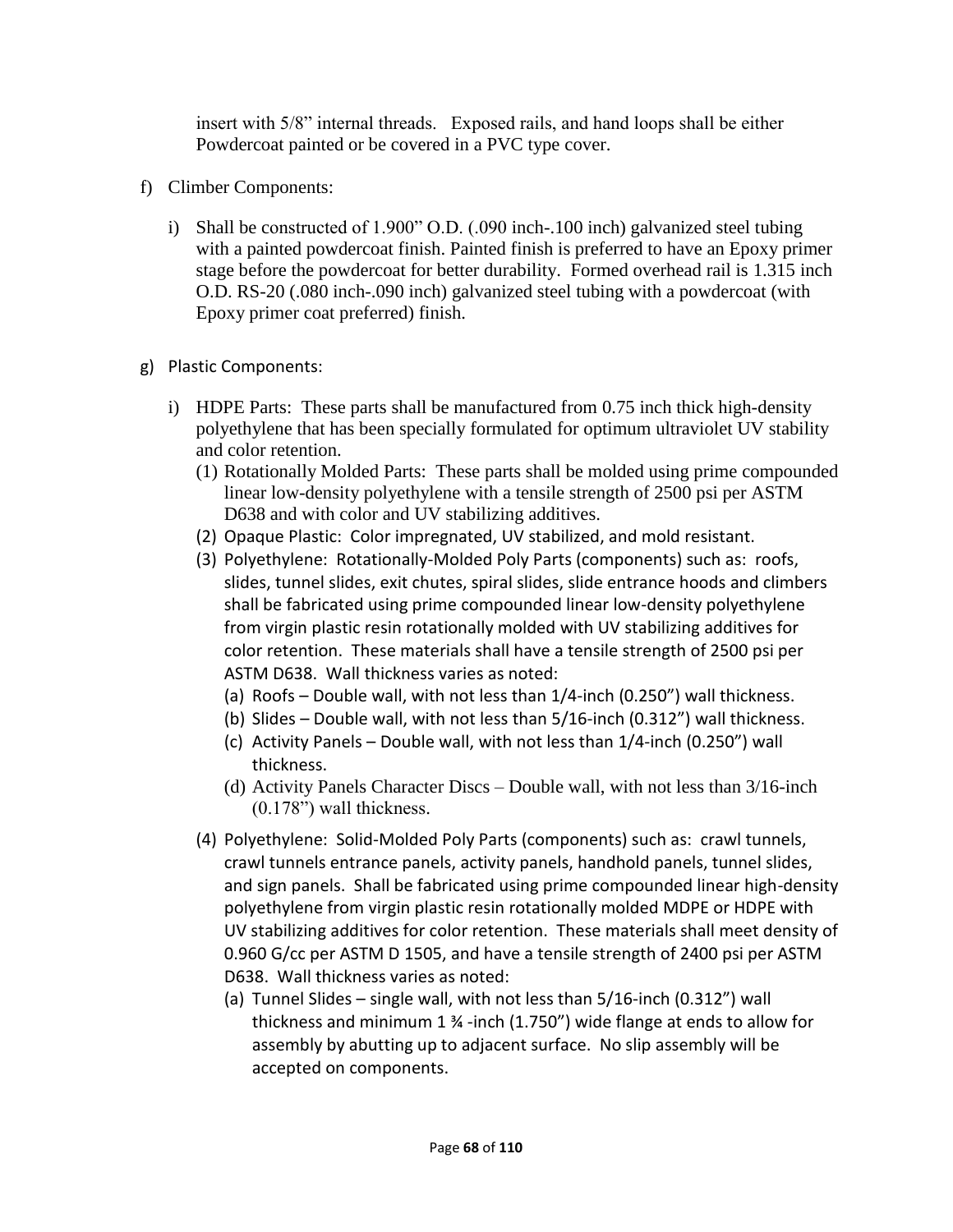- (b) Crawl Tunnels single wall, with not less than 5/16-inch (0.312") wall thickness and minimum 1 ¾ -inch (1.750") wide flange at ends to allow for assembly by abutting up to adjacent surface. No slip assembly will be accepted on components.
- (c) Activity Panels and Handhold Panels solid single wall, with not less than 0.75-inch (0.750") wall thickness.
- (d) Sign Panels solid single wall, with not less than ¾ -inch (0.750") wall thickness.
- (5) Recycled Polyethylene: Fabricated from not less than 96.0% recycled, purified, fractional-melt plastic resin (provide information on percentage of recycled plastic and resin characteristics for review) for not less than 90.0% recycled post consumer waste by weight (provide information on recycled plastic characteristic such as percent post consumer recycled content) content HDPE.
- h) Transparent Plastic: Clear, colorless, abrasion-resistant, UV-stabilized monolithic polycarbonate sheet, not less than 3/16-inch (5 mm) thick.
- i) Swing Chain and Fittings: 4/0 or 5/0, welded-straight-link coil chain complying with ASTM A 467/A 467M, Class CS; zinc plated and PVC color coated with colors as selected by Architect from manufacturers full range. With drop forged carbon steel, heat-treated and zinc plated Bolt Link, and Double Clevis steel connectors. Bolts shall be stainless steel per ASTM F 879, socketed and pinned tamperproof in construction.
- j) Post Caps: Cast aluminum**,** color to match posts. Caps to be factory installed and secured with self-sealing rivets.
- k) Hardware: Manufacturers standard hardware shall be stainless steel per ASTM F 879, socketed and pinned tamperproof in construction, with lock-tit adhesive on threads for extra securing measure. Hardware must have curved edges to prevent entanglement.
- l) Fasteners: Manufacturers standard hardware shall be stainless steel per ASTM F 879, socketed and pinned tamperproof in construction, with lock-tit adhesive on threads for extra securing measure. Fasteners must have curved edges to prevent entanglement.
- m) Drainage Fill: Washed coarse-aggregate mixture of crushed stone, or crushed or uncrushed gravel as required.
- n) Galvanizing: Where indicated for steel and iron components, provide the following protective zinc coating applied to components after fabrication:
	- i) Zinc-Coated Tubing: External, zinc with organic overcoat, consisting of a minimum of 0.9 oz./sq. ft. (0.27 kg/sq. m) of zinc after welding, a chromate conversion coating, and a clear, polymer film. Internal, same as external or consisting of 81.0%, not less than 0.3-mil- (0.0076-mm-) thick, zinc pigmented coating.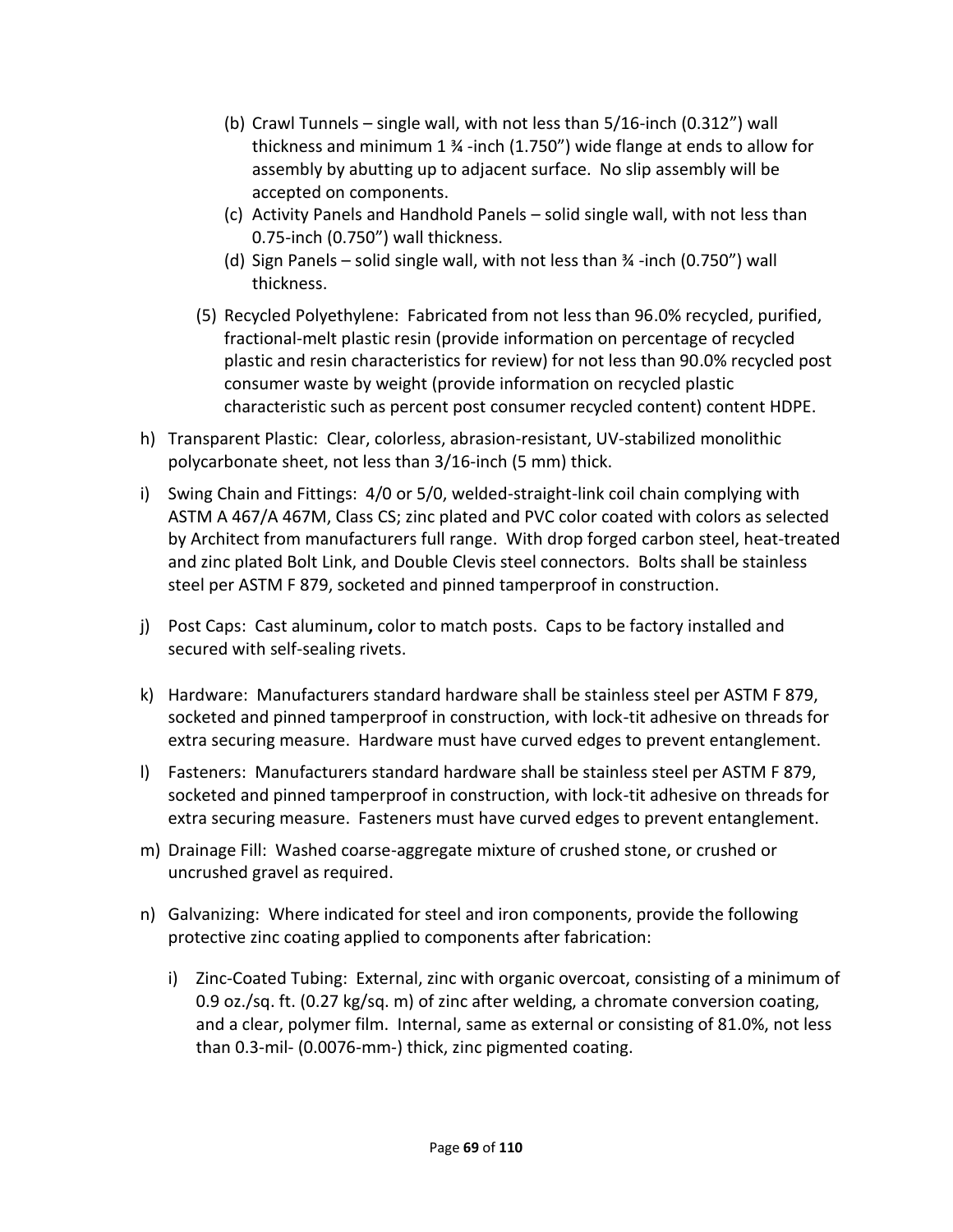- o) Hot-Dip Galvanizing: According to ASTM A 123/A 123M, ASTM A 153/A 153M, or ASTM A 924/A 924M.
- p) Paint and PVC-Coat Finish: Comply with 16 CFR 1303 for limiting lead in paint.
- 8) Fabrication
	- a) General: Manufacturer must provide equipment and components that are manufactured in their factory. Products will include: decks, ramps, stairs, platforms, roto-molded roofs, roto-molded slides, roto-molded panels, roto-molded activity panel disks, solid PVC panels, solid PVC tunnels, solid PVC slides, solid PVC handholds, barriers, handrails, and application of PVC coatings and paint finishes.
	- b) General: Fabrication and Finishes All assembly components with welds must be cleaned and kept free of slag and splatter. All PVC components, coated or fabricated, must have the same color and shade. PVC components and PVC coated components to include: slides, roofs, tunnels and activity panels.
	- c) General: Provide sizes, strengths, thickness, wall thickness, and weights of components as indicated but not less than required to comply with structural performance and other requirements in ASTM F 1487. Factory drill components for field assembly. Unnecessary holes in components not required for field assembly are not permitted. Provide complete play structure, including supporting members and connections, means of access and egress, designated play surfaces, barriers, handrails, handholds, and other components indicated or required to comply with referenced standard(s) and as specified herewith for equipment indicated. No field modifications to equipment will be acceptable.
		- i) Composite Play Structure: Provide complete play structure, designed to be modular, linked, and expandable, forming one integral unit for more than one play activity.
	- d) Aluminum and Metal Frames: Fabricate mainframe upright support posts from aluminum with cross-section profile and dimensions as indicated in the Playground Equipment Schedule. Fabricate secondary frame members, bracing, and connections from either steel or aluminum. Unless otherwise indicated, provide each pipe or tubing mainframe member with manufacturers standard drainable bottom plate or support flange with structural performance and other requirements in ASTM F 1487.
	- e) Rung Ladders, Stepladders, Stairways, Ramps, Step Platforms, and Transfer Points: Provide complete means of access and egress, with evenly spaced treads and rungs, easily grasped handholds, and slip-resistant foot surfaces. Provide manufacturers standard materials complying with requirements indicated and compatible with frame and play surfaces. Provide closed risers and protective barriers as indicated.
	- f) Play Surfaces: Provide elevated decks, platforms, landings, walkways, ramps, and similar transitional play surfaces, designed and framed to withstand loads and allowing for drainage: fabricated from perforated steel sheet with roll-formed edges; perforated steel sheet reinforced by steel strip welded to underside, with roll-formed edges; made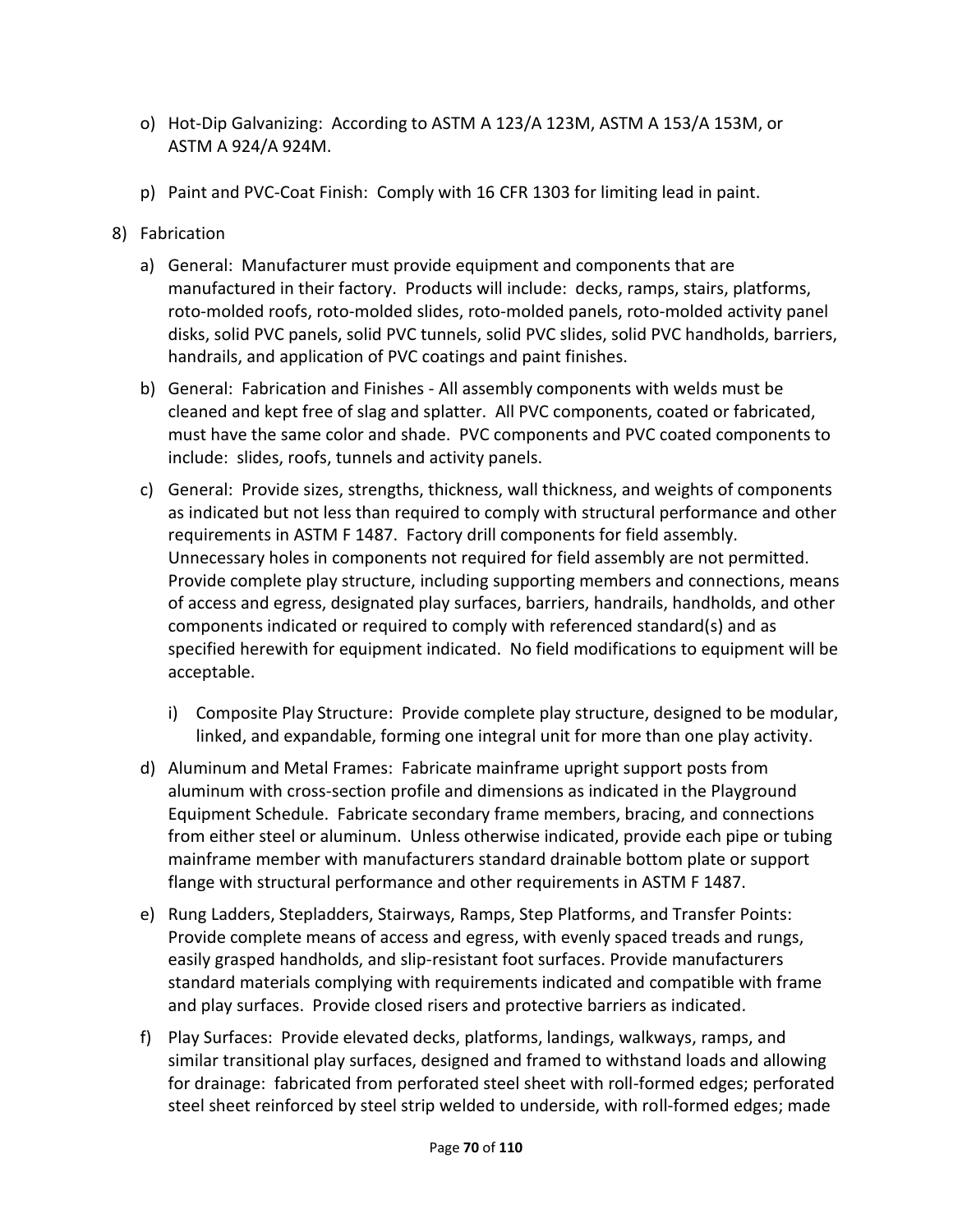into floor units with slip-resistant foot surfaces. Fabricate units in manufacturers standard modular sizes and shapes, to form assembled play surfaces as indicated on Drawings.

- g) Decks, Platforms, Landings:
	- i) All Decks, Platforms and Landings shall be fully braced with cross members on the underside to minimize vertical movement when loaded.
	- ii) Deck assembly and connections must fit snuggly and wrap around support posts to eliminate entanglements and ensure that assembly provides for a properly supported deck at clamp.
- h) Ramps:
	- i) All Ramps shall be fully braced with cross members on the underside to minimize vertical movement when loaded.
	- ii) Assembly and connections of ramps with decks must fit snuggly and securely to eliminate entanglements and tripping hazards.
- i) Elevated Play Surfaces: Provide protective devices, completely surrounding play surface except for access openings where play-surface heights above protective surfacing exceed the following based on age group indicated:
	- i) Two through five years: Unless otherwise indicated, provide protective barriers if play-surface heights above protective surfacing exceed 6.0 inches (152 mm).
	- ii) Five through 12 years: Unless otherwise indicated, provide protective barriers if play-surface heights above protective surfacing exceed 12.0 inches (300 mm).
- j) Stepped Play Surfaces: Provide protective infill between stepped platforms. Ensure that all stepped play surfaces comply with ADAAG requirements.
- k) Protective Barriers: Fabricated from welded metal pipe or tubing with vertical bars; sheet steel with openings for vision and ventilation; metal-pipe or tubing-framed, welded wire; solid-plastic panels; plastic panels with openings for vision and ventilation; plastic panels with flat, circular window made from transparent plastic; plastic panels with circular, three-dimensional bubble window made from transparent plastic; and fabricated with any openings within the barrier and between the barrier and the play surface precluding passage of the torso probe according to the most stringent requirements in ASTM F 1487 and CPSC No. 325. Provide barriers designed to minimize the possibility of climbing, free of hand- and footholds, and configured to completely surround the protected area except for access openings, no guard rails shall be used on the structure. Extend barriers to the following height above the protected elevated surface for use by age group indicated:
	- i) Two through Five Years: Top surface not less than 29 inches (740 mm) high.
	- ii) 5 through 12 Years: Top surface not less than 38 inches (970 mm) high.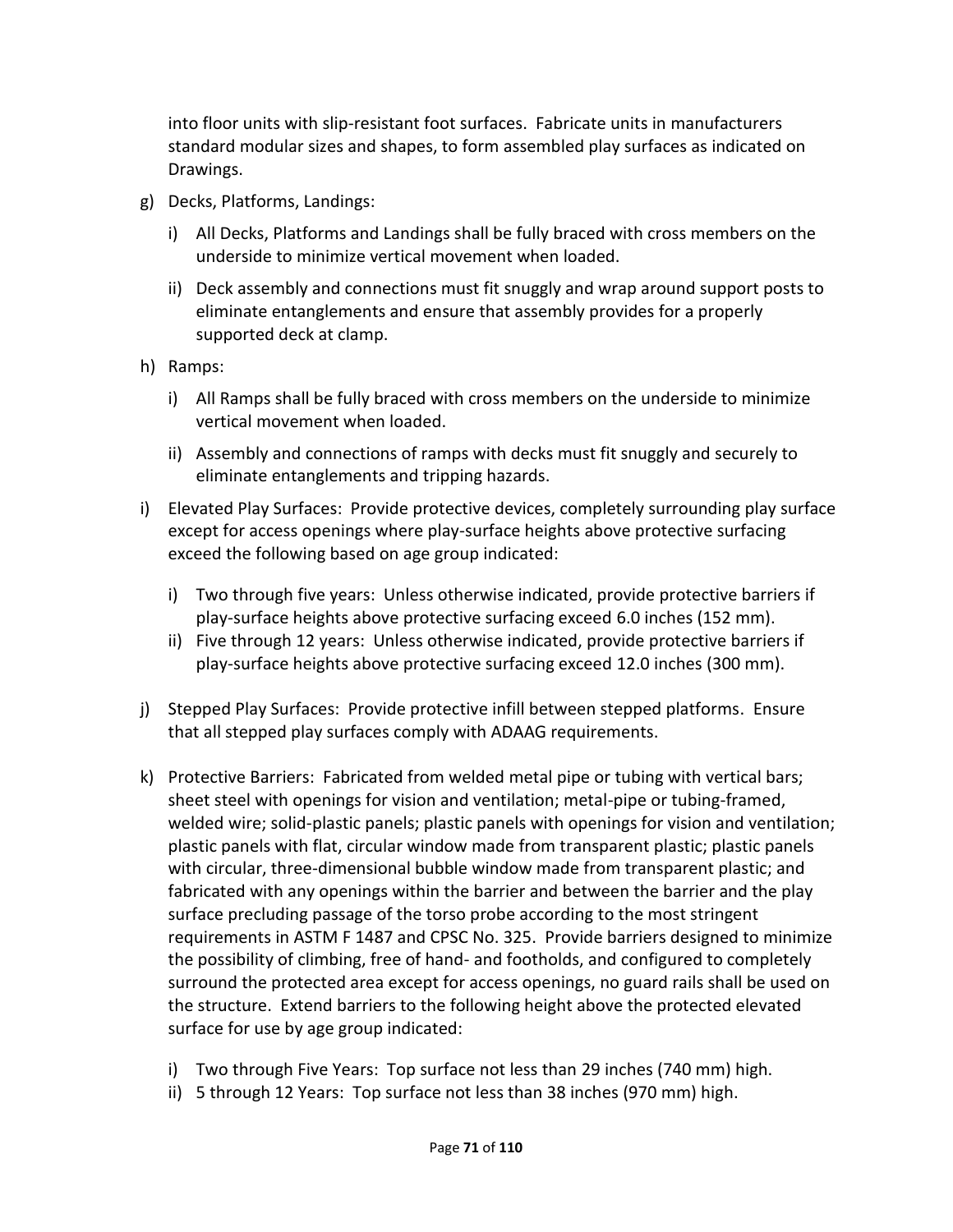- l) Handrails and Handhold Panels: Handrails Welded metal pipe or tubing, OD between 0.095 to 1.55 inches (24.1 to 39.4 mm) and 0.125 inch (3.2 mm) thick. Handhold Panels – solid single wall, with not less than ¾-inch (0.750") wall thickness. Provide handrails at height between the following dimensions for use by age group indicated:
	- i) Two through 12 Years: 22 to 38 inches (560 to 970 mm).
	- ii) Two through Five Years: 22 to 26 inches (560 to 660 mm).
	- iii) Five through 12 Years: 22 to 38 inches (560 to 970 mm).
- m) Structural Plastic Panels, Tubes, Tunnels and Slide Chutes: Opaque plastic, unless transparent plastic is indicated. All structural plastics shall be fabricated by Playground Equipment Manufacturer and not supplied or purchased from separate manufacturer.
- n) Roofs and Canopies: Fabricated from opaque plastic; clear polycarbonate plastic; polyethylene; recycled polyethylene; metal; metal-pipe or tubing-framed with highdensity polyethylene or welded wire, designed to be positioned overhead and to discourage and minimize climbing by users.
	- i) Roofs and Canopies must maintain a head clearance of 6 feet from deck surface or highest adjacent deck or stair surface to lowest underside portion of Roof and Canopy.
- o) To-Fro Swing Seats: Provide seat cushioned with soft edges, in style indicated, designed to accommodate one child at a time.
	- i)Belt Seats: Fabricated from flexible EPDM rubber encapsulating a slash-resistant metal insert, securely attached at each end to stainless steel end plates with galvanized steel fittings for attaching chains.
	- ii) Swings: Design single-axis swings with pivot points for suspended swing seats at no greater than 8 feet (2.4 m) above protective surfacing.
	- iii) Molded Bucket Seats: Roto-molded double wall plastic not less than ¼ -inch (0.250") wall thickness.
- p) Equipment for Users Two through Five Years Old: Comply with the following:
	- i) Infant/Tot Swing Seats: Provide encircling, full-bucket-type swing seats designed to support a child on all sides with no danger of strangulation or entrapment when tested according to ASTM F 1487. Provide chains and fittings or other means to suspend seat so the underside of the occupied seat is no less than 24 inches (610 mm) above protective surfacing.
	- ii) Swings: Design single-axis swings with pivot points for suspended swing seats at no greater than 8 feet (2.4 m) above protective surfacing.
	- iii) Overhead Fixed Horizontal Equipment: Design equipment with horizontal members spaced apart no more than 12 inches (305 mm) on center.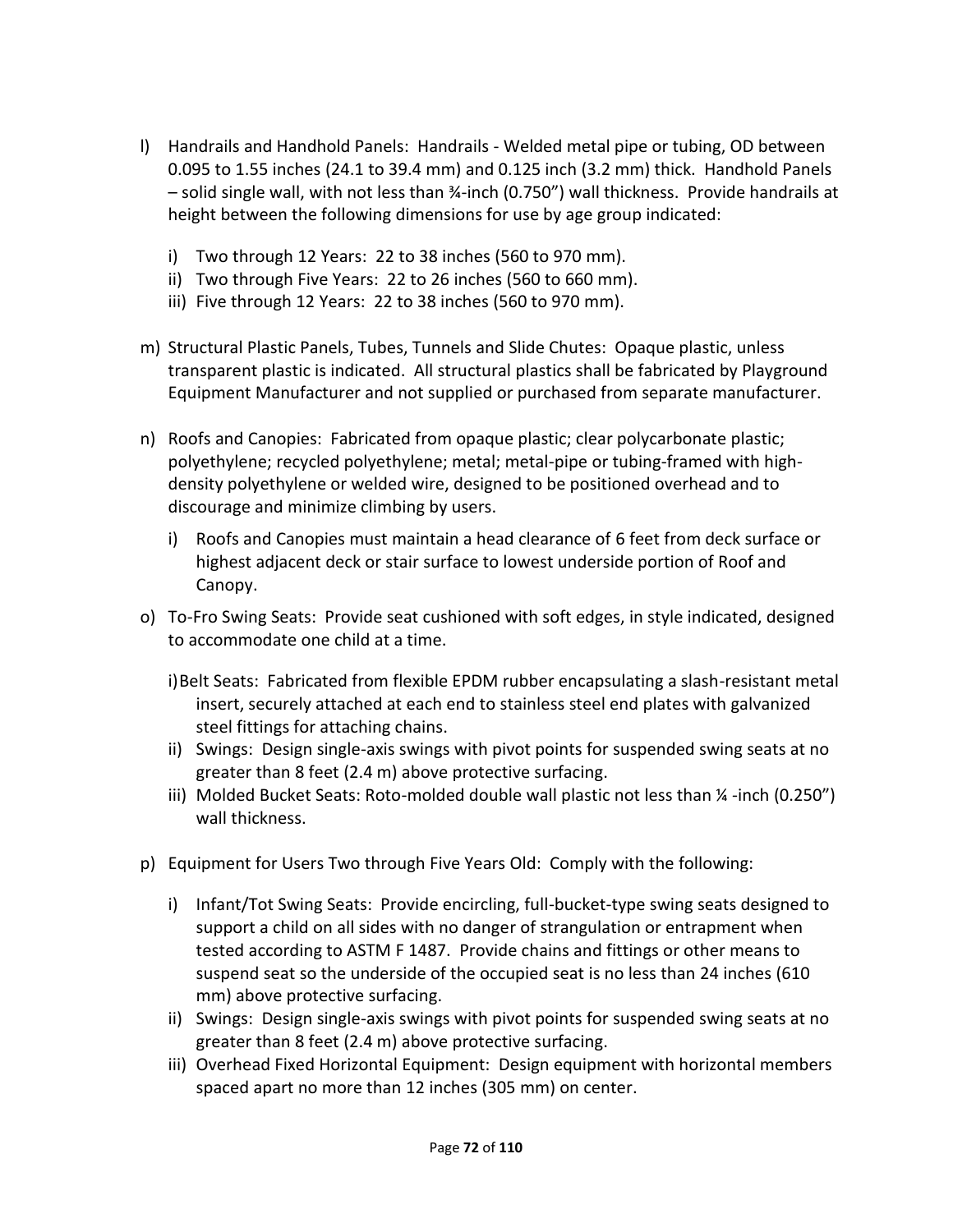- q) Climbing Ropes, Cables, and Chains: Designed to be secured at both ends so length cannot be looped back on itself creating a loop with an inside perimeter greater than 5 inches (127 mm). Ropes, cables, and chains with length 7 inches (178 mm) or less may be attached at one end only.
- r) Flexible Net Climbers:
	- i)Flexible Climbers other than Nets must be constructed to securely connect flexibleclimber components used as access to other components at both ends. For components with one end connected to ground level, provide flexible climbers designed with the anchoring connection to ground placed beneath the base of protective surfacing.
	- ii) Nets must be constructed of a galvanized six-stranded and tempered steel wire rope. The steel wire cores must be heated and tightly wrapped with plyamide yarn; the wrapping must be inductively melted on to each strand individually to ensure that surface fibers are removed through initial friction. Edges of ropes must be reinforced with additional steel wire core. Tempered ropes are used exclusively for climbing nets. All hardware must be as follows: Mast and mast foot of seamless steel (ST-37); S-clamps, hasps, chains, threaded rods, u-bolts and press-in shells of Stainless steel; Rope eyelets, anchor bars, turnbuckles and hammock anchors of Hotdipped galvanized steel; Swages, end pressings, mast head, post clamps and bearers of Aluminum; and Post caps of Rubber.
- s) Steel and Iron Components: Galvanized, galvanized and color coated, color coated or PVC coated. Bare metal steel or iron components are not permitted.
	- i) Color-Coated Pipe and Tubing for Main Frame: Galvanized before applying bakedenamel powder coating.
	- ii) Play Surfaces: PVC or Baked polyester-enamel powder coated steel.
	- iii) Color-Coated Pipe and Tubing for Component Frames: PVC-coat or baked-enamel powder coat applied to steel or galvanized steel.
- 9) Cast-in-place Concrete
	- a) Concrete Materials and Properties: Comply with requirements to produce normalweight, air-entrained concrete with a minimum 28-day compressive strength of 3000 psi (20.7 MPa), 3-inch (75-mm) slump, and 1-inch (25-mm) maximum size aggregate.
	- b) Concrete Materials and Properties: Dry-packaged concrete mix complying with ASTM C 387 and mixed at the site with potable water, according to manufacturers written instructions, to produce normal-weight concrete with a minimum 28-day compressive strength of 3000 psi (20.7 MPa), 3-inch (75-mm) slump, and 1-inch (25 mm) maximum size aggregate.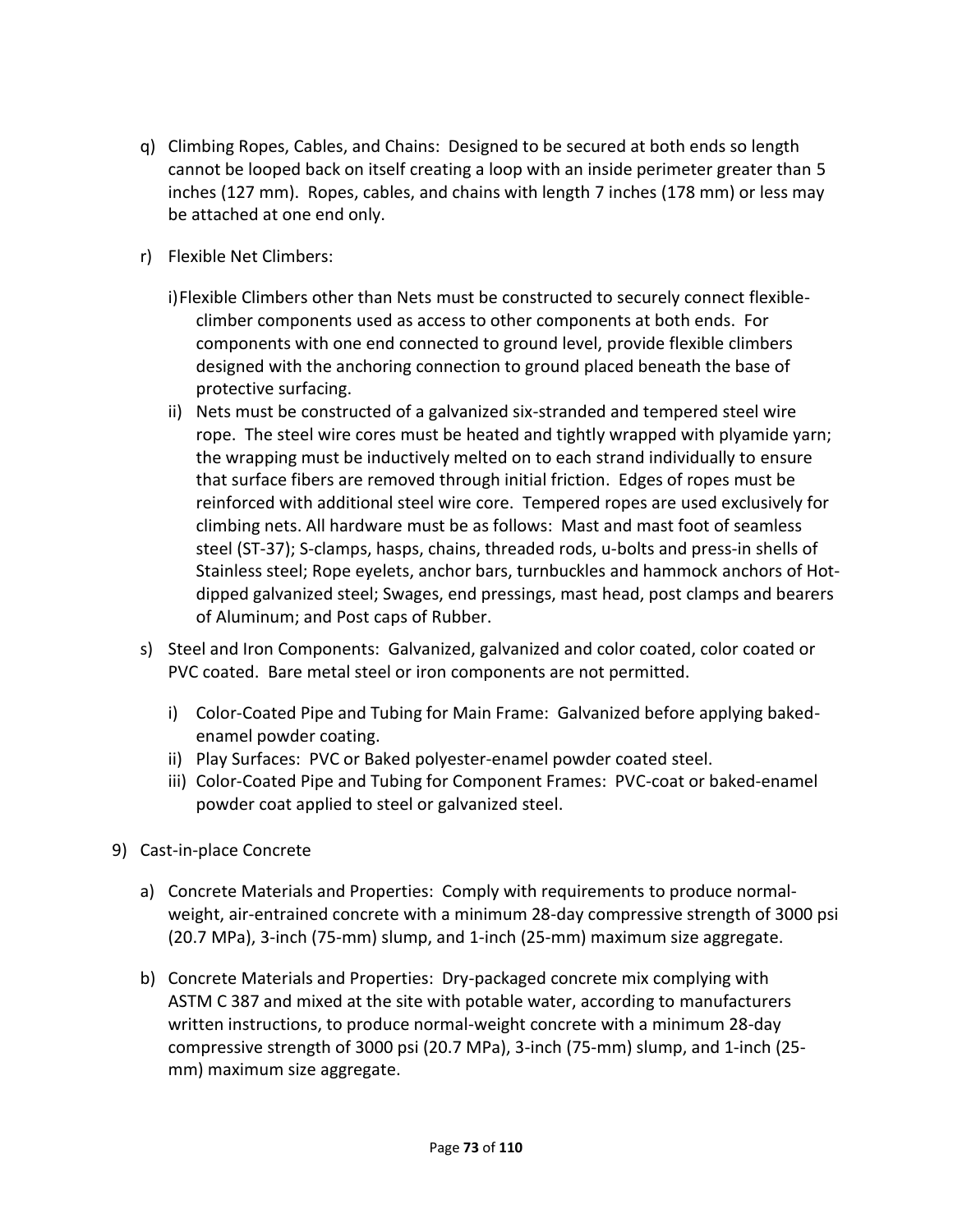10) Metal Finishes, General

- a) Comply with NAAMM's "Metal Finishes Manual for Architectural and Metal Products" for recommendations on applying and designating metal finishes.
- b) Appearance of Finished Work: Variations in appearance of abutting or adjacent pieces are acceptable if they are within one-half of the range of approved Samples. Noticeable variations in the same piece are not acceptable. Variations in appearance of other components are acceptable if they are within the range of approved Samples and are assembled or installed to minimize contrast.
- c) Steel, Galvanized Steel and Aluminum Finishes
	- i) All metal components finish shall be thoroughly cleaned and phosphatized through a five-stage power washer.
	- ii) Parts are then thoroughly dried, preheated and processed through a set of automatic powder spray guns where a recommended and preferred minimum .002 inch of epoxy primer is applied. A minimum .004 inch of architectural-grade Super-Durable polyester TGIC powder is applied. The average film thickness is .006 inch. (1) Powdercoat Finish is formulated and tested per the following ASTM standards. (2) Manufacturer to provide a list of standard colors.
	- iii) PVC Finish: Manufacturers standard, UV-stabilized, mold-resistant, slip-resistant, matte-textured, dipped, PVC-plastic finish, with flame retardant added, complying with coating manufacturers written instructions for pretreatment, application, and hardness.

## 11) Examination

- a) Site visit is required to examine areas and conditions, with Installer, Architect, and Parks and Recreation Director or designee present, for compliance with requirements for site clearing, earthwork, site surface and sub-grade drainage, and other conditions affecting performance.
	- i) Installer shall not begin any work until final grades have been approved by Architect and Parks and Recreation Director or designee.
- b) Proceed with installation only after unsatisfactory conditions have been corrected and approved by Architect and Parks and Recreation Director or designee.

## 12) Preparation

a) Verify locations of playground perimeter and pathways. Verify that playground layout and equipment locations comply with requirements for each type and component of equipment.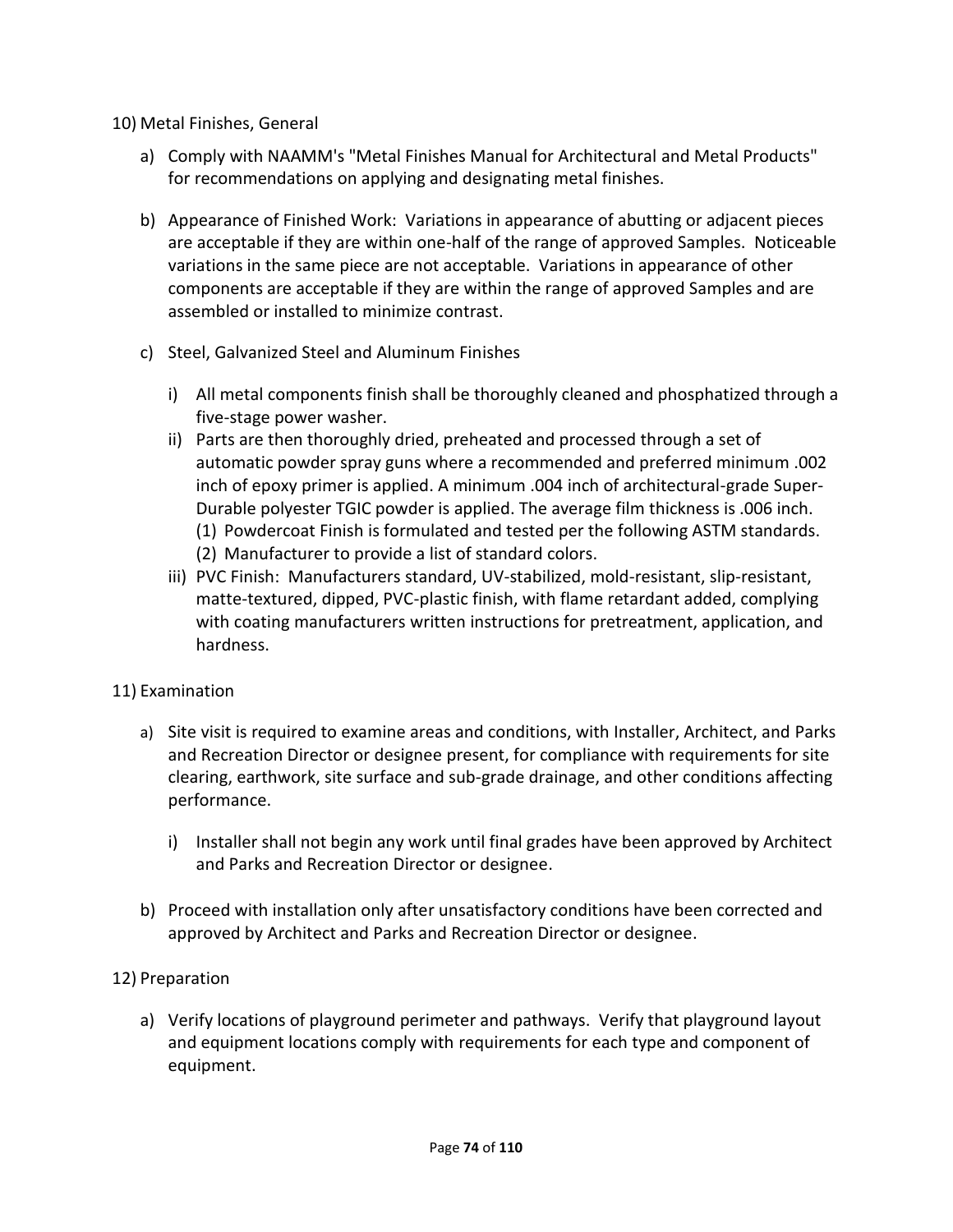## 13) Installation, General

- a) General: Comply with manufacturers written installation instructions, unless more stringent requirements are indicated. Anchor playground equipment securely, positioned at locations and elevations indicated on Shop Drawings.
	- i) Maximum Equipment Height: Coordinate installed heights of equipment and components with installation of protective surfacing. Set equipment so fall heights and elevation requirements for age group use are within required limits of construction drawings and shop drawings. Verify that playground elevations comply with requirements for each type and component of equipment.
- b) Post and Footing Excavation: Hand-excavate or mechanically excavate with augur all holes for posts and footings to dimensions, profile, spacing, and in locations indicated on Drawings, in firm, undisturbed or compacted sub-grade soil. Level bearing surfaces with drainage fill or brick to required elevation.
- c) Post Setting: Set mainframe equipment posts in concrete footing. Protect portion of posts above footing from concrete splatter. Place concrete around posts and vibrate or tamp for consolidation. Verify that posts are set plumb or at the correct angle and are aligned and at the correct height and spacing. Hold posts in position during placement and finishing operations until concrete is sufficiently cured.
	- i) Concrete Footings: Smooth top, and shape to shed water.

## 14) Field Quality Control

- a) Protect all equipment to prevent from damaging factory applied finishes: PVC coatings, and Powder coat finishes, during installation. Damaged surfaces will be evaluated for extent of damage and Architect and Parks and Recreation Director or designee will determine corrective measures required to restore factory applied finishes.
- b) Contractor, Installer or Manufacturer will restore damaged equipment due to delivery, neglect, or vandalism, at no additional cost to Owner, as determined by Parks and Recreation Director or designee.
- c) Arrange for playground equipment manufacturers technical personnel to inspect playground and playground equipment and components during installation and at final completion and to certify compliance with the following:
	- i) ASTM F 1487.
	- ii) CPSC No. 325.
	- iii) SECTION 02881 PLAYGROUND EQUIPMENT AND STRUCTURE
- d) Audit:
	- i) Upon completion of equipment installation, the contractor shall hire an independent NPSI Certified company approved by Parks and Recreation Director or designee to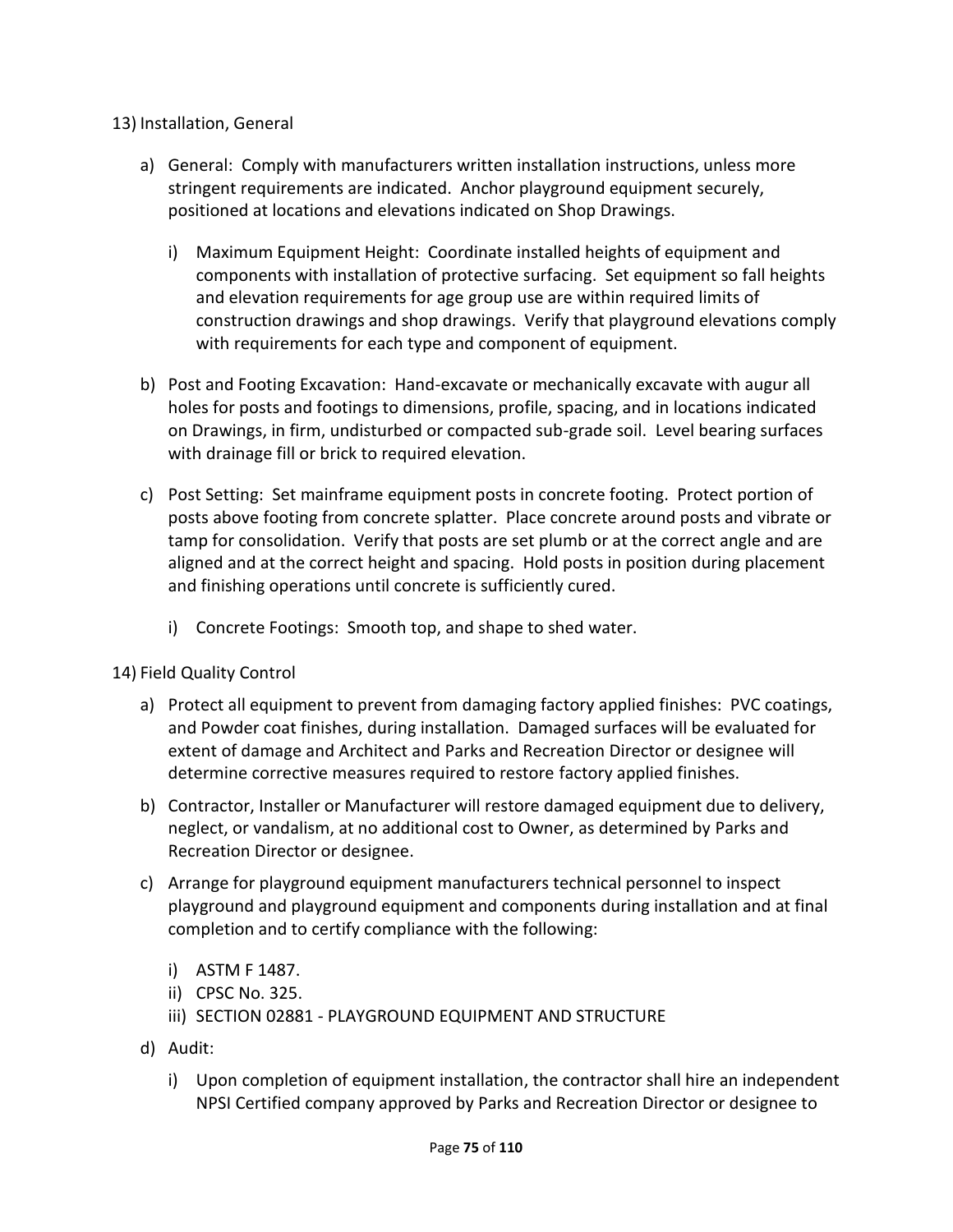inspect and audit equipment and installation for compliance with specifications and applicable standards and guidelines.

- ii) Notify Designer and Parks and Recreation Director, or designee, 48 hours in advance of date audit will be performed and of time for final inspection.
- iii) Audit agency may be PlaySafe, LLC.®, contact telephone number is (877) 529-7233.
- iv) Any deficiencies and discrepancies found must be corrected and re-audited to ensure that equipment and installation comply with all applicable specifications.

# 15) Adjusting

- a) Adjust movable playground equipment components to operate smoothly, easily, and quietly, free from binding, warp, distortion, nonalignment, misplacement, disruption, or malfunction, throughout entire operational range.
- 16) Cleaning
	- a) After completing playground equipment installation, inspect components. Remove spots, dirt, and debris. Repair damaged finishes to match original finish or replace component as determined by Architect and Parks and Recreation Director or designee.
- 17) Playground Equipment Schedule
	- a) Swing Main Frame and Accessories: Comply with ASTM F 1487 and CPSC No. 325 requirements and the following:
		- i) Products: Tot-Swings.
		- ii) Products: Belt Swings.
		- iii) Products: Roto-Molded Swings.
		- iv) Traditional Style: Frame fabricated from aluminum steel pipe or tubing securely joined by aluminum pipe or tubing yokes for pipe connections and fasteners with one, two, three, or four connected frame section(s) as shown on the drawings. Support frames must be two-leg arch upright end supports.
			- (1) Pipe or Tubing OD: Not less than 5 inches (127-mm) OD, upright leg and overhead beam.
			- (2) Overhead Beam Height: 8 feet above protective surfacing.
		- v) Chain: Standard link or Short link not permitting finger penetration; link must be PVC coated; and chain length and number of chains as required to complete swing installation.
		- vi) Swing Connector Type: Double clevis and bolt link.
		- vii) S-Hooks are not acceptable.
		- viii)Swing Hanger: Galvanized heavy-duty ductile iron designed for swing action indicated.
		- ix) Color-Coated Frames: Colors to be selected during submittal review.
	- b) To-Fro Swings (infant/tot users younger than four years old): Comply with ASTM F 1487 and CPSC No. 325 requirements for the following: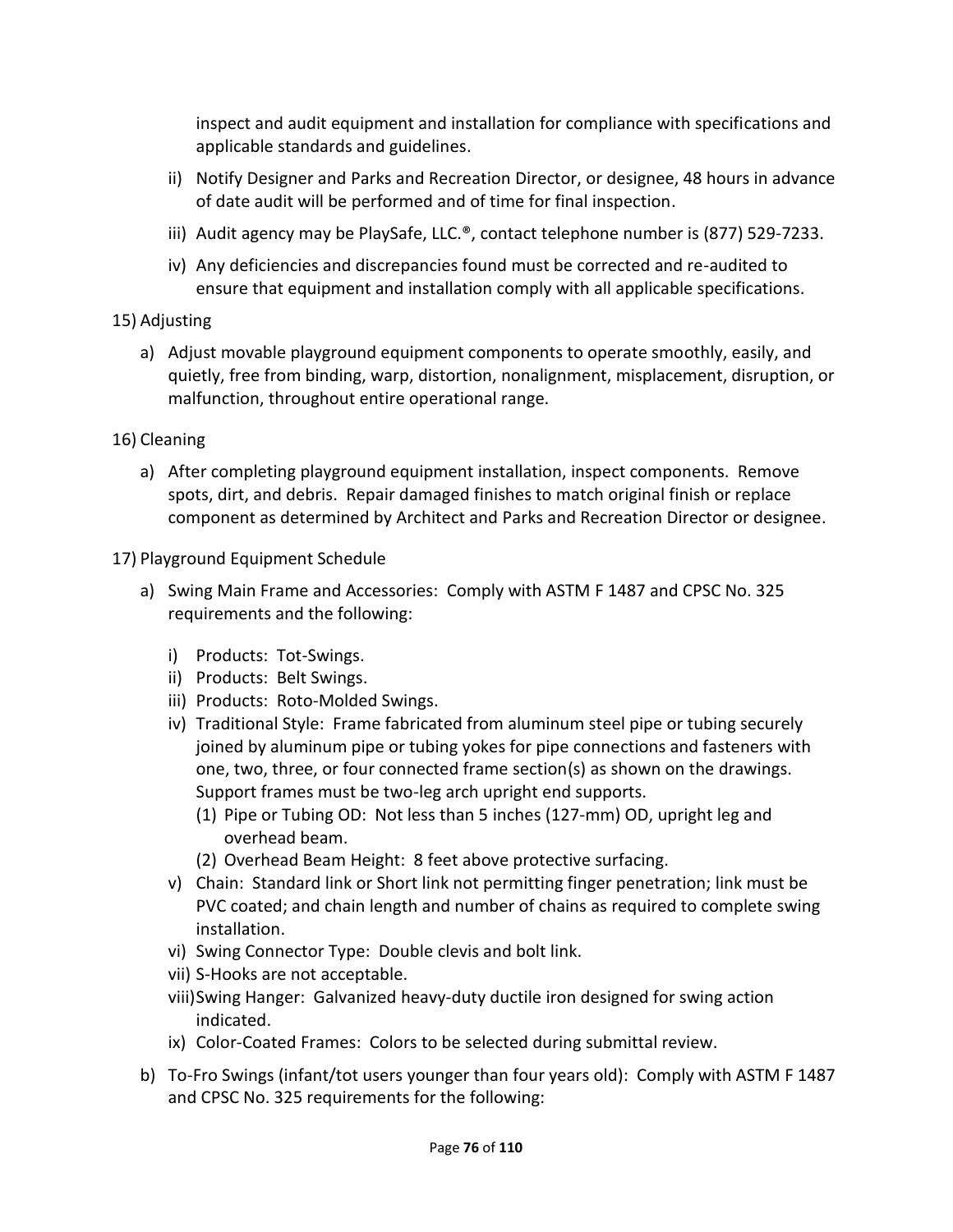- i) Products: Tot-Swing.
- ii) Swing: Single-axis, single-occupant swing. Provide no more than two swings per support frame section, located as indicated on Drawings.
	- (1) Flexible Infant/Tot Seat: Full-bucket type, with insert consisting of steel sheet end plates with steel cable reinforcement and standard infant/tot-size leg holes.
	- (2) Colors: Colors to be selected during submittal review.
- c) To-Fro Swings (Two through five years old and from five to 12 years old): Comply with ASTM F 1487 and CPSC No. 325 requirements as shown on the drawings and according to the following:
	- i) Products: Flexible Belt Swing.
	- ii) Swing: Single-axis, single-occupant swing. Provide no more than two swings per support frame section, located as indicated on Drawings.
		- (1) Flexible Belt Seat: U-shaped profile, not less than 6 inches (150 mm) wide by 24 inches (610 mm) long by 5/8 inch (16 mm) thick, with a 22 gage stainless-steel spring insert and (4.0) - 0.1.05" stainless steel washers.
		- (2) Colors: Colors to be selected during submittal review.
- d) Therapeutic To-Fro Swings (five through 12 years old): Comply with ASTM F 1487 and CPSC No. 325 requirements and the following:
	- i) Products: Roto-Molded Seat.
	- ii) Swing: Single-axis, single-occupant swing, designed to support the body of the user as indicated, complete with safety restraint of torso and leg with harness and a pull device for setting swing in motion. Provide number of swing(s) as indicated on Drawings.
		- (1) Rigid Seat: Full-body or Head and torso support, fabricated from rigid molded polyethylene.
		- (2) Colors: Colors to be selected during submittal review.
- e) Rocking/Springing Equipment (two through 12 years old): Comply with ASTM F 1487 and CPSC No. 325 requirements and the following:
	- i) Products: as shown on drawings.
	- ii) Single Seating: use standard Manufacturers equipment with a capacity to accommodate one user. Style based on equipment listed on drawings.
	- iii) Seat: Single in quantities as shown on drawings, fabricated from cast aluminum or high-density polyethylene; with handholds and footrests.
		- (1) Animal figures to be manufactured of cast aluminum.
		- (2) Fun Shapes animals, autos, trains, and plains to be manufactured of highdensity polyethylene material a minimum of 0.75 inch thick.
		- (3) Colors: Colors to be selected during submittal review.
	- iv) Spring to be a minimum of 5-5/8 inch in diameter, steel wound, from 9/16 inch thick tempered steel with a guaranteed firm support, and designed to not have any pinch points when loaded.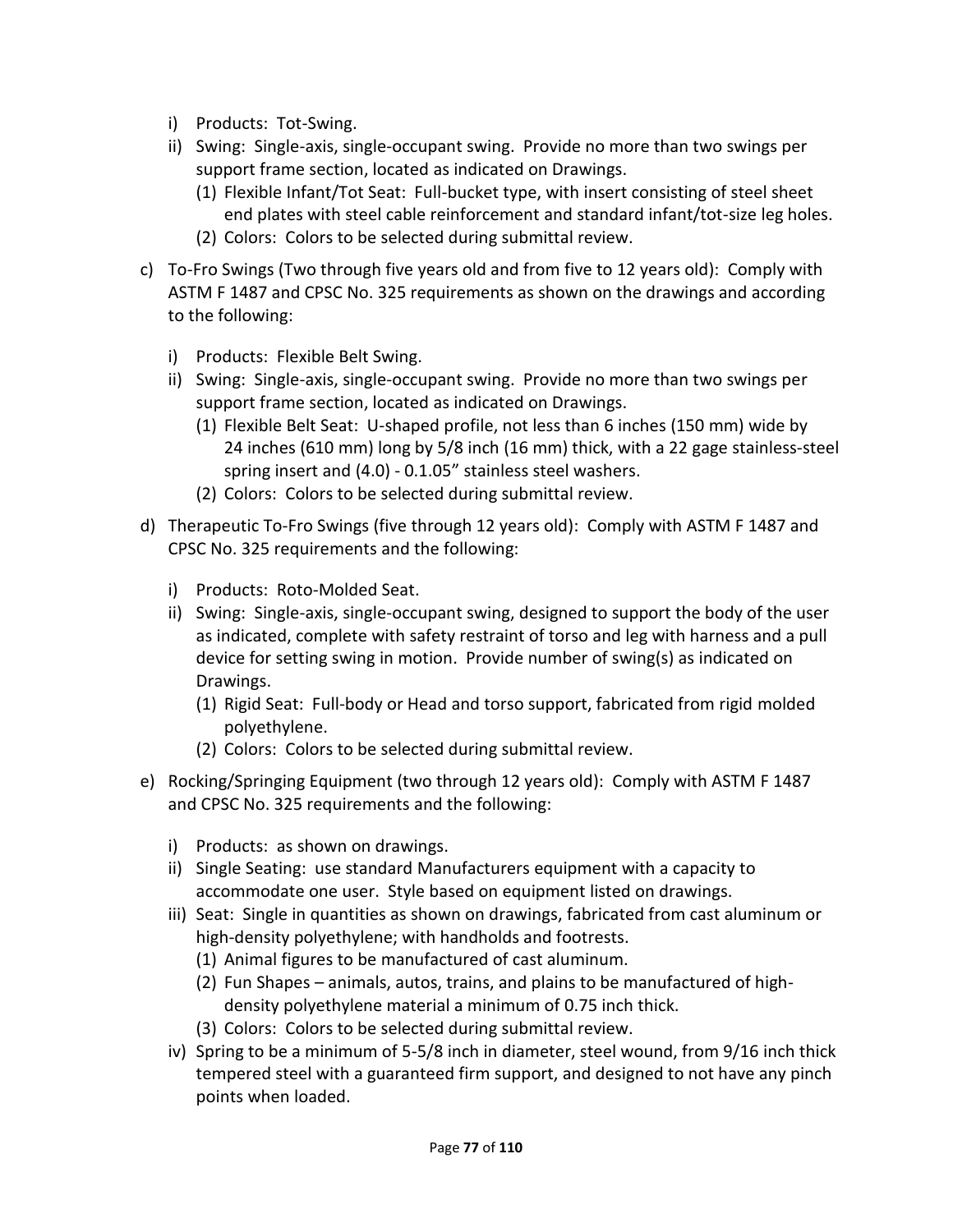(1) Colors: Colors to be selected during submittal review.

- v) Support Frame: Consists of 3.5 inch outside diameter galvanized steel tubing that is a minimum of 0.120 inch thick and a 0.25 inch thick by 10 inch diameter zinc plated steel mounting plate(s) as required for installation by Manufacturer. (1) Colors: Colors to be selected during submittal review.
- f) Freestanding Slide (two through 12 years old) : Comply with ASTM F 1487 and CPSC No. 325 requirements and the following:
	- i) Products: as shown on drawings.
	- ii) Sliding Surface Configuration: Flat or curved to be inclined and/or wavy as shown on drawings.
	- iii) Sliding Surface Chute: Single, double-parallel or side-by-side, three-side rail, doublediverging, chute(s) as shown on drawings.
	- iv) Unit: Designed for sliding-down action along a straight-aligned, quarter-turn, halfturn or C-shaped, three-quarter-turn, full-turn spiral, S-shaped, or squiggle-shaped; descending chute with horizontal entrance transition platform and exit region. Provide roto-molded double wall hoods at entrance and roto-molded double wall chute at exit for assisting transition from standing to sitting at entrance and return to standing position at exit. Provide complete freestanding unit with elevated access and at-grade exit complete with stairs or ladders, enclosed entry platform, secure end, and intermediate or center support members, bracing, and connections. Equipment as shown on drawings.
	- v) Slide Fabrication: Flat with integral, full-length side rails; U-shaped with integral, full-length side rails; Round tube or tunnel, ID not less than 30 inches; Oval tube or tunnel, minor ID not less than 30 inches**;** formed into a one-piece slide from securely joined sections that assemble with flanges. Slide-in inserts (similar to a coupling) for assembly of slide sections are not acceptable.
		- (1) Sliding Surface and Slide Rails: Made from rotationally molded LDPE, MDPE or HDPE plastic, or molded HDPE plastic.
		- (2) Assembly points of slides with sections or deck will not have any gaps. Gaps are defined as an opening that allows light to be visible through it.
		- (3) Colors: Colors to be selected during submittal review.
	- vi) Slide Access: Stair or step-ladder with handrails, Vertical ladder, and Vertical ladder with side handrails, as shown on drawings.
	- vii) Sit-down Entrance: With opaque plastic roto-molded double wall hood with opaque plastic panel barriers where shown on drawings, to include at minimum an overhead handhold.

(1) Color: Colors to be selected during submittal review.

- viii)Color-Coated Support Frame: Colors to be selected during submittal review.
- ix) Color-Coated Access, Handrails, and Handholds: Match support frame with color as selected during submittal review.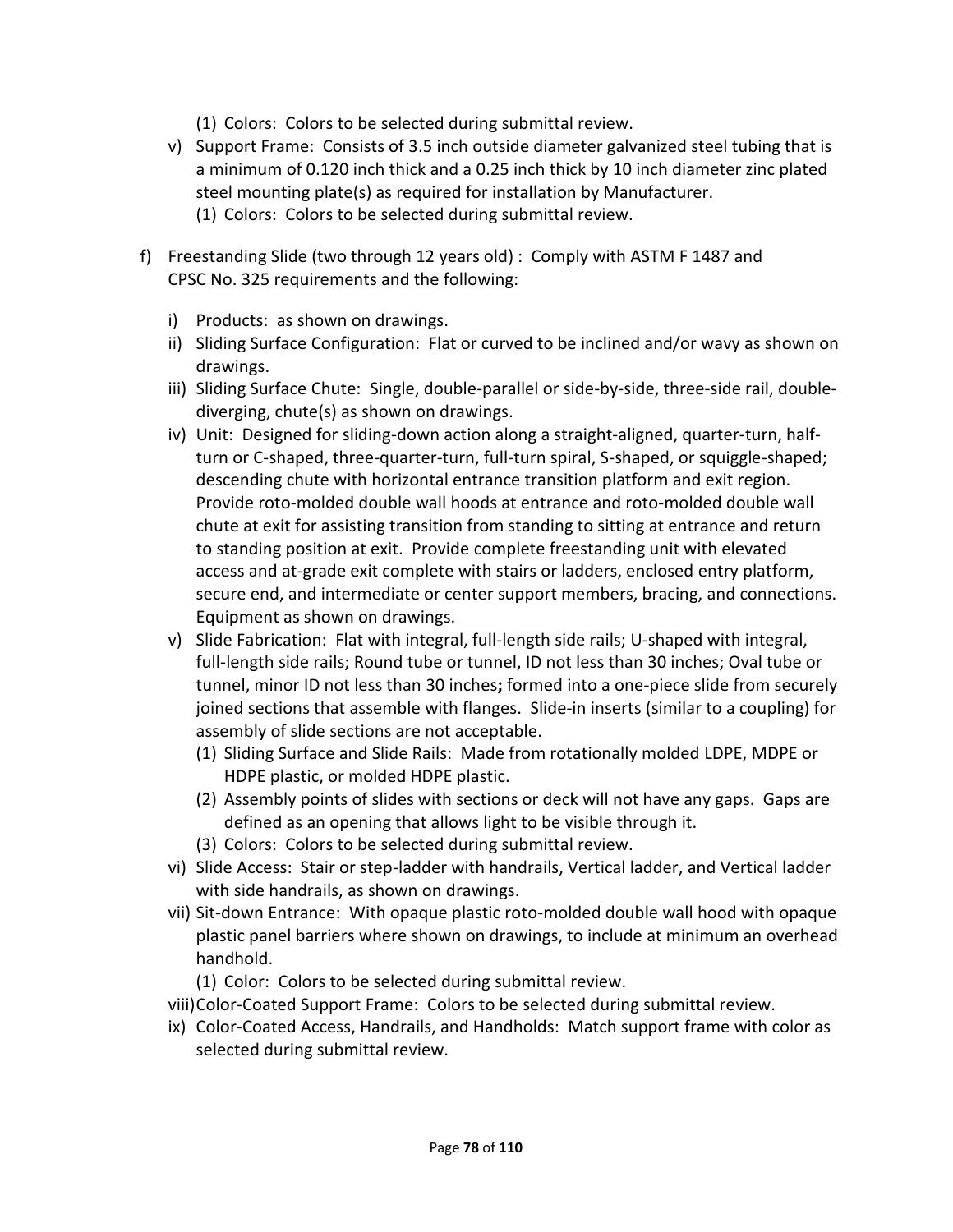- g) Freestanding Climbers (two to 5 years old, or two to 12 years old as shown on drawings): Comply with ASTM F 1487 and CPSC No. 325 requirements and the following:
	- i) Products: as shown on drawings.
	- ii) Jungle Gym Type Units: Climbers with galvanized metal pipe and tubing frames or punch steel and molded panels (coated with Powder coating or PVC material) such as: arched ladders, inverted rung arched ladders, vertical ladders, serpentine ladders, or staggered-stacked blocks as shown on drawings.
	- iii) Theme Unit(s): Climbers with galvanized metal pipe and tubing frames supported by polyethylene theme panels designed for climbing action may have various theme type climbers as shown on drawings.
	- iv) Color-Coated Support Frame: Color to be selected during submittal review.
- h) Sand Manipulating Equipment (two through five years old): Comply with ASTM F 1487 and CPSC No. 325 requirements for range of users, and the following:
	- i) Products: as shown on drawings.
	- ii) Sand Box: Designed for containing sand at ground level.
		- (1) Box: One-piece unit fabricated from opaque plastic with integral bottom and not less than four raised sides with perimeter benches; opaque plastic lid; vinyl lid; elevated, opaque plastic roof; as shown on drawings.
		- (2) Box: Secured-in-place, weather-resistant made of containment barrier interconnected modular units, forming perimeter raised side/edge not less than 12.0 inches (305 mm) high, for containing sand; fabricated from opaque plastic and anchored with manufacturers standard corrosion-resistant-coated metal or non-corrodible anchor stakes.
		- (3) Box: Wood products are not acceptable.
- i) Accessible Sand Table: Elevated, three-dimensional, one-piece box designed for containing sand. Fabricate box from opaque plastic with integral bottom and not less than four raised sides with opaque plastic lid. Secure table and opaque plastic roof to support frame designed to be accessible to wheelchair users.
- j) Sand Digger: Operable digger designed to dig and dump sand and rotate 360 degrees, consisting of steel pipe or tubing support frame and hand controls, steel sheet arms, and cast-aluminum seat and scoop; with oil-impregnated bearings at pivot points.
- k) Accessible Sand Digger: Operable digger designed to dig and dump sand and rotate 360 degrees and to be accessible to wheelchair users, consisting of steel pipe or tubing support frame and hand controls, steel sheet arms, no seat, and cast-aluminum scoop; with oil-impregnated bearings at pivot points.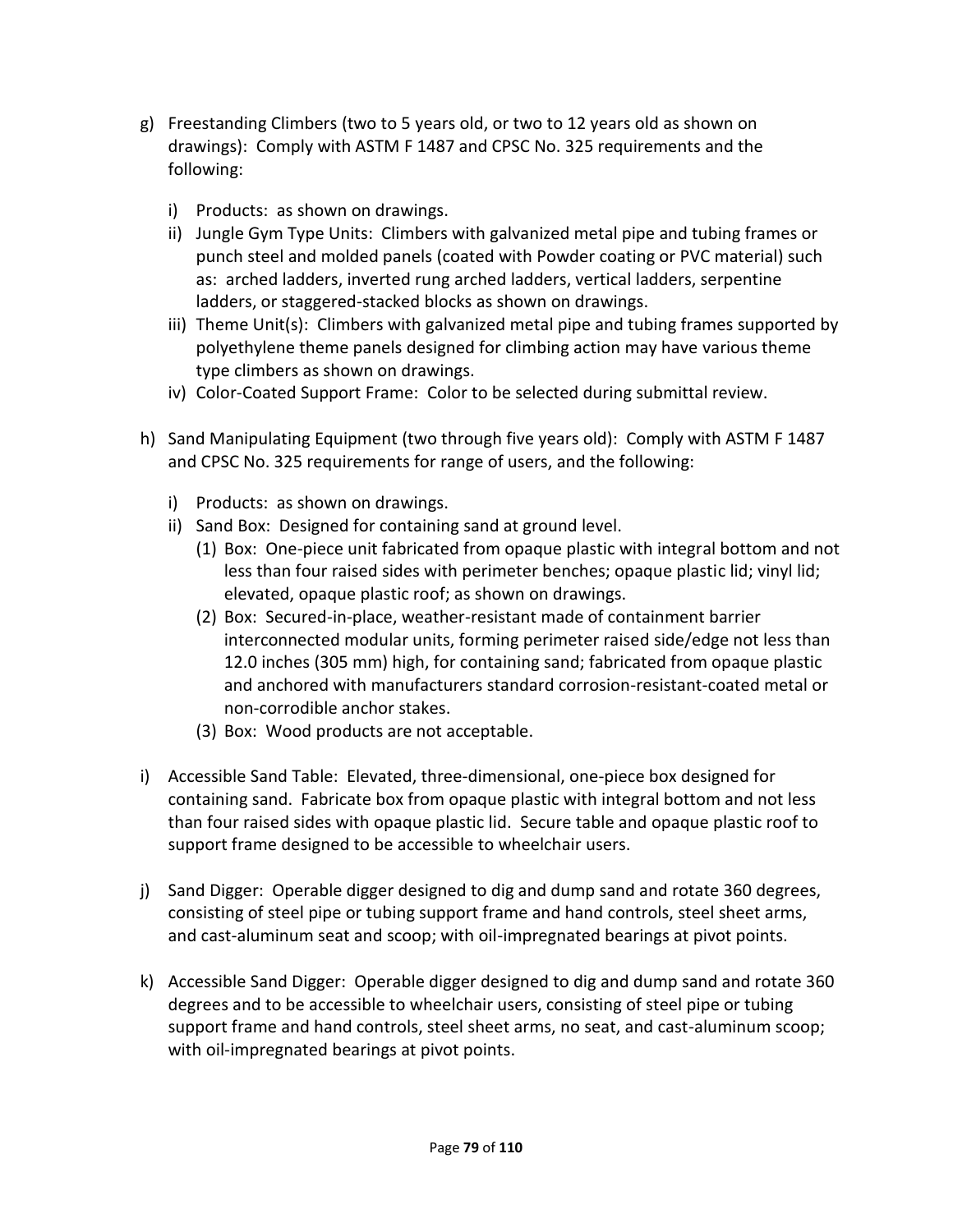- l) Sand Chute: Unit designed for pouring sand into and through funneling. Panel fabricated from opaque plastic and attached to upright support posts.
	- i) Colors: Colors to be selected during submittal review.
- m) Talk Tubes: Pair, designed for talking through, fabricated from steel pipe or tubing and steel sheet metal, and connected by flexible sound tube.
	- i) Products: Location of talk tubes as shown on drawings.
	- ii) Colors: Colors to be selected during submittal review.
- n) Signs or Signage: Manufacturers standard sign panels, fabricated from: PVC and/or opaque plastic with graphics molded in or polyethylene with graphics molded in, attached to upright support posts and complying with the following:
	- i) ASTM 1487
	- ii) Products: As shown on drawings.
	- iii) Text: To include wording for welcome and age-appropriate rules and adult supervision requirement for all ages; safety rules; contact information for damage observed; manufacturers identification and telephone number; Warning symbol and text related to installation over hard surfaces, and/or transfer point for accessibility. Provide sample of text for review.
	- iv) Sticker showing Warning Symbol and text related to installation over hard surfaces.
	- v) Sticker showing the age appropriate use of equipment.
	- vi) Colors: Colors to be selected during submittal review.
- o) Composite Play Structure: Provide composite play structure assembled from manufacturers standard modular-sized units, in arrangement indicated on Drawings. Provide all necessary components for a complete, coordinated structure, with bracing and connections designed for safe and secure anchoring, attaching, and joining of components and accessories. Comply with ASTM F 1487 and CPSC No. 325 requirements for range of users from two through five, five through 12, or two through 12 years old, and the following:
	- i) Products: As shown on drawings.
- p) Main Frame Posts: Straight or arched upright support posts fabricated from the following material(s) as shown on drawings. Profile and dimensions with permanent finish grade line marking or sticker furnished and installed at factory:
	- i) Aluminum Pipe or Tubing: Not less than 5-inch (127-mm) OD and not less than 0.125-inch (3-mm) thick wall.
	- ii) Aluminum or Galvanized Steel Pipe or Tubing: Manufacturers standard OD and wall thickness for secondary support frames of slides, tunnels, ramps, climbers and/or overhead activities.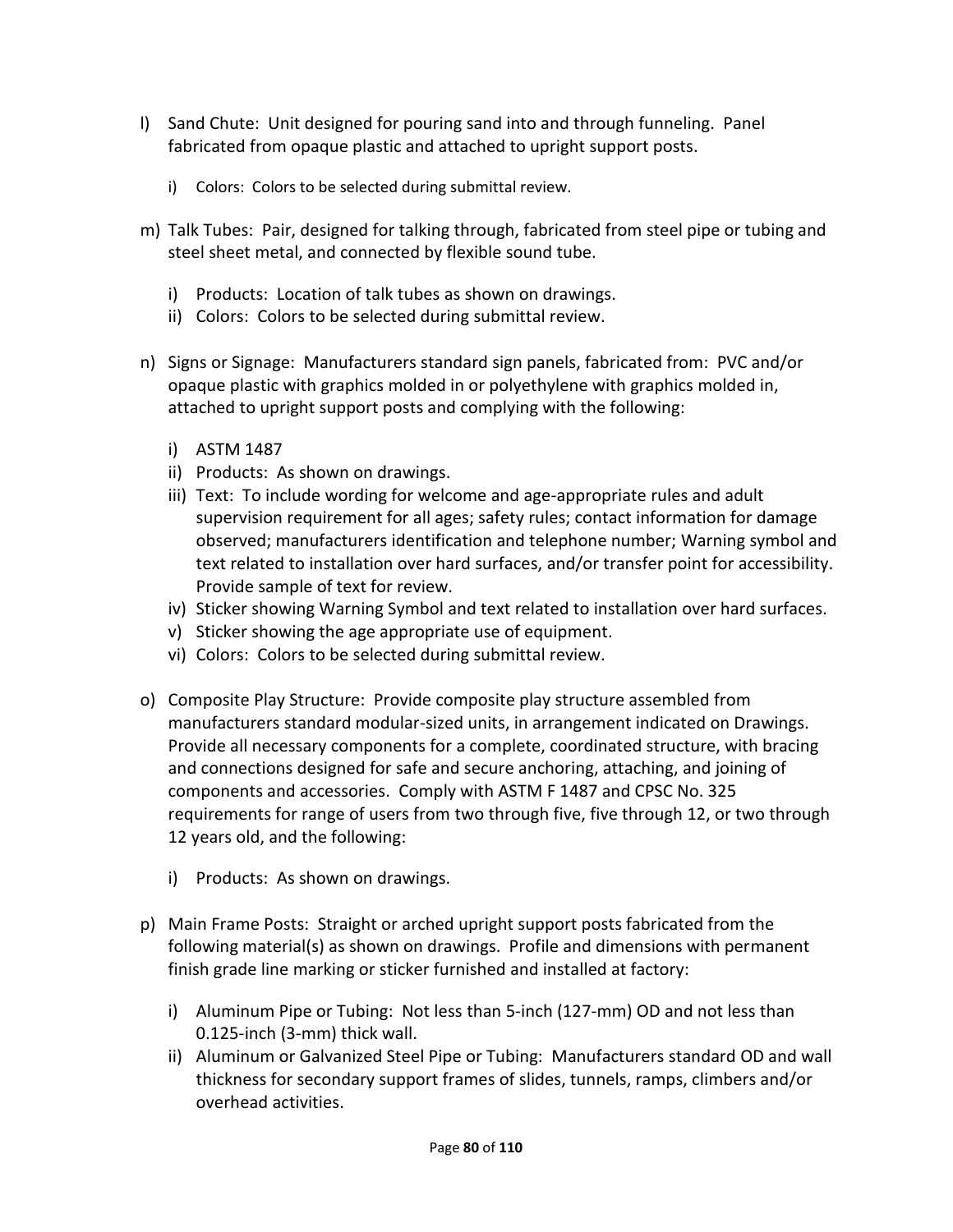- iii) Aluminum Pipe or Tubing and Polyethylene or PVC Plastic Composite Construction as shown on drawings.
- iv) Colors: Colors to be selected during submittal review.
- q) Play Platform: Modular hexagonal; rectangular; octagonal; square; equilateral triangle; 45-degree triangle, or extension of shape(s) and any combination thereof as indicated on Drawings.
	- i) Cushioned Surfacing: Where indicated, provide topside platform surface covered with manufacturers standard color PVC, non-slip, cushioned surfacing of thickness as specified.
	- ii) Deck Assembly: to provide a smooth, uniform joint, free of gaps and cover plates that create a tripping hazard.
	- iii) Large Span Deck Assembly: must provide support from underside without post supports protruding above play surface or cover plates that create a tripping hazard(s).
	- iv) Colors: Colors to be selected during submittal review.
- r) Activity Panel Play Component: Metal pipe or tubing and opaque plastic panel as shown on drawings, attached to play structure, providing a protective barrier or attached at ground level to upright support posts.
	- i) Graphics: Molded on panel or molded on activity disk.
	- ii) Colors: Colors to be selected during submittal review.
	- iii) Activity Type: May include, but are not limited to: oval or round three-dimensional, transparent plastic bubble; round crawl hole; abacus; alphabet; counter or storefront; math; stainless-steel mirror; sand chute; steering wheel; tic-tac-toe; drums; maze; theme such as nautical, space, racing, earth, insects, animals, etc.; and table or bench as shown on drawings.
- s) Balance Play Component: Metal balance beam: beam in a straight line; beam in a curved line; beam in a serpentine line; beam in a zigzag line; and beam and parallel bar handrails in a straight line, with steel pipe or tubing support frame.
	- i) Colors: Colors to be selected during submittal review.
- t) Bridge Play Component: Rigid, moving suspension-type; flat or arched with protective barriers, handrails, and edge protection at each side; aligned along an angled, curved, or straight-ahead course, of configuration as illustrated on drawings.
	- i) Form: Arched; double-arched; or level, horizontal-type frame designed for spanning platforms installed at the same height.
	- ii) Form: Arched; inclined-ramp; accessible inclined-crawler-ramp**;** or wheelchairaccessible inclined-ramp type frame designed for spanning platforms installed at different heights.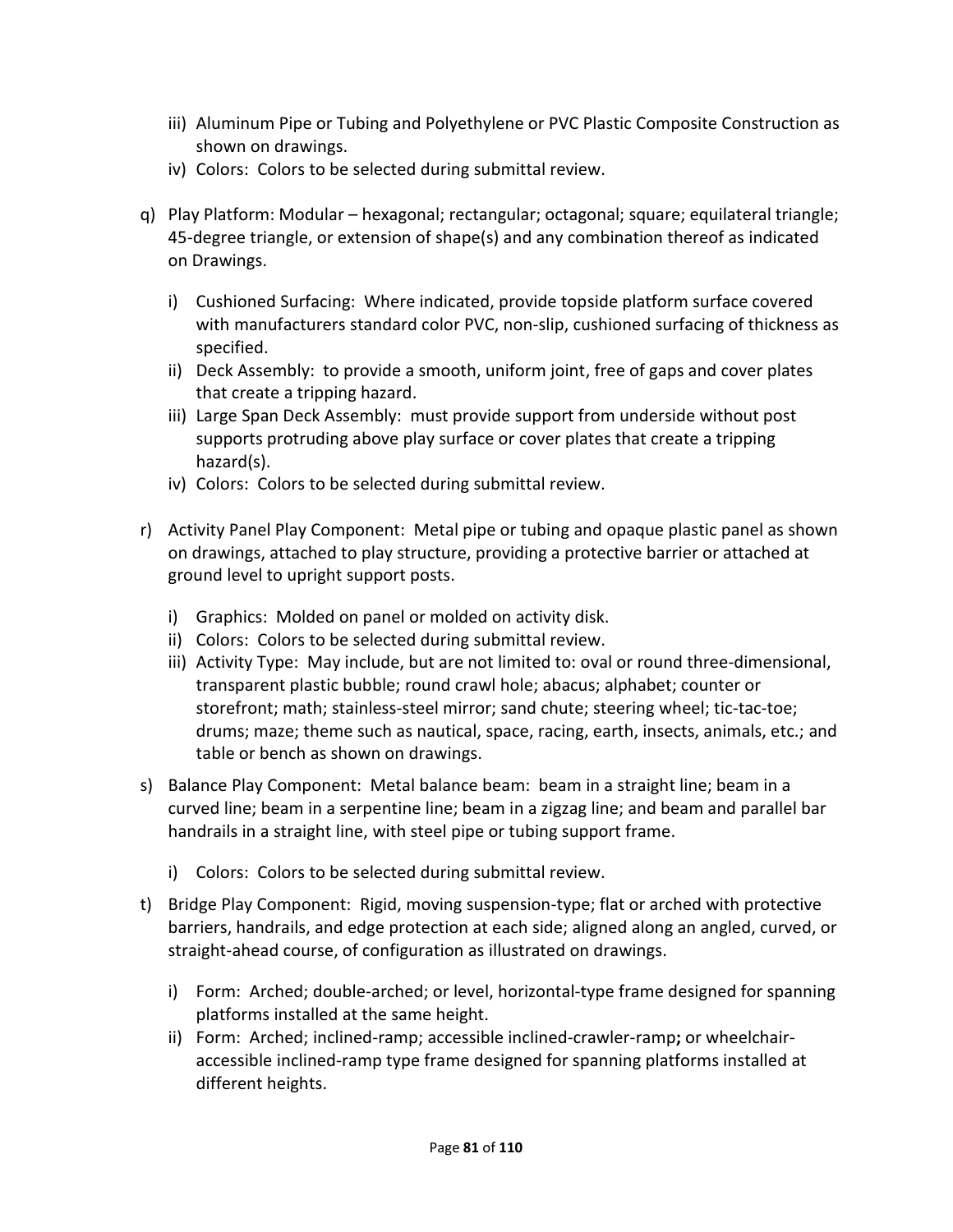- iii) Travel Surface: Rigid platform; flexible belt or cable net, flexible PVC coated chain cargo net; suspended moving plank; single moving plank suspended by chains**;** boulder or rock-style bridge.
- iv) Ridged bridges to have edge protection made of minimum 0.75-inch thick steel plates that are minimum 2 inches high above bridge walking surface and to be coated with PVC as specified herewith. Edge protection must run full length of bridge on both sides.
- v) Colors: Colors to be selected during submittal review.
- u) Climber Play Component: Inverted-arch; inverted-hump; inclined; corkscrew; spiral; upright or vertical wave type frame designed for climbing action aligned along an angled; curved; serpentine; straight up and down or wavy course.
	- i) Handholds: Fixed-in-place handholds consisting of parallel bars or polyethylene panels as called out and shown on drawings.
	- ii) Hand and Footholds: Fixed-in-place hand and footholds for climbing, consisting of parallel bars; a series of climbing bars; a corkscrew or spiral coil; a helical coil; a ladder; a half-arch ladder; a side-by-side double half-arch ladder; a sine wave, snake, or tree with center support post; a series of regularly spaced horizontal rings or loops supported by post(s); interconnected loops; corkscrew with center support post.
		- (1) Ladder Rungs: Straight, semicircular, U-shaped bars.
		- (2) Corkscrew or spiral climbers to have a clearance of 10 inches minimum between coils as measured perpendicular from rung to rung without obstruction to allow for unobstructed sliding feature.
		- (3) Protective barrier at a platform entrance/exit shall have an opening with a maximum horizontal dimension of 15 inches (380mm) and a minimum vertical clearance dimension at opening of 60 inches (1520 mm) to allow for transition to and from platform.
	- iii) Color: Colors to be selected during submittal review.
- v) Climber Play Component PC: A panel, series of panels, stepped series of blocks, cylinders, or other three dimensional shapes, ramp, step ramp, wall and series of walls designed for climbing.
	- i) Hand and Footholds: to be integrally formed hand and footholds, or Metal pipe or tubing handholds.
	- ii) Protective barrier at a platform entrance/exit to composite structure shall have an opening with a maximum horizontal dimension of 15 inches (380mm) and a minimum vertical clearance dimension at opening of 60 inches (1520 mm) to allow for transition to and from platform.
	- iii) Colors: Colors to be selected during submittal review.
- w) Flexible-Climber Play Component: Non-rigid unit designed for climbing action along inverted-arch-shaped; inclined or vertical course with a handrail on each side.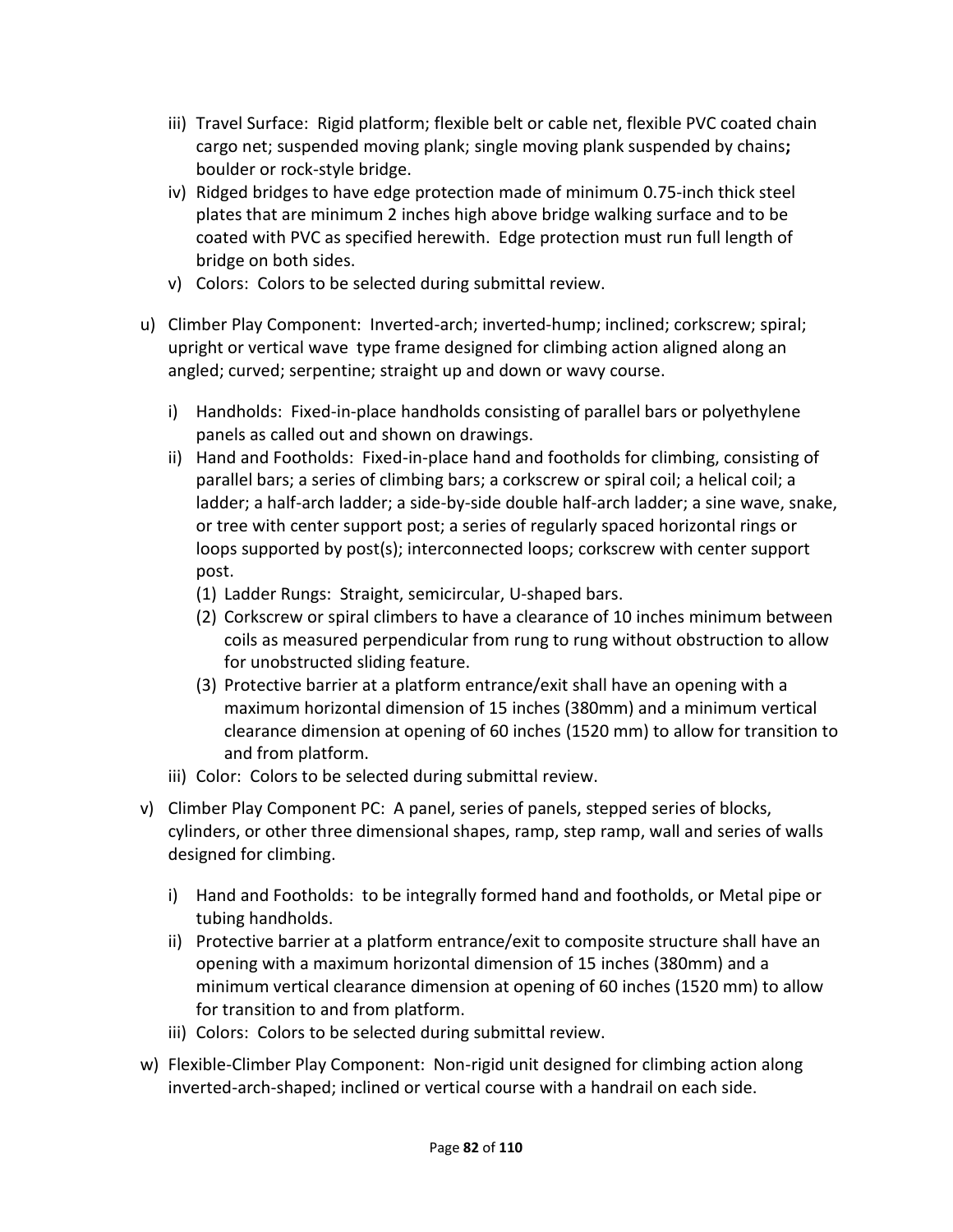- i) Hand and Footholds: Bar-and-chain-grid cargo net; bar-and-chain ladder; climbing chain fixed at both ends; chain ladder fixed at both ends; ladder with chain rungs; climbing cargo rope net fixed at both ends.
- ii) Protective barrier at a platform entrance/exit to composite structure shall have an opening with a maximum horizontal dimension of 15 inches (380mm) and a minimum vertical clearance dimension at opening of 60 inches (1520 mm) to allow for transition to and from platform.
- iii) Colors: Colors to be selected during submittal review.
- x) Climber/Sliding Pole Play Component: Designed for climbing-up and sliding-down action on a straight, wavy metal pipe or tubing along a single, dual parallel or banister direction track with inclined or vertical pathway.
	- i) Protective barrier at a platform entrance/exit to composite structure shall have an opening with a maximum horizontal dimension of 15 inches (380mm) and a minimum vertical clearance dimension at opening of 60 inches (1520 mm) to allow for transition to and from platform.
	- ii) Color: Colors to be selected during submittal review.
- y) Crawl Tube and Tunnel Play Component: A rotationally molded MDPE or HDPE plastic with transparent plastic inserts as called for on drawings with a tube or tunnel designed for crawling through, aligned along straight, curved, quarter-turn, half-turn, C-shaped, Sshaped, serpentine, squiggle course or with a directional off-set.
	- i) Form: Arched level or horizontal shape designed for spanning platforms installed at the same height from ground entrance to ground exit level.
	- ii) Form: Arched inclined offset shape designed for spanning platforms installed at different heights from ground level to platform height or from platform to platform set at differing heights.
	- iii) Tube or Tunnel: Round with not less than 30 inch (760-mm) diameter, or oval with not less than 30 inch (760-mm) minor diameter.
- z) Tube or Tunnel: must be fabricated with integral flanges for assembly, pre-drilled and aligned at factory, no field modifications to flanges will be acceptable. Flanges must be manufactured so that assembly is similar to a male/female connection; coupling type assemblies are not acceptable.
	- i) Entrance and Exit Panels: Designed to permit access at an accessible height of 8 inches (200 mm) or less.
	- ii) Entrance and Exit Panels: Tube or tunnel must assemble with flange onto  $\frac{1}{4}$  inch solid compression-molded plastic HDPE panel; coupling type assemblies are not acceptable.
	- iii) Vision and Ventilation Cutouts: As indicated on Drawings. To be factory cut, routed smooth and uniform in shape with smooth clean edges.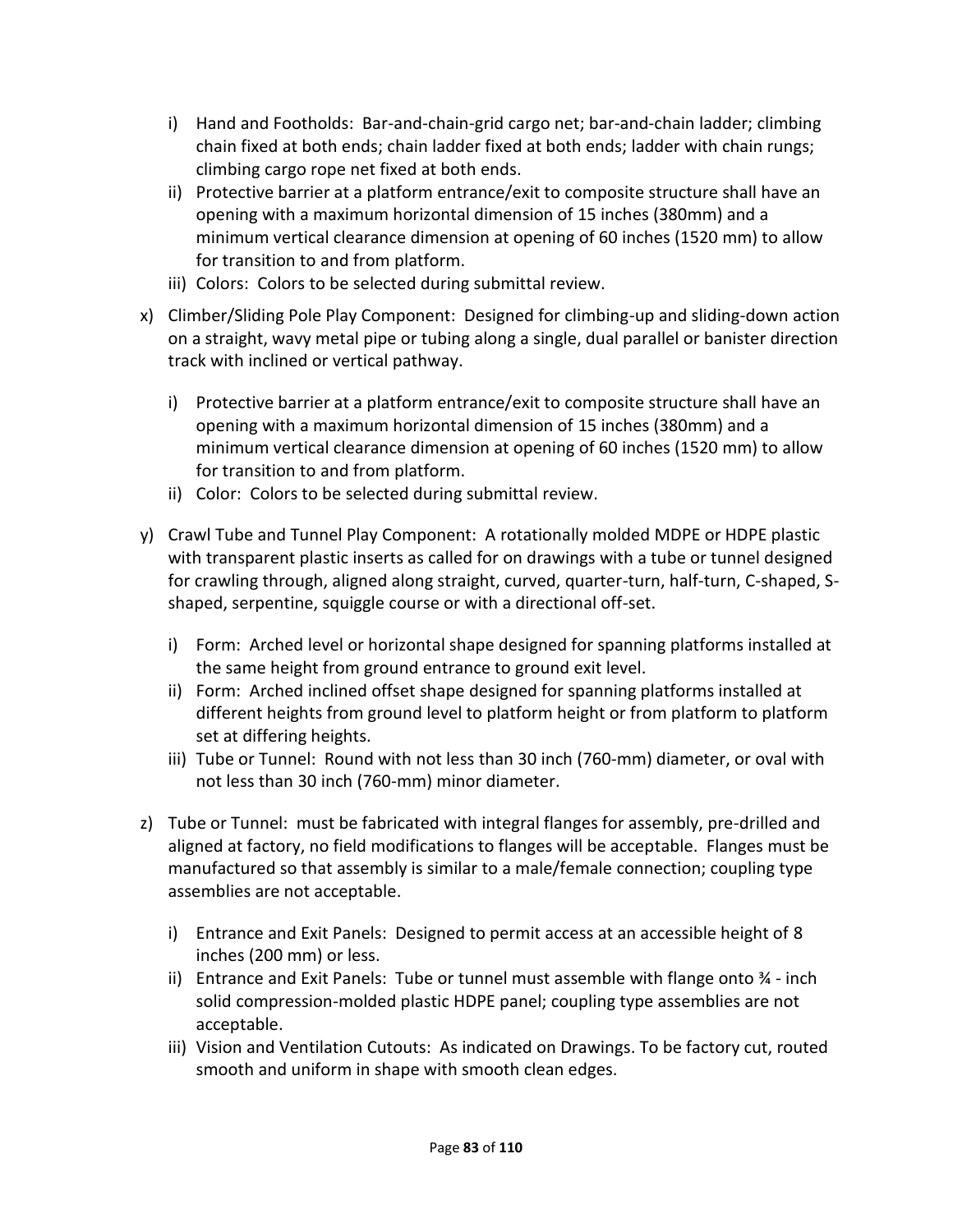- iv) Window: Oval or round with three-dimensional, transparent plastic bubble; dimensions and location as indicated on Drawings.
- v) Graphics: as indicated on Drawings.
- vi) Colors: Colors to be selected during submittal review.
- aa) Overhead Play Component: Designed for pull-up and hand-over-hand upper-body action along overhead chinning bar, parallel bars.
	- i) Component as shown and called on drawings.
	- ii) Pull-up bar to be 1 3/8 inch minimum outside diameter tubing.
	- iii) Parallel bars to be 2.25 inch minimum outside diameter tubing.
	- iv) Colors: Colors to be selected during submittal review.

bb)Overhead Play Component: Designed for pull-up and hand-over-hand upper-body action along overhead: single, dual side-by-side parallel, track(s) aligned along angled, circular, curved, serpentine, straight-ahead, or wavy course.

- i) Form: Arch, inverted-arch, level, horizontal, wave-type elevated frame designed for spanning above end supports or platforms installed at the same height; fabricated from a single bar or beam, or double bar or beam as shown on drawings.
- ii) Form: Arched, inclined, wave-type elevated frame designed for spanning above end supports or platforms installed at different heights; fabricated from parallel bars, single bar or beam as shown on drawings.
- iii) Form: support frame for overhead play components to be 2.25 inch minimum outside diameter.
- iv) Form: overhead play components to be a minimum length of 96 inches as measured from center of support posts to center of opposing support posts.
- v) Fixed Overhead Handholds: Fixed-in-place handholds consisting of metal pipe or tubing for parallel bars, straight ladder rung bars, semicircular ladder rung bars, Ushaped ladder rung bars, serpentine-shaped bar, ring holds, D-shaped holds, triangular-shaped holds, U-shaped holds.
- vi) Movable Overhead Handholds: Handholds, each suspended by movable fitting permitting limited movement; fabricated from metal pipe or tubing ring holds, Dshaped holds, triangular-shaped holds, U-shaped holds.
- vii) End Climbers: Ascending/descending ladder as needed at one or both end**s**.
- viii)Colors: Colors to be selected during submittal review.
- cc) Slide Play Component: Designed for sliding-down action along a straight-aligned, quarter-turn, half-turn or C-shaped, three-quarter-turn, full-turn spiral, 450 degree turn spiral, 540 degree turn spiral, S-shaped, squiggle-shaped descending chute with horizontal entrance transition platform and exit region. Provide roto-molded double wall PVC hoods with handholds and other positional aids at entrance for assisting transition from standing to sitting at entrance. Provide unit with properly secured assembly free of gaps at composite play structure and at grade exit secure end with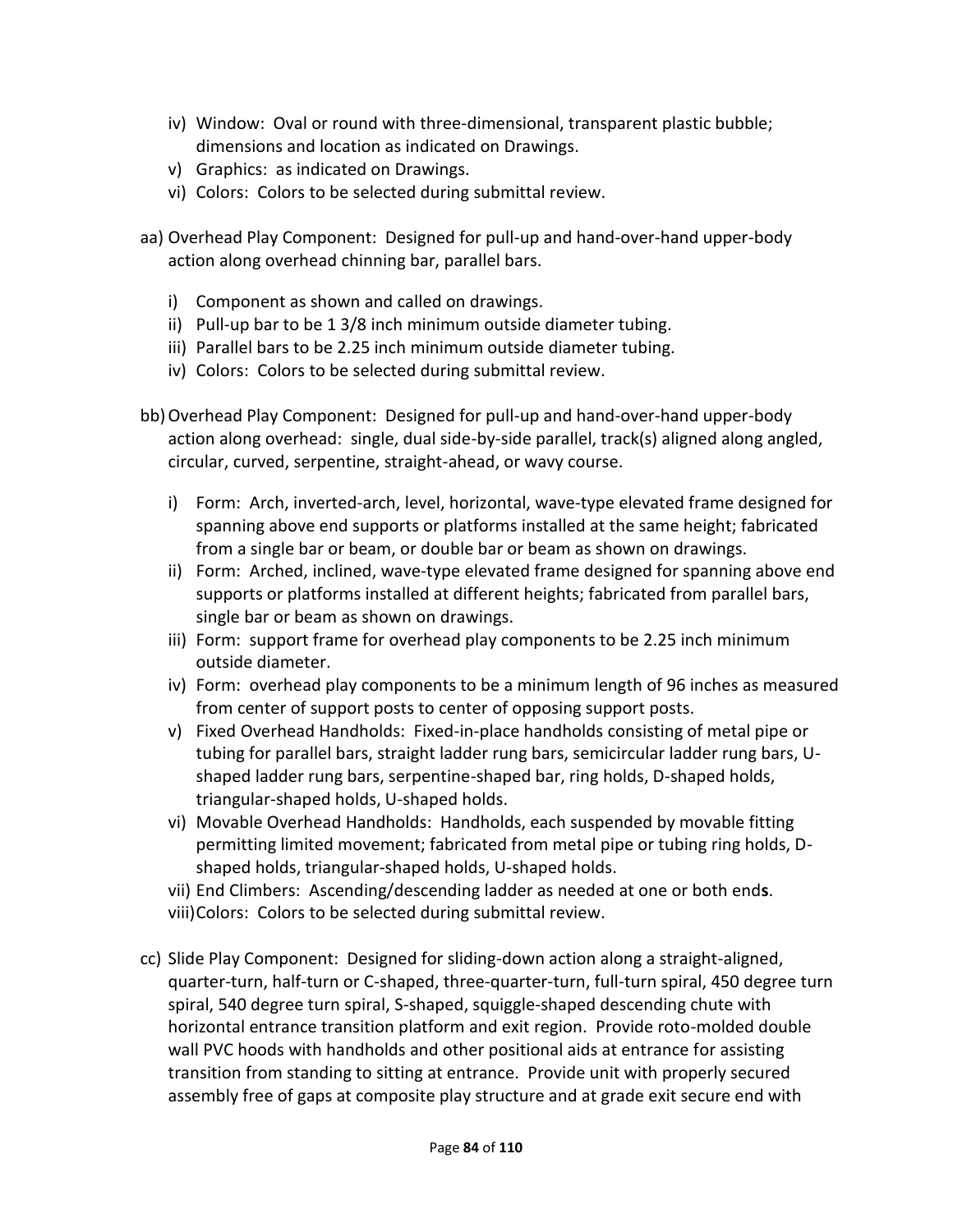intermediate and/or center support members, bracing, and connections as required to provide adequate strength of slide component.

- i) Products: As shown on drawings.
- ii) Unit: Designed for sliding-down action along a straight-aligned, quarter-turn, halfturn or C-shaped, three-quarter-turn, full-turn spiral, S-shaped, or squiggle-shaped; descending chute with horizontal entrance transition platform and exit region. Provide roto-molded double wall hoods at entrance and roto-molded double wall chute at exit for assisting transition from standing to sitting at entrance and return to standing position at exit. Provide complete freestanding unit with elevated access and at-grade exit complete with stairs or ladders, enclosed entry platform, secure end, and intermediate or center support members, bracing, and connections. Equipment as shown on drawings.
- iii) Sliding Surface Configuration: Flat or curved to be inclined and/or wavy as shown on drawings.
- iv) Sliding Surface Chute: Single, double-parallel or side-by-side, three sides rail, double-diverging, chutes as shown on drawings.
- v) Slide Fabrication: Flat with integral, full-length side rails; U-shaped with integral, full-length side rails; round tube or tunnel, ID not less than 30 inches; oval tube or tunnel, minor ID not less than 30 inches**;** formed into a one-piece slide from securely joined sections that assemble with flanges. Slide-in inserts similar to a coupling for assembly of slide sections are not acceptable.
- vi) Sliding Surface and Slide Rails: Made from rotationally molded MDPE or HDPE plastic, or molded HDPE plastic.
- vii) Assembly points of slides with sections or deck will not have any gaps. Gaps are defined as an opening that allows light to be visible through it.
- viii)Sliding Surface: Slide bed sections must be fabricated to ensure that gaps do not exist at any given point through the full length of the connections upon complete assembly of sections.

(1) Color: PVC colors must match shade and color of all PVC components.

- ix) Sit-down Entrance: With roto-molded double wall PVC canopy or hood enclosure with an overhead handhold or combination of overhead and side handholds.
- x) Window: Oval or round three-dimensional, transparent plastic bubble; dimensions and location as indicated on Drawings.

(1) Color: PVC colors must match shade and color of all PVC components.

- xi) Colors: Colors to be selected during submittal review. All PVC colors to match with any PVC component of the composite playground structure.
- dd) Track Ride Play Component: Designed for hold-on-by-hand upper-body action for moving down an overhead track aligned along angled, curved, serpentine, straightahead or wavy course.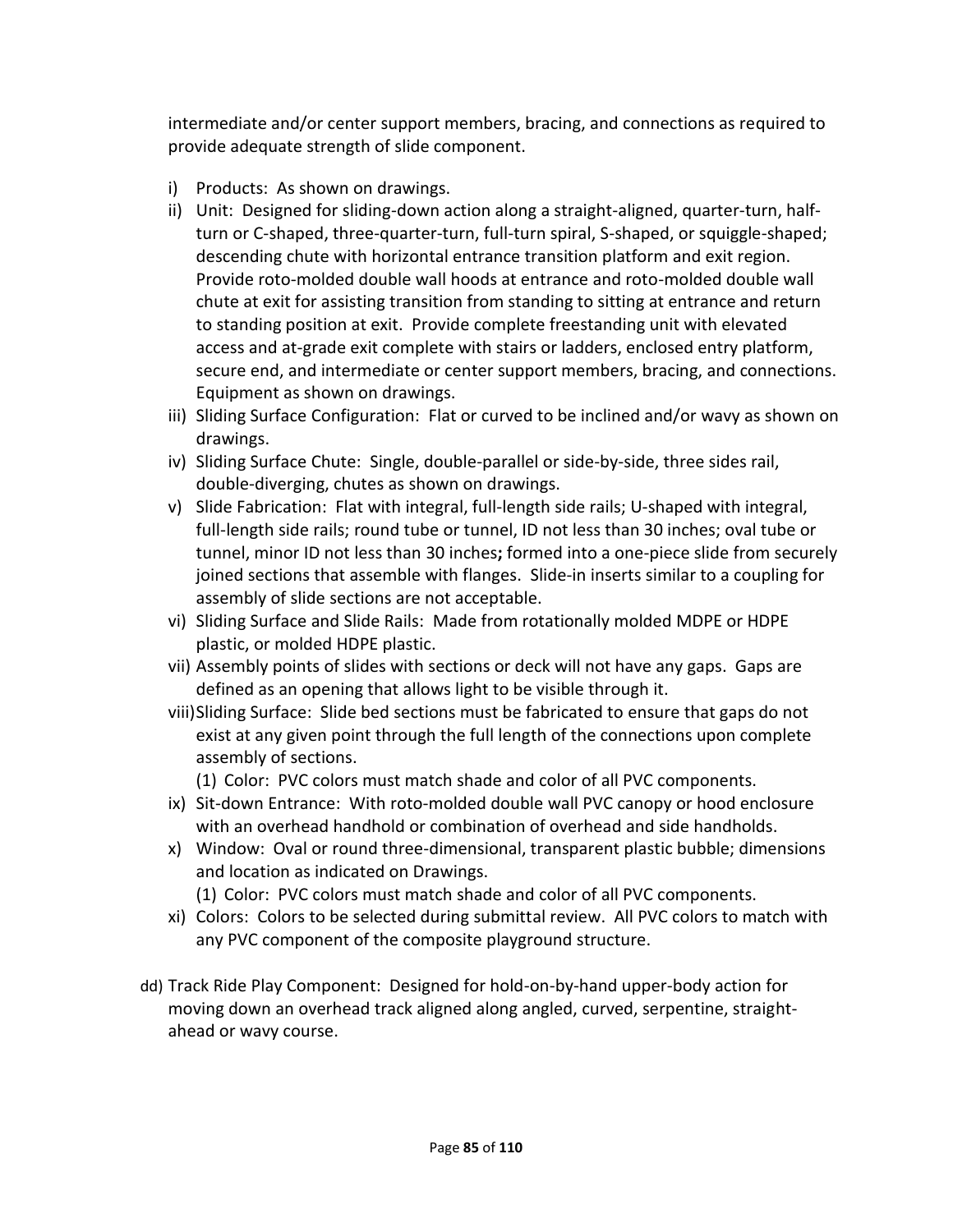- i) Track: Sloped in a straight or curved line downward direction. Provide unit with single metal track or two parallel metal tracks with resilient rubber bumpers/stops at each track end. Equipment as illustrated on design.
- ii) Roller Assembly: Trolley and wheels with sealed ball bearings.
- iii) Overhead Handholds: Handholds, each connected to a trolley assembly, and fabricated from metal pipe or tubing in a D **-** shape.
- iv) Entrance: Manufacturers standard-type platform or end climber as shown on drawings.
- v) Landing: Manufacturers standard-type platform or end climber as shown on drawings.
- vi) Colors: Colors to be selected during submittal review.
- ee) Ladders, Step Ladders, Scrambler or Crawl Ramp as Play Structure Ingress/Egress Component: Designed to provide access to and travel between components, or from ground to component, aligned along angled, curved, spiral, straight-ahead, straight-up course spanning different elevations as illustrated on drawings.
	- i) Handholds: Provide protective barriers and handrails or handrails and handholds on each side, as illustrated on drawings.
	- ii) Risers and Closure Plates: For closing vertical spaces between steps and multilevel platforms.
- ff) Accessible Platform Step or Stair, Ramp, Transfer Platform or Turn-around Platform.
	- i) Handholds: Provide protective barriers with handrails or handholds on each side.
	- ii) Risers and Closure Plates: For closing vertical spaces between steps and multilevel platforms.
	- iii) Accessibility: Provide unit designed to allow access from wheelchair at ground to platform or platform to platform as illustrated on drawings.
- gg) Play Structure Access Component: Designed to provide accessible access to and travel between components or between ground and components at different heights.
	- i) Handholds: Provide protective barriers, handrails or handholds on each side as illustrated on drawings.
	- ii) Risers and Closure Plates: For closing vertical spaces between steps and multilevel platforms.
	- iii) Accessibility: Provide unit designed to allow access from wheelchair at ground to platform or from platform to platform.
- hh) Roof or Canopy Play Component: Varied roof structure design, including arch, barrel vault, dome, gable, pagoda, four-square hipped, pyramid, or umbrella.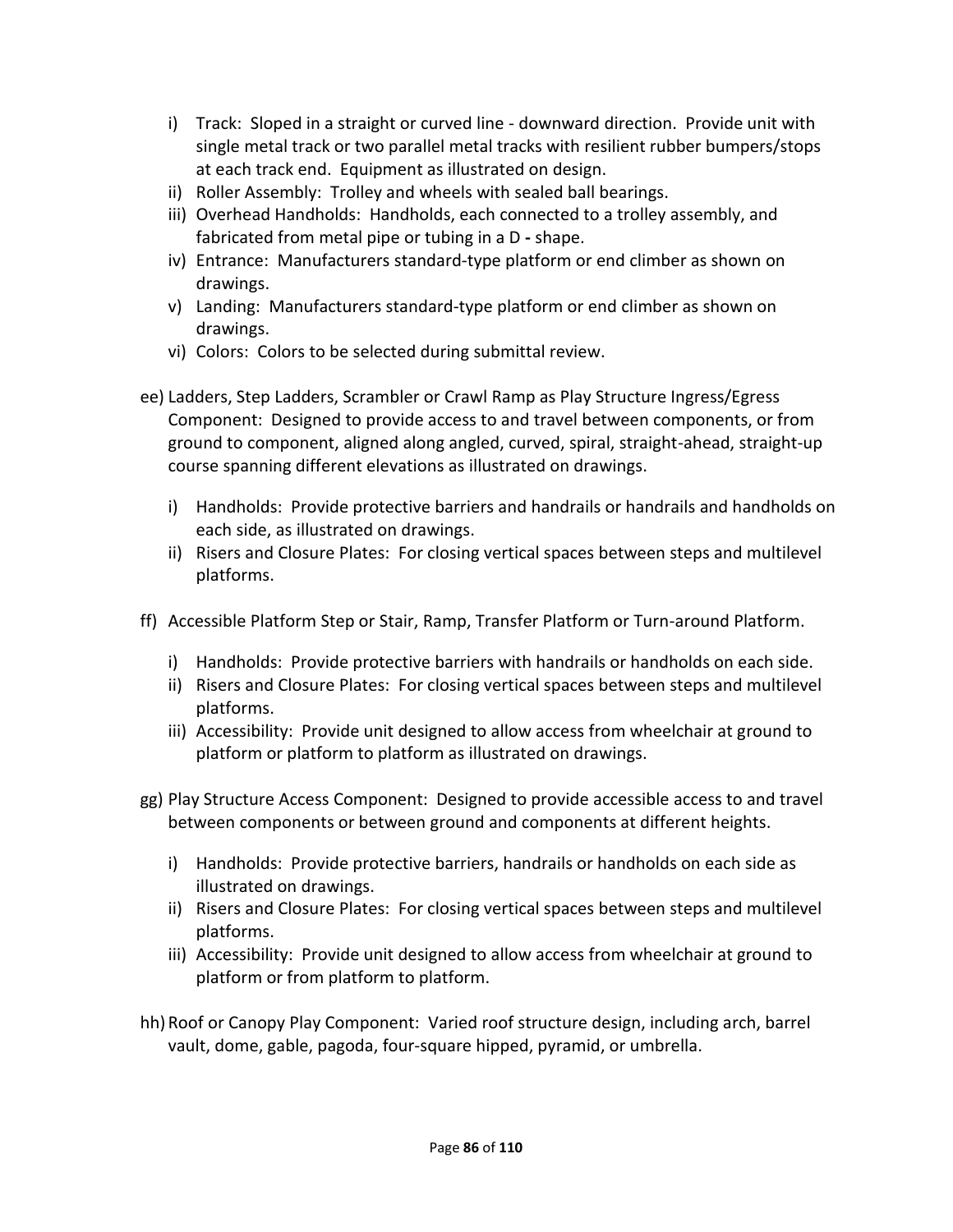- i) Roof or Canopy: Made from rotationally molded double wall MDPE or HDPE plastic, or molded HDPE plastic.
- ii) Colors: Colors to be selected during submittal review. All PVC colors to match with any PVC component of the composite playground structure. Variations in color or shade are not acceptable.
- ii) Playground Equipment Warranties Manufacturers Warranty requirements for equipment and components.
	- i) 3 years warranty on all moving parts, minimum.
	- ii) 15 years warranty on all plastics, minimum.
	- iii) Lifetime warranty on Aluminum or Steel 5 inches diameter Post Frames.
	- iv) Lifetime warranty on all steel elements.
	- v) Lifetime warranty on Cast Aluminum 'C' clamps.
	- vi) Warranty must be inclusive of replacement of any defective equipment and components.
- jj) Contractor's Warranty
	- i) One year for workmanship.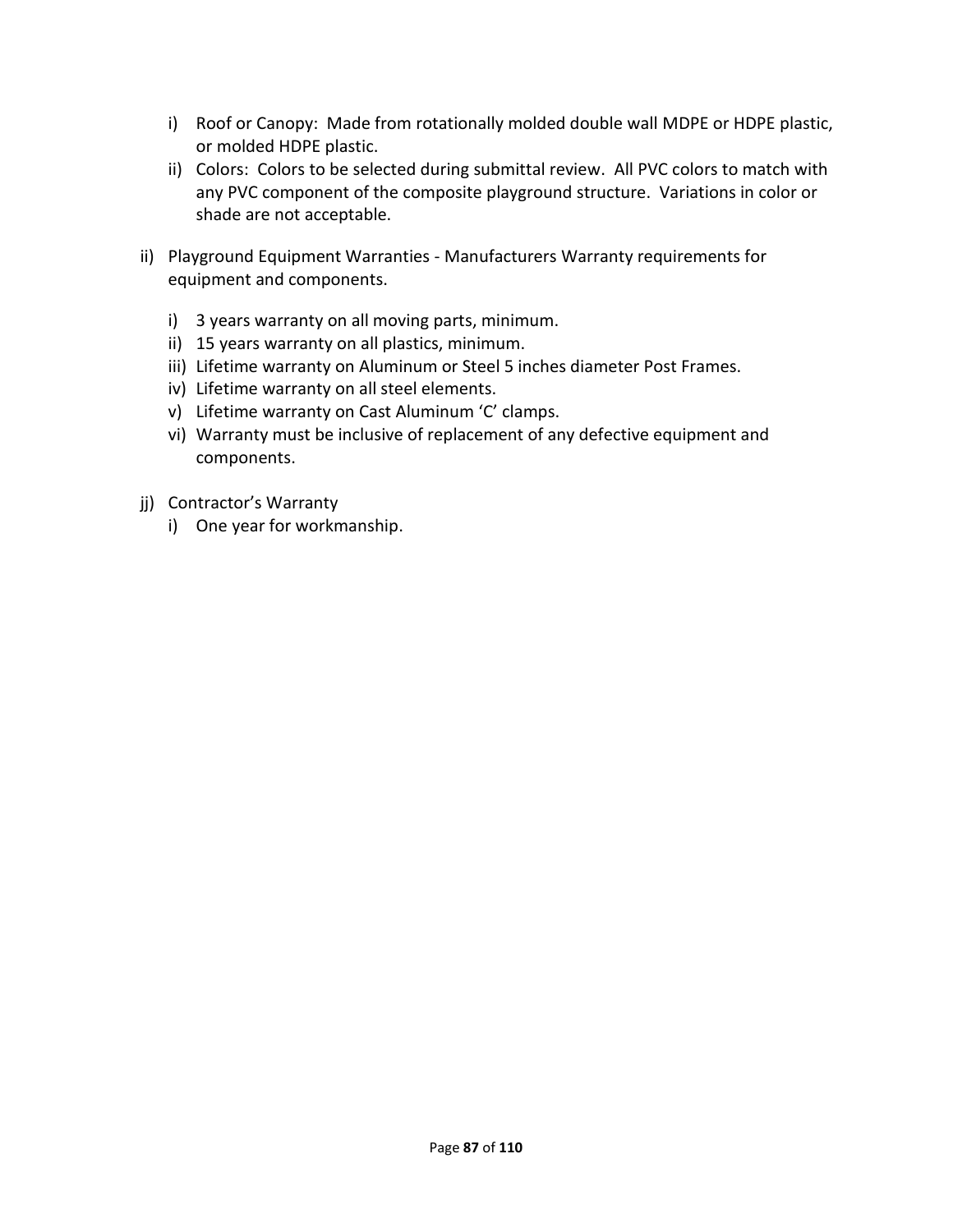# **Playground Fall Surfacing**

- 1) Playground Fall Surfacing
	- a) Engineered Wood Fiber
		- i) Must meet Head Impact Criteria (HIC) of 570 or less for the maximum critical height of the structure's highest designated play surface plus 3 feet.
		- ii) Engineered wood fiber shall be used as specified if applicable and shall comply with most current versions of ASTM-1292 and ASTM-F 1951 and F 2075.
		- iii) IPEMA certificates of compliance, samples and test results shall be provided.
		- iv) Test Reports in compliance with latest ASTM F1292, F1487, F2075, CPSC Handbook and ADAAG Standards:
			- (1) Sieve Analysis.
			- (2) Hazardous Metal Test.
			- (3) Tramp Metal Test.
			- (4) G-Max.
			- (5) HIC.
			- (6) Accessibility.
		- v) Wood fiber to consist of 100% pre-consumed recovered wood of randomly sized wood fibers – refer to ASTM F2075.
		- vi) Recycled wood from pallets, discarded construction lumber or bark mulched shall not be used.
		- vii) Warranty Covers Playground Surfacing for following period:
			- (1) Engineered wood fiber Playground Surfacing: 15 years.
		- viii)Installation Procedure
			- (1) Install the wood fiber in lifts. 6 inches loose, then wet and compact with mechanical compactor. Repeat steps until the desired final thickness (12 inches minimum) is achieved.
		- ix) Playground Surfacing Wear Mat:
			- (1) Provide as specified on plans.
			- (2) Install as recommended by Manufacturer.
			- (3) Warranty: Five years.
	- b) Playground Safety Tiles:
		- i) Must meet Head Impact Criteria (HIC) of 570 or less for the maximum critical height of the structure's highest designated play surface plus three feet.
		- ii) Test Reports in compliance with latest ASTM F1292, CPSC Handbook and ADAAG Standards:
			- (1) G-Max
			- (2) HIC
		- iii) IPEMA certificates of compliance, samples and test results shall be provided.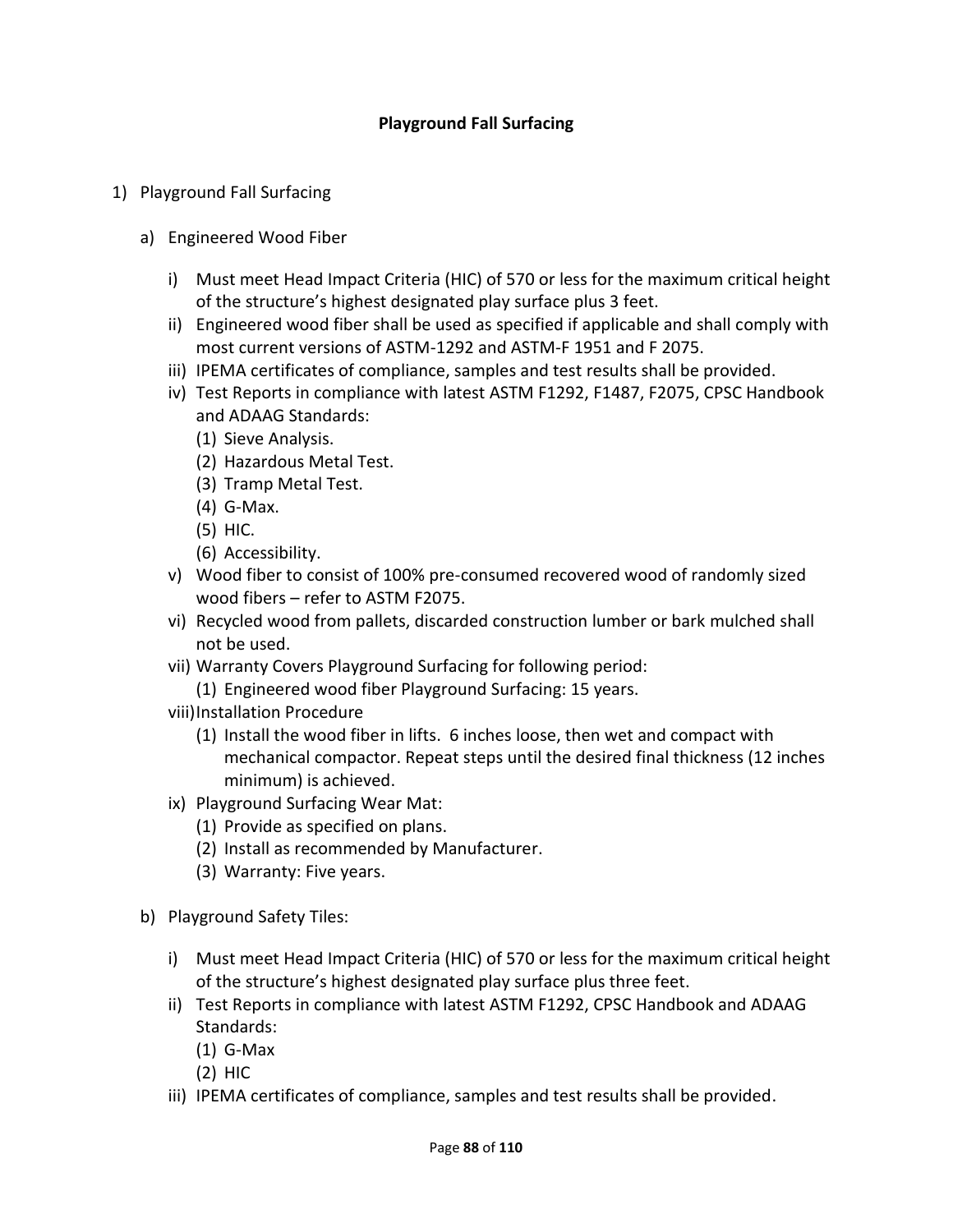- (1) Install as recommended by Manufacturer.
- (2) Installation by Manufacturer certified installer.
- iv) See appendix for specifications and installation.
- v) Playground Safety Tiles Warranty:
	- (1) Warranty: 10 years.
- c) Resilient Poured-in-Place Rubber Surfacing:
	- i) Must meet Head Impact Criteria (HIC) of 570 or less for the maximum critical height of the structure's highest designated play surface plus three feet.
	- ii) Test Reports in compliance with latest ASTM F1292, F1487, F2479, CPSC Handbook and ADAAG Standards:
		- (1) G-Max
		- (2) HIC
	- iii) IPEMA certificates of compliance, samples and test results shall be provided. See appendix for specifications and installation.
		- (1) Install as recommended by Manufacturer.
		- (2) Installation by Manufacturers certified installer.
	- iv) Playground Safety Tiles Warranty:
		- (1) Warranty: Five years.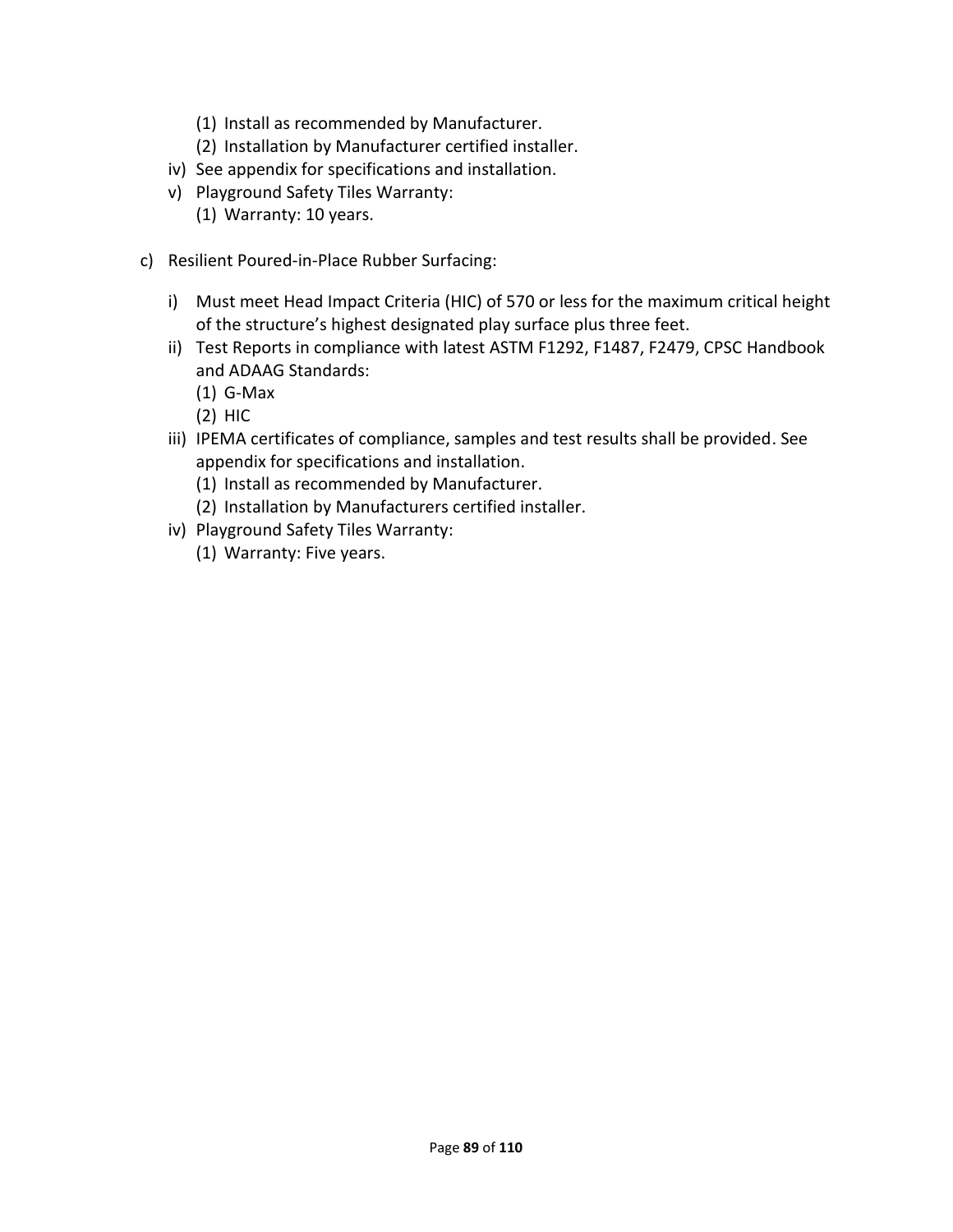#### **Park Furniture Specifications**

- a) Park furniture includes items such as: park benches, picnic units, trash receptacles and pet waste dispensers as listed in this section.
- b) Products can be Powder Coated, or an acceptable alternative product approved by Parks and Recreation Director, or designee.
	- i) All products must be formulated to resist chemical attack, and retain weather ability, dielectric strength, fire resistance, abrasion resistance, and other properties as are applicable to park site conditions.
- c) See appendix for selection types.
- d) It shall be the Contractors responsibility to receive, inventory, store and secure all park furnishings to protect from weatherization and vandalism. Damaged equipment shall not be approved for installation.
- 2) Park Benches
	- a) See appendix for approved selections.
	- b) Frame must be fabricated to allow for in-ground mount installation or surface mounted by bolt down method through steel plate as required in drawings per field application.
	- c) Color to be selected from manufacturers available color pallet.
- 3) Picnic Units
	- a) Frame Supports must be tubular steel with finish specified herewith and to include the following features:
		- i) See appendix for approved selections.
		- ii) Frame must be fabricated to allow for in-ground mount installation or surface mounted by bolt down method through steel plate as required in drawings.
		- iii) Color to be selected from manufacturers available color pallet.
	- b) Benches and Table Tops requirements
		- i) See appendix for approved selections.
		- ii) Forms and Shapes as available for Benches above and noted on drawings.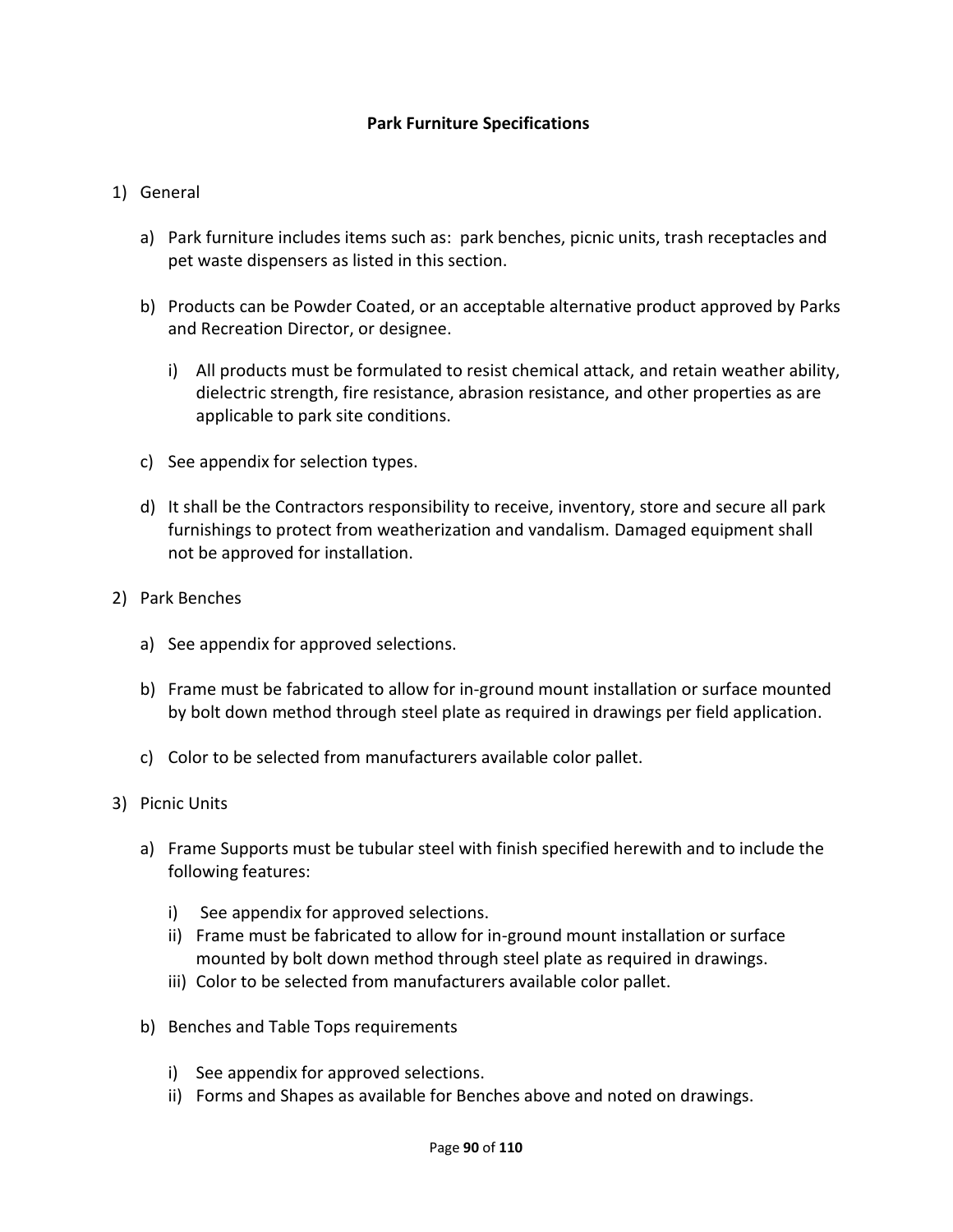- (1) Manufacturer to provide frame supports on the underside of the bench as is required for installation onto tubular frame anchor plate(s).
- iii) Table Tops must be fabricated by Manufacturer to provide frame supports on the underside of the bench as is required for installation onto tubular frame anchor plate(s) and to make top as rigid as possible.
- iv) Color sample of Manufacture colors needs be provided for selection.
- c) Special Items
	- i) Game Tables may be required in project drawings and must be furnished as is applicable.
- 4) Trash Receptacles
	- a) See appendix for approved selections.
	- b) Trash receptacle specifications include:
		- i) 32 gallon capacity.
		- ii) An inner rigid plastic liner.
		- iii) Flat lid with 14 inch opening that can be secured to the main body.
		- iv) In-ground mounted.
- 5) Pet Waste Dispensers
	- a) See appendix for approved selections.
- 6) Installation
	- a) Installation must comply with manufacturers recommendations and in compliance with all applicable building codes and State and Federal mandates to include TAS and ADAAG.
- 7) Warranty
	- a) One year for workmanship.
	- b) Manufacturers Warranty.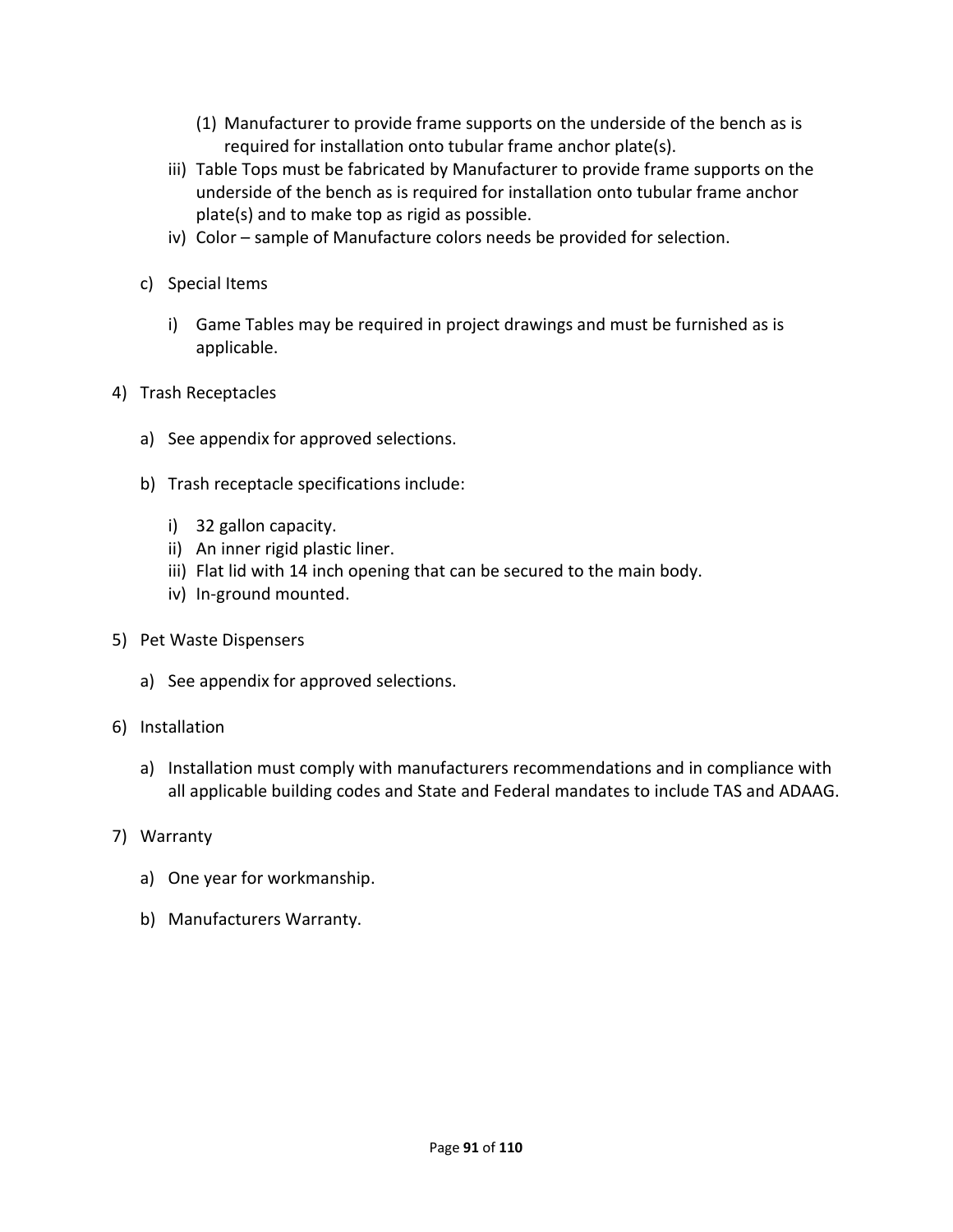## **Bicycle Rack Specification**

## 1) Submittals

- a) Product Data: For each type of product indicated, include construction details, material descriptions, dimensions of individual components and profiles, finishes, field-assembly requirements, and installation details.
- b) Provide available color samples for selection.
- 2) See appendix for details.
- 3) Warranty
	- a) Manufacturers standard form in which manufacturer agrees to repair or replace components on which finishes fail within specified warranty period. Warranty does not include vandalism.
	- b) Warranty Period for workmanship: One year from date of Substantial Completion.
- 4) Execution
	- a) Examine areas with Installer present for compliance with requirements for correct and level finished grade, mounting surfaces, installation tolerances, and other conditions affecting performance.
		- i) Proceed with installation only after unsatisfactory conditions have been corrected.
	- b) Comply with manufacturers written installation instructions, unless more stringent requirements are indicated. Complete field assembly of bicycle racks, where required.
	- c) Install bicycle racks level, plumb, true, and securely anchored and positioned at locations indicated on Drawings.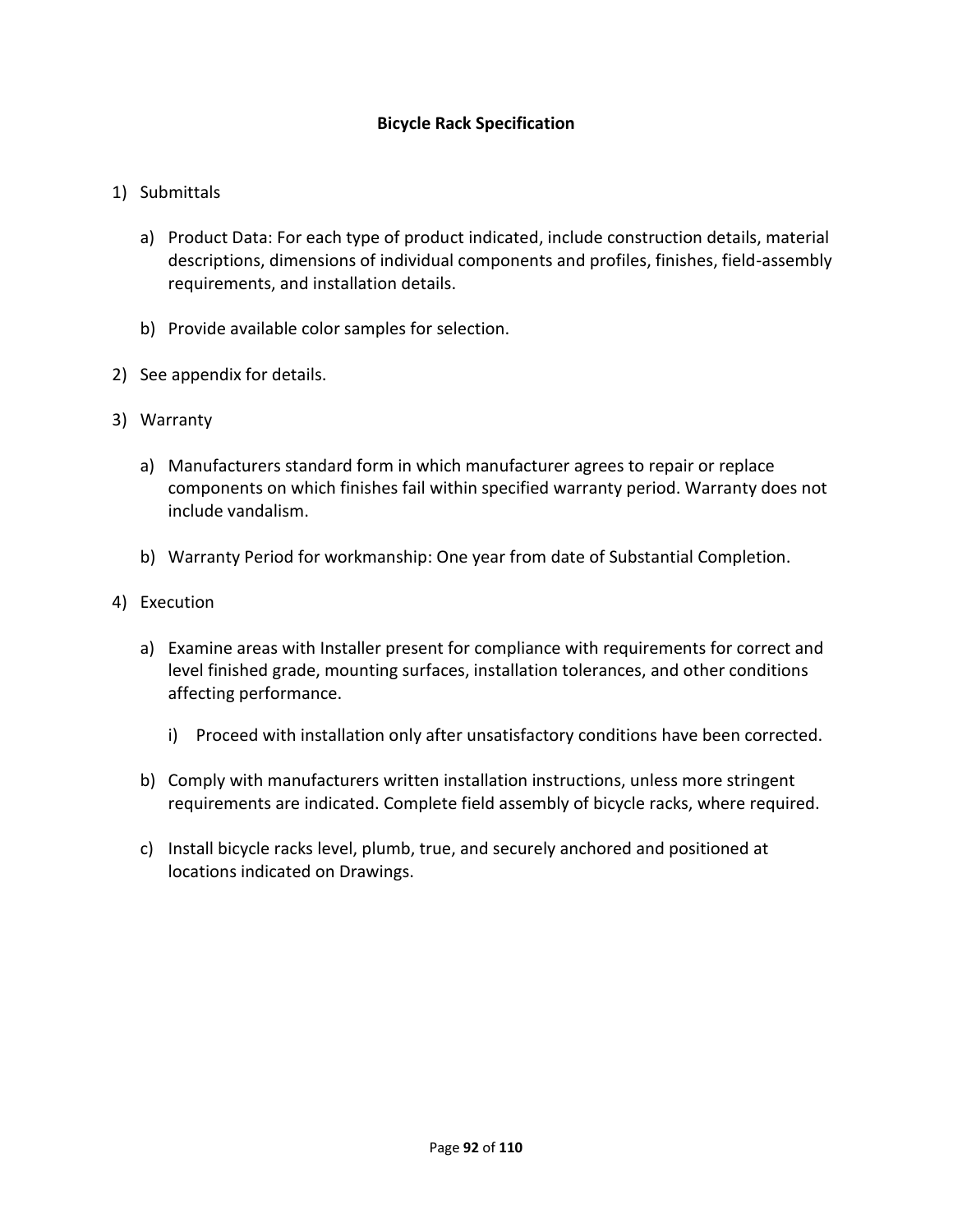## **Shade Canopy Structures**

- 1) All shade canopies must cover the use area (playgrounds, picnics, benches, etc.). The use area is defined by the design of the play area and related components, and must be in adherence with the National Playground Safety Institute, Consumer Product Safety Commission, and ASTM, as further defined below.
- 2) All shade canopies over playgrounds must be metal.
- 3) All Canopies
	- a) Canopy structure and footings must have engineered drawings designed, stamped, signed and sealed by a Professional Engineer registered in the State of Texas. Drawings must be submitted for review and approval to all appropriate City Departments.
	- b) All appropriate documents (shop drawings, color charts, warranties, etc.) should be provided to the City of El Paso designee for his/her review and approval.
	- c) Structure must be assembled and installed per manufacturer recommendations.
	- d) Installation of the new structure over playground equipment should comply with the National Playground Safety Institute, ASTM F1487-17 and ASTM F2223-10 minimum requirements
	- e) Structure must be anchored in method that does not produce any exposed bolts or anchors.
	- f) Shade canopies, shall have a variety of designs and colors for both frame and canopy, regardless of fabric or metal materials, and will be submitted to the City of El Paso designee for approval.
	- g) Structure must have all welds applied by a certified welder.
	- h) Provide Powder Coating for steel tubing. Powder coating shall be sufficiently applied, with a minimum three coats (3 mils thickness per coat) and should be free of imperfection and flaws.
	- i) Shade canopies eaves shall be no less than nine feet (9') above adjacent playground components, ground, concrete pad, or wood fiber. Structure may be higher based on application.
	- j) Provide a 10-year minimum warranty covering deterioration for UV degradation, fade, tear, and 90-100 MPH winds
- 4) Metal Canopies
	- a) Metal shade canopies, must be all steel construction with vertical columns, roof steel frame, 24 gage minimum metal roofing panel.
	- b) Metal shade structures must have a metal eave beam with flashing along the lower edges of the roof panel to ensure that there are no sharp edges.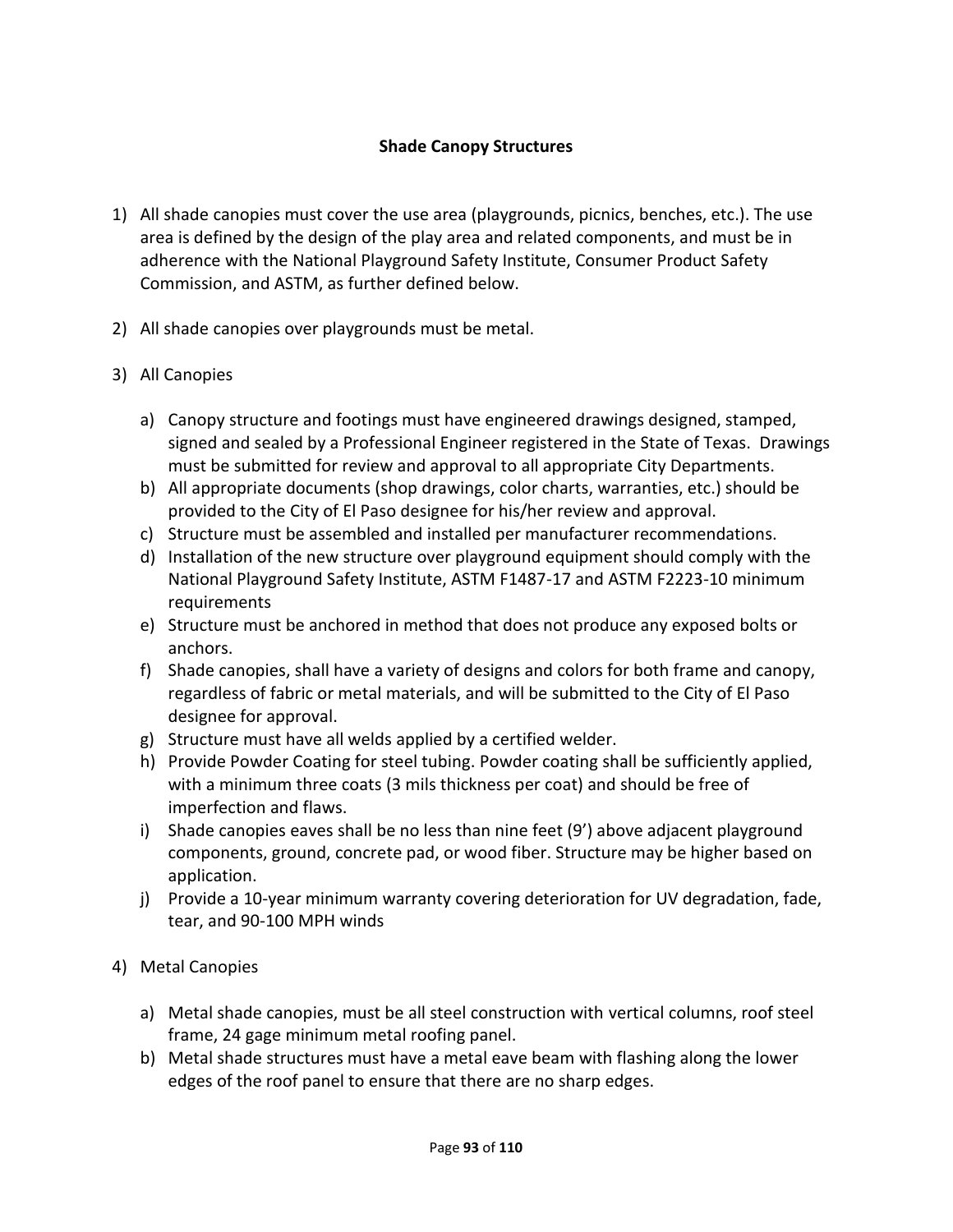# 5) Fabric Canopies

- a) Fabric Canopy Columns must be all steel construction.
- b) Canopy material for Fabric shade canopies must be resistant to photo-degradation.
- c) Fabric Canopies corners shall be reinforced with extra non-tear fabric and strapping to properly distribute load(s), and the perimeters of the fabric top that contain the cables shall be double lock stitched.
- d) Steel cable is determined based on calculated engineering load. Reinforced corners and galvanized cable to be used all around.
- e) Fabric canopies shall block out at minimum 90% of the sun's harmful UV-A & UV-B rays.
- f) Fabric shall be a high-density polyethylene with ultra violet additives, with monofilaments and tape construction giving a stable material and rachel knitted.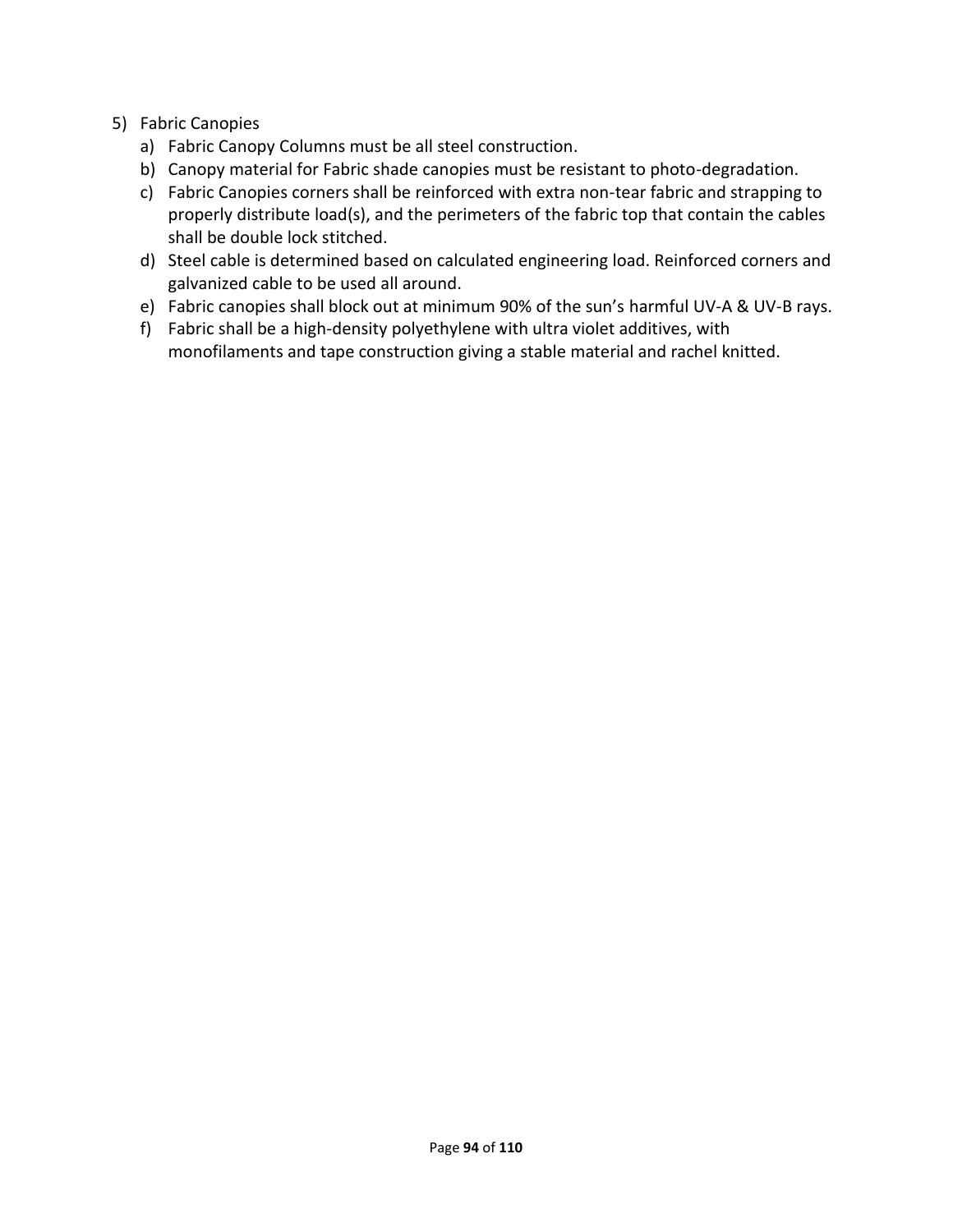## **Basketball Courts**

- a) Basketball court posts will be installed as recommended by Manufacturer and concrete will be minimum 3,000 psi strength.
- 2) The following requirements will be minimum standards for concrete slabs for basketball courts.
	- a) Structural requirements for post tension concrete pad to be designed by a Structural Engineer.
	- b) Maximum court dimensions shall be 84 feet long by 50 feet wide.
		- i) Concrete slab to be 94 feet long by 60 feet wide, with heavy broom finish.
		- ii) Concrete slab may be poured in 12 sections with 0.5 inch expansion joints with square edge (no rounded edges). Expansion joints to have 0.5 inch diameter dowels 24 inches long placed at minimum 18 inches on center.
		- iii) All expansion joints shall be sealed with colored silicone sealer.
		- iv) Concrete slab to be minimum 4 inch thick with re-enforcing as determined by Structural Engineer (re-bar or post tension slabs are acceptable); Slab shall have perimeter footings that are 12 inch deep and 12 inch wide with re-bar re-enforcing.
		- v) Concrete slab to be specified psi concrete strength at 28 days.
		- vi) Concrete to have a 3 inch slump plus or minus 1inch.
		- vii) Concrete to have aggregate from 0.75 inch to 1 inch in size.
- 3) Basketball court colors and striping
	- a) Colored concrete mix to have integral color using a liquid dye. Colors to be coordinated with Parks and Recreation Director, or designee.
	- b) Court to be striped with 2 inch wide painted lines for out-of-bounds, mid-court, jump circle, shooting foul and three point shot line.
		- i) Paint to be appropriate for application on concrete surface for outdoor use.
		- ii) Provide submittal of color selection applied to court surface, and out-of-bounds areas suitable to differentiate these areas.
- 4) Basketball Posts, Boards, and Rims (refer to appendix)
	- a) All equipment to be approved by Parks and Recreation Director, or designee.
- 5) Warranty
	- a) Manufacturers Warranty.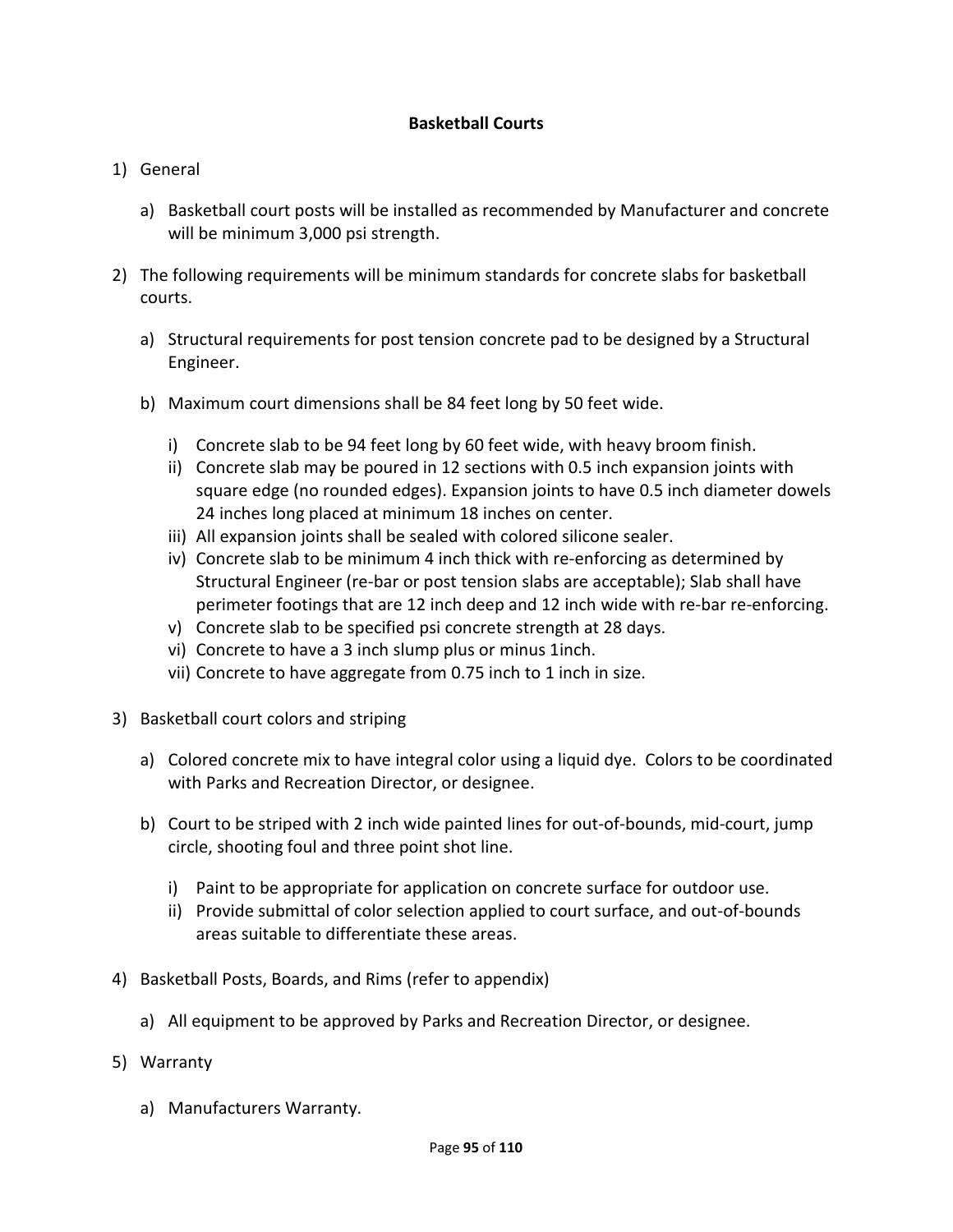b) One year for Workmanship.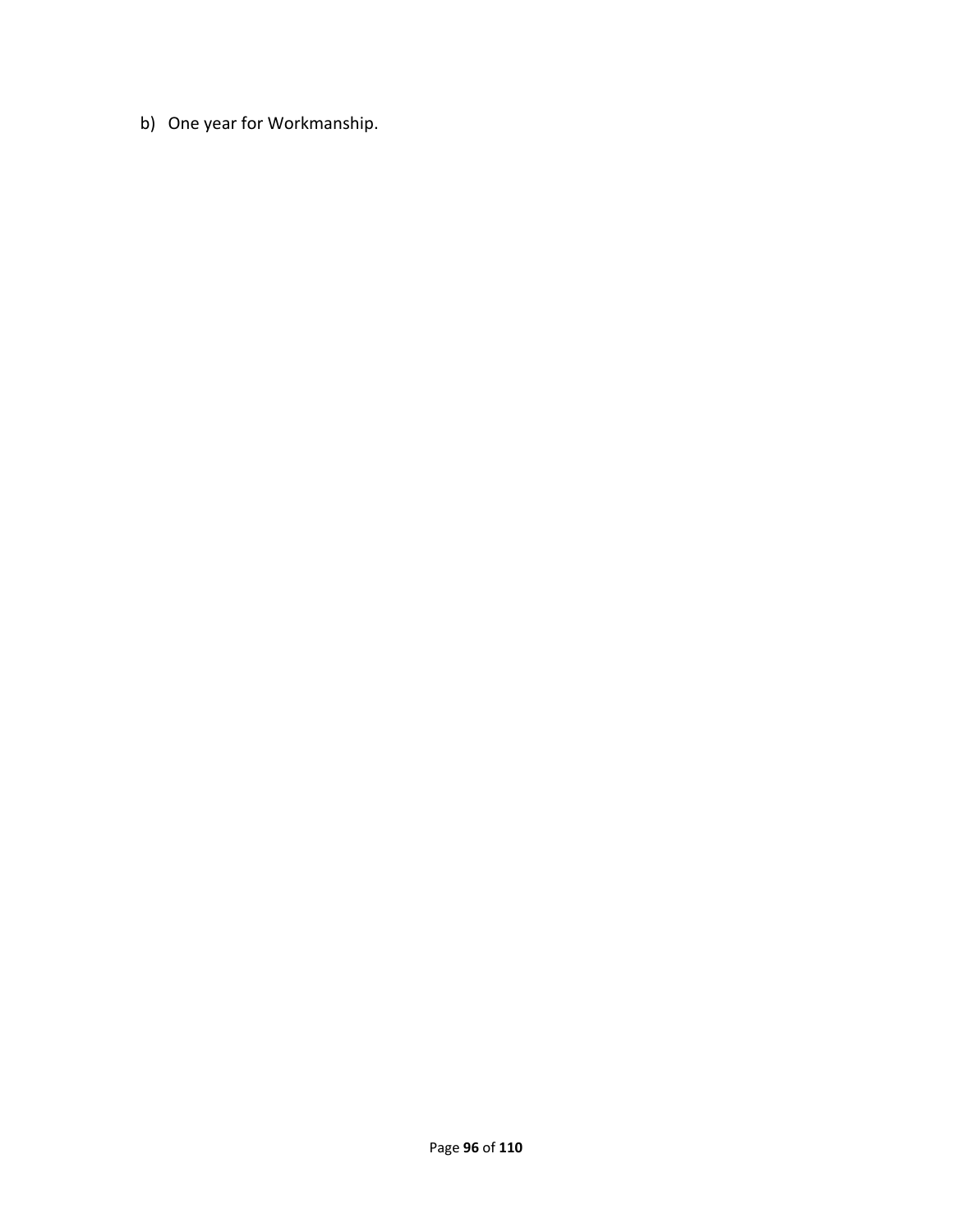## **Tennis Courts**

- a) Tennis court posts will be installed as recommended by Manufacturer and concrete will be minimum 3,000 psi strength.
- 2) The following requirements will be minimum standards for concrete slabs for tennis courts.
	- a) Slab shall be post tension concrete to be designed by a Structural Engineer.
	- b) Tennis Court to be 76 feet long by 36 feet wide and shall be built to US Tennis Association Standards.
	- c) Concrete pad to be post tension concrete with heavy broom finish.
- 3) Tennis court marking
	- a) Concrete mix to have integral color; color to be coordinated with City of El Paso staff.
	- b) Court to be striped with 2 inch lines for base line, service line, center service line, center mark, doubles side line and singles side line.
		- i) Paint to be appropriate for application on concrete surface for outdoor use.
		- ii) Provide submittal of color selection applied to court surface, and out-of-bounds areas suitable to differentiate these areas.
- 4) Tennis Court Posts and Net
	- a) All equipment must be approved by Parks and Recreation Director, or designee.
- 5) Warranty
	- a) Manufacturers Warranty.
	- b) One year for workmanship.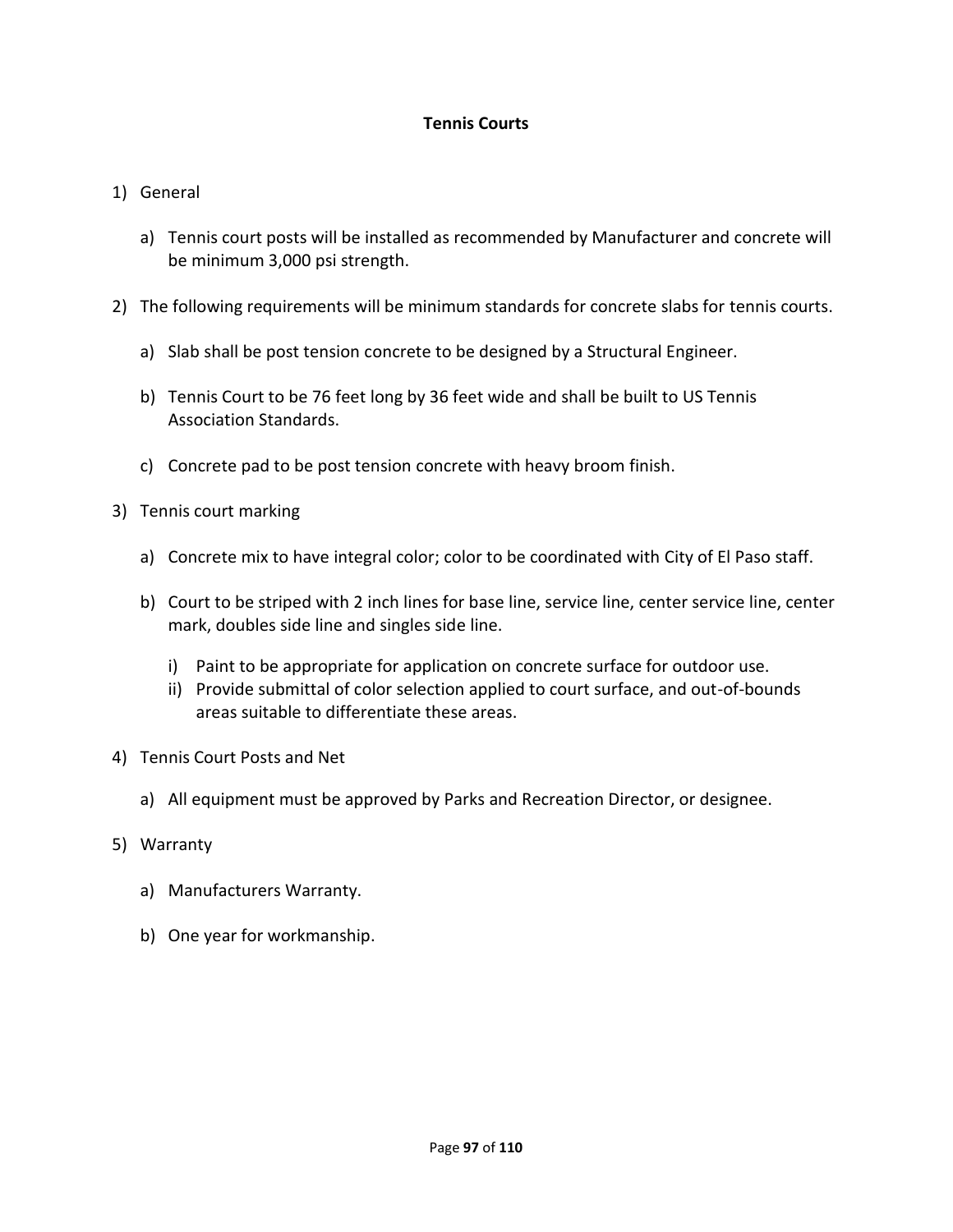## **Sand Volleyball Courts**

- a) Volleyball Posts will be installed per manufacturer requirements and with adequate concrete footings to ensure post alignment remains plum when net is stretched and secured. Concrete for footings will be 3,000 psi strength.
- 2) The following requirements will be minimum standards for Sand Volleyball Courts.
	- a) Volleyball court to be 60 feet long by 30.0 feet wide.
	- b) Concrete header curb to provide an area 100 feet long by 60 feet wide for sand.
	- c) Concrete header-curb to be 6 inch wide by 24 inch high and imbedded in undisturbed ground a minimum of 8 inches;  $\frac{1}{2}$  - inch expansion joints to be at each corner and center of court and scored joints to be placed every 5 feet.
	- d) Concrete Header Curb to be at specified strength at 28 days.
		- i) If header curb is machine formed it shall have long fiberglass re-enforcement at a quantity of 1.5 pound per cubic yard of concrete if machine set.
		- ii) If header curb is hand formed and placed the header curb shall have three number four re-bars placed horizontally the full length of the curb evenly spaced within the curb for re-enforcing; number three re-bars shall be installed every four feet on center to secure the horizontally placed re-bars.
	- e) Concrete to have a 3 inch slump plus or minus 1 inch.
	- f) Concrete to have aggregate in 0.75 inch size.
	- g) Concrete shall be broom finished.
	- h) Honeycombing or poor consolidation of concrete will not be accepted.
	- i) Volleyball Court shall have minimum 12 inches of coarse, washed, mortar sand. Submit sample for Parks and Recreation Director, or designee approval.
- 3) Volleyball posts and nets
	- a) All equipment must be approved by Parks and Recreation Director, or designee.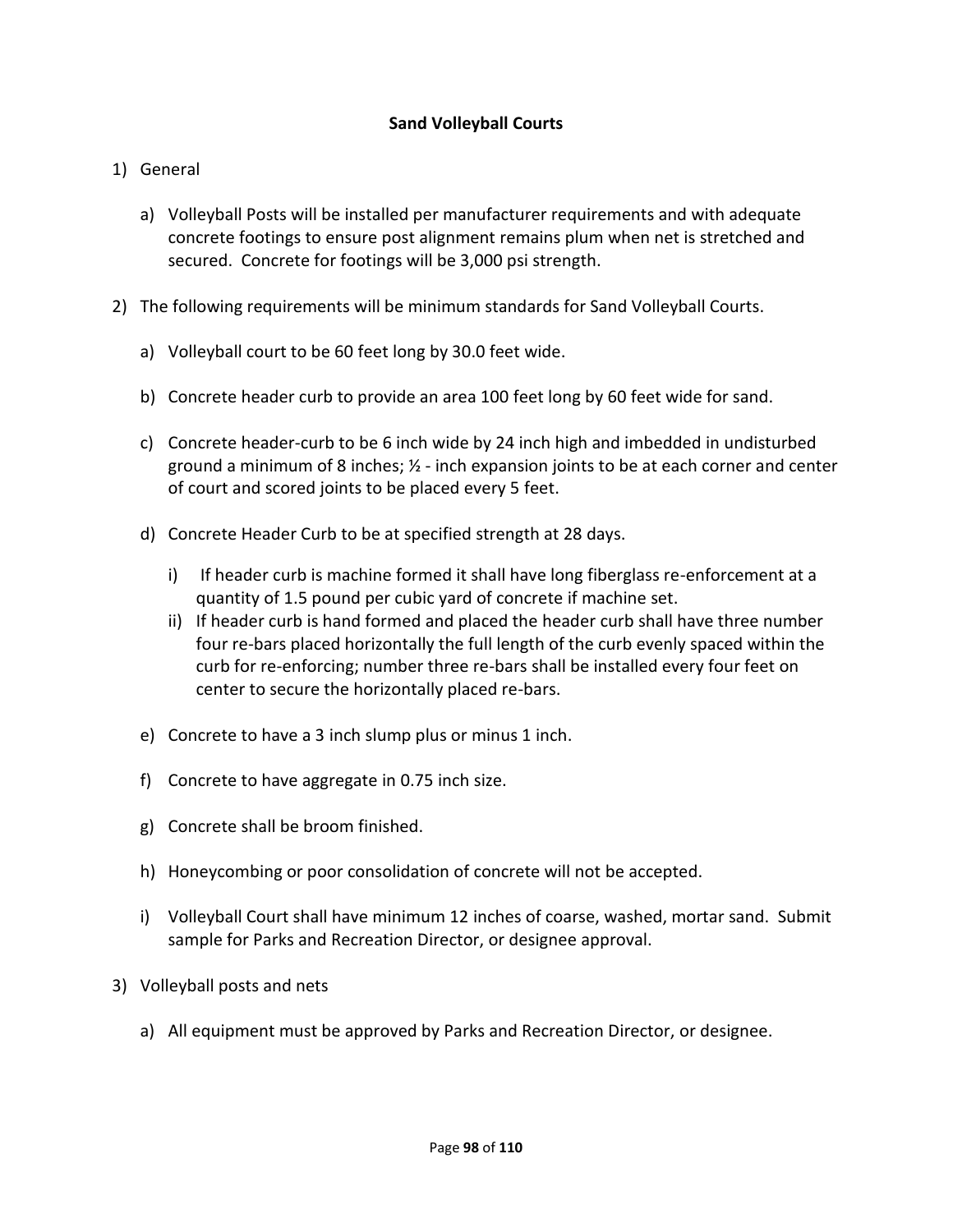# **Athletic Facilities**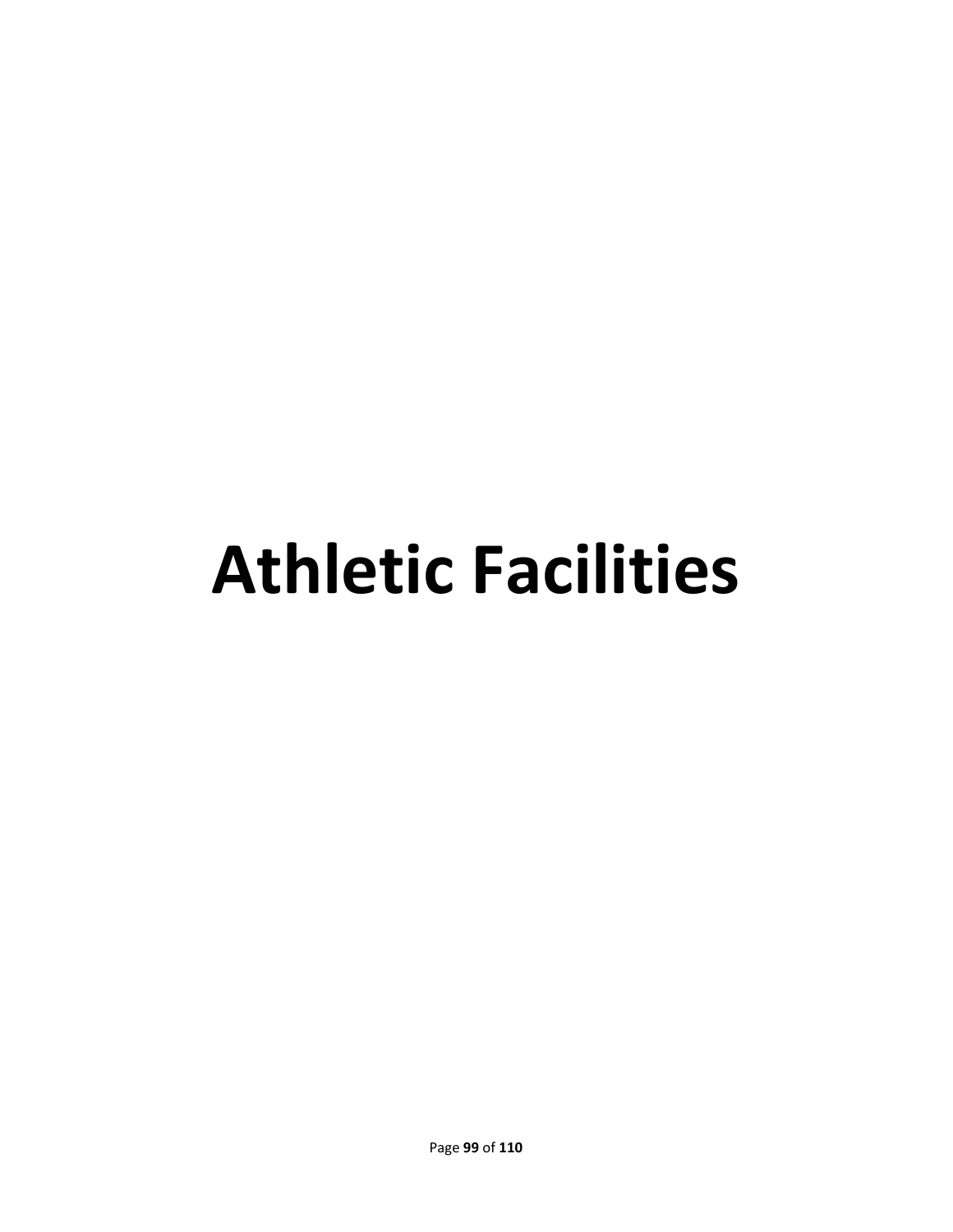## **General Site Preparation of Athletic Facilities**

# 1) Related Work

- a) Irrigation System must be in place prior to planting, and meet all specifications outlined in the Irrigation section of the Design Standards.
- 2) General site preparations for installation of turf and landscape materials.
	- a) Comply with General Quality Control.
	- b) Contractor to provide and pay for all soil and materials testing.
		- i) Testing agency/lab shall be acceptable to Park and Recreation Director, or designee.
		- ii) Soil samples shall be extracted for analysis jointly by the Parks and Recreation Director, or designee, and the contractor/developer's representative.
		- iii) Enough material will be extracted to send one sample to lab and hold another as a back-up.
		- iv) Testing shall be performed in top 36 inches of the rootzone, both existing and any proposed imported materials, to determine the following:
			- (1) pH potential hydrogen in the soil, which is a measurement of soil acidity.
			- (2) Determine soil's physical characteristics soil type, infiltration, percolation, organic matter, salinity, etc.
			- (3) Any recommended soil amendments.
		- v) All recommendations from testing facility regarding amendments to existing soil, or imported materials, to make site sustainable for projected use will be considered by Parks and Recreation Director, or designee.
		- vi) For Irrigation Systems using Reclaimed water the Contractor shall provide a copy of Soils report to El Paso Water Utilities Reclaimed Water Division. Contractor shall furnish a verification receipt to Parks and Recreation Director or designee.
		- vii) If there is excessive soil to be moved during grading which can change the soil profile additional testing may be required after grade work is complete.
	- c) Soil preparation, grading, and inspections
		- i) Initial site work
			- (1) Before soil moving/earthwork occurs, a meeting between Contractor and Parks and Recreation Director, or designee, will take place to cover soil sampling/testing, elevations, slopes etc. on site.
			- (2) Grading
				- (a) To ensure quality of soil texture and percolation, adjustments could be made during grading to improve the quality of the soil; if approved by Parks and Recreation Director, or designee.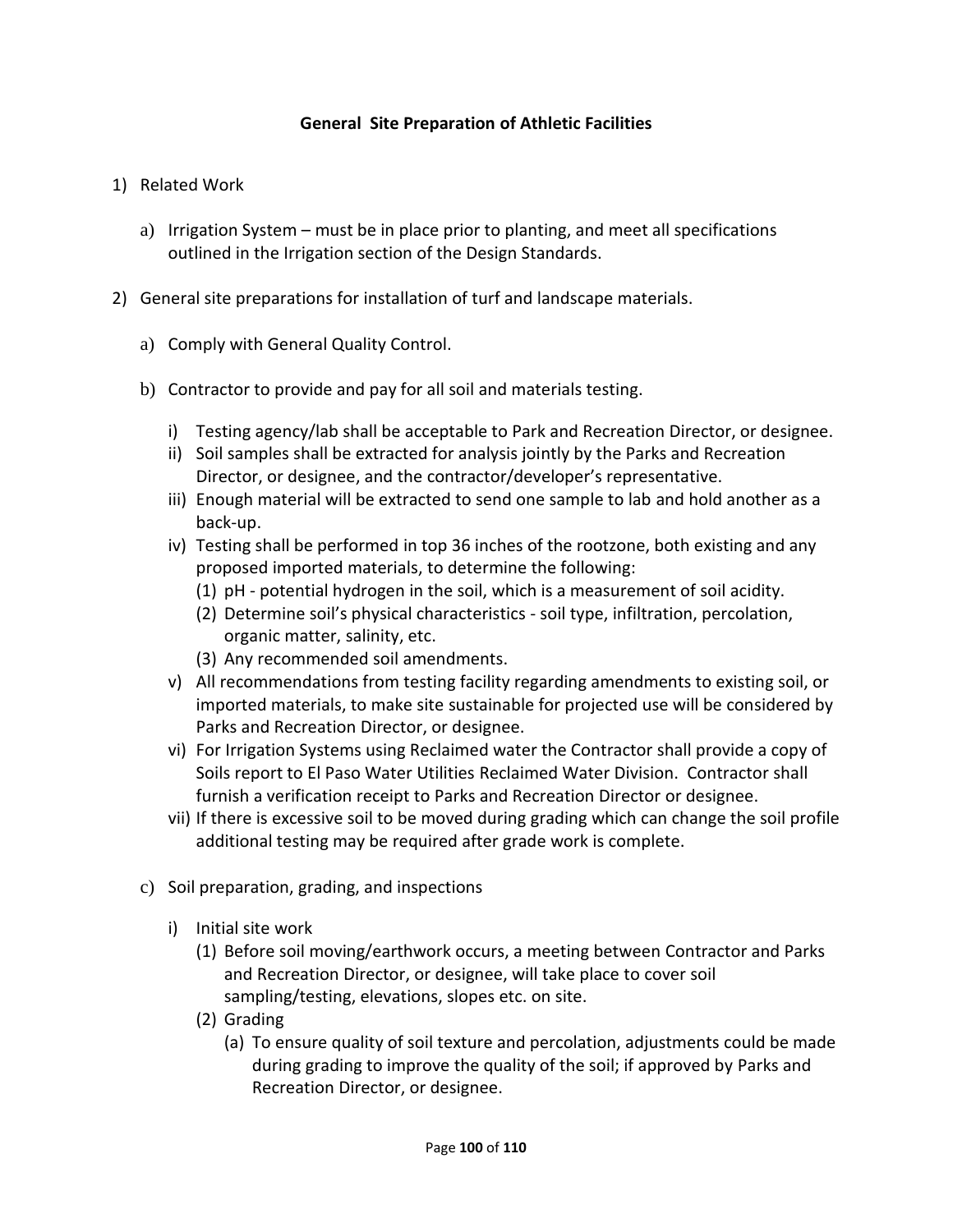- (3) After completion of rough grade/initial earth moving, Contractor must contact Parks and Recreation Director, or designee, to inspect elevations, slope, etc. prior to this phase of work being considered complete.
	- (a) Contractor must contact Parks and Recreation Director, or designee, at least five working days prior to the desired inspection.
- ii) Soil surface preparation
	- (1) Soil Surface, for this design standard, will be the upper 12 inches of the soil profile.
	- (2) Tillage, any operations outlined by the contract, including the incorporation of soil amendments deemed necessary after soil testing occurs will be inspected by Parks and Recreation Director, or designee.
		- (a) Soil is to be worked with minimum soil moisture content to avoid excessive compaction.
			- (i) If due to water leaks or excessive rainfall, work will cease until site is back to good workable state.
			- (ii) Application of soil amendments or fertilizer shall be done so that consistent placement of amendments occurs though out the site as specified.
				- 1. Location for loading and unloading of all soils amendments, etc., will be approved by Parks and Recreation Director, or designee prior to deliveries.
		- (b) Depth control of tillage equipment must remain consistent throughout the site.
			- (i) If Contractor uncovers rocks, trash or debris, Parks and Recreation Director, or designee, should be immediately notified.
	- (3) Laser leveling
		- (a) Laser leveling is required for all athletic fields. The Park and Recreation Director, or designee has the right to inspect the dialed slope settings in transmitters.
		- (b) If there are any changes necessary to adjust slopes during laser leveling, such as rock, caliche, and unforeseen objects, Contractor will immediately notify Parks and Recreation Director, or designee.
		- (c) Laser Leveling:
			- (i) Once finish grade for all athletic fields have been inspected and approved, the fields will be laser leveled based on plan specifications for cross slope and drainage.
			- (ii) Irrigation system will be installed with mainline, laterals, and swing-joints capped prior to final laser level.
			- (iii) Final laser level will be inspected by Parks and Recreation Director, or designee.
	- (4) Inspections
		- (a) Finished sod bed and turf preparations will be free of rocks 1 inch and larger.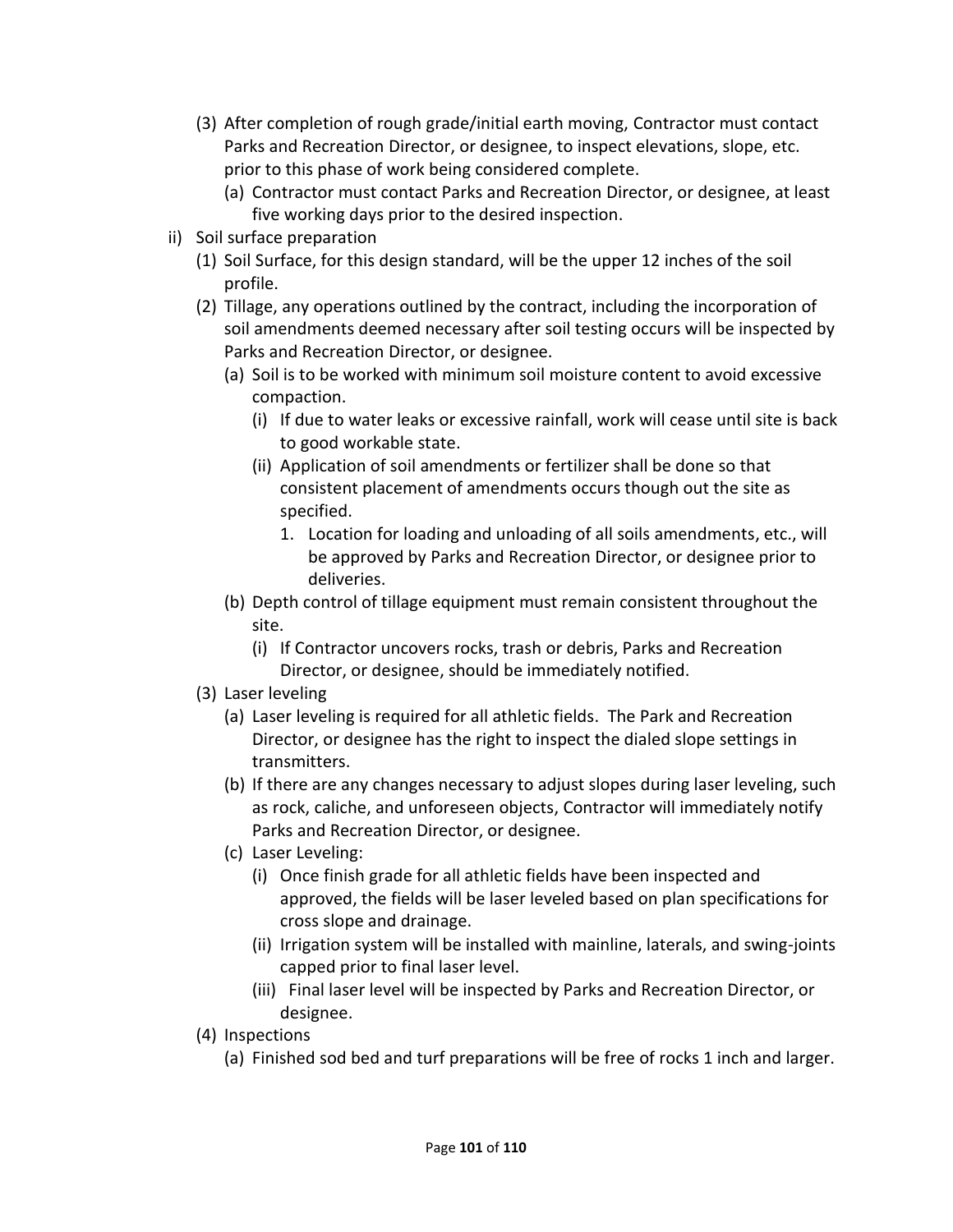- (b) Inspections of final grades will be made by Parks and Recreation Director, or designee, once grading is finished to ensure slopes and elevations meet specifications.
- 3) Submittals
	- a) Submit the following material samples:
		- i) Sod (Parks and Recreation Director, or designee may elect to visit sod farm to inspect material prior to delivery).
		- ii) Fertilizer.
		- iii) Mulch, topsoil, and any other proposed amendment.
		- iv) Any planting accessories.
	- b) Submit the following materials for certification:
		- i) Fertilizer(s) analysis.
		- ii) Sod
			- (1) Sod Growers Certification of turfgrass species, and identifying source location.
	- c) Submit materials test report.
	- d) Upon completion, submit written maintenance instruction recommending procedures for maintenance of areas.
- 4) Materials
	- a) Fertilizer A granular turf product that is non-burning and composed of slow release nitrogen with phosphorus and potassium.
		- i) Initial Fertilizer application to amend the soils, prior to sodding or planting, will be determined by the Landscape Architect/Designer based on the soil reports for the site. The blend and application rates shall be determined by the Landscape Architect/Designer.
		- ii) Turf Maintenance Fertilizer: will be applied after sodding and have a fertilizer ratio approved by the Landscape Architect/Designer, with an application rate of 1 pound of Nitrogen per 1,000 sq ft applied every four weeks
		- iii) Ammonium Phosphate for turf areas: if required, application rate of 300 lbs per acre (7 lbs. per 1000 sq ft)
	- b) Organic material Composted material that is shredded to a fine workable state.
	- c) Water Free of substances harmful to plant growth. All hoses or other methods of transportation furnished by Contractor.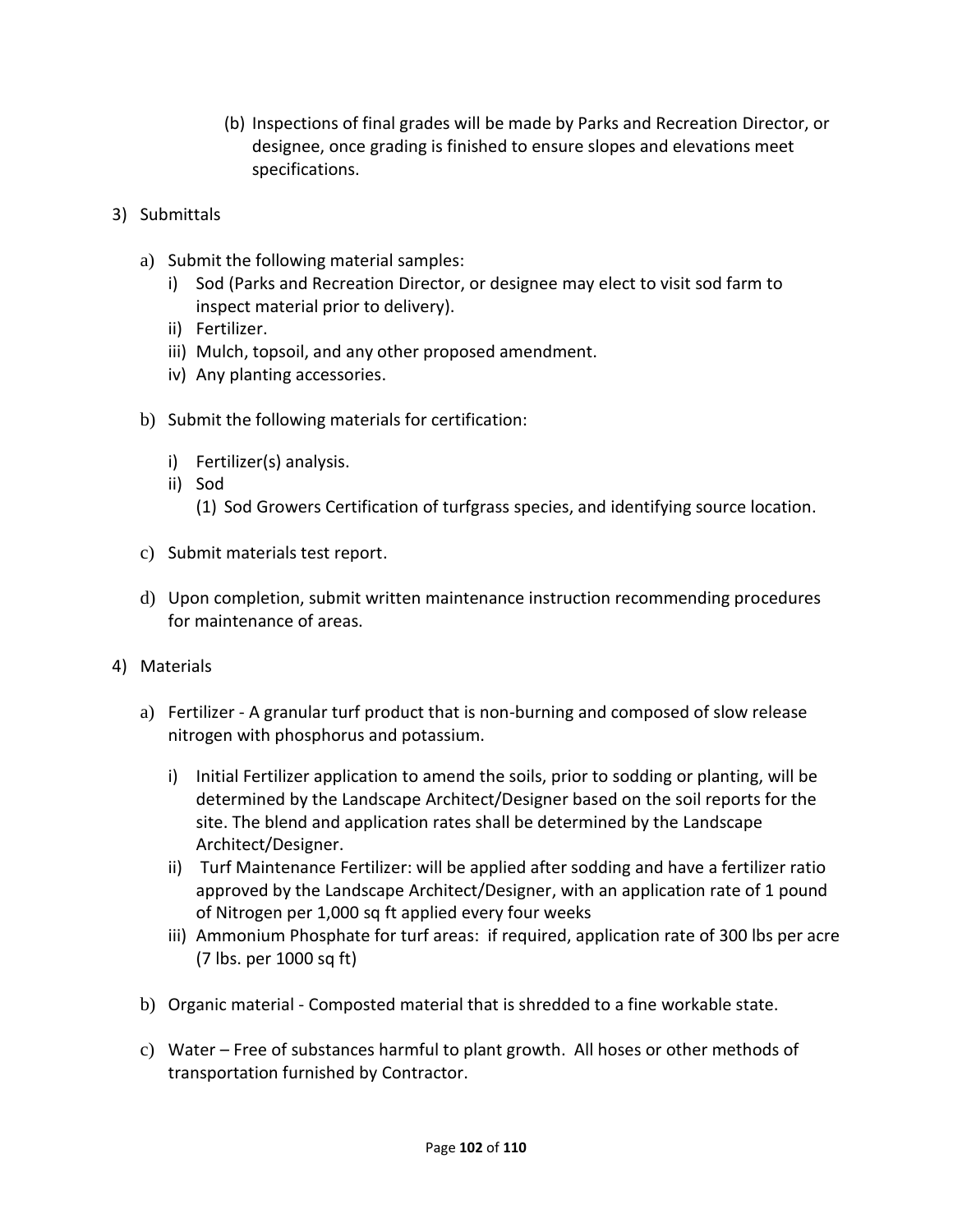- 5) Deliveries, Storage, and Handling
	- a) General
		- i) Deliver all materials in original unopened containers with labels clearly showing weight, analysis, and manufacturer.
		- ii) Store in a manner to prevent packaging and materials from becoming wet, damaged, or deterioration.
		- iii) Handling of materials should be done in a manner that promotes worker safety and efficient use of materials.
	- b) Sod refer to Turf Grass section for preparation, installation and maintenance.
- 6) Cleaning
	- a) Perform cleaning during installation of the work and upon completion of the work. Remove from site all excess materials, soils, debris, and equipment. Repair damage resulting from planting operations.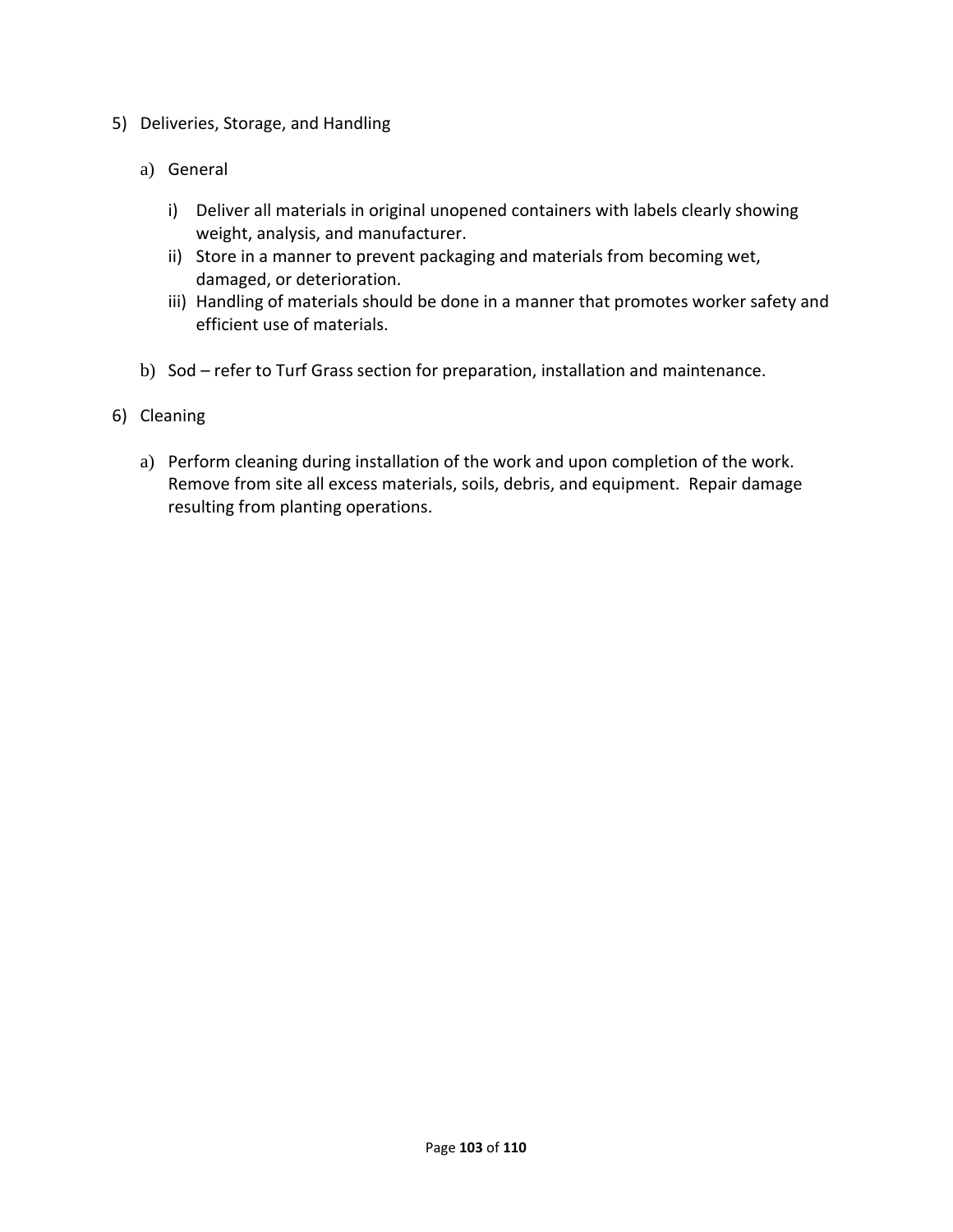## **Field and Court Lighting**

- a) These minimum performance specifications are for softball, baseball, soccer, football and other athletic lights.
- b) Light fields with MUSCO Control-Link green system, or approved equal.

| <b>Facility Type</b>    | Area<br>Lighted | Quantity        | Quality             |                                                                                                                               |
|-------------------------|-----------------|-----------------|---------------------|-------------------------------------------------------------------------------------------------------------------------------|
|                         |                 | Minimum         | Uniformity<br>Ratio | Smoothness                                                                                                                    |
| Soccer/Football         | Entire field    | 50 foot-candles | 1.5:1               | Over the entire field, the change<br>in quantity of horizontal should<br>not occur at a rate greater than<br>10% per 10 feet. |
| Baseball/Softball       | Infield         | 50 foot-candles |                     |                                                                                                                               |
| Baseball/Softball       | Outfield        | 30 foot-candles |                     |                                                                                                                               |
| <b>Basketball Court</b> | Entire area     | 20 foot-candles |                     |                                                                                                                               |
| <b>Volleyball Court</b> | Entire area     | 20 foot-candles |                     |                                                                                                                               |
| <b>Tennis Court</b>     | Entire area     | 80 foot-candles |                     |                                                                                                                               |
| <b>Skate Park</b>       | Entire area     | 20 foot-candles |                     |                                                                                                                               |
| <b>Handball Court</b>   | Entire area     | 30 foot-candles |                     |                                                                                                                               |

- 2) Environmental control, aiming angles, poles
	- a) All fixtures shall be compliant with City of El Paso Municipal Code Chapter 18.18 (Outdoor Lighting).
	- b) The sports lighting designer shall determine the proper pole height, location and aiming angles.
		- i) The sports lighting designer shall submit their recommendations to the Parks and Recreation Director, or designee, for approval prior to installation.
	- c) All pole types will be considered, except the following.
		- i) No direct burial steel poles or wood poles will be approved by the City of El Paso.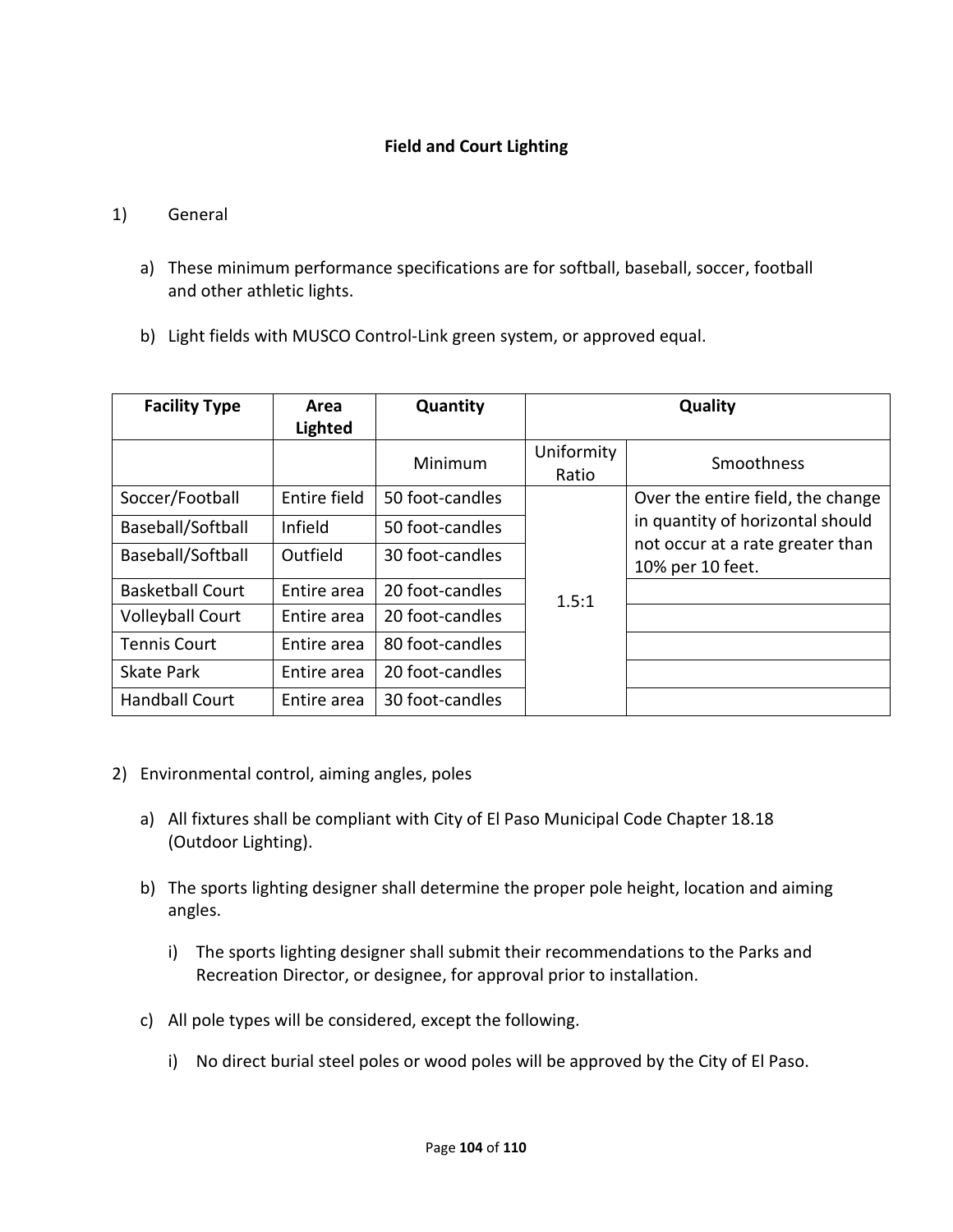- d) The pole must be designed for 100 mph IBC-C 2003 code and will need to be submitted to Parks and Recreation Director, or designee, for approval prior to installation.
- 3) Security Lighting
	- a) There shall be sufficient lighting in and around athletic facilities to prevent unsafe and inappropriate actions.
		- i) The parking area shall be maximum 5 foot-candles with a uniformity ratio of 3:1 average/minimum.
		- ii) Areas utilized for passage, and areas immediately bordering the facilities should be lit to a maximum of 2 foot-candles with a uniformity ratio of 4:1 average/minimum.
- 4) Method of Measuring Light Quantity
	- a) The light meter shall be held 36 inches above the athletic field surface with the sensing surface horizontal to the ground.
		- i) The light meter shall be correctly calibrated.
- 5) Aiming Recapture Device
	- a) Light fixtures shall have a positive latching device for each luminaire on the assembly. The device shall provide for automatic repositioning of the aiming after re-lamping.
- 6) Electrical Box
	- a) The electrical box shall be located approximately 10 feet above grade on each pole.
		- i) This box shall contain ballasts, capacitors, and a thermal magnetic breaker/disconnect device, grounding lug and individual breaker for each fixture.
	- b) The electrical box shall be a NEMA 3R rated gasket sealed enclosure to house the ballasts, capacitors, thermal magnetic breakers and distribution lugs. Fuses will not be allowed. Any fuses shall be replaced with breakers.
	- c) Identification of Electrical Components
		- i) Enclosed wiring, ballasts and capacitors shall be labeled with permanent marking for easy identification.
- 7) Grounding Lug within Electrical Box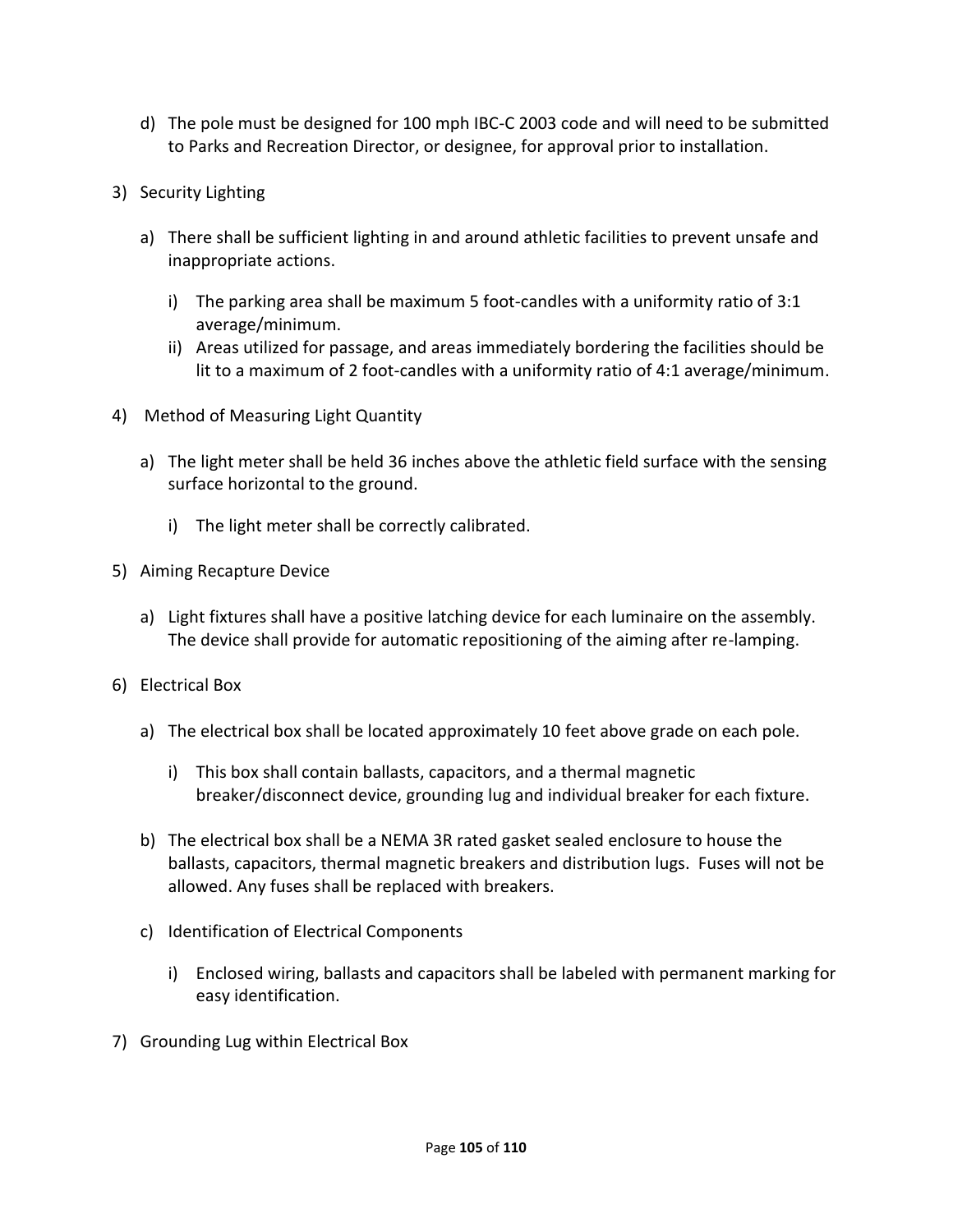- a) One 10 gage grounding wire shall be provided within the electrical box which is rigidly fastened to the enclosure.
	- i) There shall also be provided a provision for a ground terminal of sufficient size to permit connection of the grounding conductors from the capacitors.
- 8) UL Listing
	- a) The lighting equipment shall have a UL listing for all electrical components as an entire system and as an individual component.
- 9) National Electric Code
	- a) The lighting equipment shall meet the National Electric and local code.
- 10) Insulation and Ground Resistance
	- a) The insulation resistance of entire system, including all electrical components shall be above 100 mega ohm tested with 1000v megger.
	- b) The ground resistance of remaining electrical system shall meet NEC Code.
- 11) Conductor Installation
	- a) All main down conductors and all bonding conductors shall maintain a horizontal or downward coursing path, free from "U" or "V" (down and back up) pockets.
		- i) No bend of any conductor shall form an included angle of less than 90 degrees nor shall it have a radius bend of less than 8 inches.
	- b) The wiring from the electrical box to the pole top shall be a factory wired, labeled and tested wire harness that is continuously spiral wound, wrapped in Mylar, and enclosed inside a plastic sheathing.
	- c) The wires shall be color coded and match other wiring.
	- d) The wire harness shall be supported at the top of the pole by a stainless steel wire mesh grip. There shall not be more than (13) conductors supported by a single wire mesh grip.
	- e) The wire mesh grip shall be mechanically attached to a welded hook inside of the pole. The manufacturer is responsible for providing all necessary attachment hardware.

12) Lighting Contactor Cabinet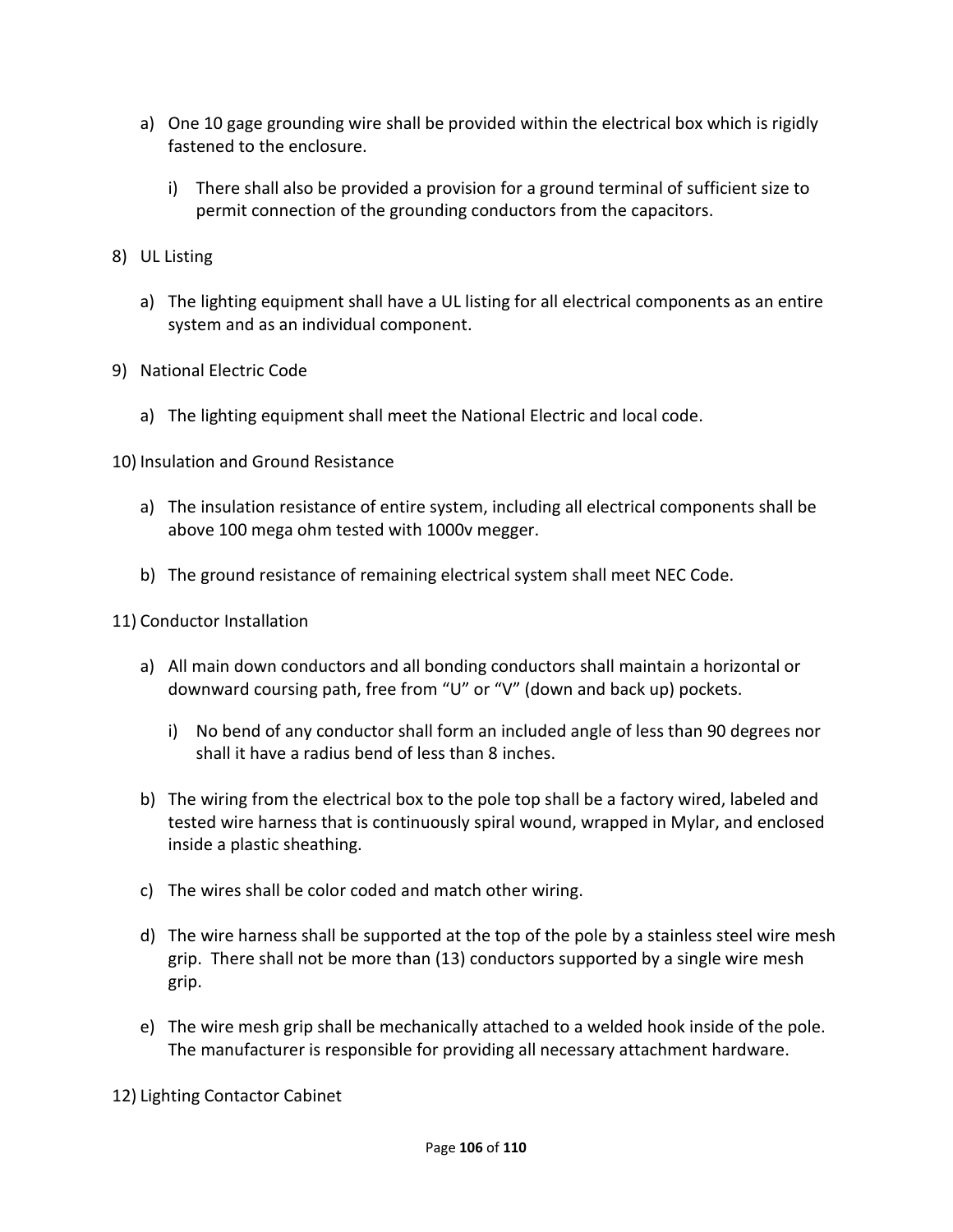- a) The manufacturer shall provide a factory-assembled Lighting Contactor Cabinet (LCC).
- b) The LCC shall be factory assembled and wired by a UL listed panel builder and shall be a NEMA 4 rated gasketed enclosure.
- c) The electrical panel shall include the following components:
	- i) (2) Electrically held contactor with 120 volts coil, shall be GE, Square D or Seimen's.
	- ii) (1) Capacitor back-up time clock Paragon, model #7004-120.
	- iii) (2) Step down transformers Primary 480/277, secondary 120V; with (1) 2-KVA, **(**1) 1-KVA. 1-KVA is for control and 2 KVA for outlet.
	- iv) (1) SPDT switch with MANUAL, OFF and AUTO position.
	- v) (1) Hour meter.
	- vi) (1) 20A GFCI outlet mounted on the panel.
	- vii) Breakers shall be GE, Square or Seimen's (1) main breaker, (2) branch circuit breaks for electrically held contactors, (1) each for trans-formers primary and secondary, (1) each for control and outlet, (2) each, 277/120v spare breakers (as required.) No Fuses shall be allowed.
	- viii)Any other component required for proper functioning of electrical power and control circuit of the lighting system.

#### 13) Lamps

a) Lamps shall be 1500 watts metal halide and shall meet ANSI designation.

14) Cabinet Labeling/Locking

- a) Each enclosure shall contain control and power wiring schematics as well as projectspecific control schematics.
- b) Each lockable cabinet shall be permanently labeled to match the field diagrams, pole identification, breaker schedule, and other applicable components.

#### 15) Electrical Load Balance

a) The electrical load among the three phases shall be balanced.

#### 16) Remote Monitoring and Wireless Activation

- a) All field lighting systems shall be equipped with remote electrical monitoring.
	- i) The remote electrical monitoring system shall monitor 'hand-off-auto' switch status and position, voltage and current of the system to determine the status of the circuit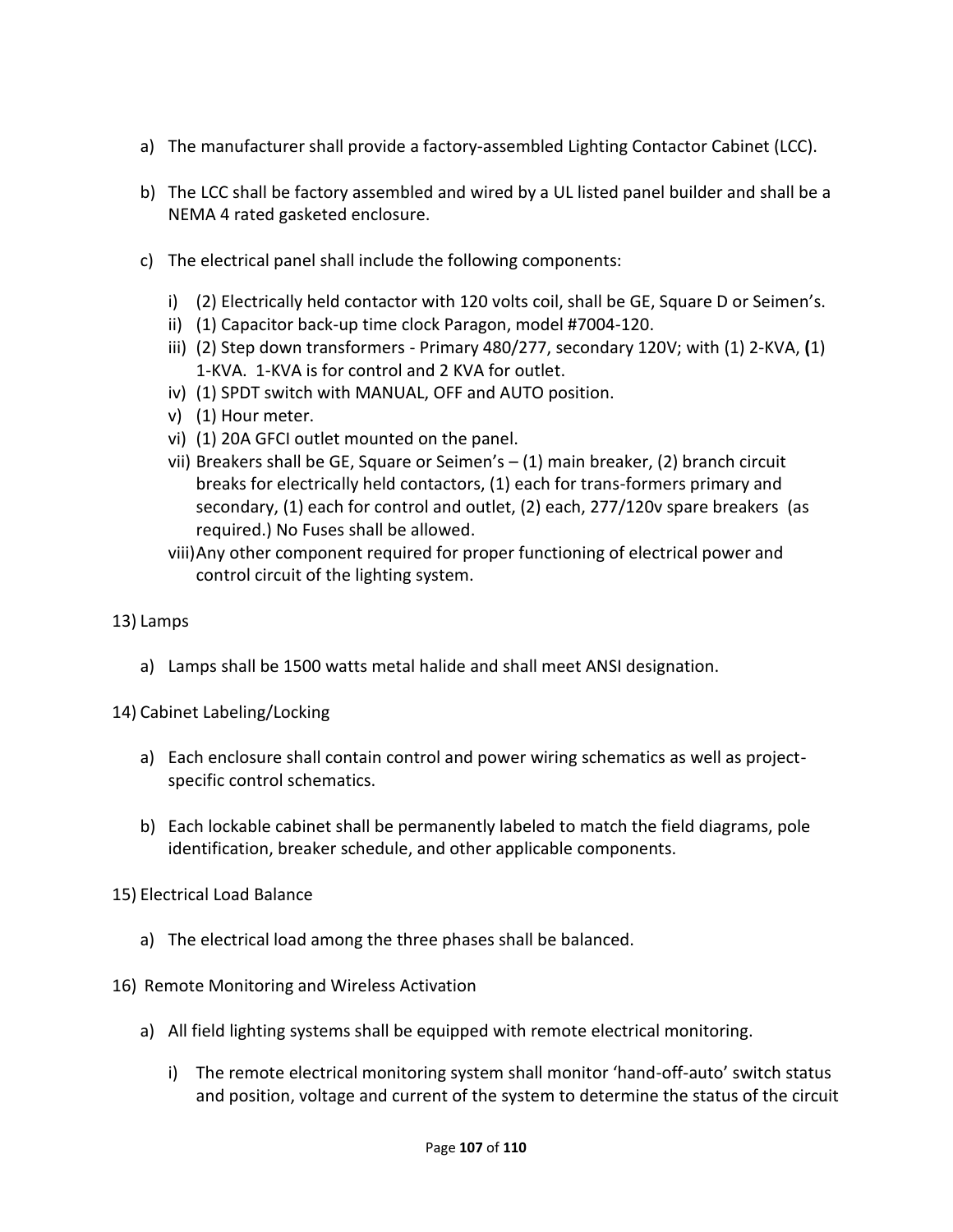breakers, lamp/ballast outages, power failures, and all other electrical components of the lighting system that is subject to electrical failure.

- b) All field lighting systems shall be equipped with wireless activation.
	- i) The lighting system must be able to be activated via the Internet and/or by telephone.

17) Warranty and Long Term Service Requirements

- a) All equipment provided by the lighting manufacturer must be warranted by a comprehensive 20 year warranty and service package.
- b) Proof of a lighting manufacturers ability to meet this requirement must be submitted as part of the approval process.
- c) A copy of the warranty and service requirements shall be included in the specifications booklet.
- d) Warranty shall include, but is not limited to, replacement of lamp, ballast, socket, breaker, transformer, wiring, cleaning of reflectors and lens, and maintaining the light levels specified above for the duration of the warranty.
- e) The warranty date shall begin on the final completion date.

18) Penalties for Non-Conformance

- a) All lighting manufacturers must guarantee performance for light levels, uniformities, specifications related to spill and glare, delivery of product and assembly/erection in wiring.
- b) The warranty work shall be completed within 72 hours after notice from the owner excluding weekends and city holidays.
- c) Failure to meet the specifications listed and/or warranty will result in a penalty of \$100 per day until specifications and/or warranty are met.
- d) The lighting manufacturer will be responsible for all costs associated with modifying the system to achieve the specified performance.

# 19) Submittals

a) All manufacturers/suppliers wishing to bid shall deliver the following submittal package: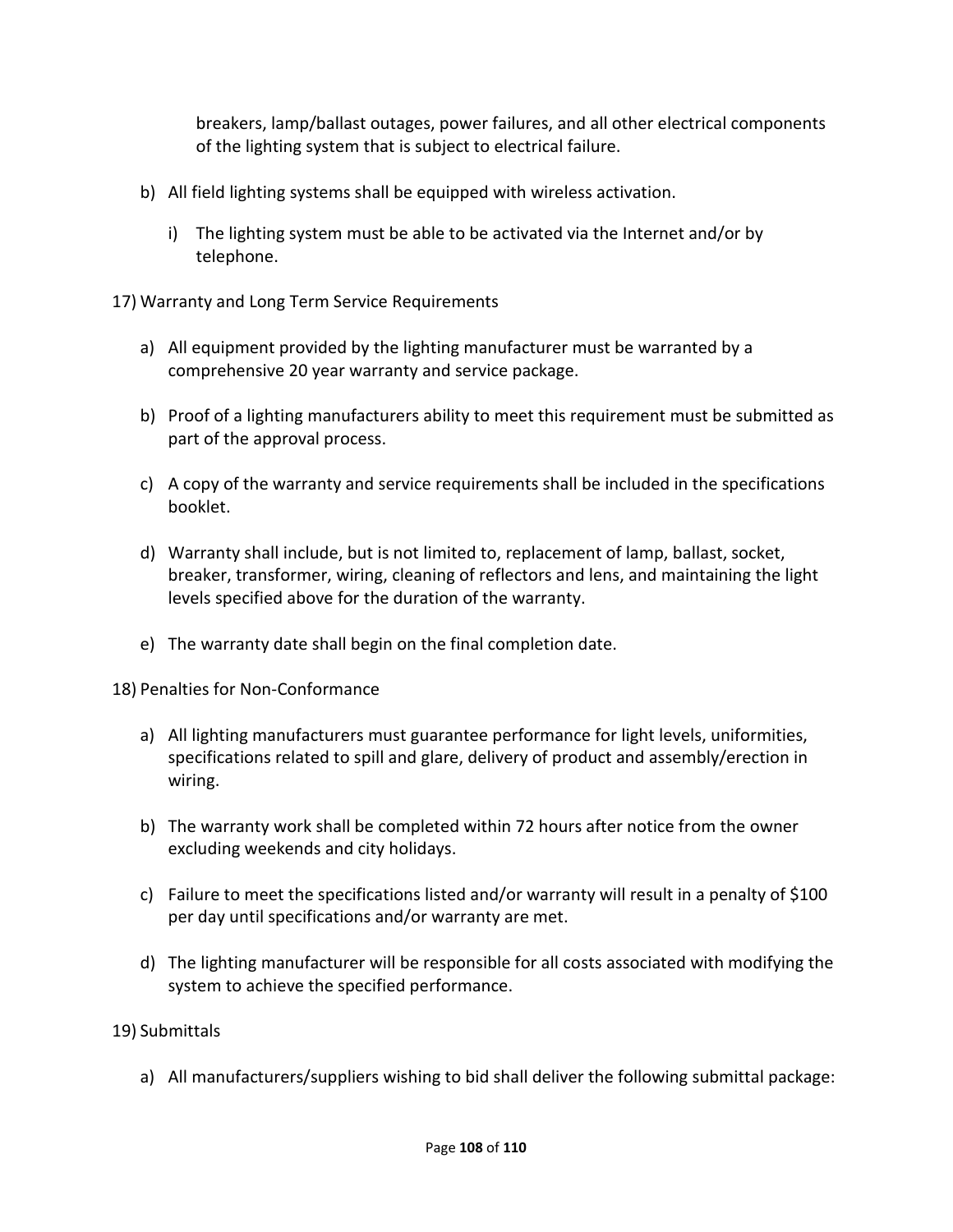- i) Cut sheets of each proposed fixture.
- ii) Photometric reports of each proposed fixture from an independent testing laboratory.
	- (1) In house generated photometric reports are not acceptable.
- iii) Computer generated light level calculations showing compliance with the specifications. Include off-site spill calculations at 150 feet from field for both horizontal and vertical spill light values for review.
- iv) Cut sheets of the lighting contactors and cabinet.
- v) Cut sheets of all proposed lamps.
- vi) Structural calculations for the pole base/foundation and pole when loaded with the proposed fixture quantity, including future fixtures.
- vii) Detailed description of the warranty, service and re-lamping program.
	- (1) Include description of how the lighting manufacturer will deliver the required products and services, provide a sample contract that states in detail exceptions and conditions, and provide proof of insurance policy coverage.
- b) Written letter of guarantee is required to be submitted prior to release on shop drawings for manufacturing of lighting equipment.
	- i) Letter must state that all performance specifications and requirements will be met as part of the finished constructed work.
	- ii) Any and all necessary design and construction modifications must be fully detailed in letter and shop drawings and any deficient work must be corrected and completed within 30 days after notice from the owner and complies with these specifications.